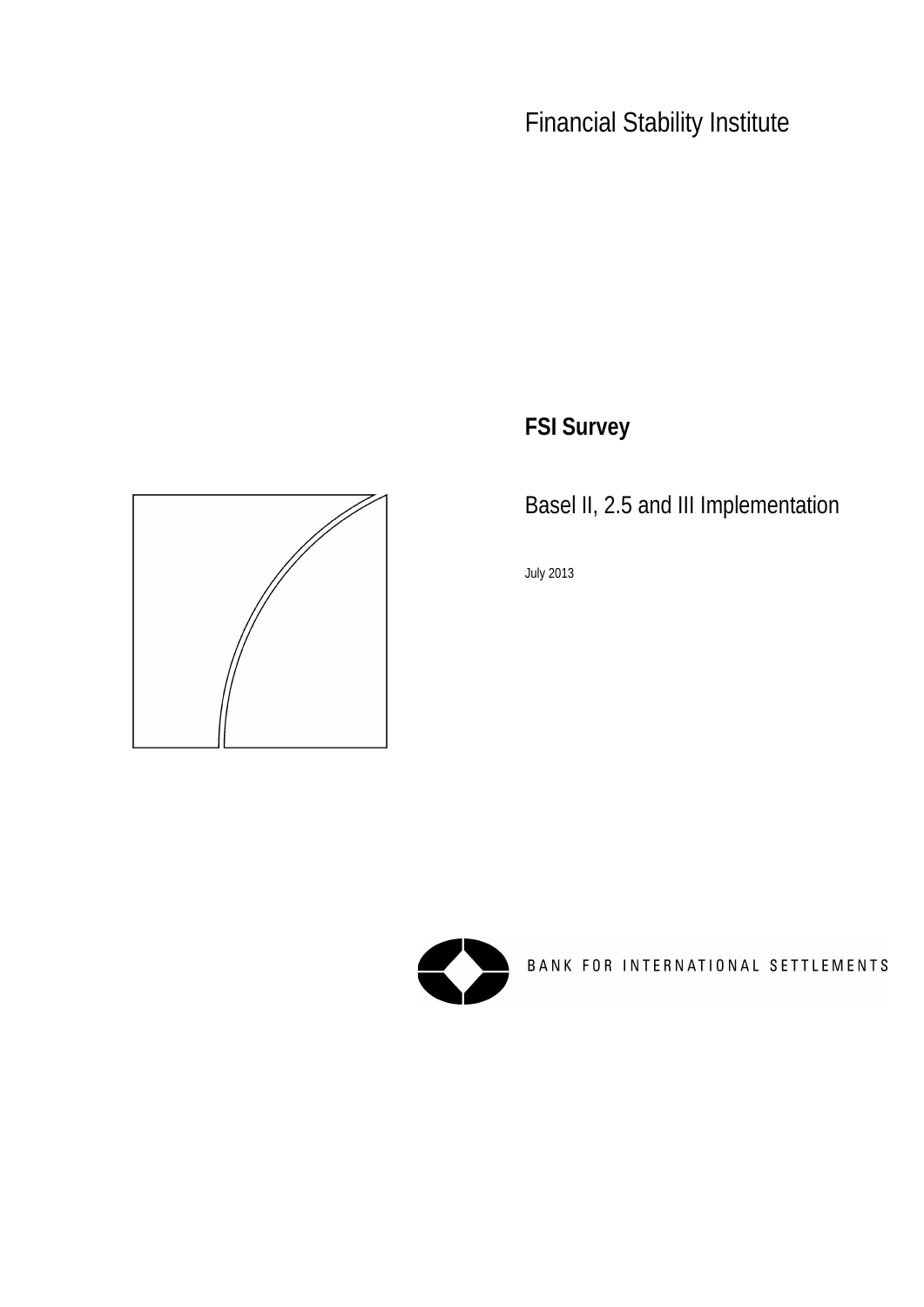### **Contents**

# <span id="page-1-0"></span>**Introduction and background to the survey**

The Financial Stability Institute (FSI) has previously conducted surveys on subjects of supervisory interest and shared the findings with the supervisory community. The FSI conducted a survey on Basel II implementation in 2004, which was followed by updates in 2006, 2008 and 2010.

In 2012, the FSI carried out a survey on the implementation of Basel II, 2.5 and III in jurisdictions that are members of neither the Basel Committee on Banking Supervision (BCBS) nor the European Union (EU). The methodology used in the survey was similar to the one adopted by the BCBS. In line with the BCBS's approach, the FSI published the results of its 2012 survey by disclosing all information provided by individual jurisdictions.

#### [\(http://www.bis.org/fsi/fsiop2012.htm\)](http://www.bis.org/fsi/fsiop2012.htm)

-

As mentioned in the 2012 survey, the FSI will update the results of the survey every year. In 2013, the FSI contacted banking supervisory authorities in selected jurisdictions (see Annex 1) asking them to respond to the enclosed questionnaire (see Annex 2), so that the jurisdictions can provide up-to-date information regarding the status of their implementation of Basel II, 2.5 and III.

In line with the 2012 approach, the FSI is publishing the results of its 2013 survey by disclosing the information received from 74 non-BCBS/non-EU jurisdictions.<sup>[1](#page-1-1)</sup> Survey results are presented in three parts: Section One sets out responses in relation to Basel II implementation, which includes the Pillar 2 and Pillar 3 requirements released by the BCBS in 2006; Section Two presents information relating to implementation of Basel 2.5; and Section Three details responses in regard to Basel III.

<span id="page-1-1"></span> $<sup>1</sup>$  In this report, the FSI has published the unedited responses received from jurisdictions. Jurisdictions are invited</sup> to update their survey responses by submitting revised information to the Financial Stability Institute at: **fsiimplementationsurvey@bis.org**.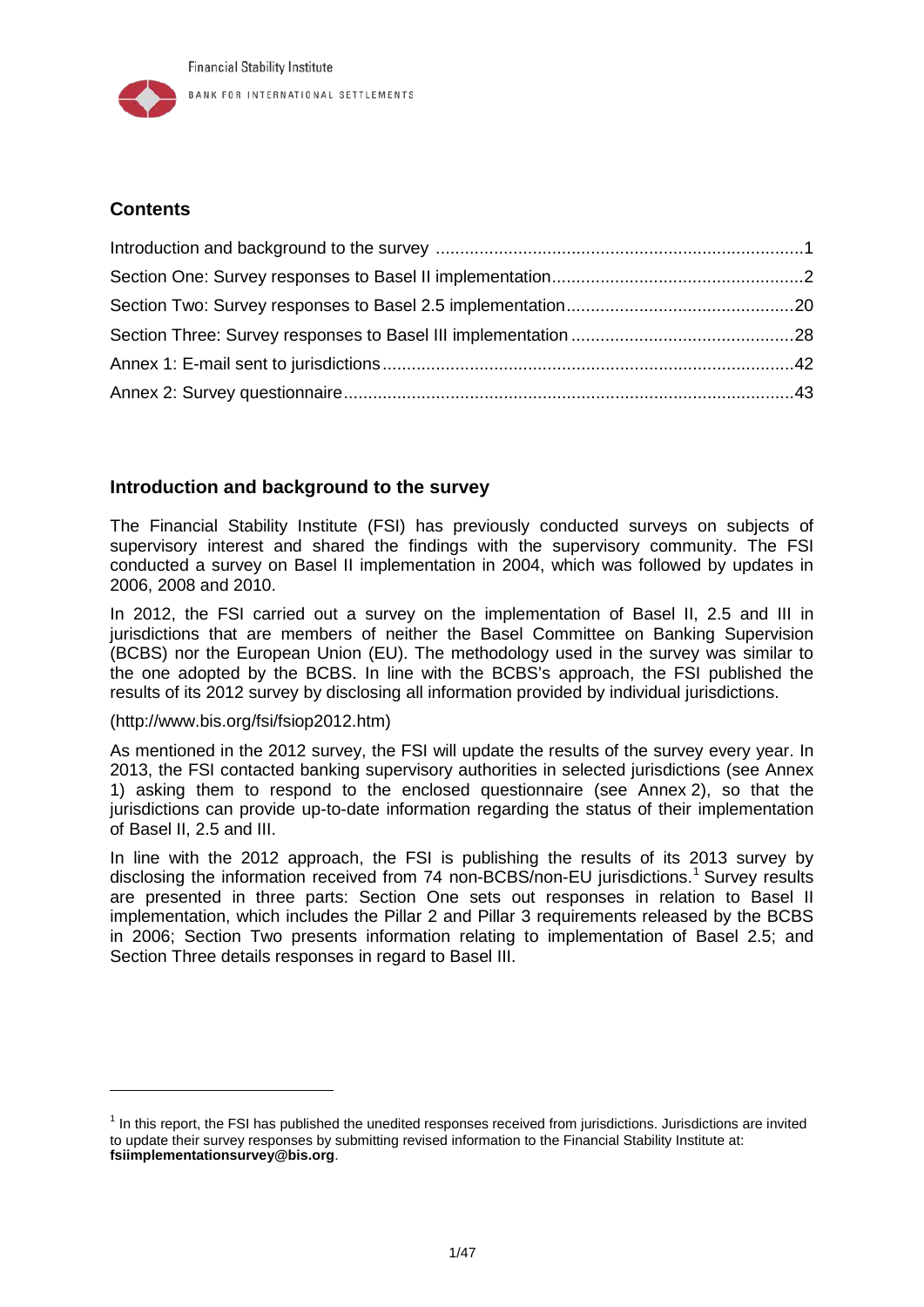-

| <b>Country</b> | Elements <sup>1</sup> | Status <sup>2</sup> | Year <sup>3</sup> | <b>Remarks</b>                                                                                            |
|----------------|-----------------------|---------------------|-------------------|-----------------------------------------------------------------------------------------------------------|
| Angola         | <b>SA</b>             |                     |                   | Angola has not implemented Basel II. It is now preparing                                                  |
|                | <b>FIRB</b>           |                     |                   | regulations for discussion with the market.                                                               |
|                | <b>AIRB</b>           |                     |                   |                                                                                                           |
|                | <b>BIA</b>            |                     |                   |                                                                                                           |
|                | <b>TSA</b>            |                     |                   |                                                                                                           |
|                | AMA                   |                     |                   |                                                                                                           |
|                | P <sub>2</sub>        |                     |                   |                                                                                                           |
|                | P <sub>3</sub>        |                     |                   |                                                                                                           |
| Armenia        | SA                    | 4                   | 2008              | Some amendments and addenda have been drafted in                                                          |
|                | <b>FIRB</b>           | 1                   | <b>NA</b>         | respect to regulation concerning Pillar 2. Draft regulation                                               |
|                | <b>AIRB</b>           | 1                   | <b>NA</b>         | is planned to enter into force on 1 July 2014.                                                            |
|                | <b>BIA</b>            | 4                   | 2008              |                                                                                                           |
|                | <b>TSA</b>            | 4                   | 2008              |                                                                                                           |
|                | AMA                   | 1                   | <b>NA</b>         |                                                                                                           |
|                | P <sub>2</sub>        | 4                   | 2008              |                                                                                                           |
|                | P <sub>3</sub>        | 4                   | 2007              |                                                                                                           |
| <b>Bahamas</b> | <b>SA</b>             | $\mathbf{1}$        | 2014              | The Bahamas intends to implement Basel II and it is a                                                     |
|                | <b>FIRB</b>           | 1                   | 2014              | work in progress.                                                                                         |
|                | <b>AIRB</b>           | 1                   | 2014              |                                                                                                           |
|                | <b>BIA</b>            | 1                   | 2014              |                                                                                                           |
|                | <b>TSA</b>            | 1                   | 2014              |                                                                                                           |
|                | AMA                   | 1                   | 2014              |                                                                                                           |
|                | P <sub>2</sub>        | 1                   | 2014              |                                                                                                           |
|                | P <sub>3</sub>        | $\mathbf{1}$        | 2013              |                                                                                                           |
| Bahrain        | <b>SA</b>             | 4                   | 2008              | The Central Bank of Bahrain (CBB) issued a guide to                                                       |
|                | <b>FIRB</b>           | 4                   | 2008              | banks for developing ICAAPs in 2008 and has                                                               |
|                | <b>AIRB</b>           | <b>NA</b>           | <b>NA</b>         | implemented qualitative parts of Pillar 2 in the CBB                                                      |
|                | <b>BIA</b>            | 4                   | 2008              | Rulebook and in its procedures but has not issued a<br>separate paper implementing all parts of Pillar 2. |
|                | <b>TSA</b>            | $\overline{4}$      | 2008              |                                                                                                           |
|                | AMA                   | <b>NA</b>           | <b>NA</b>         |                                                                                                           |
|                | P <sub>2</sub>        | $\overline{2}$      |                   |                                                                                                           |
|                | P <sub>3</sub>        | 4                   | 2008              |                                                                                                           |
| Bangladesh     | <b>SA</b>             | 4                   | 2010              |                                                                                                           |
|                | <b>FIRB</b>           | 1                   | <b>NA</b>         |                                                                                                           |
|                | <b>AIRB</b>           | 1                   | <b>NA</b>         |                                                                                                           |
|                | <b>BIA</b>            | 4                   | 2010              |                                                                                                           |
|                | <b>TSA</b>            | 3                   | 2010              |                                                                                                           |
|                | AMA                   | 1                   | <b>NA</b>         |                                                                                                           |

# <span id="page-2-0"></span>**Section One: Survey responses to Basel II implementation**

<span id="page-2-1"></span><sup>&</sup>lt;sup>1</sup> The following abbreviations are used in the table: Pillar  $1 -$  Credit risk: SA = Standardised approach, FIRB = Foundation internal ratings-based approach, AIRB = Advanced internal ratings-based approach); Pillar 1 -Operational risk: BIA = Basic indicator approach, TSA = Standardised/alternative standardised approach, AMA = Advanced measurement approaches; P2 = Pillar 2; P3 = Pillar 3. Relevant references can be found in the Questionnaire in Annex 2.<br><sup>2</sup> Status indicators are as follows: 1 = Draft regulation not published, 2 = Draft regulation published, 3 = Final rule

<span id="page-2-2"></span>published,  $4 =$  Final rule in force,  $NA = Not$  applicable.

<span id="page-2-3"></span><sup>&</sup>lt;sup>3</sup> This column denotes the year in which the draft or final rule was or is expected to be published or when the final rule was or will be in force. NA means that the jurisdiction is not planning to implement this component or is planning to implement the component but does not know the year in which it will be implemented. If you use this please carry it to the other Sections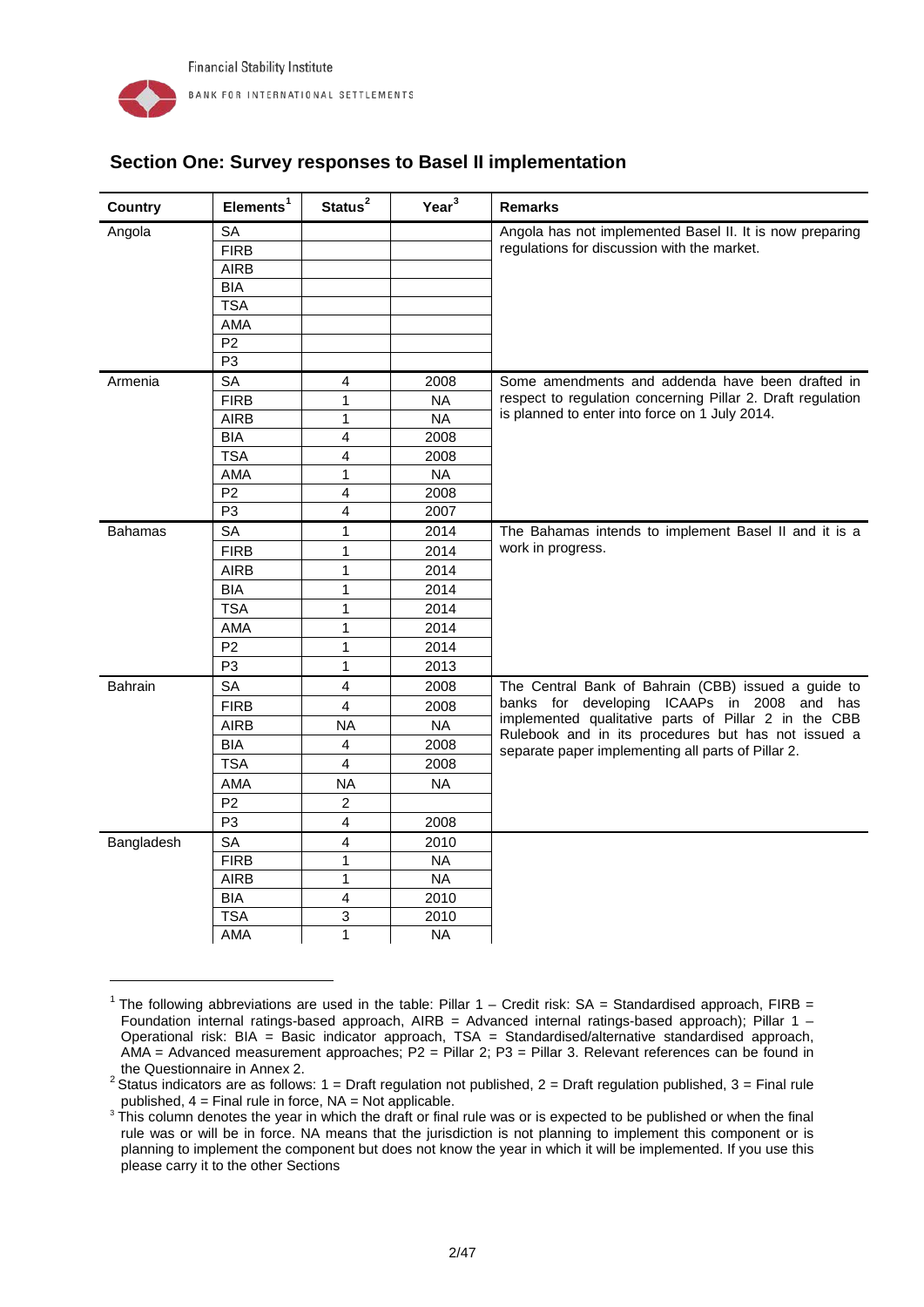

|                 | P <sub>2</sub> | 4         | 2011      |                                                                                                                                                                                                                                                                                                        |
|-----------------|----------------|-----------|-----------|--------------------------------------------------------------------------------------------------------------------------------------------------------------------------------------------------------------------------------------------------------------------------------------------------------|
|                 | P <sub>3</sub> | 4         | 2010      |                                                                                                                                                                                                                                                                                                        |
| <b>Barbados</b> | SA             | 1         | $\star$   | *Draft regulations are likely to be published in 2013. Final                                                                                                                                                                                                                                           |
|                 | <b>FIRB</b>    | <b>NA</b> | <b>NA</b> | rules will be published in 2014. Final rules will be in force                                                                                                                                                                                                                                          |
|                 | <b>AIRB</b>    | <b>NA</b> | <b>NA</b> | in 2015.                                                                                                                                                                                                                                                                                               |
|                 | <b>BIA</b>     | 1         |           | **Draft regulations are likely to be published in 2014. Final                                                                                                                                                                                                                                          |
|                 | <b>TSA</b>     | 1         | $\star$   | rules will be published in 2014. Final rules will be in force<br>in 2015.                                                                                                                                                                                                                              |
|                 | AMA            | <b>NA</b> | NA        |                                                                                                                                                                                                                                                                                                        |
|                 | P <sub>2</sub> | 2         | $***$     |                                                                                                                                                                                                                                                                                                        |
|                 | P <sub>3</sub> | 1         | $***$     |                                                                                                                                                                                                                                                                                                        |
| <b>Belarus</b>  | SA             | 4         | 2005      |                                                                                                                                                                                                                                                                                                        |
|                 | <b>FIRB</b>    | 1         | <b>NA</b> |                                                                                                                                                                                                                                                                                                        |
|                 | <b>AIRB</b>    | 1         | <b>NA</b> |                                                                                                                                                                                                                                                                                                        |
|                 | <b>BIA</b>     | 4         | 2005      |                                                                                                                                                                                                                                                                                                        |
|                 | <b>TSA</b>     | 4         | 2009      |                                                                                                                                                                                                                                                                                                        |
|                 | <b>AMA</b>     | 1         | <b>NA</b> |                                                                                                                                                                                                                                                                                                        |
|                 | P <sub>2</sub> | 1         | <b>NA</b> |                                                                                                                                                                                                                                                                                                        |
|                 | P <sub>3</sub> | 1         | <b>NA</b> |                                                                                                                                                                                                                                                                                                        |
| <b>Belize</b>   | <b>SA</b>      |           |           | Belize is still using Basel I. Belize was about to                                                                                                                                                                                                                                                     |
|                 | <b>FIRB</b>    |           |           | commence the implementation process of Basel II when                                                                                                                                                                                                                                                   |
|                 | <b>AIRB</b>    |           |           | Basel III was issued. Nevertheless, Belize is presently                                                                                                                                                                                                                                                |
|                 | <b>BIA</b>     |           |           | revamping the supervisory legal framework with the                                                                                                                                                                                                                                                     |
|                 | <b>TSA</b>     |           |           | assistance of IMF/CARTAC. A new Banking Act was just                                                                                                                                                                                                                                                   |
|                 | AMA            |           |           | enacted and came into force on 1 January 2013.                                                                                                                                                                                                                                                         |
|                 | P <sub>2</sub> |           |           |                                                                                                                                                                                                                                                                                                        |
|                 | P <sub>3</sub> |           |           |                                                                                                                                                                                                                                                                                                        |
| Bermuda         | <b>SA</b>      | 4         | Jan 2009  |                                                                                                                                                                                                                                                                                                        |
|                 | <b>FIRB</b>    | 4         | Jan 2009  |                                                                                                                                                                                                                                                                                                        |
|                 | <b>AIRB</b>    | 4         | Jan 2009  |                                                                                                                                                                                                                                                                                                        |
|                 | <b>BIA</b>     | 4         | Jan 2009  |                                                                                                                                                                                                                                                                                                        |
|                 | <b>TSA</b>     | 4         | Jan 2009  |                                                                                                                                                                                                                                                                                                        |
|                 | AMA            | 4         | Jan 2009  |                                                                                                                                                                                                                                                                                                        |
|                 | P <sub>2</sub> | 4         | Jan 2009  |                                                                                                                                                                                                                                                                                                        |
|                 | P <sub>3</sub> | 4         | Jan 2009  |                                                                                                                                                                                                                                                                                                        |
| <b>Bhutan</b>   | SA             | 1         | <b>NA</b> | Bhutan is still following Basel I.                                                                                                                                                                                                                                                                     |
|                 | <b>FIRB</b>    | 1         | <b>NA</b> |                                                                                                                                                                                                                                                                                                        |
|                 | <b>AIRB</b>    | 1         | <b>NA</b> |                                                                                                                                                                                                                                                                                                        |
|                 | <b>BIA</b>     | 1         | <b>NA</b> |                                                                                                                                                                                                                                                                                                        |
|                 | <b>TSA</b>     | 1         | <b>NA</b> |                                                                                                                                                                                                                                                                                                        |
|                 | AMA            | 1         | <b>NA</b> |                                                                                                                                                                                                                                                                                                        |
|                 | P <sub>2</sub> | 1         | <b>NA</b> |                                                                                                                                                                                                                                                                                                        |
|                 | P <sub>3</sub> | 1         | <b>NA</b> |                                                                                                                                                                                                                                                                                                        |
| <b>Bolivia</b>  | <b>SA</b>      | 4         | 2005      | La Ley de Bancos y Entidades Financieras no establece                                                                                                                                                                                                                                                  |
|                 | <b>FIRB</b>    | 1         | 2015      | aún el requerimiento de capital por riesgo operativo, sin                                                                                                                                                                                                                                              |
|                 | <b>AIRB</b>    |           |           | embargo, se avanzó en el pilar II, mediante el                                                                                                                                                                                                                                                         |
|                 | <b>BIA</b>     | 1         | 2015      | fortalecimiento de la metodología y procedimientos para                                                                                                                                                                                                                                                |
|                 |                | 1         | 2015      | la supervisión de riesgo operativo, basada en sanas                                                                                                                                                                                                                                                    |
|                 | <b>TSA</b>     | 1         | 2015      | prácticas.                                                                                                                                                                                                                                                                                             |
|                 | AMA            | 1         | 2015      | A partir de la futura promulgación de la "Ley de Servicios<br>Financieros" que sustituirá a la actual "Ley de Bancos", se                                                                                                                                                                              |
|                 | P <sub>2</sub> | 4         | 2008      | espera profundizar la aplicación de Basilea II y Basilea                                                                                                                                                                                                                                               |
|                 | P <sub>3</sub> | 4         | 2012      | $III.$ "                                                                                                                                                                                                                                                                                               |
|                 |                |           |           | The Banking Law has not yet established a requirement<br>for operational risk. However, there are improvements in<br>Pillar II through the enhancement of the procedures and<br>methodology for the supervision of operational risk based<br>on good practice. Our intention is that the new Financial |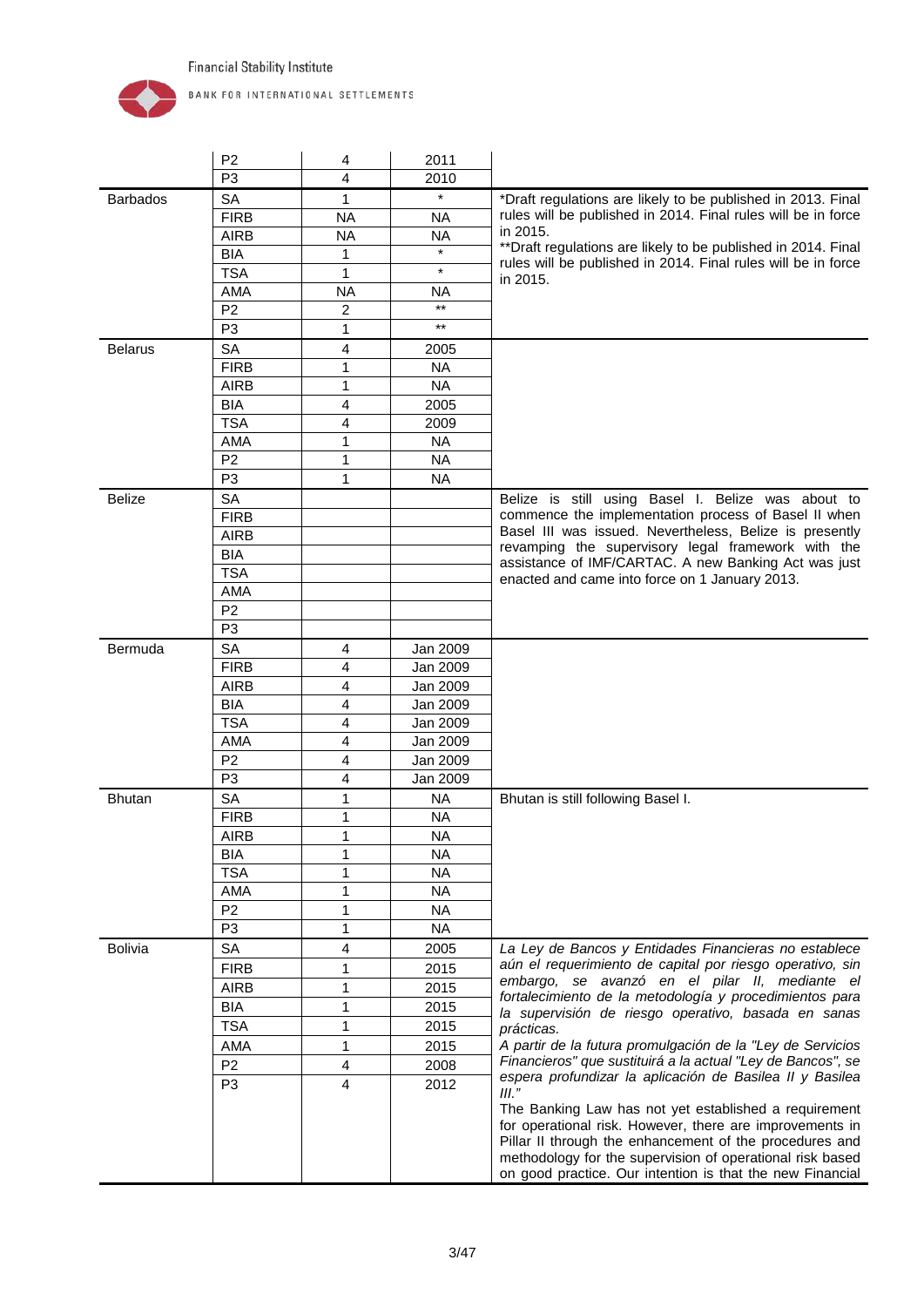

|                   |                   |        |           | Services Act will deepen the implementation of both Basel<br>II and III when it replaces the current Banking Act.                                                                                                                                                                                       |
|-------------------|-------------------|--------|-----------|---------------------------------------------------------------------------------------------------------------------------------------------------------------------------------------------------------------------------------------------------------------------------------------------------------|
| Bosnia and        | SA                | 1      | 2016      | The Revised Strategy was adopted in February in 2013                                                                                                                                                                                                                                                    |
| Herzegovina       | <b>FIRB</b>       | 1      | 2016      | with the aim of complying with the CRD directive. The                                                                                                                                                                                                                                                   |
|                   | <b>AIRB</b>       | 1      | 2016      | drafting of by-laws within Pillar 1 (credit, operational and                                                                                                                                                                                                                                            |
|                   | <b>BIA</b>        | 4      | 2009      | market risk), which refers to the basic and standardised                                                                                                                                                                                                                                                |
|                   | <b>TSA</b>        | 1      | 2016      | approaches, is expected to be finalised in draft form by                                                                                                                                                                                                                                                |
|                   | AMA               | 1      | 2016      | the end of this year or in the first quarter of 2014. The plan<br>is to start with a simpler approach to the advanced                                                                                                                                                                                   |
|                   | P <sub>2</sub>    | 1      | 2016      | approaches. Bosnia and Herzegovina (BiH) is preparing                                                                                                                                                                                                                                                   |
|                   | P <sub>3</sub>    | 1      | 2016      | for a Quantitative Impact Study in order to determine the<br>impact of changes in the regulatory framework $-$ ie the<br>segment for calculating the capital requirements for the<br>standardised approach for credit risk including credit risk<br>mitigation to the level of capital adequacy in BiH. |
| Botswana          | SA                | 1      | 2013      | The Directive has been sent to the market for comments                                                                                                                                                                                                                                                  |
|                   | <b>FIRB</b>       | 1      | 2017      | and should be released to the market for incorporation by                                                                                                                                                                                                                                               |
|                   | <b>AIRB</b>       | 1      | 2017      | December 2013.                                                                                                                                                                                                                                                                                          |
|                   |                   | 1      | 2013      |                                                                                                                                                                                                                                                                                                         |
|                   | <b>BIA</b>        |        | 2013      |                                                                                                                                                                                                                                                                                                         |
|                   | <b>TSA</b><br>AMA | 1<br>1 | 2017      |                                                                                                                                                                                                                                                                                                         |
|                   | P <sub>2</sub>    | 1      | 2013      |                                                                                                                                                                                                                                                                                                         |
|                   | P <sub>3</sub>    | 1      | 2013      |                                                                                                                                                                                                                                                                                                         |
|                   |                   |        |           |                                                                                                                                                                                                                                                                                                         |
| Cayman<br>Islands | SA                | 4      | 2011      |                                                                                                                                                                                                                                                                                                         |
|                   | <b>FIRB</b>       | 1      | <b>NA</b> |                                                                                                                                                                                                                                                                                                         |
|                   | <b>AIRB</b>       | 1      | <b>NA</b> |                                                                                                                                                                                                                                                                                                         |
|                   | <b>BIA</b>        | 4      | 2011      |                                                                                                                                                                                                                                                                                                         |
|                   | <b>TSA</b>        | 4      | 2011      |                                                                                                                                                                                                                                                                                                         |
|                   | AMA               | 1      | <b>NA</b> |                                                                                                                                                                                                                                                                                                         |
|                   | P <sub>2</sub>    | 4      | 2013      |                                                                                                                                                                                                                                                                                                         |
|                   | P <sub>3</sub>    | 1      | 2014      |                                                                                                                                                                                                                                                                                                         |
| Chile             | <b>SA</b>         | 1      | 2016      | Basel II implementation requires an amendment to the                                                                                                                                                                                                                                                    |
|                   | <b>FIRB</b>       | 1      | 2018      | Chilean Banking Act which must be approved by the<br>Congress. It is not possible to assess when the new                                                                                                                                                                                                |
|                   | <b>AIRB</b>       | 1      | 2018      | regulatory framework will be approved.                                                                                                                                                                                                                                                                  |
|                   | <b>BIA</b>        | 1      | 2016      |                                                                                                                                                                                                                                                                                                         |
|                   | <b>TSA</b>        | 1      | 2016      |                                                                                                                                                                                                                                                                                                         |
|                   | AMA               | 1      | 2020      |                                                                                                                                                                                                                                                                                                         |
|                   | P <sub>2</sub>    | 1      | 2016      |                                                                                                                                                                                                                                                                                                         |
|                   | P <sub>3</sub>    | 1      | 2016      |                                                                                                                                                                                                                                                                                                         |
| Chinese Taipei    | <b>SA</b>         | 4      | 2007      |                                                                                                                                                                                                                                                                                                         |
|                   | <b>FIRB</b>       | 4      | 2007      |                                                                                                                                                                                                                                                                                                         |
|                   | <b>AIRB</b>       | 4      | 2007      |                                                                                                                                                                                                                                                                                                         |
|                   | <b>BIA</b>        | 4      | 2007      |                                                                                                                                                                                                                                                                                                         |
|                   | <b>TSA</b>        | 4      | 2007      |                                                                                                                                                                                                                                                                                                         |
|                   | AMA               | 4      | 2007      |                                                                                                                                                                                                                                                                                                         |
|                   | P <sub>2</sub>    | 4      | 2007      |                                                                                                                                                                                                                                                                                                         |
|                   | P <sub>3</sub>    | 4      | 2007      |                                                                                                                                                                                                                                                                                                         |
| Colombia          | SA                | 1      | <b>NA</b> | Preliminary documents were prepared on the migration                                                                                                                                                                                                                                                    |
|                   | <b>FIRB</b>       | 1      | <b>NA</b> | from Basel I to Basel II standardised approach for credit                                                                                                                                                                                                                                               |
|                   | <b>AIRB</b>       | 1      | <b>NA</b> | risk, including the revision of credit rating agencies                                                                                                                                                                                                                                                  |
|                   | <b>BIA</b>        | 1      | <b>NA</b> | regulation. On operational risk, institutions have been<br>required since 2007 to send the relevant information for                                                                                                                                                                                     |
|                   | <b>TSA</b>        | 3      | 2007      | building the correspondent database required for the                                                                                                                                                                                                                                                    |
|                   | AMA               | 1      | <b>NA</b> | implementation of the standardised approach. Finally, on                                                                                                                                                                                                                                                |
|                   | P <sub>2</sub>    | 4      | 2005      | Pillar 2, information on capital adequacy has been                                                                                                                                                                                                                                                      |
|                   | P <sub>3</sub>    | 4      | 2000      | released since January 2000. However, regulations on the<br>implementation of procedures for measuring, monitoring                                                                                                                                                                                      |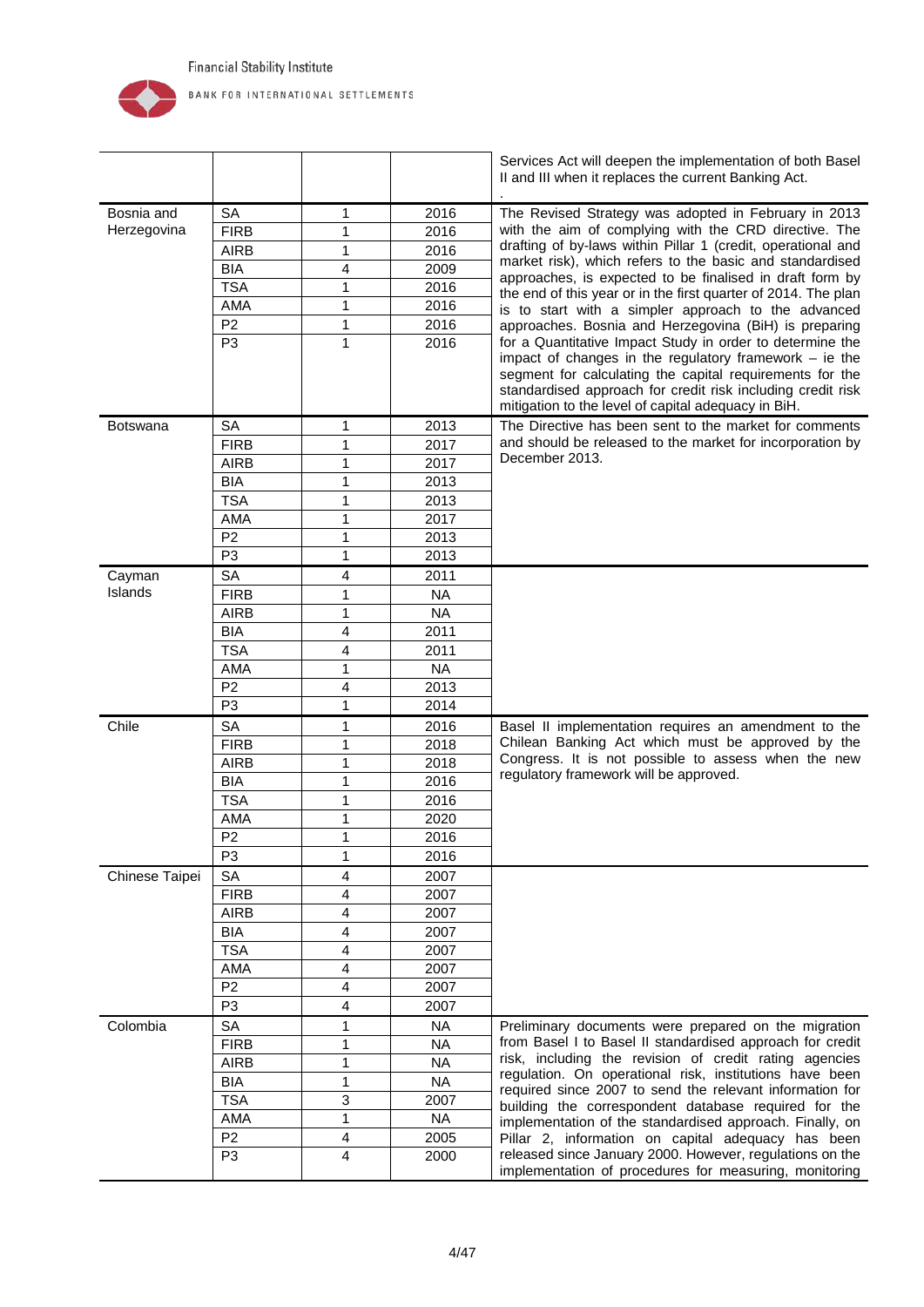

|                     |                 |                         |             | and reporting risks (known as SARs) have been in force<br>as follows: Market and Credit since 2002, Operational<br>since 2007 and Liquidity since 2009. |
|---------------------|-----------------|-------------------------|-------------|---------------------------------------------------------------------------------------------------------------------------------------------------------|
| Congo,              | <b>SA</b>       | 4                       | 2009        | Central Bank of Congo has planned for implementing                                                                                                      |
| Democratic          | <b>FIRB</b>     |                         |             | Basel II in medium term.                                                                                                                                |
| Republic of the     | <b>AIRB</b>     |                         |             |                                                                                                                                                         |
|                     | <b>BIA</b>      |                         |             |                                                                                                                                                         |
|                     | <b>TSA</b>      |                         |             |                                                                                                                                                         |
|                     | AMA             |                         |             |                                                                                                                                                         |
|                     | P <sub>2</sub>  |                         |             |                                                                                                                                                         |
|                     | P <sub>3</sub>  |                         |             |                                                                                                                                                         |
| Costa Rica          | <b>SA</b>       | 4                       | 2006(1)     | 1. Some aspects of the standardised approach have been                                                                                                  |
|                     | <b>FIRB</b>     |                         | NA(2)       | adjusted based on the supervisory authority's criteria. For                                                                                             |
|                     | <b>AIRB</b>     |                         | NA (2)      | example, the securitisation framework has not been                                                                                                      |
|                     | <b>BIA</b>      | 4                       | 2008        | adopted since these operations are rarely carried out in                                                                                                |
|                     | <b>TSA</b>      |                         | NA (2)      | the financial entities. This topic may be addressed in<br>future, when these operations begin to be more frequent.                                      |
|                     | AMA             |                         | NA (2)      | 2. The<br>Superintendencia<br>General<br>Entidades<br>de                                                                                                |
|                     | P <sub>2</sub>  | 1                       | 2015(3)     | Financieras (SUGEF) Strategic Plan does not consider                                                                                                    |
|                     |                 |                         | (final rule | adopting, in the medium to long term, the intermediate or                                                                                               |
|                     |                 |                         | published)  | advanced approaches for credit risk and operational risk.                                                                                               |
|                     | P <sub>3</sub>  | $\mathbf{1}$            | 2015(4)     | But the Superintendency is considering accepting internal                                                                                               |
|                     |                 |                         |             | models for market risk.<br>3. Adoption of Pillar 2 is considered part of the process of                                                                 |
|                     |                 |                         |             | adopting a risk-based supervisory approach. The                                                                                                         |
|                     |                 |                         |             | particular emphasis regarding capital will be analysed by                                                                                               |
|                     |                 |                         |             | this Superintendency as it refines its road map.                                                                                                        |
|                     |                 |                         |             | 4. Transparency framework includes disclosure of several                                                                                                |
|                     |                 |                         |             | financial indicators; however, following a legal resolution,                                                                                            |
|                     |                 |                         |             | the level of the capital adequacy indicator is related to the                                                                                           |
|                     |                 |                         |             | entities' financial irregularity status, which is not public<br>information. For this reason, no such indicator or any                                  |
|                     |                 |                         |             | specific data from which its result can be derived may be                                                                                               |
|                     |                 |                         |             | disclosed to the general public. However, general data are                                                                                              |
|                     |                 |                         |             | disclosed<br>and the<br>development of supplemental                                                                                                     |
|                     |                 |                         |             | soundness indicators supporting transparency without                                                                                                    |
|                     |                 |                         |             | conflicting with the legal framework is being assessed.                                                                                                 |
| Curaçao and         | <b>SA</b>       | 1                       | 2015        | The draft regulation has not been published yet, but it has                                                                                             |
| <b>Sint Maarten</b> | <b>FIRB</b>     |                         |             | been discussed with the financial institutions and updated                                                                                              |
|                     | <b>AIRB</b>     |                         |             | based upon their comments. The regulation is planned to<br>be finalised and implemented as per January 2015.                                            |
|                     | <b>BIA</b>      | 1                       | 2015        | An element of Pillar 3 regarding the publication of                                                                                                     |
|                     | <b>TSA</b>      |                         |             | standardised financials was introduced by the Central                                                                                                   |
|                     | AMA             |                         |             | Bank of Curaçao and Sint Maarten (CBCS) in February                                                                                                     |
|                     | P <sub>2</sub>  |                         |             | 2005 as "Provisions on the Disclosure of Consolidated                                                                                                   |
|                     | P <sub>3</sub>  |                         |             | Financial Highlights of Domestic Banking Institutions".                                                                                                 |
| Dominican           | SA              | 1                       | <b>NA</b>   |                                                                                                                                                         |
| Republic            | <b>FIRB</b>     | 1                       | <b>NA</b>   |                                                                                                                                                         |
|                     | <b>AIRB</b>     | 1                       | <b>NA</b>   |                                                                                                                                                         |
|                     | <b>BIA</b>      | 1                       | <b>NA</b>   |                                                                                                                                                         |
|                     | <b>TSA</b>      | 3                       | 2009        |                                                                                                                                                         |
|                     | AMA             | 1                       | <b>NA</b>   |                                                                                                                                                         |
|                     | $P\overline{2}$ | 1                       | <b>NA</b>   |                                                                                                                                                         |
|                     | P <sub>3</sub>  | 1                       | <b>NA</b>   |                                                                                                                                                         |
| Egypt               | SA              | 4                       | 2012        | The Central Bank of Egypt (CBE) followed two core                                                                                                       |
|                     | <b>FIRB</b>     | $\overline{2}$          | 2010        | principles for the implementation of Basel II: simplicity and                                                                                           |
|                     | <b>AIRB</b>     | $\overline{c}$          | 2010        | communication. Simplicity was required to remain                                                                                                        |
|                     | <b>BIA</b>      | $\overline{\mathbf{4}}$ | 2012        | consistent with the varied levels of sophistication in banks'                                                                                           |
|                     | <b>TSA</b>      | $\overline{2}$          | 2010        | information and control systems and to ensure a smooth                                                                                                  |
|                     | AMA             | $\overline{2}$          | 2010        | regulations; standardised<br>transition<br>from<br>existing                                                                                             |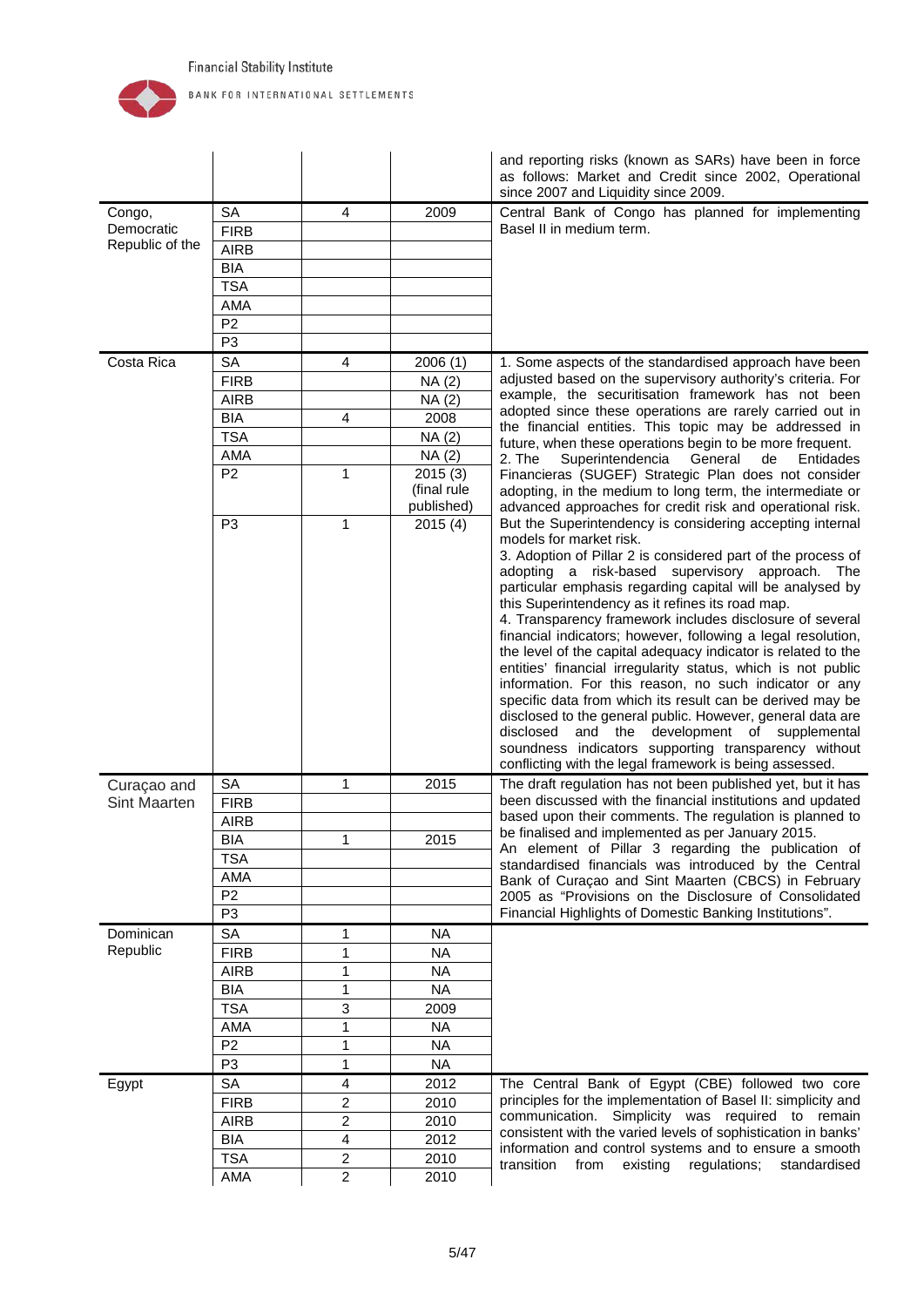

Fiji

|             | P <sub>2</sub><br>P <sub>3</sub> | 2<br>4 | 2011<br>2012           | approaches are the logical consequence. Communication<br>was a core factor of success for a new regulatory<br>framework. CBE's implementation strategy focused on the<br>Standardised Approach and its related issues for credit<br>and market risks; and the Basic Indicator for operational<br>risk. In addition, some internal treatments were adopted to<br>suit the Egyptian banking environment while still adhering<br>to the conservative principles of the Basel II framework.<br>Pillar 1 – Credit risk: In 2010 the Draft Regulation<br>Published (Discussion Paper) was introduced to the<br>market including a brief overview about the Internal<br>Ratings-Based approach (IRB) with a definition for both<br>the Foundation and the Advanced IRB while the final rule<br>in force included only the Standardised Approach to give<br>banks room to fully digest this approach before moving to<br>the more advanced approaches.<br>Pillar 1 - Operational risk: In 2010 the Draft Regulation<br>Published (Discussion Paper) was introduced to the<br>market including a detailed overview about the<br>Standardised/Alternative Standardised Approach as well<br>as the Advanced Measurement Approaches while the final<br>rule in force included only the Basic Indicator Approach to<br>give banks room to fully digest this approach before<br>moving to the more advanced approaches.<br>Pillar 2 - As part of Pillar 2, the Supervisory Review and<br>Evaluation Process (SREP) is already enforced at the<br>Central Bank of Egypt (CBE) within the different<br>departments of the Supervision and Control sector.<br>Through its supervisory tools, the CBE's different<br>supervisory departments, including the offsite and onsite<br>supervision, take the necessary actions for an adequate<br>and thorough review and evaluation of the Egyptian<br>banking sector including foreign branches operating in<br>Egypt. However, the Internal Capital Assessment Process<br>(ICAAP) as part of the SREP will be introduced to the<br>market during 2013. As for the risks not captured in Pillar<br>1, namely interest rate risk in the banking book,<br>concentration and liquidity risks, Draft Regulations<br>(Discussion Papers) capturing these risks were published<br>in 2011. The Final Rule in that regard is postponed for the<br>time being until the Egyptian banking sector digests the<br>new Pillar 1 framework.<br>Pillar 3 – In Dec 2008, the Central Bank of Egypt (CBE)<br>introduced the new International Financial Reporting<br>Standards (IFRS), which were applied to all banks, in<br>addition to CBE final regulation issued in Dec 2012, where<br>banks should disclose the detailed calculation of their<br>CAR elements in their financial statements (disclosure<br>notes). Furthermore, corporate governance regulation<br>was issued in July 2011 providing the structure through |
|-------------|----------------------------------|--------|------------------------|---------------------------------------------------------------------------------------------------------------------------------------------------------------------------------------------------------------------------------------------------------------------------------------------------------------------------------------------------------------------------------------------------------------------------------------------------------------------------------------------------------------------------------------------------------------------------------------------------------------------------------------------------------------------------------------------------------------------------------------------------------------------------------------------------------------------------------------------------------------------------------------------------------------------------------------------------------------------------------------------------------------------------------------------------------------------------------------------------------------------------------------------------------------------------------------------------------------------------------------------------------------------------------------------------------------------------------------------------------------------------------------------------------------------------------------------------------------------------------------------------------------------------------------------------------------------------------------------------------------------------------------------------------------------------------------------------------------------------------------------------------------------------------------------------------------------------------------------------------------------------------------------------------------------------------------------------------------------------------------------------------------------------------------------------------------------------------------------------------------------------------------------------------------------------------------------------------------------------------------------------------------------------------------------------------------------------------------------------------------------------------------------------------------------------------------------------------------------------------------------------------------------------------------------------------------------------------------------------------------------------------------------------------------------------------------------------------------------------------------------------------------------------------------------------------------------------------------------------------------------------------------------------------------------------------------------|
|             |                                  |        |                        | which the objectives of the company were set, and the<br>means of attaining those objectives and monitoring<br>performance were determined.                                                                                                                                                                                                                                                                                                                                                                                                                                                                                                                                                                                                                                                                                                                                                                                                                                                                                                                                                                                                                                                                                                                                                                                                                                                                                                                                                                                                                                                                                                                                                                                                                                                                                                                                                                                                                                                                                                                                                                                                                                                                                                                                                                                                                                                                                                                                                                                                                                                                                                                                                                                                                                                                                                                                                                                                 |
| El Salvador | <b>SA</b>                        | 1      | Dec.2015               |                                                                                                                                                                                                                                                                                                                                                                                                                                                                                                                                                                                                                                                                                                                                                                                                                                                                                                                                                                                                                                                                                                                                                                                                                                                                                                                                                                                                                                                                                                                                                                                                                                                                                                                                                                                                                                                                                                                                                                                                                                                                                                                                                                                                                                                                                                                                                                                                                                                                                                                                                                                                                                                                                                                                                                                                                                                                                                                                             |
|             | <b>FIRB</b>                      | 1      | Dec 2017               |                                                                                                                                                                                                                                                                                                                                                                                                                                                                                                                                                                                                                                                                                                                                                                                                                                                                                                                                                                                                                                                                                                                                                                                                                                                                                                                                                                                                                                                                                                                                                                                                                                                                                                                                                                                                                                                                                                                                                                                                                                                                                                                                                                                                                                                                                                                                                                                                                                                                                                                                                                                                                                                                                                                                                                                                                                                                                                                                             |
|             | <b>AIRB</b>                      | 1      | Dec 2019               |                                                                                                                                                                                                                                                                                                                                                                                                                                                                                                                                                                                                                                                                                                                                                                                                                                                                                                                                                                                                                                                                                                                                                                                                                                                                                                                                                                                                                                                                                                                                                                                                                                                                                                                                                                                                                                                                                                                                                                                                                                                                                                                                                                                                                                                                                                                                                                                                                                                                                                                                                                                                                                                                                                                                                                                                                                                                                                                                             |
|             | BIA                              | 1      | Dec 2015               |                                                                                                                                                                                                                                                                                                                                                                                                                                                                                                                                                                                                                                                                                                                                                                                                                                                                                                                                                                                                                                                                                                                                                                                                                                                                                                                                                                                                                                                                                                                                                                                                                                                                                                                                                                                                                                                                                                                                                                                                                                                                                                                                                                                                                                                                                                                                                                                                                                                                                                                                                                                                                                                                                                                                                                                                                                                                                                                                             |
|             | <b>TSA</b>                       | 1      | 2017                   |                                                                                                                                                                                                                                                                                                                                                                                                                                                                                                                                                                                                                                                                                                                                                                                                                                                                                                                                                                                                                                                                                                                                                                                                                                                                                                                                                                                                                                                                                                                                                                                                                                                                                                                                                                                                                                                                                                                                                                                                                                                                                                                                                                                                                                                                                                                                                                                                                                                                                                                                                                                                                                                                                                                                                                                                                                                                                                                                             |
|             | AMA                              | 1      | 2019                   |                                                                                                                                                                                                                                                                                                                                                                                                                                                                                                                                                                                                                                                                                                                                                                                                                                                                                                                                                                                                                                                                                                                                                                                                                                                                                                                                                                                                                                                                                                                                                                                                                                                                                                                                                                                                                                                                                                                                                                                                                                                                                                                                                                                                                                                                                                                                                                                                                                                                                                                                                                                                                                                                                                                                                                                                                                                                                                                                             |
|             | P <sub>2</sub>                   | 1      | Dec 2015               |                                                                                                                                                                                                                                                                                                                                                                                                                                                                                                                                                                                                                                                                                                                                                                                                                                                                                                                                                                                                                                                                                                                                                                                                                                                                                                                                                                                                                                                                                                                                                                                                                                                                                                                                                                                                                                                                                                                                                                                                                                                                                                                                                                                                                                                                                                                                                                                                                                                                                                                                                                                                                                                                                                                                                                                                                                                                                                                                             |
|             |                                  |        |                        |                                                                                                                                                                                                                                                                                                                                                                                                                                                                                                                                                                                                                                                                                                                                                                                                                                                                                                                                                                                                                                                                                                                                                                                                                                                                                                                                                                                                                                                                                                                                                                                                                                                                                                                                                                                                                                                                                                                                                                                                                                                                                                                                                                                                                                                                                                                                                                                                                                                                                                                                                                                                                                                                                                                                                                                                                                                                                                                                             |
|             | P <sub>3</sub>                   | 1      | Dec 2015               |                                                                                                                                                                                                                                                                                                                                                                                                                                                                                                                                                                                                                                                                                                                                                                                                                                                                                                                                                                                                                                                                                                                                                                                                                                                                                                                                                                                                                                                                                                                                                                                                                                                                                                                                                                                                                                                                                                                                                                                                                                                                                                                                                                                                                                                                                                                                                                                                                                                                                                                                                                                                                                                                                                                                                                                                                                                                                                                                             |
| Fiji        | SA<br><b>FIRB</b>                | 1<br>1 | <b>NA</b><br><b>NA</b> | Pillar 1: The Reserve Bank of Fiji has not yet altered the<br>current banking supervision policy statement (BSPS) on                                                                                                                                                                                                                                                                                                                                                                                                                                                                                                                                                                                                                                                                                                                                                                                                                                                                                                                                                                                                                                                                                                                                                                                                                                                                                                                                                                                                                                                                                                                                                                                                                                                                                                                                                                                                                                                                                                                                                                                                                                                                                                                                                                                                                                                                                                                                                                                                                                                                                                                                                                                                                                                                                                                                                                                                                        |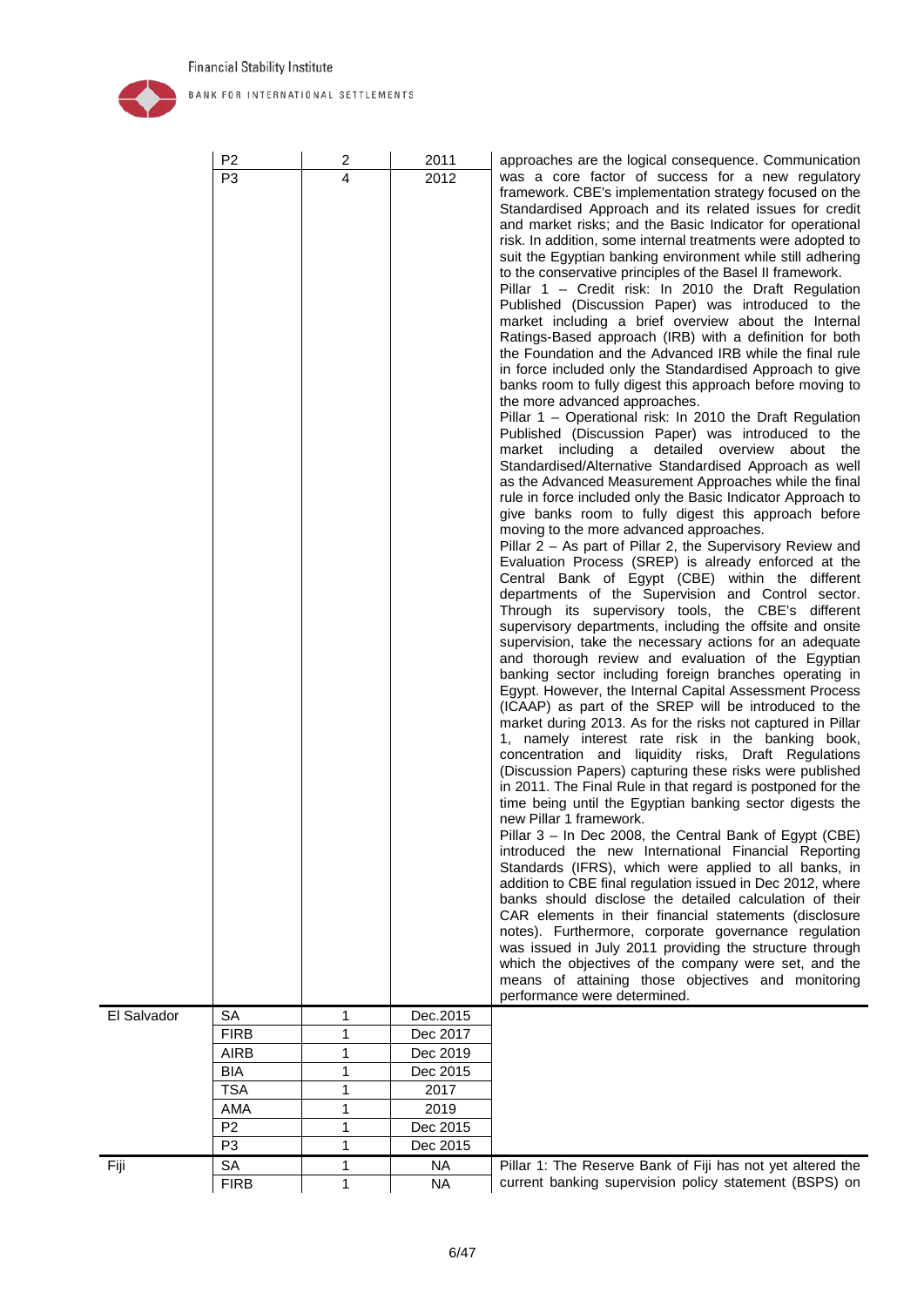

|           | <b>AIRB</b>    | 1              | NA.       | capital adequacy requirements to incorporate<br>the                                                                                                                                                                                                                                                                                                                                                                                                                                                                                                                                                                                                                                                                                                                                                                                                                                                                                                                                                                                                                                                                                                                                                                                                                                                                                                                                                                                                                                                                                                                                                                                                                                                                                                                                                                                                                                                                                                                                                                                                                                                                                                     |
|-----------|----------------|----------------|-----------|---------------------------------------------------------------------------------------------------------------------------------------------------------------------------------------------------------------------------------------------------------------------------------------------------------------------------------------------------------------------------------------------------------------------------------------------------------------------------------------------------------------------------------------------------------------------------------------------------------------------------------------------------------------------------------------------------------------------------------------------------------------------------------------------------------------------------------------------------------------------------------------------------------------------------------------------------------------------------------------------------------------------------------------------------------------------------------------------------------------------------------------------------------------------------------------------------------------------------------------------------------------------------------------------------------------------------------------------------------------------------------------------------------------------------------------------------------------------------------------------------------------------------------------------------------------------------------------------------------------------------------------------------------------------------------------------------------------------------------------------------------------------------------------------------------------------------------------------------------------------------------------------------------------------------------------------------------------------------------------------------------------------------------------------------------------------------------------------------------------------------------------------------------|
|           | BIA            | 1              | <b>NA</b> | enhanced credit risk, market risk and operational risk                                                                                                                                                                                                                                                                                                                                                                                                                                                                                                                                                                                                                                                                                                                                                                                                                                                                                                                                                                                                                                                                                                                                                                                                                                                                                                                                                                                                                                                                                                                                                                                                                                                                                                                                                                                                                                                                                                                                                                                                                                                                                                  |
|           | <b>TSA</b>     | $\mathbf{1}$   | <b>NA</b> | methodologies outlined. However, other BSPSs address                                                                                                                                                                                                                                                                                                                                                                                                                                                                                                                                                                                                                                                                                                                                                                                                                                                                                                                                                                                                                                                                                                                                                                                                                                                                                                                                                                                                                                                                                                                                                                                                                                                                                                                                                                                                                                                                                                                                                                                                                                                                                                    |
|           | AMA            | 1              | <b>NA</b> | these risks as follows: (1) The BSPS on capital adequacy                                                                                                                                                                                                                                                                                                                                                                                                                                                                                                                                                                                                                                                                                                                                                                                                                                                                                                                                                                                                                                                                                                                                                                                                                                                                                                                                                                                                                                                                                                                                                                                                                                                                                                                                                                                                                                                                                                                                                                                                                                                                                                |
|           | P <sub>2</sub> | $\mathbf 1$    | NA.       | requirements sets a minimum total capital ratio of 12% for                                                                                                                                                                                                                                                                                                                                                                                                                                                                                                                                                                                                                                                                                                                                                                                                                                                                                                                                                                                                                                                                                                                                                                                                                                                                                                                                                                                                                                                                                                                                                                                                                                                                                                                                                                                                                                                                                                                                                                                                                                                                                              |
|           | P <sub>3</sub> | $\mathbf{1}$   | <b>NA</b> | banks and 15% for credit institutions. Prior to 2010, these                                                                                                                                                                                                                                                                                                                                                                                                                                                                                                                                                                                                                                                                                                                                                                                                                                                                                                                                                                                                                                                                                                                                                                                                                                                                                                                                                                                                                                                                                                                                                                                                                                                                                                                                                                                                                                                                                                                                                                                                                                                                                             |
|           |                |                |           | levels were set at 8% for banks and 10% for credit<br>institutions. The increase was made to institute a capital<br>buffer above the required level of capital. (2) The BSPS<br>on Minimum Requirements for the Management of<br>Operational Risk became effective from 30 June 2010 and<br>requires that each bank has in place a comprehensive<br>and effective operational risk management framework that<br>is commensurate to the size, complexity, nature and scale<br>of its operations. (3) There are plans to put in place a<br>BSPS that addresses market risks in the short to medium<br>term. There are also plans to review the capital adequacy<br>requirements in the medium term $-$ towards those of<br>Basel III.<br>Pillar 2: (1) The Reserve Bank of Fiji may, if it deems it<br>appropriate, require banks to pump in additional capital,<br>limit capital appropriations or slow lending to levels that<br>assure adequate capital is held by the bank at all times.<br>(2) The BSPS on Minimum Requirements on Corporate<br>Governance became effective from 1 December 2007.<br>The policy sets the minimum requirements that promote<br>sound corporate governance practices for banks. (3) The<br>BSPS on Liquidity Risk Management Requirement for<br>Banks is aimed at encouraging banks to develop strong,<br>effective, comprehensive and more proactive liquidity risk<br>management policies.<br>Pillar 3: (1) The BSPS on Disclosure Requirements for<br>Banks for FYE on or after 1 December 1999 requires the<br>annual disclosure of financial and other information, both<br>in relation to the bank and its parents or associated<br>persons. Included in the disclosure are selected items<br>from the balance sheet and profit and loss statements,<br>information on size and profitability, and prudential<br>information on capital adequacy and asset quality. (2) The<br>BSPS on Accountability and Disclosure Guidelines on<br>Interest Rates, Fees and Charges require full disclosure<br>of all interest rates, fees and charges relating to products<br>and services offered in a standardised format. |
| Gambia    | <b>SA</b>      | 1              | 2015      | Gambia is currently putting more emphasis on meeting                                                                                                                                                                                                                                                                                                                                                                                                                                                                                                                                                                                                                                                                                                                                                                                                                                                                                                                                                                                                                                                                                                                                                                                                                                                                                                                                                                                                                                                                                                                                                                                                                                                                                                                                                                                                                                                                                                                                                                                                                                                                                                    |
|           | <b>FIRB</b>    | 1              | 2015      | the rest of the BCPs and the qualitative aspects of Basel II                                                                                                                                                                                                                                                                                                                                                                                                                                                                                                                                                                                                                                                                                                                                                                                                                                                                                                                                                                                                                                                                                                                                                                                                                                                                                                                                                                                                                                                                                                                                                                                                                                                                                                                                                                                                                                                                                                                                                                                                                                                                                            |
|           | <b>AIRB</b>    | 1              | 2015      | in the run-up to the planned 2015 implementation date.                                                                                                                                                                                                                                                                                                                                                                                                                                                                                                                                                                                                                                                                                                                                                                                                                                                                                                                                                                                                                                                                                                                                                                                                                                                                                                                                                                                                                                                                                                                                                                                                                                                                                                                                                                                                                                                                                                                                                                                                                                                                                                  |
|           | <b>BIA</b>     | 1              | 2015      |                                                                                                                                                                                                                                                                                                                                                                                                                                                                                                                                                                                                                                                                                                                                                                                                                                                                                                                                                                                                                                                                                                                                                                                                                                                                                                                                                                                                                                                                                                                                                                                                                                                                                                                                                                                                                                                                                                                                                                                                                                                                                                                                                         |
|           | <b>TSA</b>     | 1              | 2015      |                                                                                                                                                                                                                                                                                                                                                                                                                                                                                                                                                                                                                                                                                                                                                                                                                                                                                                                                                                                                                                                                                                                                                                                                                                                                                                                                                                                                                                                                                                                                                                                                                                                                                                                                                                                                                                                                                                                                                                                                                                                                                                                                                         |
|           | AMA            | 1              | 2015      |                                                                                                                                                                                                                                                                                                                                                                                                                                                                                                                                                                                                                                                                                                                                                                                                                                                                                                                                                                                                                                                                                                                                                                                                                                                                                                                                                                                                                                                                                                                                                                                                                                                                                                                                                                                                                                                                                                                                                                                                                                                                                                                                                         |
|           | P <sub>2</sub> | 1              | 2015      |                                                                                                                                                                                                                                                                                                                                                                                                                                                                                                                                                                                                                                                                                                                                                                                                                                                                                                                                                                                                                                                                                                                                                                                                                                                                                                                                                                                                                                                                                                                                                                                                                                                                                                                                                                                                                                                                                                                                                                                                                                                                                                                                                         |
|           | P <sub>3</sub> | $\mathbf{1}$   | 2015      |                                                                                                                                                                                                                                                                                                                                                                                                                                                                                                                                                                                                                                                                                                                                                                                                                                                                                                                                                                                                                                                                                                                                                                                                                                                                                                                                                                                                                                                                                                                                                                                                                                                                                                                                                                                                                                                                                                                                                                                                                                                                                                                                                         |
| Georgia   | <b>SA</b>      | $\overline{2}$ | 2012      | Most of the Georgian commercial banks have started                                                                                                                                                                                                                                                                                                                                                                                                                                                                                                                                                                                                                                                                                                                                                                                                                                                                                                                                                                                                                                                                                                                                                                                                                                                                                                                                                                                                                                                                                                                                                                                                                                                                                                                                                                                                                                                                                                                                                                                                                                                                                                      |
|           | <b>FIRB</b>    |                | <b>NA</b> | reporting to the regulator their capital adequacy                                                                                                                                                                                                                                                                                                                                                                                                                                                                                                                                                                                                                                                                                                                                                                                                                                                                                                                                                                                                                                                                                                                                                                                                                                                                                                                                                                                                                                                                                                                                                                                                                                                                                                                                                                                                                                                                                                                                                                                                                                                                                                       |
|           | <b>AIRB</b>    |                | <b>NA</b> | calculations based on Basel II/III according to the draft                                                                                                                                                                                                                                                                                                                                                                                                                                                                                                                                                                                                                                                                                                                                                                                                                                                                                                                                                                                                                                                                                                                                                                                                                                                                                                                                                                                                                                                                                                                                                                                                                                                                                                                                                                                                                                                                                                                                                                                                                                                                                               |
|           | <b>BIA</b>     | $\overline{c}$ | 2012      | regulation.                                                                                                                                                                                                                                                                                                                                                                                                                                                                                                                                                                                                                                                                                                                                                                                                                                                                                                                                                                                                                                                                                                                                                                                                                                                                                                                                                                                                                                                                                                                                                                                                                                                                                                                                                                                                                                                                                                                                                                                                                                                                                                                                             |
|           | <b>TSA</b>     | $\overline{2}$ | 2012      |                                                                                                                                                                                                                                                                                                                                                                                                                                                                                                                                                                                                                                                                                                                                                                                                                                                                                                                                                                                                                                                                                                                                                                                                                                                                                                                                                                                                                                                                                                                                                                                                                                                                                                                                                                                                                                                                                                                                                                                                                                                                                                                                                         |
|           | AMA            |                | <b>NA</b> |                                                                                                                                                                                                                                                                                                                                                                                                                                                                                                                                                                                                                                                                                                                                                                                                                                                                                                                                                                                                                                                                                                                                                                                                                                                                                                                                                                                                                                                                                                                                                                                                                                                                                                                                                                                                                                                                                                                                                                                                                                                                                                                                                         |
|           | P <sub>2</sub> | $\overline{c}$ | 2012      |                                                                                                                                                                                                                                                                                                                                                                                                                                                                                                                                                                                                                                                                                                                                                                                                                                                                                                                                                                                                                                                                                                                                                                                                                                                                                                                                                                                                                                                                                                                                                                                                                                                                                                                                                                                                                                                                                                                                                                                                                                                                                                                                                         |
|           | P <sub>3</sub> | 1              | 2013      |                                                                                                                                                                                                                                                                                                                                                                                                                                                                                                                                                                                                                                                                                                                                                                                                                                                                                                                                                                                                                                                                                                                                                                                                                                                                                                                                                                                                                                                                                                                                                                                                                                                                                                                                                                                                                                                                                                                                                                                                                                                                                                                                                         |
| Gibraltar | SA             | $\overline{4}$ | 2007      | As part of the European Union, Gibraltar transposes EU                                                                                                                                                                                                                                                                                                                                                                                                                                                                                                                                                                                                                                                                                                                                                                                                                                                                                                                                                                                                                                                                                                                                                                                                                                                                                                                                                                                                                                                                                                                                                                                                                                                                                                                                                                                                                                                                                                                                                                                                                                                                                                  |

FIRB 4 2007 directives.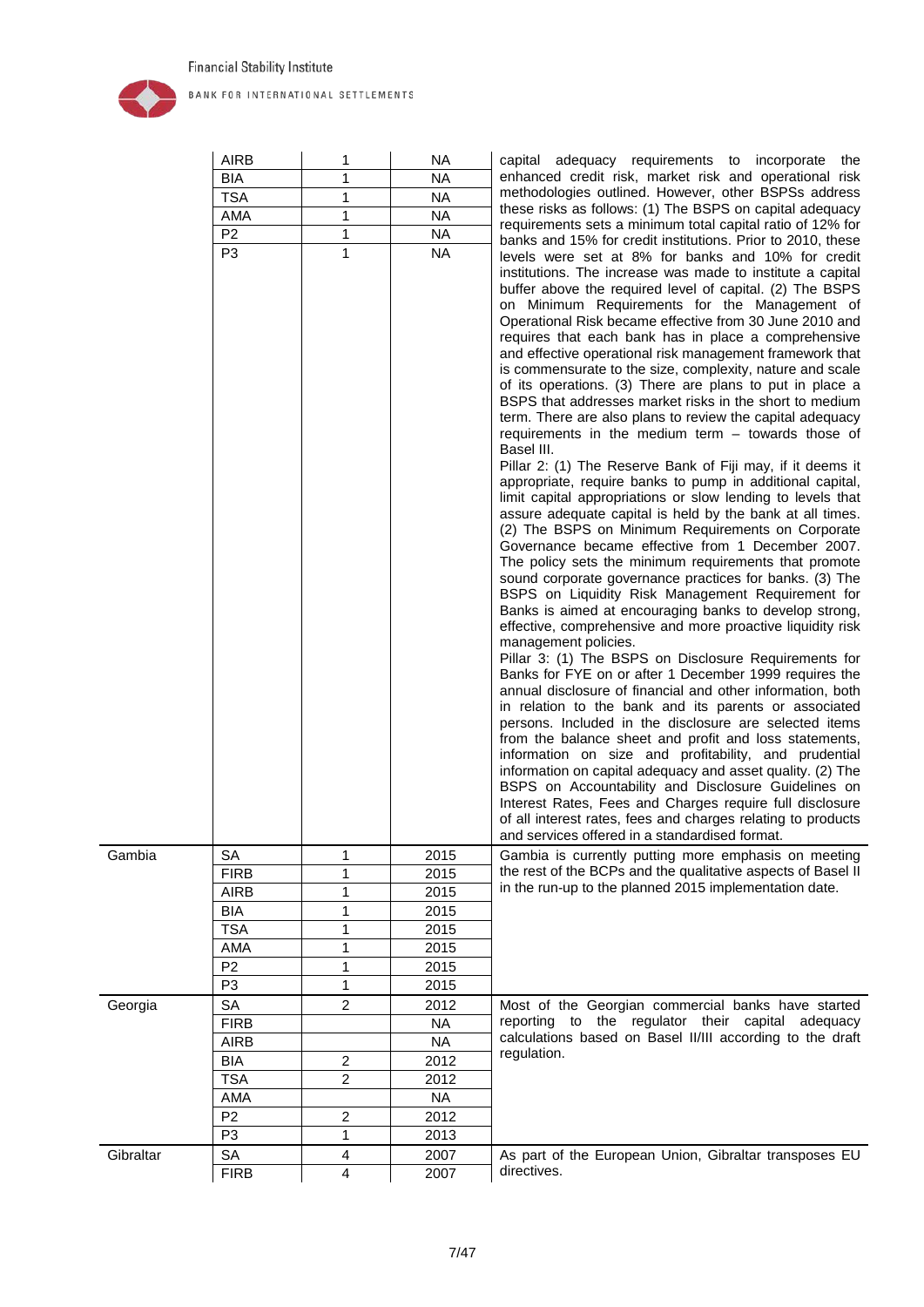

|                 | <b>AIRB</b>    | 4                       | 2007           |                                                                                                                                                                                                                                                                                                                                                                                                           |
|-----------------|----------------|-------------------------|----------------|-----------------------------------------------------------------------------------------------------------------------------------------------------------------------------------------------------------------------------------------------------------------------------------------------------------------------------------------------------------------------------------------------------------|
|                 | <b>BIA</b>     | 4                       | 2007           |                                                                                                                                                                                                                                                                                                                                                                                                           |
|                 | <b>TSA</b>     | 4                       | 2007           |                                                                                                                                                                                                                                                                                                                                                                                                           |
|                 | <b>AMA</b>     | 4                       | 2007           |                                                                                                                                                                                                                                                                                                                                                                                                           |
|                 | P <sub>2</sub> | 4                       | 2007           |                                                                                                                                                                                                                                                                                                                                                                                                           |
|                 | P <sub>3</sub> | 4                       | 2007           |                                                                                                                                                                                                                                                                                                                                                                                                           |
| Guatemala       | <b>SA</b>      | 1                       | 2015           |                                                                                                                                                                                                                                                                                                                                                                                                           |
|                 | <b>FIRB</b>    | <b>NA</b>               | <b>NA</b>      |                                                                                                                                                                                                                                                                                                                                                                                                           |
|                 | <b>AIRB</b>    | <b>NA</b>               | <b>NA</b>      |                                                                                                                                                                                                                                                                                                                                                                                                           |
|                 | <b>BIA</b>     | <b>NA</b>               | <b>NA</b>      |                                                                                                                                                                                                                                                                                                                                                                                                           |
|                 | <b>TSA</b>     | 1                       | 2015           |                                                                                                                                                                                                                                                                                                                                                                                                           |
|                 | AMA            | <b>NA</b>               | <b>NA</b>      |                                                                                                                                                                                                                                                                                                                                                                                                           |
|                 | P <sub>2</sub> | 4                       | 2013           |                                                                                                                                                                                                                                                                                                                                                                                                           |
|                 | P <sub>3</sub> | 1                       | 2015           |                                                                                                                                                                                                                                                                                                                                                                                                           |
| Guernsey        | <b>SA</b>      | $\overline{\mathbf{4}}$ | 2008           | As a host supervisor, we initially adopted Basel II through                                                                                                                                                                                                                                                                                                                                               |
|                 | <b>FIRB</b>    | 1                       | <b>NA</b>      | employment of the straightforward standardised                                                                                                                                                                                                                                                                                                                                                            |
|                 | <b>AIRB</b>    | 1                       | <b>NA</b>      | approaches and discouraged the IRB models at the local                                                                                                                                                                                                                                                                                                                                                    |
|                 | <b>BIA</b>     | 4                       | 2008           | level. The benefits of this approach are that (i) it has<br>helped us to supervise capital planning on a consistent                                                                                                                                                                                                                                                                                       |
|                 | <b>TSA</b>     | $\overline{4}$          | 2008           | standardised approach for all banks and (ii) as a                                                                                                                                                                                                                                                                                                                                                         |
|                 | AMA            | $\mathbf{1}$            | <b>NA</b>      | supervisor in a small economy we have been able to                                                                                                                                                                                                                                                                                                                                                        |
|                 |                |                         |                | manage Basel II with our own internal resources without                                                                                                                                                                                                                                                                                                                                                   |
|                 | P <sub>2</sub> | 4                       | 2008           | the need to recruit high-powered and expensive                                                                                                                                                                                                                                                                                                                                                            |
|                 | P <sub>3</sub> | 1                       | <b>NA</b>      | specialists to conduct model validation.                                                                                                                                                                                                                                                                                                                                                                  |
| Guyana          | <b>SA</b>      | 1                       | <b>TBD</b>     | Under Pillar II, the Bank of Guyana (the Bank) has                                                                                                                                                                                                                                                                                                                                                        |
|                 | <b>FIRB</b>    | <b>NA</b>               | <b>NA</b>      | implemented risk-based supervision.                                                                                                                                                                                                                                                                                                                                                                       |
|                 | <b>AIRB</b>    | <b>NA</b>               | <b>NA</b>      | Under Pillar III, the Bank has published 49 financial<br>indicators/ratios and recently required banks to publish                                                                                                                                                                                                                                                                                         |
|                 | <b>BIA</b>     | 1                       | <b>TBD</b>     | quarterly reports.                                                                                                                                                                                                                                                                                                                                                                                        |
|                 | <b>TSA</b>     | 1                       | TBD            |                                                                                                                                                                                                                                                                                                                                                                                                           |
|                 | <b>AMA</b>     | <b>NA</b>               | <b>NA</b>      |                                                                                                                                                                                                                                                                                                                                                                                                           |
|                 | P <sub>2</sub> | 1                       | <b>TBD</b>     |                                                                                                                                                                                                                                                                                                                                                                                                           |
|                 | P <sub>3</sub> | 1                       | <b>TBD</b>     |                                                                                                                                                                                                                                                                                                                                                                                                           |
| Haiti           | <b>SA</b>      | 1                       | <b>NA</b>      | Haiti is not yet in the process of implementing Basel II.                                                                                                                                                                                                                                                                                                                                                 |
|                 | <b>FIRB</b>    | 1                       | <b>NA</b>      | However, the new law on banking (promulgated in May                                                                                                                                                                                                                                                                                                                                                       |
|                 | <b>AIRB</b>    | 1                       | <b>NA</b>      | 2012) makes it mandatory for the supervisor to ensure<br>that the banks have sufficient capital to cover credit,                                                                                                                                                                                                                                                                                          |
|                 | <b>BIA</b>     | 1                       | <b>NA</b>      | market and operational risks. As for now, the circular on                                                                                                                                                                                                                                                                                                                                                 |
|                 | <b>TSA</b>     | 1                       | <b>NA</b>      | capital adequacy is under review in order to satisfy this                                                                                                                                                                                                                                                                                                                                                 |
|                 | AMA            | $\mathbf{1}$            | <b>NA</b>      | requirement, and elements of Basel II Pillar 1 are being                                                                                                                                                                                                                                                                                                                                                  |
|                 | P <sub>2</sub> | 1                       | NA             | considered.                                                                                                                                                                                                                                                                                                                                                                                               |
|                 | P <sub>3</sub> | 1                       | <b>NA</b>      |                                                                                                                                                                                                                                                                                                                                                                                                           |
| <b>Honduras</b> | SA             | 1                       | <b>NA</b>      | Pillar 1: No draft regulation has been issued establishing                                                                                                                                                                                                                                                                                                                                                |
|                 | <b>FIRB</b>    | 1                       | <b>NA</b>      | capital requirements based on credit and operational risk                                                                                                                                                                                                                                                                                                                                                 |
|                 | <b>AIRB</b>    | 1                       | <b>NA</b>      | statistical methods. However, the following progress has                                                                                                                                                                                                                                                                                                                                                  |
|                 | <b>BIA</b>     | 1                       | <b>NA</b>      | been made with the current regulations:                                                                                                                                                                                                                                                                                                                                                                   |
|                 | <b>TSA</b>     | 1                       | <b>NA</b>      | (1) The current Capital Adequacy regulation establishes a<br>CAR of 10% minimum. Most of the loan portfolios are                                                                                                                                                                                                                                                                                          |
|                 | AMA            | 1                       | <b>NA</b>      | weighted at 100%. Mortgages are weighted at 50% and                                                                                                                                                                                                                                                                                                                                                       |
|                 | P <sub>2</sub> | $\overline{4}$          | 2008,<br>2011* | foreign currency loans to non-foreign currency generators<br>are weighted at 150%. The average CAR of financial                                                                                                                                                                                                                                                                                           |
|                 | P <sub>3</sub> | $\overline{4}$          | 2008,<br>2011* | system is 14.4%, only for credit risk requirements. Draft<br>regulation for market risk has been send to the financial<br>sector for comments.<br>(2) The Operational Risk Management regulation in effect<br>as of August 2011 establishes minimum guidelines that<br>supervised institutions must follow in the design,<br>development and application of their operational risk<br>management systems. |
|                 |                |                         |                | Pillar 2:<br>A. The Comisión Nacional de Bancos y Seguros (CNBS)                                                                                                                                                                                                                                                                                                                                          |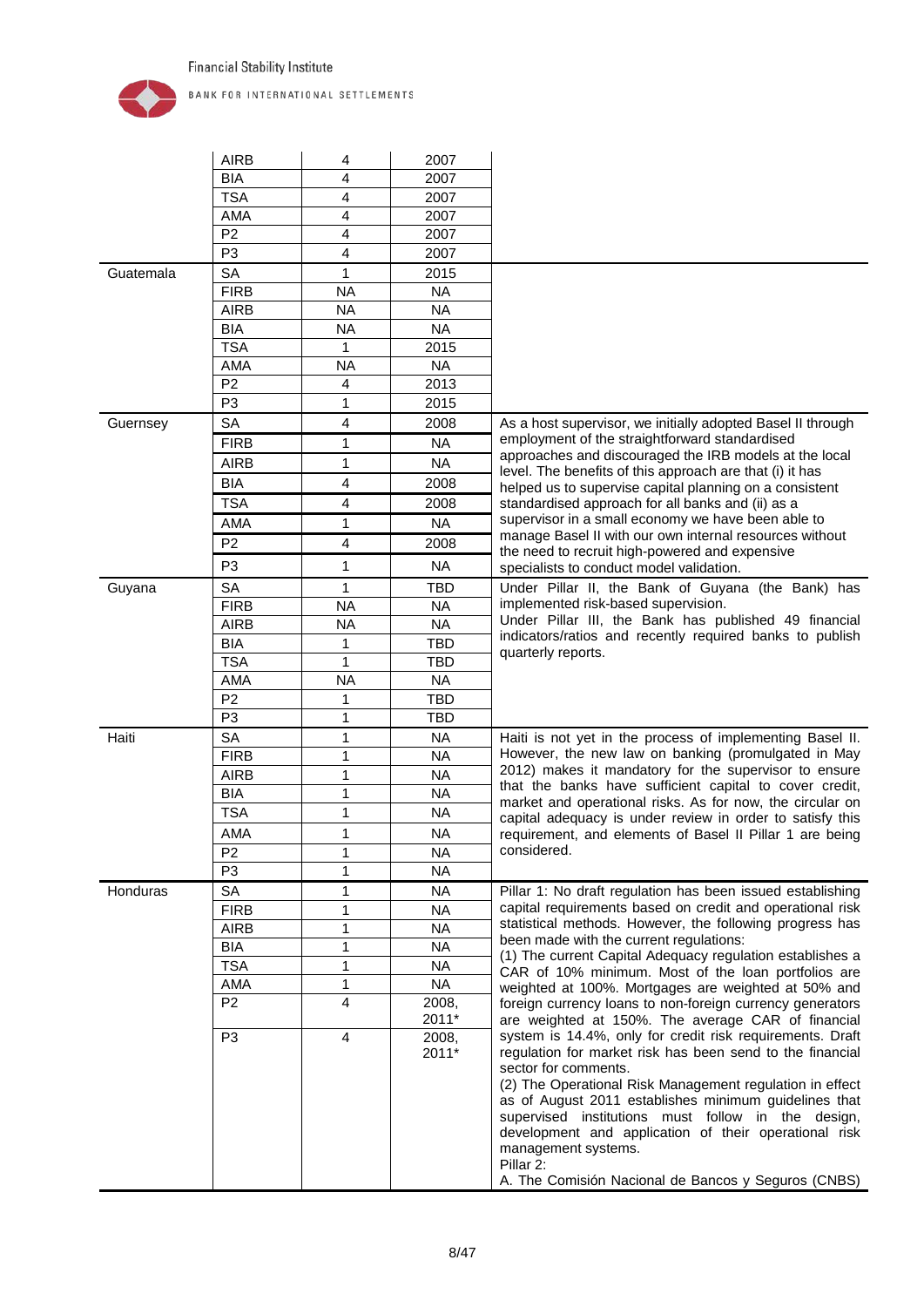

|             |                |   |                        | has the authority to require additional capital based on the<br>following regulations:<br>(1) Credit and Investment Risk Management Rule (2008):<br>the CNBS has the power to request additional generic<br>provisions or additional capital whenever it sees<br>appropriate.<br>(2) The Operational Risk Management Rule (2011) grants<br>the CNBS the authority to subsequently require capital<br>based on international standards and in accordance with<br>the situation of the entities.<br>(3) The Financial System Law ensures that the CNBS can<br>require a financial institution to comply with a CAR higher<br>than the minimum, based on the acceptability of its risk<br>control and management process, or the degree of<br>concentration of certain risks, as necessary in accordance<br>with international best practice.<br>(4a) The Integral Risk Management Rule, in effect as of<br>August 2011, authorises the CNBS to set a CAR or a<br>solvency requirement higher than the minimum required<br>when, based on international standards, the CNBS<br>identifies important weaknesses in the institution's risk<br>management systems.<br>(4b) As part of the supervisory process, the CNBS has<br>issued the following rules regarding the management of<br>other types of risks, which do not require additional<br>capital, but the Bank does set the necessary guidelines to<br>determine residual risk levels:<br>(1) The Integral Risk Management rule sets the guidelines<br>for assessing and managing credit, liquidity, market,<br>operational, legal, strategic and reputational risks.<br>(2) The Liquidity Risk Management regulation (2010)<br>defines the standard and internal models, granting the<br>institutions the option of implementing an internal model, if<br>approved by the CNBS. The rule includes stress<br>scenarios as well as early warning indicators, and<br>empowers the CNBS to resolve whatever is not included<br>in the rule, in accordance with best international standards<br>and practices.<br>(3) The Manual for Integral Risk-Based Supervision<br>considers a consolidated, integral and proactive risk-<br>based supervisory approach.<br>Pillar 3: The Integral Risk Management Rule (2011) and<br>Credit and Investment Risk Management Rule (2008)<br>require the institutions to disclose in their annual report,<br>website or other media the main issues related to their<br>risk management systems, including objectives and<br>accomplishments.<br>*Credit and Investment Risk Management Rule (2008),<br>Operational Risk Management Rule and Integral Risk<br>Management Rule (both in 2011). |
|-------------|----------------|---|------------------------|---------------------------------------------------------------------------------------------------------------------------------------------------------------------------------------------------------------------------------------------------------------------------------------------------------------------------------------------------------------------------------------------------------------------------------------------------------------------------------------------------------------------------------------------------------------------------------------------------------------------------------------------------------------------------------------------------------------------------------------------------------------------------------------------------------------------------------------------------------------------------------------------------------------------------------------------------------------------------------------------------------------------------------------------------------------------------------------------------------------------------------------------------------------------------------------------------------------------------------------------------------------------------------------------------------------------------------------------------------------------------------------------------------------------------------------------------------------------------------------------------------------------------------------------------------------------------------------------------------------------------------------------------------------------------------------------------------------------------------------------------------------------------------------------------------------------------------------------------------------------------------------------------------------------------------------------------------------------------------------------------------------------------------------------------------------------------------------------------------------------------------------------------------------------------------------------------------------------------------------------------------------------------------------------------------------------------------------------------------------------------------------------------------------------------------------------------------------------------------------------------------------------------------------------------------------------------------------------------------------------------------------------------------------------------------|
| Iceland     | SA             | 4 | <b>NA</b>              |                                                                                                                                                                                                                                                                                                                                                                                                                                                                                                                                                                                                                                                                                                                                                                                                                                                                                                                                                                                                                                                                                                                                                                                                                                                                                                                                                                                                                                                                                                                                                                                                                                                                                                                                                                                                                                                                                                                                                                                                                                                                                                                                                                                                                                                                                                                                                                                                                                                                                                                                                                                                                                                                                 |
|             | <b>FIRB</b>    | 4 | <b>NA</b><br><b>NA</b> |                                                                                                                                                                                                                                                                                                                                                                                                                                                                                                                                                                                                                                                                                                                                                                                                                                                                                                                                                                                                                                                                                                                                                                                                                                                                                                                                                                                                                                                                                                                                                                                                                                                                                                                                                                                                                                                                                                                                                                                                                                                                                                                                                                                                                                                                                                                                                                                                                                                                                                                                                                                                                                                                                 |
|             | <b>AIRB</b>    | 4 | <b>NA</b>              |                                                                                                                                                                                                                                                                                                                                                                                                                                                                                                                                                                                                                                                                                                                                                                                                                                                                                                                                                                                                                                                                                                                                                                                                                                                                                                                                                                                                                                                                                                                                                                                                                                                                                                                                                                                                                                                                                                                                                                                                                                                                                                                                                                                                                                                                                                                                                                                                                                                                                                                                                                                                                                                                                 |
|             | <b>BIA</b>     | 4 |                        |                                                                                                                                                                                                                                                                                                                                                                                                                                                                                                                                                                                                                                                                                                                                                                                                                                                                                                                                                                                                                                                                                                                                                                                                                                                                                                                                                                                                                                                                                                                                                                                                                                                                                                                                                                                                                                                                                                                                                                                                                                                                                                                                                                                                                                                                                                                                                                                                                                                                                                                                                                                                                                                                                 |
|             | <b>TSA</b>     | 4 | <b>NA</b>              |                                                                                                                                                                                                                                                                                                                                                                                                                                                                                                                                                                                                                                                                                                                                                                                                                                                                                                                                                                                                                                                                                                                                                                                                                                                                                                                                                                                                                                                                                                                                                                                                                                                                                                                                                                                                                                                                                                                                                                                                                                                                                                                                                                                                                                                                                                                                                                                                                                                                                                                                                                                                                                                                                 |
|             | AMA            | 4 | <b>NA</b>              |                                                                                                                                                                                                                                                                                                                                                                                                                                                                                                                                                                                                                                                                                                                                                                                                                                                                                                                                                                                                                                                                                                                                                                                                                                                                                                                                                                                                                                                                                                                                                                                                                                                                                                                                                                                                                                                                                                                                                                                                                                                                                                                                                                                                                                                                                                                                                                                                                                                                                                                                                                                                                                                                                 |
|             | P <sub>2</sub> | 4 | <b>NA</b>              |                                                                                                                                                                                                                                                                                                                                                                                                                                                                                                                                                                                                                                                                                                                                                                                                                                                                                                                                                                                                                                                                                                                                                                                                                                                                                                                                                                                                                                                                                                                                                                                                                                                                                                                                                                                                                                                                                                                                                                                                                                                                                                                                                                                                                                                                                                                                                                                                                                                                                                                                                                                                                                                                                 |
|             | P <sub>3</sub> | 1 | 2013                   |                                                                                                                                                                                                                                                                                                                                                                                                                                                                                                                                                                                                                                                                                                                                                                                                                                                                                                                                                                                                                                                                                                                                                                                                                                                                                                                                                                                                                                                                                                                                                                                                                                                                                                                                                                                                                                                                                                                                                                                                                                                                                                                                                                                                                                                                                                                                                                                                                                                                                                                                                                                                                                                                                 |
| Isle of Man | SA             | 4 | 2008                   | If a bank wishes to adopt IRB or advanced measurement                                                                                                                                                                                                                                                                                                                                                                                                                                                                                                                                                                                                                                                                                                                                                                                                                                                                                                                                                                                                                                                                                                                                                                                                                                                                                                                                                                                                                                                                                                                                                                                                                                                                                                                                                                                                                                                                                                                                                                                                                                                                                                                                                                                                                                                                                                                                                                                                                                                                                                                                                                                                                           |
|             | <b>FIRB</b>    | 1 | <b>NA</b>              | approaches, the Basel II published framework would be                                                                                                                                                                                                                                                                                                                                                                                                                                                                                                                                                                                                                                                                                                                                                                                                                                                                                                                                                                                                                                                                                                                                                                                                                                                                                                                                                                                                                                                                                                                                                                                                                                                                                                                                                                                                                                                                                                                                                                                                                                                                                                                                                                                                                                                                                                                                                                                                                                                                                                                                                                                                                           |
|             | <b>AIRB</b>    | 1 | <b>NA</b>              | followed, in addition to using the approach of the                                                                                                                                                                                                                                                                                                                                                                                                                                                                                                                                                                                                                                                                                                                                                                                                                                                                                                                                                                                                                                                                                                                                                                                                                                                                                                                                                                                                                                                                                                                                                                                                                                                                                                                                                                                                                                                                                                                                                                                                                                                                                                                                                                                                                                                                                                                                                                                                                                                                                                                                                                                                                              |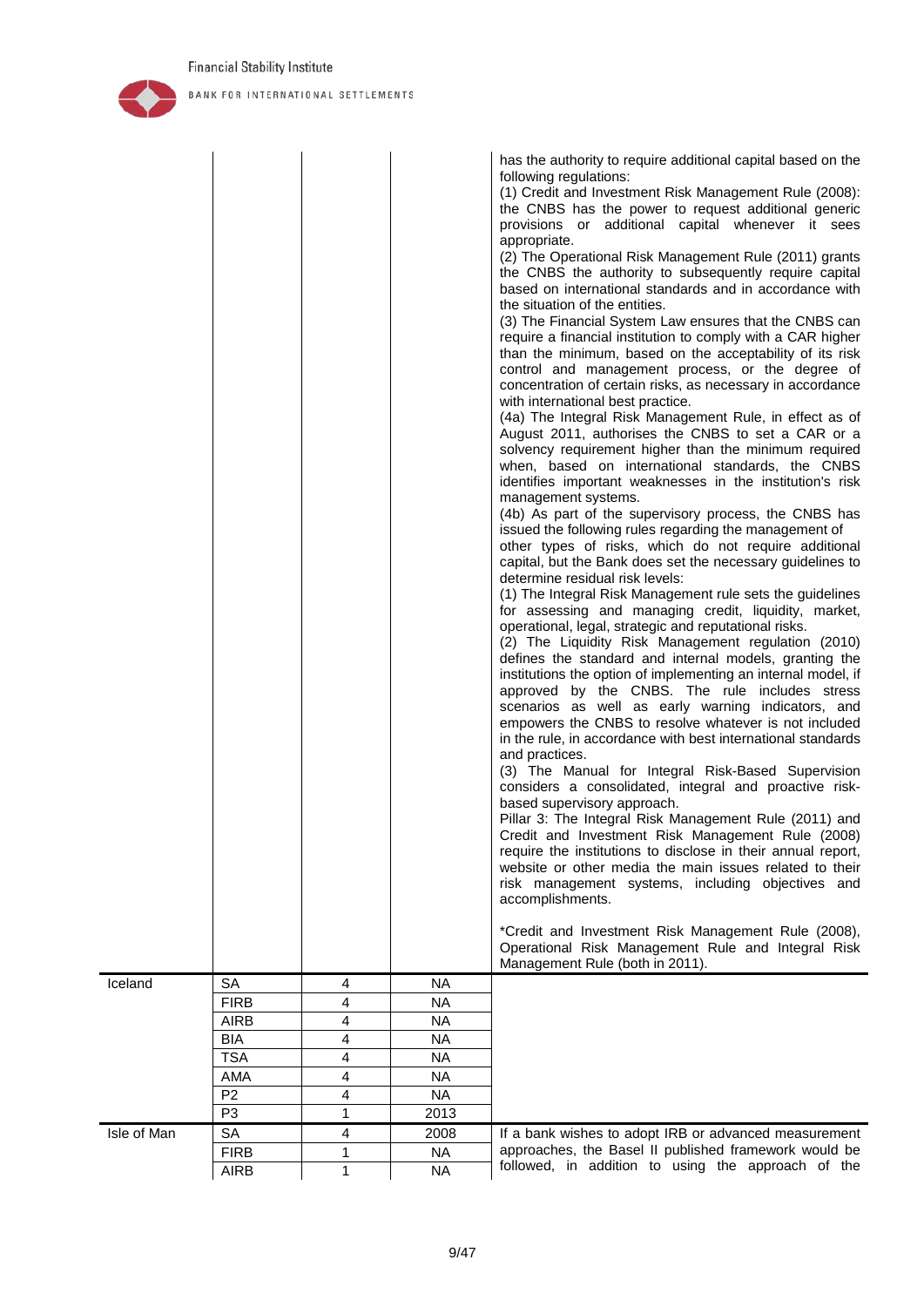

| Isle of Man only hosts subsidiaries and branches of<br><b>TSA</b><br>4<br>2008<br>internationally active banks.<br><b>NA</b><br>AMA<br>1<br>4<br>P <sub>2</sub><br>2008<br><b>NA</b><br>P <sub>3</sub><br>1<br>$\mathbf{1}$<br>Jamaica<br><b>SA</b><br>2016<br><b>FIRB</b><br><b>NA</b><br><b>AIRB</b><br><b>NA</b><br><b>BIA</b><br>1<br>2016<br><b>TSA</b><br><b>NA</b><br><b>AMA</b><br><b>NA</b><br>P <sub>2</sub><br>1<br>2015<br>P <sub>3</sub><br>$\mathbf{1}$<br>2015<br><b>SA</b><br>4<br>2008<br>Pillars 1 and 2 were fully implemented in 2008.<br>Jersey<br>Implementation rules for the advanced approaches permit<br><b>FIRB</b><br>4<br>2008<br>banks to use home regulator-approved models provided<br><b>AIRB</b><br>4<br>2008<br>that they can be demonstrated to be appropriate for<br><b>BIA</b><br>4<br>2008<br>Jersey. No current use. The scope of Pillar 3 states that it<br><b>TSA</b><br>4<br>2008<br>should be applied at consolidated level to internationally<br>AMA<br>4<br>2008<br>active banks. As such, it is not applicable to any bank in<br>P <sub>2</sub><br>4<br>2008<br>Jersey and the Commission's bank licensing policy makes<br>P <sub>3</sub><br>1<br>it likely that this will remain the case. Hence, no<br><b>NA</b><br>implementation of Pillar 3 is planned for Jersey entities,<br>although most fall within groups that make Pillar 3<br>disclosures at group level. Advanced approaches are only<br>available to banks that can demonstrate that models are<br>appropriate for the local operation and have been<br>approved by home regulators. Initial limited use of credit<br>and operational models has ceased, though some market<br>risk models are still in use.<br><b>SA</b><br>Jordan<br>4<br>2008<br>The Central Bank of Jordan (CBJ) considered the<br>adoption of IFRS(7) as being equivalent to compliance<br><b>FIRB</b><br>1<br><b>NA</b><br>with Pillar 3 of Basel II, noting that all banks in Jordan are<br>$\mathbf{1}$<br><b>NA</b><br><b>AIRB</b><br>compliant with IFRS(7).<br><b>BIA</b><br>4<br>2008<br><b>TSA</b><br>3<br>2008<br>$\mathbf{1}$<br><b>NA</b><br>AMA<br>P <sub>2</sub><br>$\overline{\mathbf{4}}$<br>2010<br>$\overline{4}$<br>P <sub>3</sub><br>2007<br>SA<br>2/4<br>With its new Banking Law and Banking Regulations,<br>Kosovo<br>2015<br>Kosovo has introduced some new rules that are almost<br><b>FIRB</b><br>NA.<br>entirely in compliance with Basel II requirements except<br><b>AIRB</b><br><b>NA</b><br>for a small number of differences. For example, there are<br><b>BIA</b><br>2/4<br>2013<br>some revisions of the Capital Regulation moving from<br><b>TSA</b><br>2/4<br>2013<br>Basel I to some similar requirements for Definition of<br><b>NA</b><br>AMA<br>Capital and Risk Weights with Basel II. However, these<br>P <sub>2</sub><br>2015<br>will not be entirely harmonised until 2015. With the new<br>Regulation on Capital Adequacy, regarding operational<br>P <sub>3</sub><br>2015<br>risk, Kosovo has introduced the BIA and TSA, which are<br>entirely harmonised with Basel II requirements for capital<br>against operational risk.<br>Kosovo has also amended the regulation on disclosure<br>requirements, which introduces some new disclosure<br>requirements for banks in line with Pillar 3; however, they<br>are not completely harmonised with this Pillar.<br>Kuwait<br>SA<br>4<br>2005<br>The Standardised Approach is currently under Pillar 1 for<br>credit risk. As for Pillar 1 for operational risk, Islamic<br><b>FIRB</b><br>banks are required to use the BIA while conventional<br><b>AIRB</b><br>banks are required to use the Standardised/Alternative<br>BIA<br>4<br>2009<br>Standardised Approach.<br><b>TSA</b><br>4<br>2005<br>AMA |  | <b>BIA</b> | 4 | 2008 | competent home authority. Pillar 3 is not applicable as the |
|----------------------------------------------------------------------------------------------------------------------------------------------------------------------------------------------------------------------------------------------------------------------------------------------------------------------------------------------------------------------------------------------------------------------------------------------------------------------------------------------------------------------------------------------------------------------------------------------------------------------------------------------------------------------------------------------------------------------------------------------------------------------------------------------------------------------------------------------------------------------------------------------------------------------------------------------------------------------------------------------------------------------------------------------------------------------------------------------------------------------------------------------------------------------------------------------------------------------------------------------------------------------------------------------------------------------------------------------------------------------------------------------------------------------------------------------------------------------------------------------------------------------------------------------------------------------------------------------------------------------------------------------------------------------------------------------------------------------------------------------------------------------------------------------------------------------------------------------------------------------------------------------------------------------------------------------------------------------------------------------------------------------------------------------------------------------------------------------------------------------------------------------------------------------------------------------------------------------------------------------------------------------------------------------------------------------------------------------------------------------------------------------------------------------------------------------------------------------------------------------------------------------------------------------------------------------------------------------------------------------------------------------------------------------------------------------------------------------------------------------------------------------------------------------------------------------------------------------------------------------------------------------------------------------------------------------------------------------------------------------------------------------------------------------------------------------------------------------------------------------------------------------------------------------------------------------------------------------------------------------------------------------------------------------------------------------------------------------------------------------------------------------------------------------------------------------------------------------------------------------------------------------------------------------------------------------------------------------------------------------------------------------------------------------------------------------------------------------------------------------------------------------------------------|--|------------|---|------|-------------------------------------------------------------|
|                                                                                                                                                                                                                                                                                                                                                                                                                                                                                                                                                                                                                                                                                                                                                                                                                                                                                                                                                                                                                                                                                                                                                                                                                                                                                                                                                                                                                                                                                                                                                                                                                                                                                                                                                                                                                                                                                                                                                                                                                                                                                                                                                                                                                                                                                                                                                                                                                                                                                                                                                                                                                                                                                                                                                                                                                                                                                                                                                                                                                                                                                                                                                                                                                                                                                                                                                                                                                                                                                                                                                                                                                                                                                                                                                                                        |  |            |   |      |                                                             |
|                                                                                                                                                                                                                                                                                                                                                                                                                                                                                                                                                                                                                                                                                                                                                                                                                                                                                                                                                                                                                                                                                                                                                                                                                                                                                                                                                                                                                                                                                                                                                                                                                                                                                                                                                                                                                                                                                                                                                                                                                                                                                                                                                                                                                                                                                                                                                                                                                                                                                                                                                                                                                                                                                                                                                                                                                                                                                                                                                                                                                                                                                                                                                                                                                                                                                                                                                                                                                                                                                                                                                                                                                                                                                                                                                                                        |  |            |   |      |                                                             |
|                                                                                                                                                                                                                                                                                                                                                                                                                                                                                                                                                                                                                                                                                                                                                                                                                                                                                                                                                                                                                                                                                                                                                                                                                                                                                                                                                                                                                                                                                                                                                                                                                                                                                                                                                                                                                                                                                                                                                                                                                                                                                                                                                                                                                                                                                                                                                                                                                                                                                                                                                                                                                                                                                                                                                                                                                                                                                                                                                                                                                                                                                                                                                                                                                                                                                                                                                                                                                                                                                                                                                                                                                                                                                                                                                                                        |  |            |   |      |                                                             |
|                                                                                                                                                                                                                                                                                                                                                                                                                                                                                                                                                                                                                                                                                                                                                                                                                                                                                                                                                                                                                                                                                                                                                                                                                                                                                                                                                                                                                                                                                                                                                                                                                                                                                                                                                                                                                                                                                                                                                                                                                                                                                                                                                                                                                                                                                                                                                                                                                                                                                                                                                                                                                                                                                                                                                                                                                                                                                                                                                                                                                                                                                                                                                                                                                                                                                                                                                                                                                                                                                                                                                                                                                                                                                                                                                                                        |  |            |   |      |                                                             |
|                                                                                                                                                                                                                                                                                                                                                                                                                                                                                                                                                                                                                                                                                                                                                                                                                                                                                                                                                                                                                                                                                                                                                                                                                                                                                                                                                                                                                                                                                                                                                                                                                                                                                                                                                                                                                                                                                                                                                                                                                                                                                                                                                                                                                                                                                                                                                                                                                                                                                                                                                                                                                                                                                                                                                                                                                                                                                                                                                                                                                                                                                                                                                                                                                                                                                                                                                                                                                                                                                                                                                                                                                                                                                                                                                                                        |  |            |   |      |                                                             |
|                                                                                                                                                                                                                                                                                                                                                                                                                                                                                                                                                                                                                                                                                                                                                                                                                                                                                                                                                                                                                                                                                                                                                                                                                                                                                                                                                                                                                                                                                                                                                                                                                                                                                                                                                                                                                                                                                                                                                                                                                                                                                                                                                                                                                                                                                                                                                                                                                                                                                                                                                                                                                                                                                                                                                                                                                                                                                                                                                                                                                                                                                                                                                                                                                                                                                                                                                                                                                                                                                                                                                                                                                                                                                                                                                                                        |  |            |   |      |                                                             |
|                                                                                                                                                                                                                                                                                                                                                                                                                                                                                                                                                                                                                                                                                                                                                                                                                                                                                                                                                                                                                                                                                                                                                                                                                                                                                                                                                                                                                                                                                                                                                                                                                                                                                                                                                                                                                                                                                                                                                                                                                                                                                                                                                                                                                                                                                                                                                                                                                                                                                                                                                                                                                                                                                                                                                                                                                                                                                                                                                                                                                                                                                                                                                                                                                                                                                                                                                                                                                                                                                                                                                                                                                                                                                                                                                                                        |  |            |   |      |                                                             |
|                                                                                                                                                                                                                                                                                                                                                                                                                                                                                                                                                                                                                                                                                                                                                                                                                                                                                                                                                                                                                                                                                                                                                                                                                                                                                                                                                                                                                                                                                                                                                                                                                                                                                                                                                                                                                                                                                                                                                                                                                                                                                                                                                                                                                                                                                                                                                                                                                                                                                                                                                                                                                                                                                                                                                                                                                                                                                                                                                                                                                                                                                                                                                                                                                                                                                                                                                                                                                                                                                                                                                                                                                                                                                                                                                                                        |  |            |   |      |                                                             |
|                                                                                                                                                                                                                                                                                                                                                                                                                                                                                                                                                                                                                                                                                                                                                                                                                                                                                                                                                                                                                                                                                                                                                                                                                                                                                                                                                                                                                                                                                                                                                                                                                                                                                                                                                                                                                                                                                                                                                                                                                                                                                                                                                                                                                                                                                                                                                                                                                                                                                                                                                                                                                                                                                                                                                                                                                                                                                                                                                                                                                                                                                                                                                                                                                                                                                                                                                                                                                                                                                                                                                                                                                                                                                                                                                                                        |  |            |   |      |                                                             |
|                                                                                                                                                                                                                                                                                                                                                                                                                                                                                                                                                                                                                                                                                                                                                                                                                                                                                                                                                                                                                                                                                                                                                                                                                                                                                                                                                                                                                                                                                                                                                                                                                                                                                                                                                                                                                                                                                                                                                                                                                                                                                                                                                                                                                                                                                                                                                                                                                                                                                                                                                                                                                                                                                                                                                                                                                                                                                                                                                                                                                                                                                                                                                                                                                                                                                                                                                                                                                                                                                                                                                                                                                                                                                                                                                                                        |  |            |   |      |                                                             |
|                                                                                                                                                                                                                                                                                                                                                                                                                                                                                                                                                                                                                                                                                                                                                                                                                                                                                                                                                                                                                                                                                                                                                                                                                                                                                                                                                                                                                                                                                                                                                                                                                                                                                                                                                                                                                                                                                                                                                                                                                                                                                                                                                                                                                                                                                                                                                                                                                                                                                                                                                                                                                                                                                                                                                                                                                                                                                                                                                                                                                                                                                                                                                                                                                                                                                                                                                                                                                                                                                                                                                                                                                                                                                                                                                                                        |  |            |   |      |                                                             |
|                                                                                                                                                                                                                                                                                                                                                                                                                                                                                                                                                                                                                                                                                                                                                                                                                                                                                                                                                                                                                                                                                                                                                                                                                                                                                                                                                                                                                                                                                                                                                                                                                                                                                                                                                                                                                                                                                                                                                                                                                                                                                                                                                                                                                                                                                                                                                                                                                                                                                                                                                                                                                                                                                                                                                                                                                                                                                                                                                                                                                                                                                                                                                                                                                                                                                                                                                                                                                                                                                                                                                                                                                                                                                                                                                                                        |  |            |   |      |                                                             |
|                                                                                                                                                                                                                                                                                                                                                                                                                                                                                                                                                                                                                                                                                                                                                                                                                                                                                                                                                                                                                                                                                                                                                                                                                                                                                                                                                                                                                                                                                                                                                                                                                                                                                                                                                                                                                                                                                                                                                                                                                                                                                                                                                                                                                                                                                                                                                                                                                                                                                                                                                                                                                                                                                                                                                                                                                                                                                                                                                                                                                                                                                                                                                                                                                                                                                                                                                                                                                                                                                                                                                                                                                                                                                                                                                                                        |  |            |   |      |                                                             |
|                                                                                                                                                                                                                                                                                                                                                                                                                                                                                                                                                                                                                                                                                                                                                                                                                                                                                                                                                                                                                                                                                                                                                                                                                                                                                                                                                                                                                                                                                                                                                                                                                                                                                                                                                                                                                                                                                                                                                                                                                                                                                                                                                                                                                                                                                                                                                                                                                                                                                                                                                                                                                                                                                                                                                                                                                                                                                                                                                                                                                                                                                                                                                                                                                                                                                                                                                                                                                                                                                                                                                                                                                                                                                                                                                                                        |  |            |   |      |                                                             |
|                                                                                                                                                                                                                                                                                                                                                                                                                                                                                                                                                                                                                                                                                                                                                                                                                                                                                                                                                                                                                                                                                                                                                                                                                                                                                                                                                                                                                                                                                                                                                                                                                                                                                                                                                                                                                                                                                                                                                                                                                                                                                                                                                                                                                                                                                                                                                                                                                                                                                                                                                                                                                                                                                                                                                                                                                                                                                                                                                                                                                                                                                                                                                                                                                                                                                                                                                                                                                                                                                                                                                                                                                                                                                                                                                                                        |  |            |   |      |                                                             |
|                                                                                                                                                                                                                                                                                                                                                                                                                                                                                                                                                                                                                                                                                                                                                                                                                                                                                                                                                                                                                                                                                                                                                                                                                                                                                                                                                                                                                                                                                                                                                                                                                                                                                                                                                                                                                                                                                                                                                                                                                                                                                                                                                                                                                                                                                                                                                                                                                                                                                                                                                                                                                                                                                                                                                                                                                                                                                                                                                                                                                                                                                                                                                                                                                                                                                                                                                                                                                                                                                                                                                                                                                                                                                                                                                                                        |  |            |   |      |                                                             |
|                                                                                                                                                                                                                                                                                                                                                                                                                                                                                                                                                                                                                                                                                                                                                                                                                                                                                                                                                                                                                                                                                                                                                                                                                                                                                                                                                                                                                                                                                                                                                                                                                                                                                                                                                                                                                                                                                                                                                                                                                                                                                                                                                                                                                                                                                                                                                                                                                                                                                                                                                                                                                                                                                                                                                                                                                                                                                                                                                                                                                                                                                                                                                                                                                                                                                                                                                                                                                                                                                                                                                                                                                                                                                                                                                                                        |  |            |   |      |                                                             |
|                                                                                                                                                                                                                                                                                                                                                                                                                                                                                                                                                                                                                                                                                                                                                                                                                                                                                                                                                                                                                                                                                                                                                                                                                                                                                                                                                                                                                                                                                                                                                                                                                                                                                                                                                                                                                                                                                                                                                                                                                                                                                                                                                                                                                                                                                                                                                                                                                                                                                                                                                                                                                                                                                                                                                                                                                                                                                                                                                                                                                                                                                                                                                                                                                                                                                                                                                                                                                                                                                                                                                                                                                                                                                                                                                                                        |  |            |   |      |                                                             |
|                                                                                                                                                                                                                                                                                                                                                                                                                                                                                                                                                                                                                                                                                                                                                                                                                                                                                                                                                                                                                                                                                                                                                                                                                                                                                                                                                                                                                                                                                                                                                                                                                                                                                                                                                                                                                                                                                                                                                                                                                                                                                                                                                                                                                                                                                                                                                                                                                                                                                                                                                                                                                                                                                                                                                                                                                                                                                                                                                                                                                                                                                                                                                                                                                                                                                                                                                                                                                                                                                                                                                                                                                                                                                                                                                                                        |  |            |   |      |                                                             |
|                                                                                                                                                                                                                                                                                                                                                                                                                                                                                                                                                                                                                                                                                                                                                                                                                                                                                                                                                                                                                                                                                                                                                                                                                                                                                                                                                                                                                                                                                                                                                                                                                                                                                                                                                                                                                                                                                                                                                                                                                                                                                                                                                                                                                                                                                                                                                                                                                                                                                                                                                                                                                                                                                                                                                                                                                                                                                                                                                                                                                                                                                                                                                                                                                                                                                                                                                                                                                                                                                                                                                                                                                                                                                                                                                                                        |  |            |   |      |                                                             |
|                                                                                                                                                                                                                                                                                                                                                                                                                                                                                                                                                                                                                                                                                                                                                                                                                                                                                                                                                                                                                                                                                                                                                                                                                                                                                                                                                                                                                                                                                                                                                                                                                                                                                                                                                                                                                                                                                                                                                                                                                                                                                                                                                                                                                                                                                                                                                                                                                                                                                                                                                                                                                                                                                                                                                                                                                                                                                                                                                                                                                                                                                                                                                                                                                                                                                                                                                                                                                                                                                                                                                                                                                                                                                                                                                                                        |  |            |   |      |                                                             |
|                                                                                                                                                                                                                                                                                                                                                                                                                                                                                                                                                                                                                                                                                                                                                                                                                                                                                                                                                                                                                                                                                                                                                                                                                                                                                                                                                                                                                                                                                                                                                                                                                                                                                                                                                                                                                                                                                                                                                                                                                                                                                                                                                                                                                                                                                                                                                                                                                                                                                                                                                                                                                                                                                                                                                                                                                                                                                                                                                                                                                                                                                                                                                                                                                                                                                                                                                                                                                                                                                                                                                                                                                                                                                                                                                                                        |  |            |   |      |                                                             |
|                                                                                                                                                                                                                                                                                                                                                                                                                                                                                                                                                                                                                                                                                                                                                                                                                                                                                                                                                                                                                                                                                                                                                                                                                                                                                                                                                                                                                                                                                                                                                                                                                                                                                                                                                                                                                                                                                                                                                                                                                                                                                                                                                                                                                                                                                                                                                                                                                                                                                                                                                                                                                                                                                                                                                                                                                                                                                                                                                                                                                                                                                                                                                                                                                                                                                                                                                                                                                                                                                                                                                                                                                                                                                                                                                                                        |  |            |   |      |                                                             |
|                                                                                                                                                                                                                                                                                                                                                                                                                                                                                                                                                                                                                                                                                                                                                                                                                                                                                                                                                                                                                                                                                                                                                                                                                                                                                                                                                                                                                                                                                                                                                                                                                                                                                                                                                                                                                                                                                                                                                                                                                                                                                                                                                                                                                                                                                                                                                                                                                                                                                                                                                                                                                                                                                                                                                                                                                                                                                                                                                                                                                                                                                                                                                                                                                                                                                                                                                                                                                                                                                                                                                                                                                                                                                                                                                                                        |  |            |   |      |                                                             |
|                                                                                                                                                                                                                                                                                                                                                                                                                                                                                                                                                                                                                                                                                                                                                                                                                                                                                                                                                                                                                                                                                                                                                                                                                                                                                                                                                                                                                                                                                                                                                                                                                                                                                                                                                                                                                                                                                                                                                                                                                                                                                                                                                                                                                                                                                                                                                                                                                                                                                                                                                                                                                                                                                                                                                                                                                                                                                                                                                                                                                                                                                                                                                                                                                                                                                                                                                                                                                                                                                                                                                                                                                                                                                                                                                                                        |  |            |   |      |                                                             |
|                                                                                                                                                                                                                                                                                                                                                                                                                                                                                                                                                                                                                                                                                                                                                                                                                                                                                                                                                                                                                                                                                                                                                                                                                                                                                                                                                                                                                                                                                                                                                                                                                                                                                                                                                                                                                                                                                                                                                                                                                                                                                                                                                                                                                                                                                                                                                                                                                                                                                                                                                                                                                                                                                                                                                                                                                                                                                                                                                                                                                                                                                                                                                                                                                                                                                                                                                                                                                                                                                                                                                                                                                                                                                                                                                                                        |  |            |   |      |                                                             |
|                                                                                                                                                                                                                                                                                                                                                                                                                                                                                                                                                                                                                                                                                                                                                                                                                                                                                                                                                                                                                                                                                                                                                                                                                                                                                                                                                                                                                                                                                                                                                                                                                                                                                                                                                                                                                                                                                                                                                                                                                                                                                                                                                                                                                                                                                                                                                                                                                                                                                                                                                                                                                                                                                                                                                                                                                                                                                                                                                                                                                                                                                                                                                                                                                                                                                                                                                                                                                                                                                                                                                                                                                                                                                                                                                                                        |  |            |   |      |                                                             |
|                                                                                                                                                                                                                                                                                                                                                                                                                                                                                                                                                                                                                                                                                                                                                                                                                                                                                                                                                                                                                                                                                                                                                                                                                                                                                                                                                                                                                                                                                                                                                                                                                                                                                                                                                                                                                                                                                                                                                                                                                                                                                                                                                                                                                                                                                                                                                                                                                                                                                                                                                                                                                                                                                                                                                                                                                                                                                                                                                                                                                                                                                                                                                                                                                                                                                                                                                                                                                                                                                                                                                                                                                                                                                                                                                                                        |  |            |   |      |                                                             |
|                                                                                                                                                                                                                                                                                                                                                                                                                                                                                                                                                                                                                                                                                                                                                                                                                                                                                                                                                                                                                                                                                                                                                                                                                                                                                                                                                                                                                                                                                                                                                                                                                                                                                                                                                                                                                                                                                                                                                                                                                                                                                                                                                                                                                                                                                                                                                                                                                                                                                                                                                                                                                                                                                                                                                                                                                                                                                                                                                                                                                                                                                                                                                                                                                                                                                                                                                                                                                                                                                                                                                                                                                                                                                                                                                                                        |  |            |   |      |                                                             |
|                                                                                                                                                                                                                                                                                                                                                                                                                                                                                                                                                                                                                                                                                                                                                                                                                                                                                                                                                                                                                                                                                                                                                                                                                                                                                                                                                                                                                                                                                                                                                                                                                                                                                                                                                                                                                                                                                                                                                                                                                                                                                                                                                                                                                                                                                                                                                                                                                                                                                                                                                                                                                                                                                                                                                                                                                                                                                                                                                                                                                                                                                                                                                                                                                                                                                                                                                                                                                                                                                                                                                                                                                                                                                                                                                                                        |  |            |   |      |                                                             |
|                                                                                                                                                                                                                                                                                                                                                                                                                                                                                                                                                                                                                                                                                                                                                                                                                                                                                                                                                                                                                                                                                                                                                                                                                                                                                                                                                                                                                                                                                                                                                                                                                                                                                                                                                                                                                                                                                                                                                                                                                                                                                                                                                                                                                                                                                                                                                                                                                                                                                                                                                                                                                                                                                                                                                                                                                                                                                                                                                                                                                                                                                                                                                                                                                                                                                                                                                                                                                                                                                                                                                                                                                                                                                                                                                                                        |  |            |   |      |                                                             |
|                                                                                                                                                                                                                                                                                                                                                                                                                                                                                                                                                                                                                                                                                                                                                                                                                                                                                                                                                                                                                                                                                                                                                                                                                                                                                                                                                                                                                                                                                                                                                                                                                                                                                                                                                                                                                                                                                                                                                                                                                                                                                                                                                                                                                                                                                                                                                                                                                                                                                                                                                                                                                                                                                                                                                                                                                                                                                                                                                                                                                                                                                                                                                                                                                                                                                                                                                                                                                                                                                                                                                                                                                                                                                                                                                                                        |  |            |   |      |                                                             |
|                                                                                                                                                                                                                                                                                                                                                                                                                                                                                                                                                                                                                                                                                                                                                                                                                                                                                                                                                                                                                                                                                                                                                                                                                                                                                                                                                                                                                                                                                                                                                                                                                                                                                                                                                                                                                                                                                                                                                                                                                                                                                                                                                                                                                                                                                                                                                                                                                                                                                                                                                                                                                                                                                                                                                                                                                                                                                                                                                                                                                                                                                                                                                                                                                                                                                                                                                                                                                                                                                                                                                                                                                                                                                                                                                                                        |  |            |   |      |                                                             |
|                                                                                                                                                                                                                                                                                                                                                                                                                                                                                                                                                                                                                                                                                                                                                                                                                                                                                                                                                                                                                                                                                                                                                                                                                                                                                                                                                                                                                                                                                                                                                                                                                                                                                                                                                                                                                                                                                                                                                                                                                                                                                                                                                                                                                                                                                                                                                                                                                                                                                                                                                                                                                                                                                                                                                                                                                                                                                                                                                                                                                                                                                                                                                                                                                                                                                                                                                                                                                                                                                                                                                                                                                                                                                                                                                                                        |  |            |   |      |                                                             |
|                                                                                                                                                                                                                                                                                                                                                                                                                                                                                                                                                                                                                                                                                                                                                                                                                                                                                                                                                                                                                                                                                                                                                                                                                                                                                                                                                                                                                                                                                                                                                                                                                                                                                                                                                                                                                                                                                                                                                                                                                                                                                                                                                                                                                                                                                                                                                                                                                                                                                                                                                                                                                                                                                                                                                                                                                                                                                                                                                                                                                                                                                                                                                                                                                                                                                                                                                                                                                                                                                                                                                                                                                                                                                                                                                                                        |  |            |   |      |                                                             |
|                                                                                                                                                                                                                                                                                                                                                                                                                                                                                                                                                                                                                                                                                                                                                                                                                                                                                                                                                                                                                                                                                                                                                                                                                                                                                                                                                                                                                                                                                                                                                                                                                                                                                                                                                                                                                                                                                                                                                                                                                                                                                                                                                                                                                                                                                                                                                                                                                                                                                                                                                                                                                                                                                                                                                                                                                                                                                                                                                                                                                                                                                                                                                                                                                                                                                                                                                                                                                                                                                                                                                                                                                                                                                                                                                                                        |  |            |   |      |                                                             |
|                                                                                                                                                                                                                                                                                                                                                                                                                                                                                                                                                                                                                                                                                                                                                                                                                                                                                                                                                                                                                                                                                                                                                                                                                                                                                                                                                                                                                                                                                                                                                                                                                                                                                                                                                                                                                                                                                                                                                                                                                                                                                                                                                                                                                                                                                                                                                                                                                                                                                                                                                                                                                                                                                                                                                                                                                                                                                                                                                                                                                                                                                                                                                                                                                                                                                                                                                                                                                                                                                                                                                                                                                                                                                                                                                                                        |  |            |   |      |                                                             |
|                                                                                                                                                                                                                                                                                                                                                                                                                                                                                                                                                                                                                                                                                                                                                                                                                                                                                                                                                                                                                                                                                                                                                                                                                                                                                                                                                                                                                                                                                                                                                                                                                                                                                                                                                                                                                                                                                                                                                                                                                                                                                                                                                                                                                                                                                                                                                                                                                                                                                                                                                                                                                                                                                                                                                                                                                                                                                                                                                                                                                                                                                                                                                                                                                                                                                                                                                                                                                                                                                                                                                                                                                                                                                                                                                                                        |  |            |   |      |                                                             |
|                                                                                                                                                                                                                                                                                                                                                                                                                                                                                                                                                                                                                                                                                                                                                                                                                                                                                                                                                                                                                                                                                                                                                                                                                                                                                                                                                                                                                                                                                                                                                                                                                                                                                                                                                                                                                                                                                                                                                                                                                                                                                                                                                                                                                                                                                                                                                                                                                                                                                                                                                                                                                                                                                                                                                                                                                                                                                                                                                                                                                                                                                                                                                                                                                                                                                                                                                                                                                                                                                                                                                                                                                                                                                                                                                                                        |  |            |   |      |                                                             |
|                                                                                                                                                                                                                                                                                                                                                                                                                                                                                                                                                                                                                                                                                                                                                                                                                                                                                                                                                                                                                                                                                                                                                                                                                                                                                                                                                                                                                                                                                                                                                                                                                                                                                                                                                                                                                                                                                                                                                                                                                                                                                                                                                                                                                                                                                                                                                                                                                                                                                                                                                                                                                                                                                                                                                                                                                                                                                                                                                                                                                                                                                                                                                                                                                                                                                                                                                                                                                                                                                                                                                                                                                                                                                                                                                                                        |  |            |   |      |                                                             |
|                                                                                                                                                                                                                                                                                                                                                                                                                                                                                                                                                                                                                                                                                                                                                                                                                                                                                                                                                                                                                                                                                                                                                                                                                                                                                                                                                                                                                                                                                                                                                                                                                                                                                                                                                                                                                                                                                                                                                                                                                                                                                                                                                                                                                                                                                                                                                                                                                                                                                                                                                                                                                                                                                                                                                                                                                                                                                                                                                                                                                                                                                                                                                                                                                                                                                                                                                                                                                                                                                                                                                                                                                                                                                                                                                                                        |  |            |   |      |                                                             |
|                                                                                                                                                                                                                                                                                                                                                                                                                                                                                                                                                                                                                                                                                                                                                                                                                                                                                                                                                                                                                                                                                                                                                                                                                                                                                                                                                                                                                                                                                                                                                                                                                                                                                                                                                                                                                                                                                                                                                                                                                                                                                                                                                                                                                                                                                                                                                                                                                                                                                                                                                                                                                                                                                                                                                                                                                                                                                                                                                                                                                                                                                                                                                                                                                                                                                                                                                                                                                                                                                                                                                                                                                                                                                                                                                                                        |  |            |   |      |                                                             |
|                                                                                                                                                                                                                                                                                                                                                                                                                                                                                                                                                                                                                                                                                                                                                                                                                                                                                                                                                                                                                                                                                                                                                                                                                                                                                                                                                                                                                                                                                                                                                                                                                                                                                                                                                                                                                                                                                                                                                                                                                                                                                                                                                                                                                                                                                                                                                                                                                                                                                                                                                                                                                                                                                                                                                                                                                                                                                                                                                                                                                                                                                                                                                                                                                                                                                                                                                                                                                                                                                                                                                                                                                                                                                                                                                                                        |  |            |   |      |                                                             |
|                                                                                                                                                                                                                                                                                                                                                                                                                                                                                                                                                                                                                                                                                                                                                                                                                                                                                                                                                                                                                                                                                                                                                                                                                                                                                                                                                                                                                                                                                                                                                                                                                                                                                                                                                                                                                                                                                                                                                                                                                                                                                                                                                                                                                                                                                                                                                                                                                                                                                                                                                                                                                                                                                                                                                                                                                                                                                                                                                                                                                                                                                                                                                                                                                                                                                                                                                                                                                                                                                                                                                                                                                                                                                                                                                                                        |  |            |   |      |                                                             |
|                                                                                                                                                                                                                                                                                                                                                                                                                                                                                                                                                                                                                                                                                                                                                                                                                                                                                                                                                                                                                                                                                                                                                                                                                                                                                                                                                                                                                                                                                                                                                                                                                                                                                                                                                                                                                                                                                                                                                                                                                                                                                                                                                                                                                                                                                                                                                                                                                                                                                                                                                                                                                                                                                                                                                                                                                                                                                                                                                                                                                                                                                                                                                                                                                                                                                                                                                                                                                                                                                                                                                                                                                                                                                                                                                                                        |  |            |   |      |                                                             |
|                                                                                                                                                                                                                                                                                                                                                                                                                                                                                                                                                                                                                                                                                                                                                                                                                                                                                                                                                                                                                                                                                                                                                                                                                                                                                                                                                                                                                                                                                                                                                                                                                                                                                                                                                                                                                                                                                                                                                                                                                                                                                                                                                                                                                                                                                                                                                                                                                                                                                                                                                                                                                                                                                                                                                                                                                                                                                                                                                                                                                                                                                                                                                                                                                                                                                                                                                                                                                                                                                                                                                                                                                                                                                                                                                                                        |  |            |   |      |                                                             |
|                                                                                                                                                                                                                                                                                                                                                                                                                                                                                                                                                                                                                                                                                                                                                                                                                                                                                                                                                                                                                                                                                                                                                                                                                                                                                                                                                                                                                                                                                                                                                                                                                                                                                                                                                                                                                                                                                                                                                                                                                                                                                                                                                                                                                                                                                                                                                                                                                                                                                                                                                                                                                                                                                                                                                                                                                                                                                                                                                                                                                                                                                                                                                                                                                                                                                                                                                                                                                                                                                                                                                                                                                                                                                                                                                                                        |  |            |   |      |                                                             |
|                                                                                                                                                                                                                                                                                                                                                                                                                                                                                                                                                                                                                                                                                                                                                                                                                                                                                                                                                                                                                                                                                                                                                                                                                                                                                                                                                                                                                                                                                                                                                                                                                                                                                                                                                                                                                                                                                                                                                                                                                                                                                                                                                                                                                                                                                                                                                                                                                                                                                                                                                                                                                                                                                                                                                                                                                                                                                                                                                                                                                                                                                                                                                                                                                                                                                                                                                                                                                                                                                                                                                                                                                                                                                                                                                                                        |  |            |   |      |                                                             |
|                                                                                                                                                                                                                                                                                                                                                                                                                                                                                                                                                                                                                                                                                                                                                                                                                                                                                                                                                                                                                                                                                                                                                                                                                                                                                                                                                                                                                                                                                                                                                                                                                                                                                                                                                                                                                                                                                                                                                                                                                                                                                                                                                                                                                                                                                                                                                                                                                                                                                                                                                                                                                                                                                                                                                                                                                                                                                                                                                                                                                                                                                                                                                                                                                                                                                                                                                                                                                                                                                                                                                                                                                                                                                                                                                                                        |  |            |   |      |                                                             |
|                                                                                                                                                                                                                                                                                                                                                                                                                                                                                                                                                                                                                                                                                                                                                                                                                                                                                                                                                                                                                                                                                                                                                                                                                                                                                                                                                                                                                                                                                                                                                                                                                                                                                                                                                                                                                                                                                                                                                                                                                                                                                                                                                                                                                                                                                                                                                                                                                                                                                                                                                                                                                                                                                                                                                                                                                                                                                                                                                                                                                                                                                                                                                                                                                                                                                                                                                                                                                                                                                                                                                                                                                                                                                                                                                                                        |  |            |   |      |                                                             |
|                                                                                                                                                                                                                                                                                                                                                                                                                                                                                                                                                                                                                                                                                                                                                                                                                                                                                                                                                                                                                                                                                                                                                                                                                                                                                                                                                                                                                                                                                                                                                                                                                                                                                                                                                                                                                                                                                                                                                                                                                                                                                                                                                                                                                                                                                                                                                                                                                                                                                                                                                                                                                                                                                                                                                                                                                                                                                                                                                                                                                                                                                                                                                                                                                                                                                                                                                                                                                                                                                                                                                                                                                                                                                                                                                                                        |  |            |   |      |                                                             |
|                                                                                                                                                                                                                                                                                                                                                                                                                                                                                                                                                                                                                                                                                                                                                                                                                                                                                                                                                                                                                                                                                                                                                                                                                                                                                                                                                                                                                                                                                                                                                                                                                                                                                                                                                                                                                                                                                                                                                                                                                                                                                                                                                                                                                                                                                                                                                                                                                                                                                                                                                                                                                                                                                                                                                                                                                                                                                                                                                                                                                                                                                                                                                                                                                                                                                                                                                                                                                                                                                                                                                                                                                                                                                                                                                                                        |  |            |   |      |                                                             |
|                                                                                                                                                                                                                                                                                                                                                                                                                                                                                                                                                                                                                                                                                                                                                                                                                                                                                                                                                                                                                                                                                                                                                                                                                                                                                                                                                                                                                                                                                                                                                                                                                                                                                                                                                                                                                                                                                                                                                                                                                                                                                                                                                                                                                                                                                                                                                                                                                                                                                                                                                                                                                                                                                                                                                                                                                                                                                                                                                                                                                                                                                                                                                                                                                                                                                                                                                                                                                                                                                                                                                                                                                                                                                                                                                                                        |  |            |   |      |                                                             |
|                                                                                                                                                                                                                                                                                                                                                                                                                                                                                                                                                                                                                                                                                                                                                                                                                                                                                                                                                                                                                                                                                                                                                                                                                                                                                                                                                                                                                                                                                                                                                                                                                                                                                                                                                                                                                                                                                                                                                                                                                                                                                                                                                                                                                                                                                                                                                                                                                                                                                                                                                                                                                                                                                                                                                                                                                                                                                                                                                                                                                                                                                                                                                                                                                                                                                                                                                                                                                                                                                                                                                                                                                                                                                                                                                                                        |  |            |   |      |                                                             |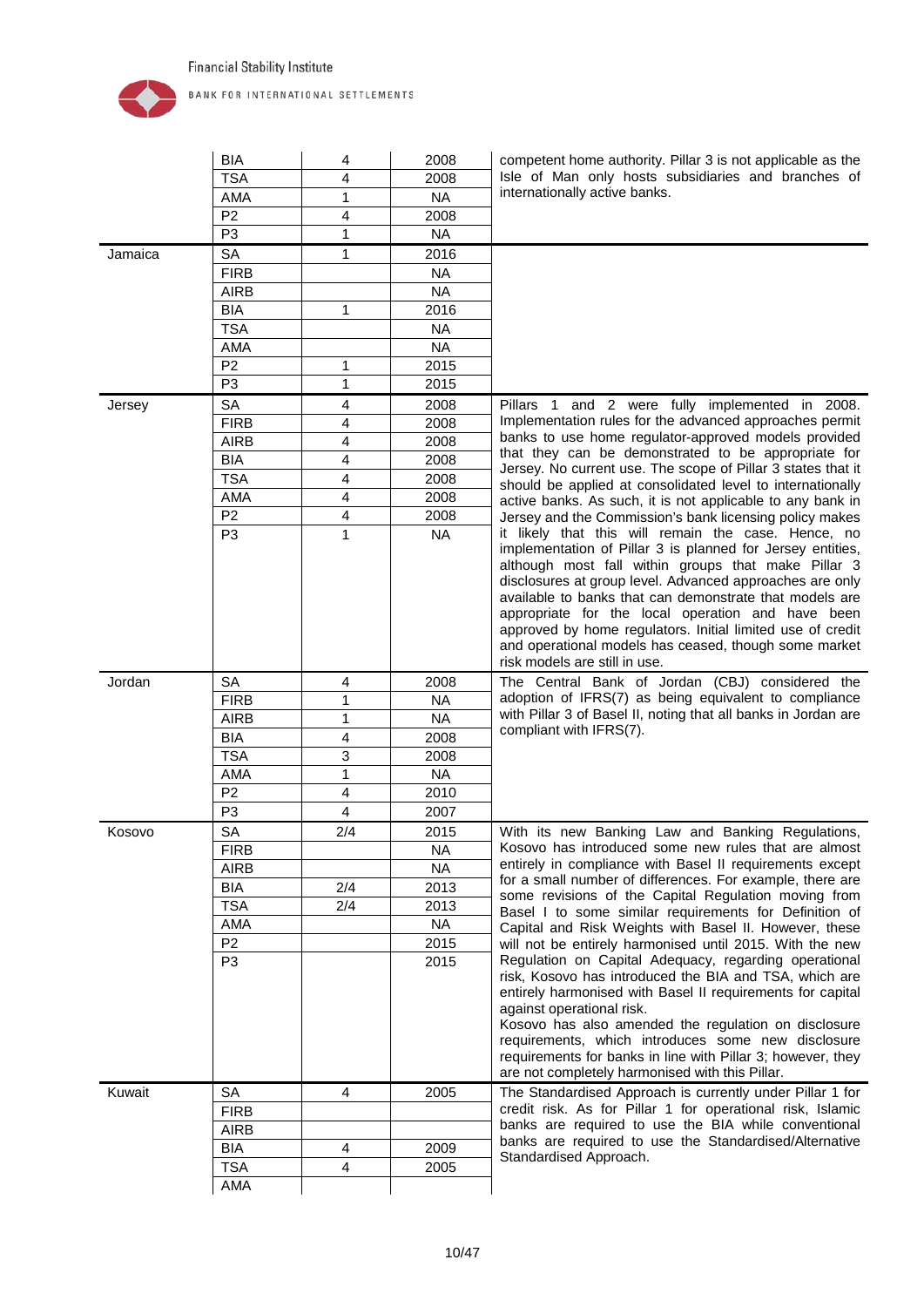

|               | P <sub>2</sub> | 4         | 2005      |                                                                                                                      |
|---------------|----------------|-----------|-----------|----------------------------------------------------------------------------------------------------------------------|
|               | P <sub>3</sub> | 4         | 2005      |                                                                                                                      |
| Kyrgyz        | <b>SA</b>      | 1         | <b>NA</b> |                                                                                                                      |
| Republic      | <b>FIRB</b>    | 1         | <b>NA</b> |                                                                                                                      |
|               | <b>AIRB</b>    | 1         | <b>NA</b> |                                                                                                                      |
|               | <b>BIA</b>     | 1         | <b>NA</b> |                                                                                                                      |
|               | <b>TSA</b>     | 1         | <b>NA</b> |                                                                                                                      |
|               | AMA            | 1         | <b>NA</b> |                                                                                                                      |
|               | P <sub>2</sub> | 1         | <b>NA</b> |                                                                                                                      |
|               | P <sub>3</sub> | 1         | <b>NA</b> |                                                                                                                      |
| Lebanon       | SA             | 4         | 2008      | The Central Bank and the Banking Control Commission                                                                  |
|               | <b>FIRB</b>    | 1         | 2015      | (BCC) monitored a parallel-run period whereby banks                                                                  |
|               | <b>AIRB</b>    | 1         | 2018      | were asked to submit their CAR calculation according to                                                              |
|               | <b>BIA</b>     | 4         | 2007      | Basel I and Basel II at the same time. During this parallel-                                                         |
|               | <b>TSA</b>     | 1         | 2013      | run period, banks conducted seven Quantitative Impact                                                                |
|               | AMA            | 1         | 2015      | Studies.<br>During September 2010, the BCC issued the first ICAAP                                                    |
|               | P <sub>2</sub> | 4         | 2008/2010 | template to be submitted in June 2011. A second ICAAP                                                                |
|               | P <sub>3</sub> | 1         | 2014      | template was issued in April 2013.                                                                                   |
|               |                |           |           | As part of the Supervisory Review Process (SREP), the                                                                |
|               |                |           |           | BCC has developed a methodology for assessing banks'                                                                 |
|               |                |           |           | capital adequacy, known as CAAM (Capital Adequacy                                                                    |
|               |                |           |           | Assessment Methodology). This methodology has been                                                                   |
|               |                |           |           | tested in seven banks. Starting from June 2013, SREP<br>missions will be conducted in all banks as per a priority    |
|               |                |           |           | agenda.                                                                                                              |
| Liechtenstein | <b>SA</b>      | 4         | 2007      |                                                                                                                      |
|               | <b>FIRB</b>    | 4         | 2007      |                                                                                                                      |
|               | <b>AIRB</b>    | 4         | 2007      |                                                                                                                      |
|               | <b>BIA</b>     | 4         | 2007      |                                                                                                                      |
|               | <b>TSA</b>     | 4         | 2007      |                                                                                                                      |
|               | AMA            | 4         | 2007      |                                                                                                                      |
|               | P <sub>2</sub> | 4         | 2007      |                                                                                                                      |
|               | P <sub>3</sub> | 4         | 2007      |                                                                                                                      |
| Macao SAR,    | <b>SA</b>      | 1         | 2013      | FIRB (credit risk), AIRB (credit risk), TSA (operational                                                             |
| China         | <b>FIRB</b>    | <b>NA</b> | <b>NA</b> | risk) and AMA (operational risk) are not intended to be                                                              |
|               | <b>AIRB</b>    | <b>NA</b> | <b>NA</b> | implemented in Macao at this stage. Regarding Pillar II,                                                             |
|               | <b>BIA</b>     | 4         | 2011      | the supervisory review of banks' internal capital adequacy                                                           |
|               | <b>TSA</b>     | <b>NA</b> | <b>NA</b> | assessment process is now under review and the relevant                                                              |
|               | AMA            | ΝA        | NА        | regulation has not yet been drafted.                                                                                 |
|               | P <sub>2</sub> | 1         | <b>NA</b> |                                                                                                                      |
|               | P <sub>3</sub> | 4         | 2013      |                                                                                                                      |
| Madagascar    | SA             | 4         | 2006      | Migration progressive vers Bâle II. Certaines conditions                                                             |
|               | <b>FIRB</b>    |           |           | préalables doivent être remplies.                                                                                    |
|               | <b>AIRB</b>    |           |           | Pilier 1: Maintien de Bâle I. Amélioration du ratio de                                                               |
|               | <b>BIA</b>     |           | <b>NA</b> | solvabilité en introduisant certaines techniques avancées                                                            |
|               | <b>TSA</b>     |           | <b>NA</b> | par le Pilier 1 de Bâle II par l'adoption de l'approche                                                              |
|               | AMA            |           | <b>NA</b> | standard simplifiée pour l'évaluation des risques sur les                                                            |
|               | P <sub>2</sub> |           | <b>NA</b> | emprunteurs souverains et correspondants étrangers.<br>Pilier 2 : Application progressive du Pilier 2 de Bâle II sur |
|               | P <sub>3</sub> |           | <b>NA</b> | le processus de surveillance prudentielle :                                                                          |
|               |                |           |           | adoption de nouveaux textes réglementaires :                                                                         |
|               |                |           |           | instruction n°006/2000 sur le contrôle interne des                                                                   |
|               |                |           |           | établissements de crédit ; instruction n°001/2006-                                                                   |
|               |                |           |           | CSBF du 13/10/2006 sur le ratio de solvabilité des                                                                   |
|               |                |           |           | établissements de crédit ; instruction n°002/2006-                                                                   |
|               |                |           |           | CSBF du<br>10/11/2006<br>règles<br>sur les<br>de<br>provisionnement des risques de contrepartie des                  |
|               |                |           |           | établissements de crédit ; décision n°001/2007-CSBF                                                                  |
|               |                |           |           | du 29/01/2007 sur la division des risques des                                                                        |
|               |                |           |           |                                                                                                                      |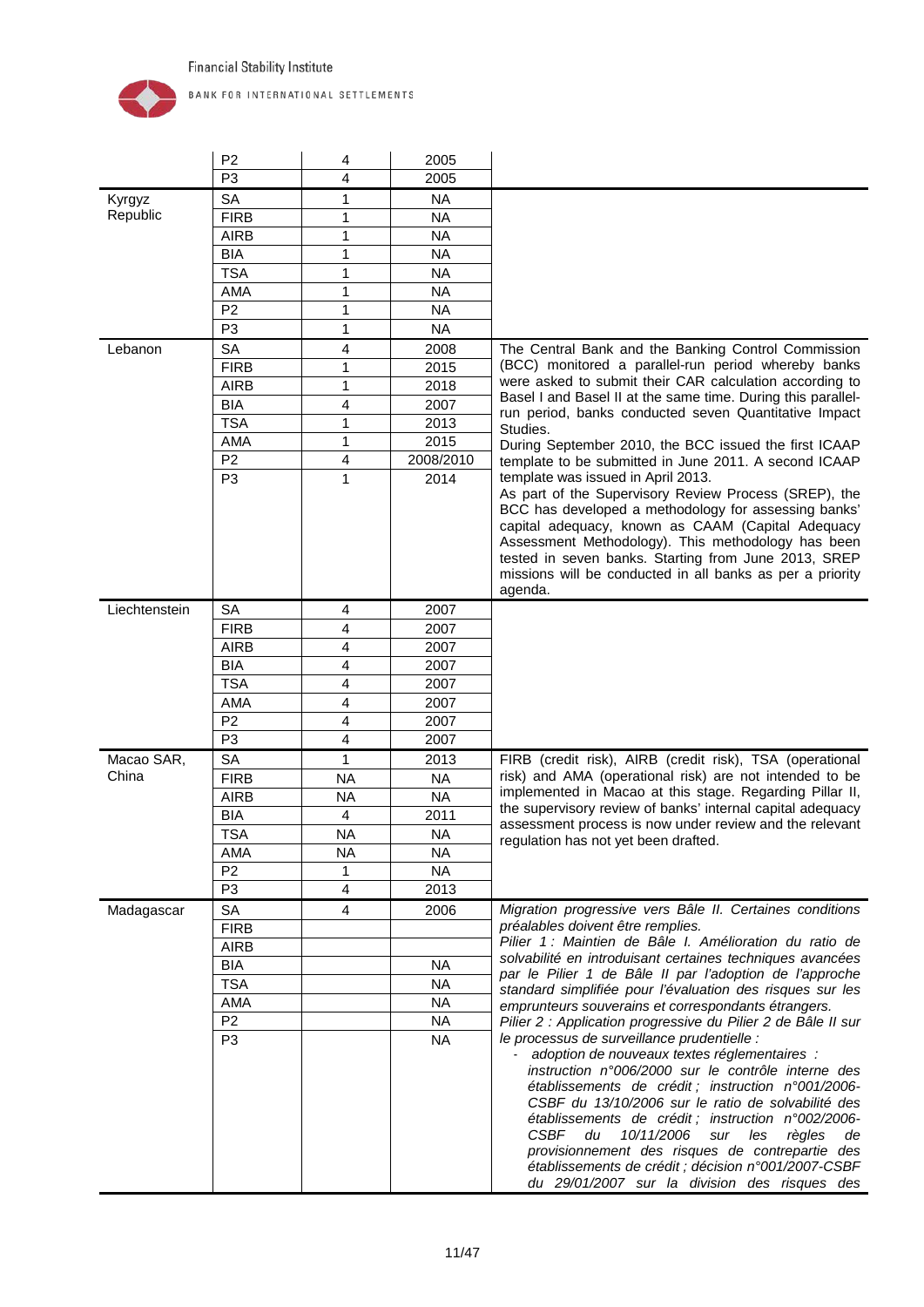

BANK FOR INTERNATIONAL SETTLEMENTS

*n°001/2006),* - *mise en place d'un système de détection précoce des vulnérabilités et prise des mesures correctrices (notation trimestrielle des banques selon une méthodologie développée en interne de type CAMEL),* - *renforcement de la coopération transfrontalière : finalisation de la convention de coopération en matière de supervision bancaire et d'échange d'informations avec la Banque de Maurice. Pilier 3 : Adoption d'un plan comptable des établissements de crédit en 2005 et publication des comptes suivant les normes IFRS.* - *Un projet de loi non publié sur la monnaie électronique et le mobile banking incluant des dispositions sur le contrôle interne a été développé.* - *Etude en cours sur l'élaboration de réglementation relative à la division des risques et le risque de liquidité.* - *Migration totale vers Bâle II lorsque les conditions préalables ci-après sont remplies :* • *réalisation de la pleine conformité avec les 25 principes fondamentaux de Bâle pour une supervision efficace,* • *renforcement des capacités en ressources humaines en termes de compétences, d'effectif et de moyens,* • *poursuite de la phase d'évaluation (collecte de données, dialogue avec les banques.* Additional comments: moving in stages to Basel II. A number of prerequisites need to be fulfilled. Pillar 1: Basel I maintained for the time being. A number of improvements to the CAR have been made by introducing some advanced Pillar 1 techniques that can be found under the simplified standardised approach for assessing claims on the sovereign and on foreign correspondents. Pillar 2: Implementation in stages of Basel II's Pillar 2 to the supervisory review process: Adoption of new regulations: Instruction no 006/2000 on credit institutions' internal control; Instruction no 001/2006-CBSF dated 13/10/2006 on the capital adequacy ratio of credit institutions; Instruction no 002/2006-CBSF dated 10/11/2006 on provisioning rules for credit institutions' counterparty risks; Decision no 001/2007-CBSF dated 29/01/2007 on credit institutions' large exposures Supervisory powers enabling the supervisory authority to increase the CAR requirement through a decision based on the credit institution's specific risk profile (Instruction no 001/2006) - Establishing an early warning system to detect bank vulnerabilities and associated corrective actions (quarterly rating assessments based on a CAMEL-

type internal methodology)

*établissements de crédit,*

- *possibilité pour l'autorité de supervision de relever le niveau du ratio de solvabilité sur la base d'une décision motivée en fonction du profil de risque propre de l'établissement de crédit (instruction*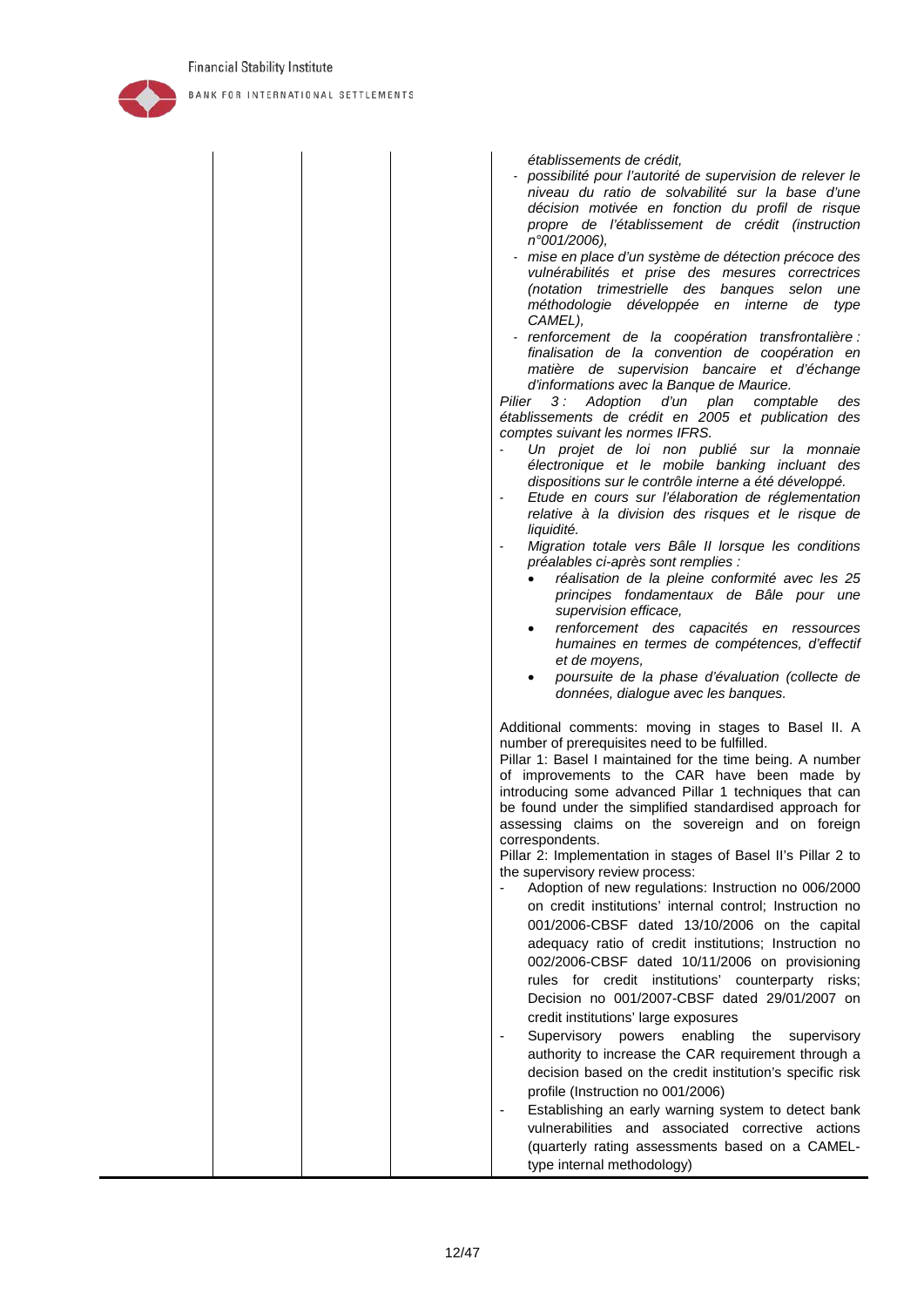

|                  |                |                |           | Reinforcing cross-border cooperation: MOU for<br>banking supervision cooperation and exchange of<br>information signed with Central Bank of Mauritius<br>Pillar 3: Adoption of accounting standards for credit<br>institutions in 2005 and publication of financial statements<br>according to IFRS standards<br>Unpublished Bill (and therefore not yet enforceable)<br>on electronic money, mobile banking and associated<br>internal control issues has been developed<br>Ongoing study related to future regulations on large<br>$\blacksquare$<br>exposures and liquidity<br>Full migration to Basel II is to take place once the<br>following prerequisites are fulfilled:<br>Full compliance with the 25 BCPs.<br>Reinforcement of staff capacities (skill-sets,<br>numbers and budgets).<br>Continuation of the evaluation phase (data<br>collection, dialogue with banks). |
|------------------|----------------|----------------|-----------|-------------------------------------------------------------------------------------------------------------------------------------------------------------------------------------------------------------------------------------------------------------------------------------------------------------------------------------------------------------------------------------------------------------------------------------------------------------------------------------------------------------------------------------------------------------------------------------------------------------------------------------------------------------------------------------------------------------------------------------------------------------------------------------------------------------------------------------------------------------------------------------|
| Malawi           | <b>SA</b>      | 3              | 2013      | Malawi is conducting a Basel II Parallel Run in 2013 in                                                                                                                                                                                                                                                                                                                                                                                                                                                                                                                                                                                                                                                                                                                                                                                                                             |
|                  | <b>FIRB</b>    |                |           | preparation for eventual implementation in January 2014.                                                                                                                                                                                                                                                                                                                                                                                                                                                                                                                                                                                                                                                                                                                                                                                                                            |
|                  | <b>AIRB</b>    |                |           |                                                                                                                                                                                                                                                                                                                                                                                                                                                                                                                                                                                                                                                                                                                                                                                                                                                                                     |
|                  | <b>BIA</b>     | 3              | 2013      |                                                                                                                                                                                                                                                                                                                                                                                                                                                                                                                                                                                                                                                                                                                                                                                                                                                                                     |
|                  | <b>TSA</b>     |                |           |                                                                                                                                                                                                                                                                                                                                                                                                                                                                                                                                                                                                                                                                                                                                                                                                                                                                                     |
|                  | AMA            |                |           |                                                                                                                                                                                                                                                                                                                                                                                                                                                                                                                                                                                                                                                                                                                                                                                                                                                                                     |
|                  | P <sub>2</sub> | 3              | 2013      |                                                                                                                                                                                                                                                                                                                                                                                                                                                                                                                                                                                                                                                                                                                                                                                                                                                                                     |
|                  | P <sub>3</sub> | 3              | 2013      |                                                                                                                                                                                                                                                                                                                                                                                                                                                                                                                                                                                                                                                                                                                                                                                                                                                                                     |
| Malaysia         | <b>SA</b>      | 4              | 2008      | The dates refer to when the rules came into effect.                                                                                                                                                                                                                                                                                                                                                                                                                                                                                                                                                                                                                                                                                                                                                                                                                                 |
|                  | <b>FIRB</b>    | 4              | 2010      |                                                                                                                                                                                                                                                                                                                                                                                                                                                                                                                                                                                                                                                                                                                                                                                                                                                                                     |
|                  | <b>AIRB</b>    | 4              | 2010      |                                                                                                                                                                                                                                                                                                                                                                                                                                                                                                                                                                                                                                                                                                                                                                                                                                                                                     |
|                  | <b>BIA</b>     | 4              | 2008      |                                                                                                                                                                                                                                                                                                                                                                                                                                                                                                                                                                                                                                                                                                                                                                                                                                                                                     |
|                  | <b>TSA</b>     | 4              | 2008      |                                                                                                                                                                                                                                                                                                                                                                                                                                                                                                                                                                                                                                                                                                                                                                                                                                                                                     |
|                  | AMA            | 1              | <b>NA</b> |                                                                                                                                                                                                                                                                                                                                                                                                                                                                                                                                                                                                                                                                                                                                                                                                                                                                                     |
|                  | P <sub>2</sub> | 4              | 2010      |                                                                                                                                                                                                                                                                                                                                                                                                                                                                                                                                                                                                                                                                                                                                                                                                                                                                                     |
|                  | P <sub>3</sub> | 4              | 2010      |                                                                                                                                                                                                                                                                                                                                                                                                                                                                                                                                                                                                                                                                                                                                                                                                                                                                                     |
| <b>Mauritius</b> | <b>SA</b>      | 4              | 2008      | Foreign banks operating in Mauritius are allowed to use                                                                                                                                                                                                                                                                                                                                                                                                                                                                                                                                                                                                                                                                                                                                                                                                                             |
|                  | <b>FIRB</b>    | 1              | 2009      | advanced approaches of Basel II for group reporting                                                                                                                                                                                                                                                                                                                                                                                                                                                                                                                                                                                                                                                                                                                                                                                                                                 |
|                  | <b>AIRB</b>    | 1              | <b>NA</b> | purposes. However, these banks should use the                                                                                                                                                                                                                                                                                                                                                                                                                                                                                                                                                                                                                                                                                                                                                                                                                                       |
|                  | <b>BIA</b>     | 4              | 2008      | standardised approaches for local regulatory reporting                                                                                                                                                                                                                                                                                                                                                                                                                                                                                                                                                                                                                                                                                                                                                                                                                              |
|                  | <b>TSA</b>     | 4              | 2008      | purposes.                                                                                                                                                                                                                                                                                                                                                                                                                                                                                                                                                                                                                                                                                                                                                                                                                                                                           |
|                  | AMA            | 1              | <b>NA</b> |                                                                                                                                                                                                                                                                                                                                                                                                                                                                                                                                                                                                                                                                                                                                                                                                                                                                                     |
|                  | P <sub>2</sub> | 4              | 2010      |                                                                                                                                                                                                                                                                                                                                                                                                                                                                                                                                                                                                                                                                                                                                                                                                                                                                                     |
|                  | P <sub>3</sub> | $\overline{4}$ | 2008      |                                                                                                                                                                                                                                                                                                                                                                                                                                                                                                                                                                                                                                                                                                                                                                                                                                                                                     |
| Moldova          | <b>SA</b>      |                |           | Currently, banks of the Republic of Moldova comply with                                                                                                                                                                                                                                                                                                                                                                                                                                                                                                                                                                                                                                                                                                                                                                                                                             |
|                  | <b>FIRB</b>    |                |           | Basel I, and there are no regulations or draft regulations                                                                                                                                                                                                                                                                                                                                                                                                                                                                                                                                                                                                                                                                                                                                                                                                                          |
|                  | <b>AIRB</b>    |                |           | regarding Basel II implementation.                                                                                                                                                                                                                                                                                                                                                                                                                                                                                                                                                                                                                                                                                                                                                                                                                                                  |
|                  | <b>BIA</b>     |                |           | As this stage was initiated, a process under the Twinning                                                                                                                                                                                                                                                                                                                                                                                                                                                                                                                                                                                                                                                                                                                                                                                                                           |
|                  | <b>TSA</b>     |                |           | Project Fiche aims to strengthen the National Bank of<br>Moldova's capacity in the field of banking regulation and                                                                                                                                                                                                                                                                                                                                                                                                                                                                                                                                                                                                                                                                                                                                                                  |
|                  | AMA            |                |           | supervision in the context of Basel II.                                                                                                                                                                                                                                                                                                                                                                                                                                                                                                                                                                                                                                                                                                                                                                                                                                             |
|                  | P <sub>2</sub> |                |           |                                                                                                                                                                                                                                                                                                                                                                                                                                                                                                                                                                                                                                                                                                                                                                                                                                                                                     |
|                  | P <sub>3</sub> |                |           |                                                                                                                                                                                                                                                                                                                                                                                                                                                                                                                                                                                                                                                                                                                                                                                                                                                                                     |
| Montenegro       | <b>SA</b>      | 4              | 2008      | The Pillar II requirements of Basel II were incorporated                                                                                                                                                                                                                                                                                                                                                                                                                                                                                                                                                                                                                                                                                                                                                                                                                            |
|                  | <b>FIRB</b>    | 1              | <b>NA</b> | into the Capital Adequacy Decision enacted in July 2011                                                                                                                                                                                                                                                                                                                                                                                                                                                                                                                                                                                                                                                                                                                                                                                                                             |
|                  | <b>AIRB</b>    | 1              | <b>NA</b> | and applied as of January 1, 2012. The introduction of                                                                                                                                                                                                                                                                                                                                                                                                                                                                                                                                                                                                                                                                                                                                                                                                                              |
|                  | <b>BIA</b>     | 4              | 2008      | ICAAP and SREP enabled the supervisory authority to                                                                                                                                                                                                                                                                                                                                                                                                                                                                                                                                                                                                                                                                                                                                                                                                                                 |
|                  | <b>TSA</b>     | 4              | 2008      | ensure that banks have sufficient capital to support all                                                                                                                                                                                                                                                                                                                                                                                                                                                                                                                                                                                                                                                                                                                                                                                                                            |
|                  |                |                |           |                                                                                                                                                                                                                                                                                                                                                                                                                                                                                                                                                                                                                                                                                                                                                                                                                                                                                     |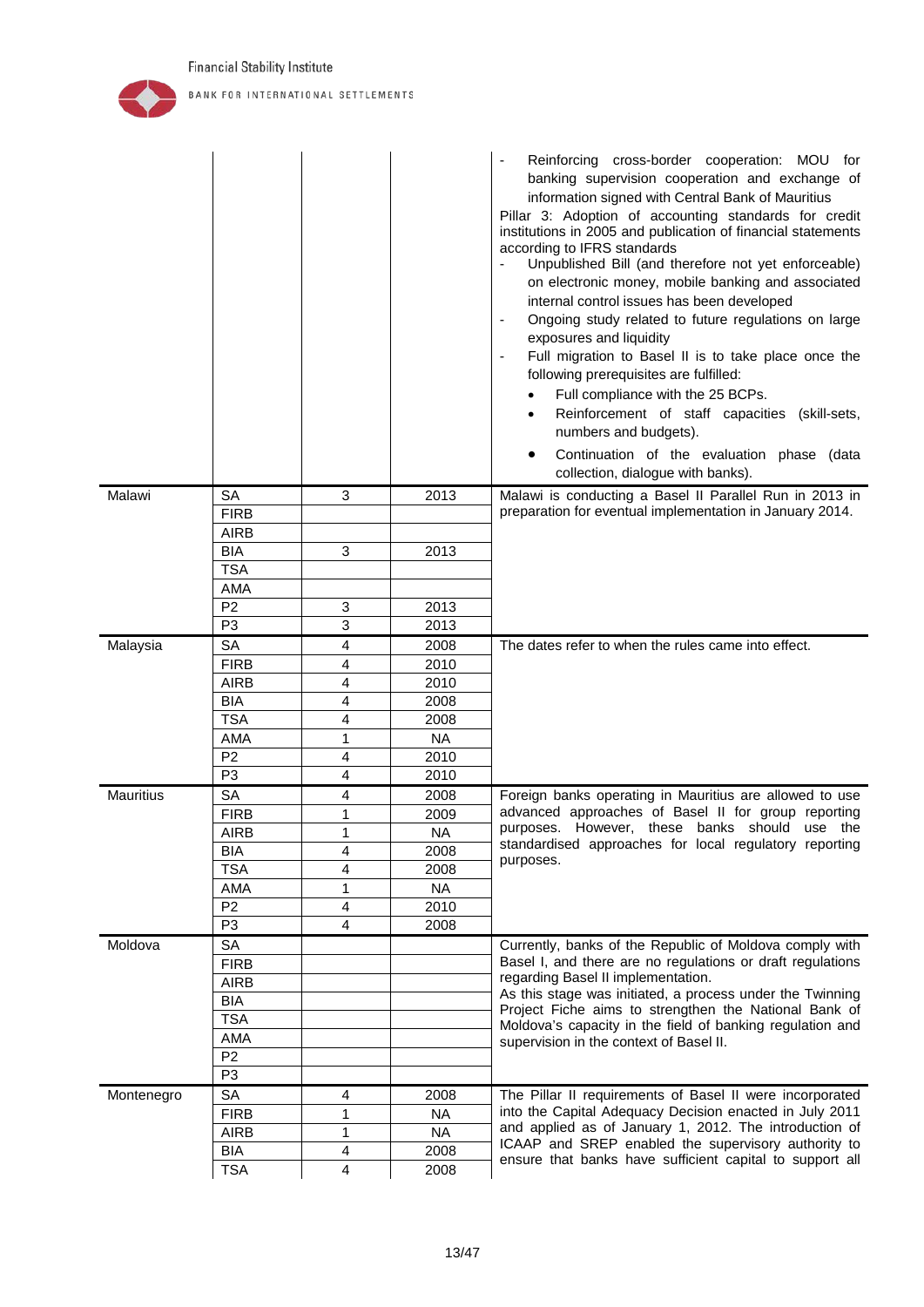

|             | AMA                       | 1                       | <b>NA</b>   | material risks to which they are exposed in their                                                                                                                                                                                                                                                                                                                                                                                                                                                           |
|-------------|---------------------------|-------------------------|-------------|-------------------------------------------------------------------------------------------------------------------------------------------------------------------------------------------------------------------------------------------------------------------------------------------------------------------------------------------------------------------------------------------------------------------------------------------------------------------------------------------------------------|
|             | P <sub>2</sub>            | 4                       | 2012        | operations. The first ICAAP reports from banks were                                                                                                                                                                                                                                                                                                                                                                                                                                                         |
|             | P <sub>3</sub>            | $\overline{\mathbf{4}}$ | 2012        | submitted to the supervisory authority in the first half of<br>2012. The Pillar III of the Basel II was implemented<br>through the Decision on public disclosure. The new<br>Decision encouraged market discipline by introducing a<br>set of disclosure requirements that will inform market<br>participants on the financial statements of the bank, its<br>strategies and policies, own funds, capital adequacy,<br>information on the credit risk exposure, counterparty risk,<br>operational risk etc. |
| Morocco     | <b>SA</b>                 | $\overline{4}$          | 2007        | In 2008, the Central Bank raised the minimum capital                                                                                                                                                                                                                                                                                                                                                                                                                                                        |
|             | <b>FIRB</b>               | 3                       | 2010        | requirement for all banks from 8% to 10%.                                                                                                                                                                                                                                                                                                                                                                                                                                                                   |
|             | <b>AIRB</b>               | 3                       | 2010        |                                                                                                                                                                                                                                                                                                                                                                                                                                                                                                             |
|             | <b>BIA</b>                | 4                       | 2007        |                                                                                                                                                                                                                                                                                                                                                                                                                                                                                                             |
|             | <b>TSA</b>                | 4                       | 2007        |                                                                                                                                                                                                                                                                                                                                                                                                                                                                                                             |
|             | AMA                       | 3                       | 2010        |                                                                                                                                                                                                                                                                                                                                                                                                                                                                                                             |
|             | P <sub>2</sub>            | 4                       | 2007        |                                                                                                                                                                                                                                                                                                                                                                                                                                                                                                             |
|             | P <sub>3</sub>            | $\overline{\mathbf{4}}$ | 2007        |                                                                                                                                                                                                                                                                                                                                                                                                                                                                                                             |
| Mozambique  | SA                        | $\overline{2}$          | 2012/2013   |                                                                                                                                                                                                                                                                                                                                                                                                                                                                                                             |
|             | <b>FIRB</b>               |                         |             |                                                                                                                                                                                                                                                                                                                                                                                                                                                                                                             |
|             | <b>AIRB</b>               |                         |             |                                                                                                                                                                                                                                                                                                                                                                                                                                                                                                             |
|             | <b>BIA</b>                | $\overline{2}$          | 2012/2013   |                                                                                                                                                                                                                                                                                                                                                                                                                                                                                                             |
|             | <b>TSA</b>                |                         |             |                                                                                                                                                                                                                                                                                                                                                                                                                                                                                                             |
|             | AMA                       |                         |             |                                                                                                                                                                                                                                                                                                                                                                                                                                                                                                             |
|             | P <sub>2</sub>            | 1                       | 2013        |                                                                                                                                                                                                                                                                                                                                                                                                                                                                                                             |
|             | P <sub>3</sub>            | 1                       | 2013        |                                                                                                                                                                                                                                                                                                                                                                                                                                                                                                             |
| Namibia     | SA                        | 4                       | 2010        |                                                                                                                                                                                                                                                                                                                                                                                                                                                                                                             |
|             | <b>FIRB</b>               |                         |             |                                                                                                                                                                                                                                                                                                                                                                                                                                                                                                             |
|             | <b>AIRB</b>               |                         | ÷.          |                                                                                                                                                                                                                                                                                                                                                                                                                                                                                                             |
|             | <b>BIA</b>                | 4                       | 2010        |                                                                                                                                                                                                                                                                                                                                                                                                                                                                                                             |
|             | <b>TSA</b>                | 4                       | 2010        |                                                                                                                                                                                                                                                                                                                                                                                                                                                                                                             |
|             | AMA                       |                         | ÷.          |                                                                                                                                                                                                                                                                                                                                                                                                                                                                                                             |
|             | P <sub>2</sub>            | 4                       | 2010        |                                                                                                                                                                                                                                                                                                                                                                                                                                                                                                             |
|             | P <sub>3</sub>            | $\overline{4}$          | 2010        |                                                                                                                                                                                                                                                                                                                                                                                                                                                                                                             |
| Nepal       | <b>SA</b><br>(simplified) | 4                       | 2015        | the<br>simplified<br>Rastra<br>Bank<br>implemented<br>Nepal<br>Standardised Approach (SA) for credit risk in 2008. The                                                                                                                                                                                                                                                                                                                                                                                      |
|             | <b>FIRB</b>               | 1                       | Not decided | Bank plans to implement the SA by 2015.                                                                                                                                                                                                                                                                                                                                                                                                                                                                     |
|             | AIRB                      | 1                       | Not decided |                                                                                                                                                                                                                                                                                                                                                                                                                                                                                                             |
|             | <b>BIA</b>                | 4                       |             |                                                                                                                                                                                                                                                                                                                                                                                                                                                                                                             |
|             | <b>TSA</b>                | 1                       | 2015        |                                                                                                                                                                                                                                                                                                                                                                                                                                                                                                             |
|             | AMA                       | 1                       | Not decided |                                                                                                                                                                                                                                                                                                                                                                                                                                                                                                             |
|             | P <sub>2</sub>            | 4                       | 2012        |                                                                                                                                                                                                                                                                                                                                                                                                                                                                                                             |
|             | P <sub>3</sub>            | 4                       | 2008        |                                                                                                                                                                                                                                                                                                                                                                                                                                                                                                             |
| New Zealand | SA                        | 4                       | 2008        | New Zealand has adopted a slightly modified version of                                                                                                                                                                                                                                                                                                                                                                                                                                                      |
|             | <b>FIRB</b>               | 4                       | 2008        | the basic indicator approach. No New Zealand banks                                                                                                                                                                                                                                                                                                                                                                                                                                                          |
|             | <b>AIRB</b>               | 4                       | 2008        | apply the foundational IRB approach.                                                                                                                                                                                                                                                                                                                                                                                                                                                                        |
|             | <b>BIA</b>                | 4                       | 2008        |                                                                                                                                                                                                                                                                                                                                                                                                                                                                                                             |
|             | <b>TSA</b>                | 1                       | <b>NA</b>   |                                                                                                                                                                                                                                                                                                                                                                                                                                                                                                             |
|             | AMA                       | 4                       | 2008        |                                                                                                                                                                                                                                                                                                                                                                                                                                                                                                             |
|             | P <sub>2</sub>            | 4                       | 2008        |                                                                                                                                                                                                                                                                                                                                                                                                                                                                                                             |
|             | P <sub>3</sub>            | 4                       | 2008        |                                                                                                                                                                                                                                                                                                                                                                                                                                                                                                             |
| Norway      | SA                        | 4                       | 2007        |                                                                                                                                                                                                                                                                                                                                                                                                                                                                                                             |
|             | <b>FIRB</b>               | 4                       | 2007        |                                                                                                                                                                                                                                                                                                                                                                                                                                                                                                             |
|             | <b>AIRB</b>               | 4                       | 2007        |                                                                                                                                                                                                                                                                                                                                                                                                                                                                                                             |
|             | <b>BIA</b>                | 4                       | 2007        |                                                                                                                                                                                                                                                                                                                                                                                                                                                                                                             |
|             | <b>TSA</b>                | 4                       | 2007        |                                                                                                                                                                                                                                                                                                                                                                                                                                                                                                             |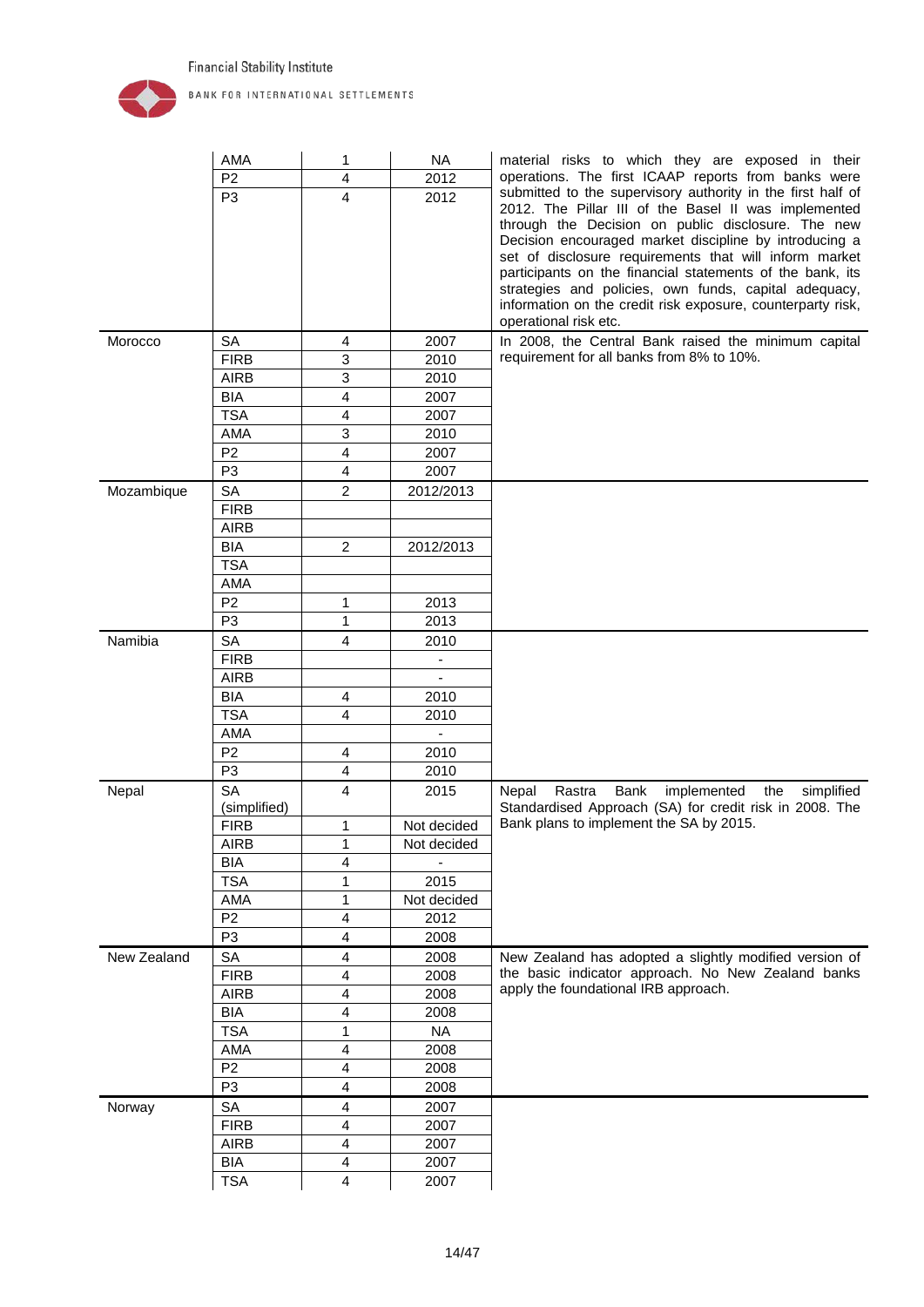

|          | AMA            | 4            | 2007      |                                                                                                                                                                                                                                                                                                                                                                                                                                                                                                                                                                                                                                                                                                                                                                                                                                                                                                                                                                                                                                                                                                                                                                                                                                                                                                                                                                                                                                                                                                                                                                                                                                                                                                                                     |
|----------|----------------|--------------|-----------|-------------------------------------------------------------------------------------------------------------------------------------------------------------------------------------------------------------------------------------------------------------------------------------------------------------------------------------------------------------------------------------------------------------------------------------------------------------------------------------------------------------------------------------------------------------------------------------------------------------------------------------------------------------------------------------------------------------------------------------------------------------------------------------------------------------------------------------------------------------------------------------------------------------------------------------------------------------------------------------------------------------------------------------------------------------------------------------------------------------------------------------------------------------------------------------------------------------------------------------------------------------------------------------------------------------------------------------------------------------------------------------------------------------------------------------------------------------------------------------------------------------------------------------------------------------------------------------------------------------------------------------------------------------------------------------------------------------------------------------|
|          | P <sub>2</sub> | 4            | 2007      |                                                                                                                                                                                                                                                                                                                                                                                                                                                                                                                                                                                                                                                                                                                                                                                                                                                                                                                                                                                                                                                                                                                                                                                                                                                                                                                                                                                                                                                                                                                                                                                                                                                                                                                                     |
|          | P <sub>3</sub> | 4            | 2007      |                                                                                                                                                                                                                                                                                                                                                                                                                                                                                                                                                                                                                                                                                                                                                                                                                                                                                                                                                                                                                                                                                                                                                                                                                                                                                                                                                                                                                                                                                                                                                                                                                                                                                                                                     |
| Oman     | <b>SA</b>      | 4            | 2006      |                                                                                                                                                                                                                                                                                                                                                                                                                                                                                                                                                                                                                                                                                                                                                                                                                                                                                                                                                                                                                                                                                                                                                                                                                                                                                                                                                                                                                                                                                                                                                                                                                                                                                                                                     |
|          | <b>FIRB</b>    | 1            | <b>NA</b> |                                                                                                                                                                                                                                                                                                                                                                                                                                                                                                                                                                                                                                                                                                                                                                                                                                                                                                                                                                                                                                                                                                                                                                                                                                                                                                                                                                                                                                                                                                                                                                                                                                                                                                                                     |
|          | <b>AIRB</b>    | $\mathbf{1}$ | <b>NA</b> |                                                                                                                                                                                                                                                                                                                                                                                                                                                                                                                                                                                                                                                                                                                                                                                                                                                                                                                                                                                                                                                                                                                                                                                                                                                                                                                                                                                                                                                                                                                                                                                                                                                                                                                                     |
|          | <b>BIA</b>     | 4            | 2006      |                                                                                                                                                                                                                                                                                                                                                                                                                                                                                                                                                                                                                                                                                                                                                                                                                                                                                                                                                                                                                                                                                                                                                                                                                                                                                                                                                                                                                                                                                                                                                                                                                                                                                                                                     |
|          | <b>TSA</b>     | 1            | <b>NA</b> |                                                                                                                                                                                                                                                                                                                                                                                                                                                                                                                                                                                                                                                                                                                                                                                                                                                                                                                                                                                                                                                                                                                                                                                                                                                                                                                                                                                                                                                                                                                                                                                                                                                                                                                                     |
|          | AMA            | 1            | <b>NA</b> |                                                                                                                                                                                                                                                                                                                                                                                                                                                                                                                                                                                                                                                                                                                                                                                                                                                                                                                                                                                                                                                                                                                                                                                                                                                                                                                                                                                                                                                                                                                                                                                                                                                                                                                                     |
|          | P <sub>2</sub> | 4            | 2011      |                                                                                                                                                                                                                                                                                                                                                                                                                                                                                                                                                                                                                                                                                                                                                                                                                                                                                                                                                                                                                                                                                                                                                                                                                                                                                                                                                                                                                                                                                                                                                                                                                                                                                                                                     |
|          | P <sub>3</sub> | 4            | 2007      |                                                                                                                                                                                                                                                                                                                                                                                                                                                                                                                                                                                                                                                                                                                                                                                                                                                                                                                                                                                                                                                                                                                                                                                                                                                                                                                                                                                                                                                                                                                                                                                                                                                                                                                                     |
| Panama   | <b>SA</b>      | 1            | 2014      | Panama is in the process of doing impact studies on the                                                                                                                                                                                                                                                                                                                                                                                                                                                                                                                                                                                                                                                                                                                                                                                                                                                                                                                                                                                                                                                                                                                                                                                                                                                                                                                                                                                                                                                                                                                                                                                                                                                                             |
|          | <b>FIRB</b>    | 1            | 2015      | banking system which will be the basis for the                                                                                                                                                                                                                                                                                                                                                                                                                                                                                                                                                                                                                                                                                                                                                                                                                                                                                                                                                                                                                                                                                                                                                                                                                                                                                                                                                                                                                                                                                                                                                                                                                                                                                      |
|          | <b>AIRB</b>    | 1            | 2015      | implementation of Basel II.                                                                                                                                                                                                                                                                                                                                                                                                                                                                                                                                                                                                                                                                                                                                                                                                                                                                                                                                                                                                                                                                                                                                                                                                                                                                                                                                                                                                                                                                                                                                                                                                                                                                                                         |
|          | <b>BIA</b>     | 1            | 2014      |                                                                                                                                                                                                                                                                                                                                                                                                                                                                                                                                                                                                                                                                                                                                                                                                                                                                                                                                                                                                                                                                                                                                                                                                                                                                                                                                                                                                                                                                                                                                                                                                                                                                                                                                     |
|          | <b>TSA</b>     | 1            | 2015      |                                                                                                                                                                                                                                                                                                                                                                                                                                                                                                                                                                                                                                                                                                                                                                                                                                                                                                                                                                                                                                                                                                                                                                                                                                                                                                                                                                                                                                                                                                                                                                                                                                                                                                                                     |
|          | AMA            | 1            | 2015      |                                                                                                                                                                                                                                                                                                                                                                                                                                                                                                                                                                                                                                                                                                                                                                                                                                                                                                                                                                                                                                                                                                                                                                                                                                                                                                                                                                                                                                                                                                                                                                                                                                                                                                                                     |
|          | P <sub>2</sub> | 1            | 2014      |                                                                                                                                                                                                                                                                                                                                                                                                                                                                                                                                                                                                                                                                                                                                                                                                                                                                                                                                                                                                                                                                                                                                                                                                                                                                                                                                                                                                                                                                                                                                                                                                                                                                                                                                     |
|          | P <sub>3</sub> | 1            | 2014      |                                                                                                                                                                                                                                                                                                                                                                                                                                                                                                                                                                                                                                                                                                                                                                                                                                                                                                                                                                                                                                                                                                                                                                                                                                                                                                                                                                                                                                                                                                                                                                                                                                                                                                                                     |
| Paraguay | SA             | 4            | 1996      | Ponderación distinta para los créditos hipotecarios, no se                                                                                                                                                                                                                                                                                                                                                                                                                                                                                                                                                                                                                                                                                                                                                                                                                                                                                                                                                                                                                                                                                                                                                                                                                                                                                                                                                                                                                                                                                                                                                                                                                                                                          |
|          | <b>FIRB</b>    |              |           | hace distinción de moneda, ponderación diferente para                                                                                                                                                                                                                                                                                                                                                                                                                                                                                                                                                                                                                                                                                                                                                                                                                                                                                                                                                                                                                                                                                                                                                                                                                                                                                                                                                                                                                                                                                                                                                                                                                                                                               |
|          | <b>AIRB</b>    |              |           | los bonos soberanos emitida en moneda extranjera y                                                                                                                                                                                                                                                                                                                                                                                                                                                                                                                                                                                                                                                                                                                                                                                                                                                                                                                                                                                                                                                                                                                                                                                                                                                                                                                                                                                                                                                                                                                                                                                                                                                                                  |
|          | <b>BIA</b>     |              |           | otros.                                                                                                                                                                                                                                                                                                                                                                                                                                                                                                                                                                                                                                                                                                                                                                                                                                                                                                                                                                                                                                                                                                                                                                                                                                                                                                                                                                                                                                                                                                                                                                                                                                                                                                                              |
|          | <b>TSA</b>     |              |           | La ley Nº 861/96 establece una ponderación de los<br>activos y contingentes. Estas ponderaciones difieren en                                                                                                                                                                                                                                                                                                                                                                                                                                                                                                                                                                                                                                                                                                                                                                                                                                                                                                                                                                                                                                                                                                                                                                                                                                                                                                                                                                                                                                                                                                                                                                                                                        |
|          | <b>AMA</b>     |              |           | algunos casos en sus porcentajes de lo previsto por                                                                                                                                                                                                                                                                                                                                                                                                                                                                                                                                                                                                                                                                                                                                                                                                                                                                                                                                                                                                                                                                                                                                                                                                                                                                                                                                                                                                                                                                                                                                                                                                                                                                                 |
|          | P <sub>2</sub> |              |           | Basilea II. En diciembre del año 2012 se ha dictado una                                                                                                                                                                                                                                                                                                                                                                                                                                                                                                                                                                                                                                                                                                                                                                                                                                                                                                                                                                                                                                                                                                                                                                                                                                                                                                                                                                                                                                                                                                                                                                                                                                                                             |
|          | P <sub>3</sub> |              |           | resolución que dispone la elaboración de una base<br>estadística de eventos de pérdidas por riesgo<br>operacional, la misma tiene un plazo máximo para su<br>adecuación a junio del 2014. Esta norma no prevé<br>requerimiento de capital adicional por el riesgo<br>operacional.<br>Pilar <sub>2</sub><br>1. Se han dictado pautas de gestión de riesgos de crédito,<br>mercado, liquidez, operacional y de gobierno corporativo<br>2. Se cuenta con herramientas de supervisión de<br>Indicadores de Alerta Temprana y esquema de<br>cuadrantes que incorporan aspectos cualitativos y<br>cuantitativos y permiten agrupar a las entidades<br>financieras en categorías; de acuerdo a ello, se definen<br>los esfuerzos de supervisión.<br>3. Fue creado un Comité de Supervisión y Seguimiento<br>de Entidades, conformado por Supervisores Extra- situ, In<br>situ, Estabilidad Financiera, Regulación y Fondo de<br>Garantía de Depósitos, para su evaluación.<br>4. El área de Estabilidad Financiera, con el apoyo de<br>consultores del FMI y Banco Mundial, elaboró un modelo<br>de Pruebas de Resistencia (Stress Test) que introduce<br>una serie de variables (baja producción agrícola por<br>factores climáticos, morosidad, incremento en nivel de<br>previsiones, etc.)<br>5. El marco legal le otorga facultades al Supervisor para<br>exigir la reposición de capital y no descender a niveles<br>por debajo del mínimo requerido.<br>6. Si bien no cuenta con facultades legales para exigir<br>capital adicional conforme al perfil de riesgo, las pautas<br>de gestión dictadas, instan a los Bancos a mantener un<br>capital conforme al mismo.<br>Pilar 3<br>1. Publicación en web de Informe sobre Gobierno |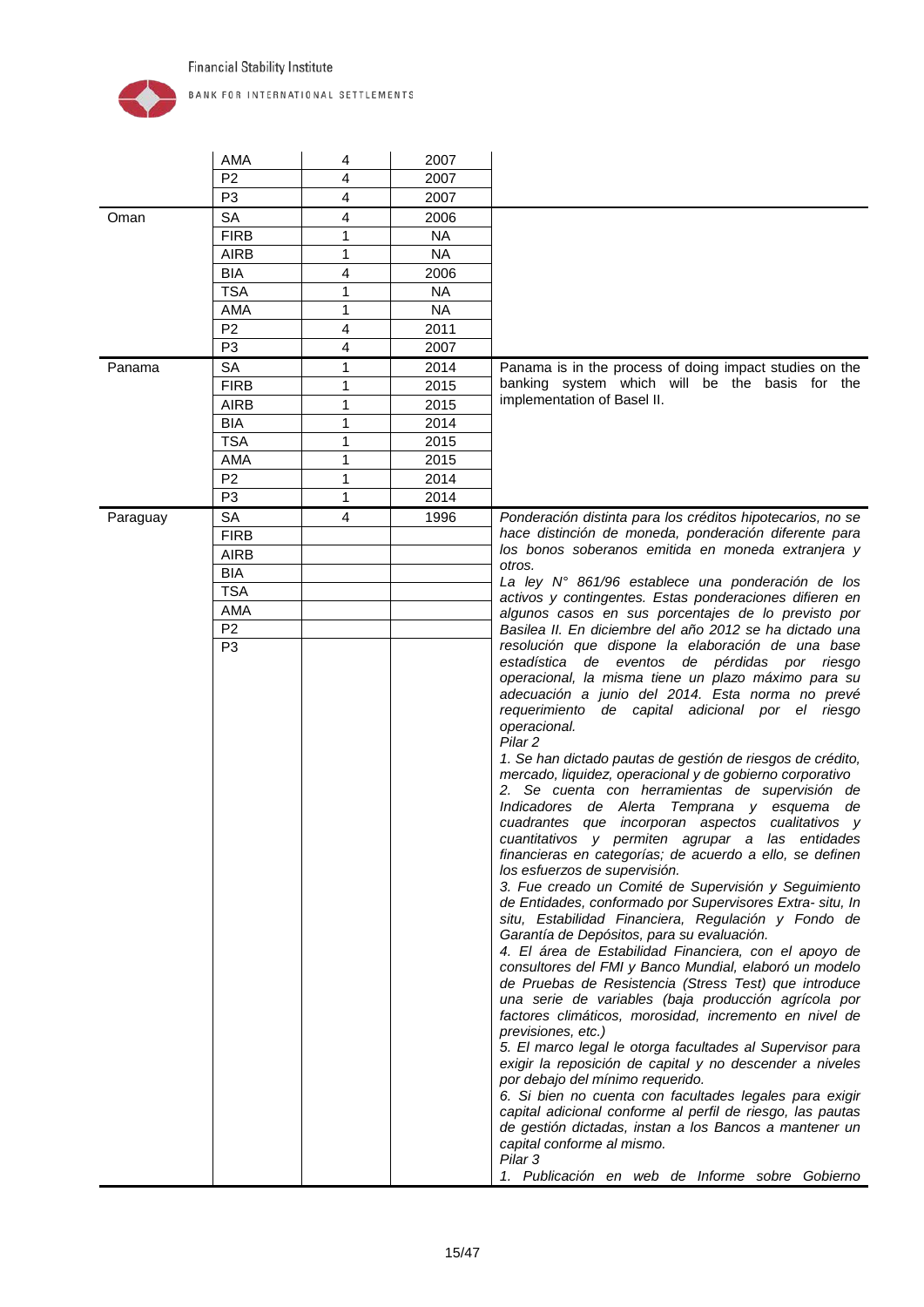

|      |                                  |                         |                 | Corporativo, información financiera, reglamento del<br>directorio, políticas de dividendos, entre otros.<br>2. Divulgación de información sobre políticas, gestión,<br>procesos de riesgo operacional.<br>3. Publicación de Estados contables trimestrales y<br>anuales con sus respectivas notas<br>explicativas,<br>calificación externa y auditoria externa.                                                                                                                                                                                                                                                                                                                                                                                                                                                                                                                                                                                                                                                                                                                                                                                                                                                                                                                                                                                                                                                                                                                                                                                                                                                                                                                                                                                                                                                                                                                                                                                                                                                                                   |
|------|----------------------------------|-------------------------|-----------------|---------------------------------------------------------------------------------------------------------------------------------------------------------------------------------------------------------------------------------------------------------------------------------------------------------------------------------------------------------------------------------------------------------------------------------------------------------------------------------------------------------------------------------------------------------------------------------------------------------------------------------------------------------------------------------------------------------------------------------------------------------------------------------------------------------------------------------------------------------------------------------------------------------------------------------------------------------------------------------------------------------------------------------------------------------------------------------------------------------------------------------------------------------------------------------------------------------------------------------------------------------------------------------------------------------------------------------------------------------------------------------------------------------------------------------------------------------------------------------------------------------------------------------------------------------------------------------------------------------------------------------------------------------------------------------------------------------------------------------------------------------------------------------------------------------------------------------------------------------------------------------------------------------------------------------------------------------------------------------------------------------------------------------------------------|
|      |                                  |                         |                 | Different risk weights for mortgage assets, as for domestic<br>and foreign currency. Specific risk weight for sovereign<br>bonds issued in foreign currency and others.<br>Law no 861/96 sets risk weights for assets and<br>contingents. These risk weights are different in some<br>respects to what is established in Basel II. In December<br>2012, a Resolution created a data base for operational<br>risk losses which will be ready by June 2014. There is no<br>capital requirement for operational risk.<br>Pillar 2: There are guidelines for risk management<br>covering credit, market, liquidity and operational risks as<br>well as corporate governance.<br>Early warning indicators and risk maps with categories<br>that incorporate qualitative and quantitative indicators are<br>used so that supervisory efforts are appropriately applied.<br>Members of the Supervision and Monitoring Committee<br>are drawn from offsite and onsite supervision, financial<br>stability, and Regulation and Deposit Insurance areas.<br>The Financial Stability area, with the support of IMF and<br>World Bank consultants, has created a stress testing<br>model that uses variables such as low agricultural<br>production due to weather factors, non-performing loans,<br>higher provisions etc.<br>The legal framework empowers the supervisor to demand<br>capital replenishment to avoid capital falling below the<br>required minimum.<br>There are no legal powers to require additional capital<br>according to the risk profile, but the risk management<br>guidelines suggest that banks should be appropriately<br>capitalised for their risk profile.<br>Pillar 3: Web publication of corporate governance reports,<br>financial information, board rules, dividend policy among<br>others.<br>Disclosure of operational risk information: policy,<br>management and processes.<br>Publication of quarterly and annual financial statements<br>with their notes, ratings given by rating agencies and<br>external audit. |
| Peru | <b>SA</b>                        | 4                       | 2010            | *(i) Since 2008, the Peruvian Banking Law has required                                                                                                                                                                                                                                                                                                                                                                                                                                                                                                                                                                                                                                                                                                                                                                                                                                                                                                                                                                                                                                                                                                                                                                                                                                                                                                                                                                                                                                                                                                                                                                                                                                                                                                                                                                                                                                                                                                                                                                                            |
|      | <b>FIRB</b>                      | 4                       | 2010            | the Board to assess bank capital adequacy according to                                                                                                                                                                                                                                                                                                                                                                                                                                                                                                                                                                                                                                                                                                                                                                                                                                                                                                                                                                                                                                                                                                                                                                                                                                                                                                                                                                                                                                                                                                                                                                                                                                                                                                                                                                                                                                                                                                                                                                                            |
|      | <b>AIRB</b>                      | 4                       | 2010            | the bank's risk profile (holding capital buffers to cover all<br>material risks); (ii) since 2009, banks are required by                                                                                                                                                                                                                                                                                                                                                                                                                                                                                                                                                                                                                                                                                                                                                                                                                                                                                                                                                                                                                                                                                                                                                                                                                                                                                                                                                                                                                                                                                                                                                                                                                                                                                                                                                                                                                                                                                                                          |
|      | BIA                              | 4                       | 2009            | official letter to prepare and submit an annual report of                                                                                                                                                                                                                                                                                                                                                                                                                                                                                                                                                                                                                                                                                                                                                                                                                                                                                                                                                                                                                                                                                                                                                                                                                                                                                                                                                                                                                                                                                                                                                                                                                                                                                                                                                                                                                                                                                                                                                                                         |
|      | <b>TSA</b>                       | $\overline{\mathbf{4}}$ | 2009            | capital planning and internal capital assessment (with a                                                                                                                                                                                                                                                                                                                                                                                                                                                                                                                                                                                                                                                                                                                                                                                                                                                                                                                                                                                                                                                                                                                                                                                                                                                                                                                                                                                                                                                                                                                                                                                                                                                                                                                                                                                                                                                                                                                                                                                          |
|      | AMA                              | $\overline{\mathbf{4}}$ | 2009            | detailed guide provided by Superintendencia de Banca,                                                                                                                                                                                                                                                                                                                                                                                                                                                                                                                                                                                                                                                                                                                                                                                                                                                                                                                                                                                                                                                                                                                                                                                                                                                                                                                                                                                                                                                                                                                                                                                                                                                                                                                                                                                                                                                                                                                                                                                             |
|      | P <sub>2</sub><br>P <sub>3</sub> | $\mathbf{1}$<br>1       | 2013*<br>2014** | Seguros y AFP (SBS); (iii) since July 2012, Peruvian<br>regulation has required banks to hold additional capital to<br>cover specific risks included in Pillar 2, such as credit<br>concentration risk and interest rate risk in the banking<br>book; (iv) in 2012, the SBS developed and implemented a<br>comprehensive and detailed methodology for conducting<br>its supervisory review process of capital adequacy.<br>** The SBS's Regulatory Department is evaluating the<br>draft version submitted by an SBS team in 2012.                                                                                                                                                                                                                                                                                                                                                                                                                                                                                                                                                                                                                                                                                                                                                                                                                                                                                                                                                                                                                                                                                                                                                                                                                                                                                                                                                                                                                                                                                                                |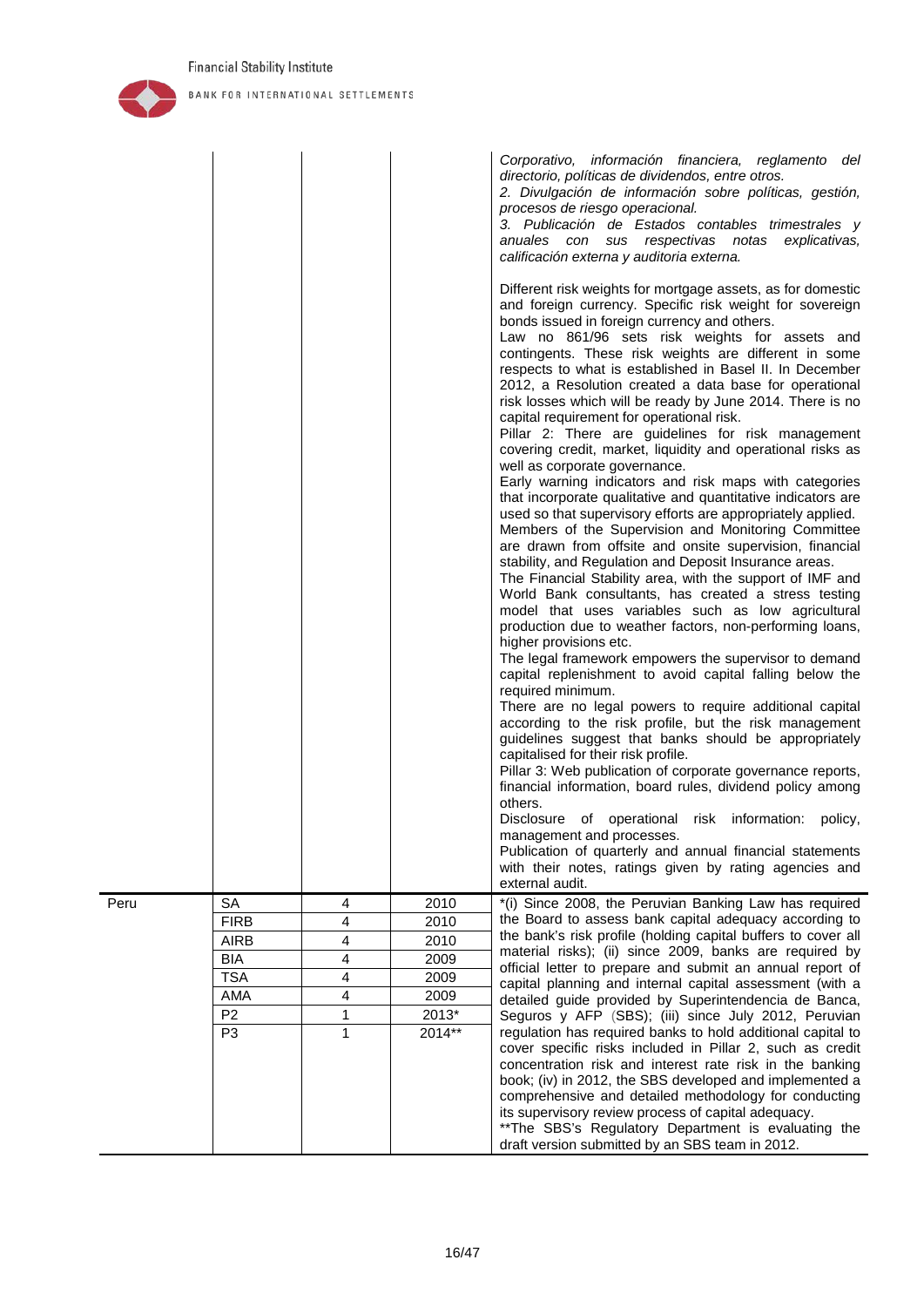

| Philippines                                                       | <b>SA</b>                                       | 4              | 2007         | *The Bangko Sentral ng Pilipinas (BSP) continues to                                                                         |
|-------------------------------------------------------------------|-------------------------------------------------|----------------|--------------|-----------------------------------------------------------------------------------------------------------------------------|
|                                                                   | <b>FIRB</b>                                     | 1              |              | monitor developments on this issue. No exact date has                                                                       |
|                                                                   | <b>AIRB</b>                                     | 1              | $\star$      | been set for mandatory migration.                                                                                           |
|                                                                   | <b>BIA</b>                                      | 4              | 2007         |                                                                                                                             |
|                                                                   | <b>TSA</b>                                      | 4              | 2007         |                                                                                                                             |
|                                                                   | AMA                                             | 1              | $\star$      |                                                                                                                             |
|                                                                   | P <sub>2</sub>                                  | 4              | 2011         |                                                                                                                             |
|                                                                   | P <sub>3</sub>                                  | 4              | 2007         |                                                                                                                             |
| Qatar                                                             | SA                                              | 4              | 2006/2009*   | *Final rule in place since Jan 2006, updated in May 2009.                                                                   |
|                                                                   | <b>FIRB</b>                                     |                |              | Qatar Central Bank (QCB) is working on the requirements                                                                     |
|                                                                   | <b>AIRB</b>                                     |                |              | under Pillar 2.                                                                                                             |
|                                                                   | <b>BIA</b>                                      | 4              | 2006/2009*   | Since all banks in Qatar are required to follow IFRS, most                                                                  |
|                                                                   | <b>TSA</b>                                      |                |              | of the disclosure requirements under Pillar 3, except for                                                                   |
|                                                                   | AMA                                             |                |              | qualitative requirements are compiled under IFRS. In                                                                        |
|                                                                   | P <sub>2</sub>                                  |                |              | order to have disclosures as under Basel, QCB together                                                                      |
|                                                                   |                                                 | 1              |              | with external experts is harmonising the Pillar 3<br>requirements taking into account all the enhancements                  |
|                                                                   | P <sub>3</sub>                                  |                |              | made by BCBS together with IFRS requirements so as to                                                                       |
|                                                                   |                                                 |                |              | reduce the disclosure burden on banks.                                                                                      |
| Republic of                                                       | <b>SA</b>                                       | 4              | 2012         | Pillar 2 implementation has started in 2008, with the                                                                       |
| Macedonia<br><b>FIRB</b><br>2014<br>1<br><b>AIRB</b><br>2014<br>1 | development of a new methodology for risk-based |                |              |                                                                                                                             |
|                                                                   |                                                 |                |              | supervision and a new regulation for risk management.                                                                       |
|                                                                   | <b>BIA</b>                                      | 4              | 2012         | The regulation entered into force in 2009. In addition, in                                                                  |
|                                                                   | <b>TSA</b>                                      | 4              | 2012         | 2012 amendments were made to strengthen the ICAAP                                                                           |
|                                                                   | <b>AMA</b>                                      |                |              | requirements.                                                                                                               |
|                                                                   | P <sub>2</sub>                                  | 1              | 2014<br>2009 |                                                                                                                             |
|                                                                   |                                                 | 4              |              |                                                                                                                             |
|                                                                   | P <sub>3</sub>                                  | 4              | 2007         |                                                                                                                             |
| Serbia                                                            | <b>SA</b>                                       | 4              | 31/12/2011   | All provisions of Basel II are enacted and in force, with the                                                               |
|                                                                   | <b>FIRB</b>                                     | 4              | 31/12/2011   | exception of provisions governing securitisation, because<br>currently there is no legal basis for securitisation in Serbia |
|                                                                   | <b>AIRB</b>                                     | 4              | 31/12/2011   | and banks do not have securitisation exposures in their                                                                     |
|                                                                   | <b>BIA</b>                                      | 4              | 31/12/2011   | portfolios.                                                                                                                 |
|                                                                   | <b>TSA</b>                                      | 4              | 31/12/2011   |                                                                                                                             |
|                                                                   | AMA                                             | 4              | 31/12/2011   |                                                                                                                             |
|                                                                   | P <sub>2</sub>                                  | 4              | 31/12/2011   |                                                                                                                             |
|                                                                   | P <sub>3</sub>                                  | 4              | 31/12/2011   |                                                                                                                             |
| Seychelles                                                        | SA                                              | 1              | NA           | In view of the relatively simple nature of the banking                                                                      |
|                                                                   | <b>FIRB</b>                                     | 1              | <b>NA</b>    | system in Seychelles, not all Basel II components have                                                                      |
|                                                                   | <b>AIRB</b>                                     | 1              | <b>NA</b>    | been implemented. However, IMF technical assistance                                                                         |
|                                                                   | <b>BIA</b>                                      | 4              | 2010         | will be received in 2013 to assist in the development of a                                                                  |
|                                                                   | <b>TSA</b>                                      | 1              | NA.          | road map for implementation of relevant components of<br>Basel II and III.                                                  |
|                                                                   | AMA                                             | 1              | <b>NA</b>    |                                                                                                                             |
|                                                                   | P <sub>2</sub>                                  | 1              | <b>NA</b>    |                                                                                                                             |
|                                                                   | P <sub>3</sub>                                  | 1              | <b>NA</b>    |                                                                                                                             |
| Sri Lanka                                                         | SA                                              | 4              | 2007         | consultation<br>paper has been<br>A<br>issued<br>on the                                                                     |
|                                                                   | <b>FIRB</b>                                     | 1              | 2013         | implementation of Pillar 2 of Basel II in April 2012 and a                                                                  |
|                                                                   | <b>AIRB</b>                                     | 1              | 2013         | few banks have submitted their own Internal Capital                                                                         |
|                                                                   | BIA                                             | 4              | 2007         | Adequacy Assessment Process (ICAAP) documents with                                                                          |
|                                                                   | <b>TSA</b>                                      | $\overline{2}$ | 2011         | their comments on the Consultation Paper. The Central                                                                       |
|                                                                   | AMA                                             | $\mathbf{1}$   | <b>NA</b>    | Bank of Sri Lanka (CBSL) is in the process of reviewing                                                                     |
|                                                                   | P <sub>2</sub>                                  | $\overline{2}$ | 2012         | them and the finalised direction/guideline will be issued<br>shortly in 2013.                                               |
|                                                                   | P <sub>3</sub>                                  | 1              | Refer to the | The finalised direction on Pillar $1 -$ Operational Risk $-$                                                                |
|                                                                   |                                                 |                | comments     | Standardised/Alternative Standardised Approaches will                                                                       |
|                                                                   |                                                 |                |              | also be issued in 2013.                                                                                                     |
|                                                                   |                                                 |                |              | Disclosure requirements in Pillar 3 of Basel II: subsequent                                                                 |
|                                                                   |                                                 |                |              | to the Directions on Integrated Risk Management                                                                             |
|                                                                   |                                                 |                |              | Framework issued to banks in 2011 and the adoption of                                                                       |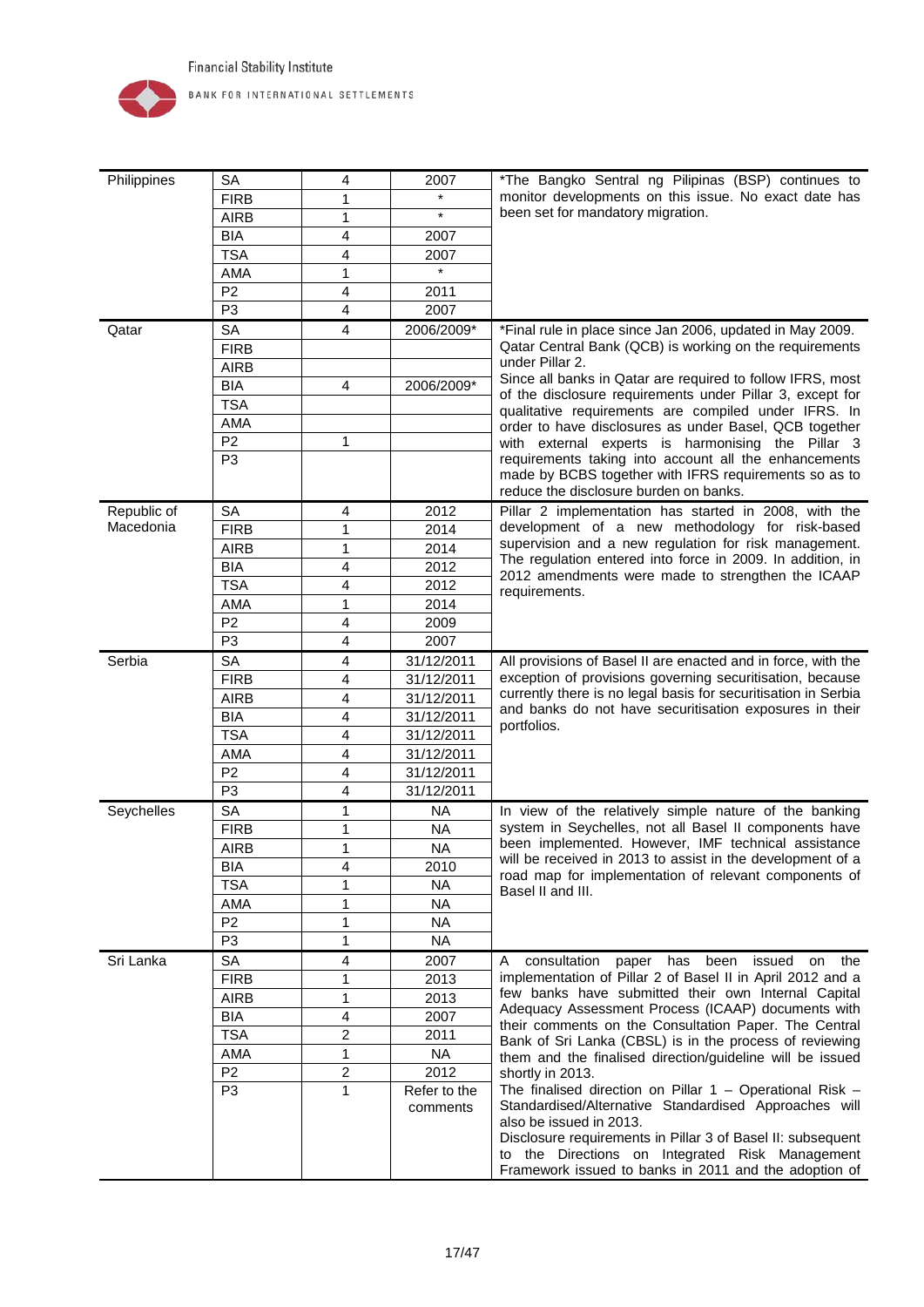

|                             |                |                         |           | Sri Lanka Financial Reporting Standard 7 – Financial<br>Instruments: Disclosures with effect from 1 January 2012,<br>all banks are required to adhere to both qualitative and<br>quantitative disclosure requirements, which are largely in<br>line with Pillar 3 of Basel II requirements.                                                                                                                                                                                                                                                                                                                                                                                                                                                                                                                                                                                                          |
|-----------------------------|----------------|-------------------------|-----------|------------------------------------------------------------------------------------------------------------------------------------------------------------------------------------------------------------------------------------------------------------------------------------------------------------------------------------------------------------------------------------------------------------------------------------------------------------------------------------------------------------------------------------------------------------------------------------------------------------------------------------------------------------------------------------------------------------------------------------------------------------------------------------------------------------------------------------------------------------------------------------------------------|
| Tanzania                    | <b>SA</b>      | 1                       |           | No decision has been taken on implementation of Basel                                                                                                                                                                                                                                                                                                                                                                                                                                                                                                                                                                                                                                                                                                                                                                                                                                                |
|                             | <b>FIRB</b>    | 1                       |           | II/III. Tanzania has been implementing some prerequisite<br>aspects such as full implementation of Basel I,                                                                                                                                                                                                                                                                                                                                                                                                                                                                                                                                                                                                                                                                                                                                                                                          |
|                             | <b>AIRB</b>    | 1                       |           | compliance with the Basel Core Principles for Effective                                                                                                                                                                                                                                                                                                                                                                                                                                                                                                                                                                                                                                                                                                                                                                                                                                              |
|                             | BIA            | 1                       |           | Supervision and implementing risk-based<br>Banking                                                                                                                                                                                                                                                                                                                                                                                                                                                                                                                                                                                                                                                                                                                                                                                                                                                   |
|                             | <b>TSA</b>     | 1                       |           | supervision while continuing to study Basel II/III. However,                                                                                                                                                                                                                                                                                                                                                                                                                                                                                                                                                                                                                                                                                                                                                                                                                                         |
|                             | AMA            | 1                       |           | most aspects of Pillar 2 and Pillar 3 have been                                                                                                                                                                                                                                                                                                                                                                                                                                                                                                                                                                                                                                                                                                                                                                                                                                                      |
|                             | P <sub>2</sub> | 1                       |           | implemented through the RBS methodology<br>and                                                                                                                                                                                                                                                                                                                                                                                                                                                                                                                                                                                                                                                                                                                                                                                                                                                       |
|                             | P <sub>3</sub> | 1                       |           | disclosure requirements regulations.                                                                                                                                                                                                                                                                                                                                                                                                                                                                                                                                                                                                                                                                                                                                                                                                                                                                 |
| Thailand                    | <b>SA</b>      | $\overline{4}$          | 2008      |                                                                                                                                                                                                                                                                                                                                                                                                                                                                                                                                                                                                                                                                                                                                                                                                                                                                                                      |
|                             | <b>FIRB</b>    | 4                       | 2008      |                                                                                                                                                                                                                                                                                                                                                                                                                                                                                                                                                                                                                                                                                                                                                                                                                                                                                                      |
|                             | <b>AIRB</b>    | 4                       | 2009      |                                                                                                                                                                                                                                                                                                                                                                                                                                                                                                                                                                                                                                                                                                                                                                                                                                                                                                      |
|                             | <b>BIA</b>     | 4                       | 2008      |                                                                                                                                                                                                                                                                                                                                                                                                                                                                                                                                                                                                                                                                                                                                                                                                                                                                                                      |
|                             | <b>TSA</b>     | $\overline{\mathbf{4}}$ | 2008      |                                                                                                                                                                                                                                                                                                                                                                                                                                                                                                                                                                                                                                                                                                                                                                                                                                                                                                      |
|                             | AMA            | $\overline{\mathbf{4}}$ | 2012      |                                                                                                                                                                                                                                                                                                                                                                                                                                                                                                                                                                                                                                                                                                                                                                                                                                                                                                      |
|                             | P <sub>2</sub> | 4                       | 2010      |                                                                                                                                                                                                                                                                                                                                                                                                                                                                                                                                                                                                                                                                                                                                                                                                                                                                                                      |
|                             | P <sub>3</sub> | 4                       | 2008      |                                                                                                                                                                                                                                                                                                                                                                                                                                                                                                                                                                                                                                                                                                                                                                                                                                                                                                      |
| Tunisia                     | <b>SA</b>      | 1                       | NA        | Bank governance rules were instituted by the Central                                                                                                                                                                                                                                                                                                                                                                                                                                                                                                                                                                                                                                                                                                                                                                                                                                                 |
|                             | <b>FIRB</b>    |                         | <b>NA</b> | Bank of Tunisia with the aim of : (1) focusing Boards of                                                                                                                                                                                                                                                                                                                                                                                                                                                                                                                                                                                                                                                                                                                                                                                                                                             |
|                             | <b>AIRB</b>    |                         | <b>NA</b> | Directors on their core roles related to risk management                                                                                                                                                                                                                                                                                                                                                                                                                                                                                                                                                                                                                                                                                                                                                                                                                                             |
|                             | <b>BIA</b>     |                         | <b>NA</b> | surveillance strategy; (2) introducing more rigorous criteria<br>for the designation of directors while requiring the                                                                                                                                                                                                                                                                                                                                                                                                                                                                                                                                                                                                                                                                                                                                                                                |
|                             | <b>TSA</b>     | 1                       | <b>NA</b> | designation of independent directors and directors                                                                                                                                                                                                                                                                                                                                                                                                                                                                                                                                                                                                                                                                                                                                                                                                                                                   |
|                             | AMA            |                         | <b>NA</b> | representing the interest of minority shareholders; (3)                                                                                                                                                                                                                                                                                                                                                                                                                                                                                                                                                                                                                                                                                                                                                                                                                                              |
|                             | P <sub>2</sub> | 1                       | <b>NA</b> | endowing the Board of Directors with independent support                                                                                                                                                                                                                                                                                                                                                                                                                                                                                                                                                                                                                                                                                                                                                                                                                                             |
|                             | P <sub>3</sub> | $\mathbf{1}$            | <b>NA</b> | assistance structures (an executive<br>and<br>lending<br>committee, a risk committee, and a permanent internal<br>audit committee).<br>In March 2013, the staff of the Banking Supervision<br>department was increased by the recruitment of 12 onsite<br>and offsite staff in line with Pillar 2 requirements for<br>enhanced supervisory capabilities and resources.<br>The following issues have been identified as prerequisites<br>for the adoption of Basel II accord approaches: (1) review<br>of banking supervision reporting system; (2) enhancement<br>of supervisory process through a risk-based supervision<br>and an early warning system; (3) upgrading of supervisory<br>capabilities especially onsite supervision resources and<br>procedures.<br>These areas are included in a technical assistance<br>programme to be conducted in cooperation with IMF<br>experts during 2013. |
| Turks and<br>Caicos Islands | SA             |                         |           | No decision has been made for the implementation of<br>Basel II in the TCI Jurisdiction. The IMF through                                                                                                                                                                                                                                                                                                                                                                                                                                                                                                                                                                                                                                                                                                                                                                                             |
|                             | <b>FIRB</b>    |                         |           | CARTAC's technical assistance programme has recently                                                                                                                                                                                                                                                                                                                                                                                                                                                                                                                                                                                                                                                                                                                                                                                                                                                 |
|                             | <b>AIRB</b>    |                         |           | launched a training initiative across the Caribbean region                                                                                                                                                                                                                                                                                                                                                                                                                                                                                                                                                                                                                                                                                                                                                                                                                                           |
|                             | BIA            |                         |           | for the implementation of Basel II.                                                                                                                                                                                                                                                                                                                                                                                                                                                                                                                                                                                                                                                                                                                                                                                                                                                                  |
|                             | <b>TSA</b>     |                         |           |                                                                                                                                                                                                                                                                                                                                                                                                                                                                                                                                                                                                                                                                                                                                                                                                                                                                                                      |
|                             | AMA            |                         |           |                                                                                                                                                                                                                                                                                                                                                                                                                                                                                                                                                                                                                                                                                                                                                                                                                                                                                                      |
|                             | P <sub>2</sub> |                         |           |                                                                                                                                                                                                                                                                                                                                                                                                                                                                                                                                                                                                                                                                                                                                                                                                                                                                                                      |
|                             | P <sub>3</sub> |                         |           |                                                                                                                                                                                                                                                                                                                                                                                                                                                                                                                                                                                                                                                                                                                                                                                                                                                                                                      |
| Uganda                      | SA             | 1                       | NA.       | Pillar 2: the Bank of Uganda (BoU) adopted a risk-based                                                                                                                                                                                                                                                                                                                                                                                                                                                                                                                                                                                                                                                                                                                                                                                                                                              |
|                             | <b>FIRB</b>    | 1                       | <b>NA</b> | supervisory framework to conduct supervisory review of                                                                                                                                                                                                                                                                                                                                                                                                                                                                                                                                                                                                                                                                                                                                                                                                                                               |
|                             | <b>AIRB</b>    | 1                       | <b>NA</b> | the supervised financial institutions (SFIs) and issued risk                                                                                                                                                                                                                                                                                                                                                                                                                                                                                                                                                                                                                                                                                                                                                                                                                                         |
|                             | BIA            | 1                       | NA.       | management guidelines to the SFIs in 2002. In 2010, BoU<br>issued an updated version of these risk management                                                                                                                                                                                                                                                                                                                                                                                                                                                                                                                                                                                                                                                                                                                                                                                        |
|                             | <b>TSA</b>     | $\mathbf{1}$            | <b>NA</b> |                                                                                                                                                                                                                                                                                                                                                                                                                                                                                                                                                                                                                                                                                                                                                                                                                                                                                                      |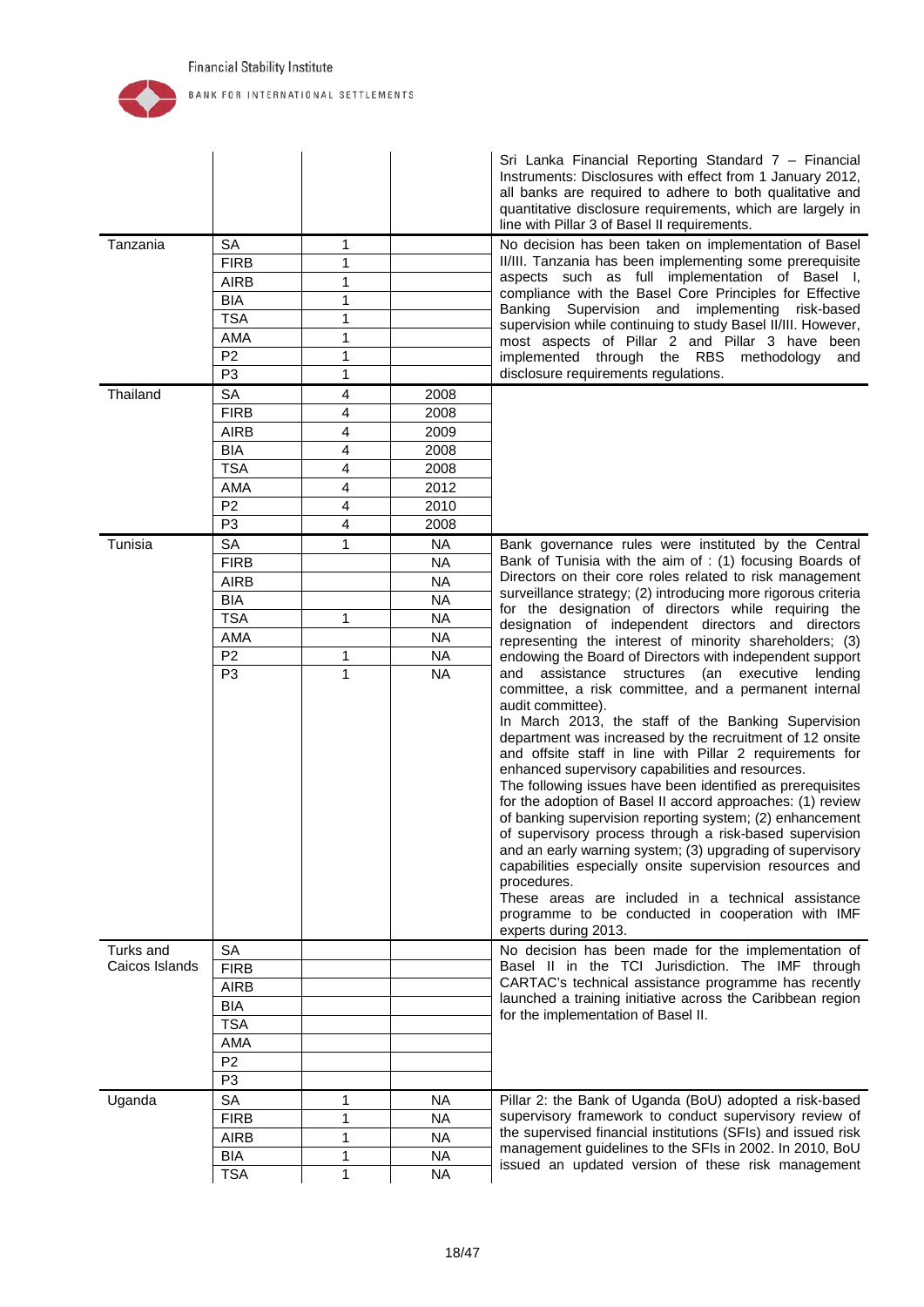

|                    | AMA            | 1                       | <b>NA</b>          | guidelines and incorporated additional risks such as                                                                                                                                                                                                                                                                                                                                                                                                                                                                                                                                                                                                                                                                                                                                                                                                                  |
|--------------------|----------------|-------------------------|--------------------|-----------------------------------------------------------------------------------------------------------------------------------------------------------------------------------------------------------------------------------------------------------------------------------------------------------------------------------------------------------------------------------------------------------------------------------------------------------------------------------------------------------------------------------------------------------------------------------------------------------------------------------------------------------------------------------------------------------------------------------------------------------------------------------------------------------------------------------------------------------------------|
|                    | P <sub>2</sub> | 4                       | 2010               | country and compliance risks.                                                                                                                                                                                                                                                                                                                                                                                                                                                                                                                                                                                                                                                                                                                                                                                                                                         |
|                    | P <sub>3</sub> | 4                       | 2010/2011          | Pillar 3: to promote market discipline and transparency as<br>well as to enhance disclosure, BoU publishes bank<br>charges quarterly and requires financial institutions to<br>publish their final accounts in a standardised format. In<br>this regard, BoU issued a regulation in 2010 that contains<br>the standardised format for publication of the final<br>accounts as well as standardised disclosures that the<br>financial institutions must make. In addition, in 2011, BoU<br>issued consumer protection guidelines which spell out the<br>information that financial institutions must provide to their<br>customers. The guidelines are geared at promoting<br>transparency and fairness in the financial institutions'<br>dealings with customers and at ensuring that customers<br>have the necessary information when making financial<br>decisions. |
| <b>United Arab</b> | <b>SA</b>      | 4                       | 2009               |                                                                                                                                                                                                                                                                                                                                                                                                                                                                                                                                                                                                                                                                                                                                                                                                                                                                       |
| Emirates           | <b>FIRB</b>    | $\overline{c}$          | 2012               |                                                                                                                                                                                                                                                                                                                                                                                                                                                                                                                                                                                                                                                                                                                                                                                                                                                                       |
|                    | <b>AIRB</b>    | 1                       | <b>NA</b>          |                                                                                                                                                                                                                                                                                                                                                                                                                                                                                                                                                                                                                                                                                                                                                                                                                                                                       |
|                    | <b>BIA</b>     | 4                       | 2009               |                                                                                                                                                                                                                                                                                                                                                                                                                                                                                                                                                                                                                                                                                                                                                                                                                                                                       |
|                    | <b>TSA</b>     | 4                       | 2009               |                                                                                                                                                                                                                                                                                                                                                                                                                                                                                                                                                                                                                                                                                                                                                                                                                                                                       |
|                    | AMA            | 1                       | 2015               |                                                                                                                                                                                                                                                                                                                                                                                                                                                                                                                                                                                                                                                                                                                                                                                                                                                                       |
|                    | P <sub>2</sub> | 4                       | 2009               |                                                                                                                                                                                                                                                                                                                                                                                                                                                                                                                                                                                                                                                                                                                                                                                                                                                                       |
|                    | P <sub>3</sub> | 4                       | 2009               |                                                                                                                                                                                                                                                                                                                                                                                                                                                                                                                                                                                                                                                                                                                                                                                                                                                                       |
| Uruguay            | SA             | 4                       | 2006/2012          | The standardised approach is applied with some                                                                                                                                                                                                                                                                                                                                                                                                                                                                                                                                                                                                                                                                                                                                                                                                                        |
|                    | <b>FIRB</b>    | 1                       | <b>NA</b>          | differences. The standardised approach on credit risk was                                                                                                                                                                                                                                                                                                                                                                                                                                                                                                                                                                                                                                                                                                                                                                                                             |
|                    | <b>AIRB</b>    | $\mathbf{1}$            | <b>NA</b>          | implemented in several stages. The last two came into                                                                                                                                                                                                                                                                                                                                                                                                                                                                                                                                                                                                                                                                                                                                                                                                                 |
|                    | <b>BIA</b>     | 3                       | 2012               | effect on 06/30/2006 and on 12/31/2012.                                                                                                                                                                                                                                                                                                                                                                                                                                                                                                                                                                                                                                                                                                                                                                                                                               |
|                    | <b>TSA</b>     | 1                       | <b>NA</b>          |                                                                                                                                                                                                                                                                                                                                                                                                                                                                                                                                                                                                                                                                                                                                                                                                                                                                       |
|                    | AMA            | 1                       | <b>NA</b>          |                                                                                                                                                                                                                                                                                                                                                                                                                                                                                                                                                                                                                                                                                                                                                                                                                                                                       |
|                    | P <sub>2</sub> | 4                       | 2010               |                                                                                                                                                                                                                                                                                                                                                                                                                                                                                                                                                                                                                                                                                                                                                                                                                                                                       |
|                    | P <sub>3</sub> | 4                       | 2006               |                                                                                                                                                                                                                                                                                                                                                                                                                                                                                                                                                                                                                                                                                                                                                                                                                                                                       |
| Zambia             | <b>SA</b>      | 1                       | 2013               |                                                                                                                                                                                                                                                                                                                                                                                                                                                                                                                                                                                                                                                                                                                                                                                                                                                                       |
|                    | <b>FIRB</b>    | 1                       | Not yet<br>decided |                                                                                                                                                                                                                                                                                                                                                                                                                                                                                                                                                                                                                                                                                                                                                                                                                                                                       |
|                    | <b>AIRB</b>    | 1                       | Not yet<br>decided |                                                                                                                                                                                                                                                                                                                                                                                                                                                                                                                                                                                                                                                                                                                                                                                                                                                                       |
|                    | <b>BIA</b>     | 1                       | 2013               |                                                                                                                                                                                                                                                                                                                                                                                                                                                                                                                                                                                                                                                                                                                                                                                                                                                                       |
|                    | <b>TSA</b>     | 1                       | Not yet            |                                                                                                                                                                                                                                                                                                                                                                                                                                                                                                                                                                                                                                                                                                                                                                                                                                                                       |
|                    |                |                         | decided            |                                                                                                                                                                                                                                                                                                                                                                                                                                                                                                                                                                                                                                                                                                                                                                                                                                                                       |
|                    | AMA            | 1                       | Not yet<br>decided |                                                                                                                                                                                                                                                                                                                                                                                                                                                                                                                                                                                                                                                                                                                                                                                                                                                                       |
|                    | P <sub>2</sub> | $\mathbf{1}$            | 2013               |                                                                                                                                                                                                                                                                                                                                                                                                                                                                                                                                                                                                                                                                                                                                                                                                                                                                       |
|                    | P <sub>3</sub> | $\mathbf{1}$            | 2013               |                                                                                                                                                                                                                                                                                                                                                                                                                                                                                                                                                                                                                                                                                                                                                                                                                                                                       |
| Zimbabwe           | <b>SA</b>      | 2                       | 2011               | While the Reserve Bank's Basel II framework provides for                                                                                                                                                                                                                                                                                                                                                                                                                                                                                                                                                                                                                                                                                                                                                                                                              |
|                    | <b>FIRB</b>    | $\overline{c}$          | 2011               | the advanced approaches (foundation IRB, advanced IRB                                                                                                                                                                                                                                                                                                                                                                                                                                                                                                                                                                                                                                                                                                                                                                                                                 |
|                    | <b>AIRB</b>    | $\overline{c}$          | 2011               | and advanced measurement approach), the approaches                                                                                                                                                                                                                                                                                                                                                                                                                                                                                                                                                                                                                                                                                                                                                                                                                    |
|                    | <b>BIA</b>     | $\overline{\mathbf{4}}$ | 2011               | are not yet available to banking institutions and banks                                                                                                                                                                                                                                                                                                                                                                                                                                                                                                                                                                                                                                                                                                                                                                                                               |
|                    | <b>TSA</b>     | $\overline{2}$          | 2011               | require prior approval from the regulator.                                                                                                                                                                                                                                                                                                                                                                                                                                                                                                                                                                                                                                                                                                                                                                                                                            |
|                    | AMA            | $\overline{c}$          | 2011               |                                                                                                                                                                                                                                                                                                                                                                                                                                                                                                                                                                                                                                                                                                                                                                                                                                                                       |
|                    | P <sub>2</sub> | $\overline{c}$          | 2011               |                                                                                                                                                                                                                                                                                                                                                                                                                                                                                                                                                                                                                                                                                                                                                                                                                                                                       |
|                    | P <sub>3</sub> | 4                       | 2008               |                                                                                                                                                                                                                                                                                                                                                                                                                                                                                                                                                                                                                                                                                                                                                                                                                                                                       |
|                    |                |                         |                    |                                                                                                                                                                                                                                                                                                                                                                                                                                                                                                                                                                                                                                                                                                                                                                                                                                                                       |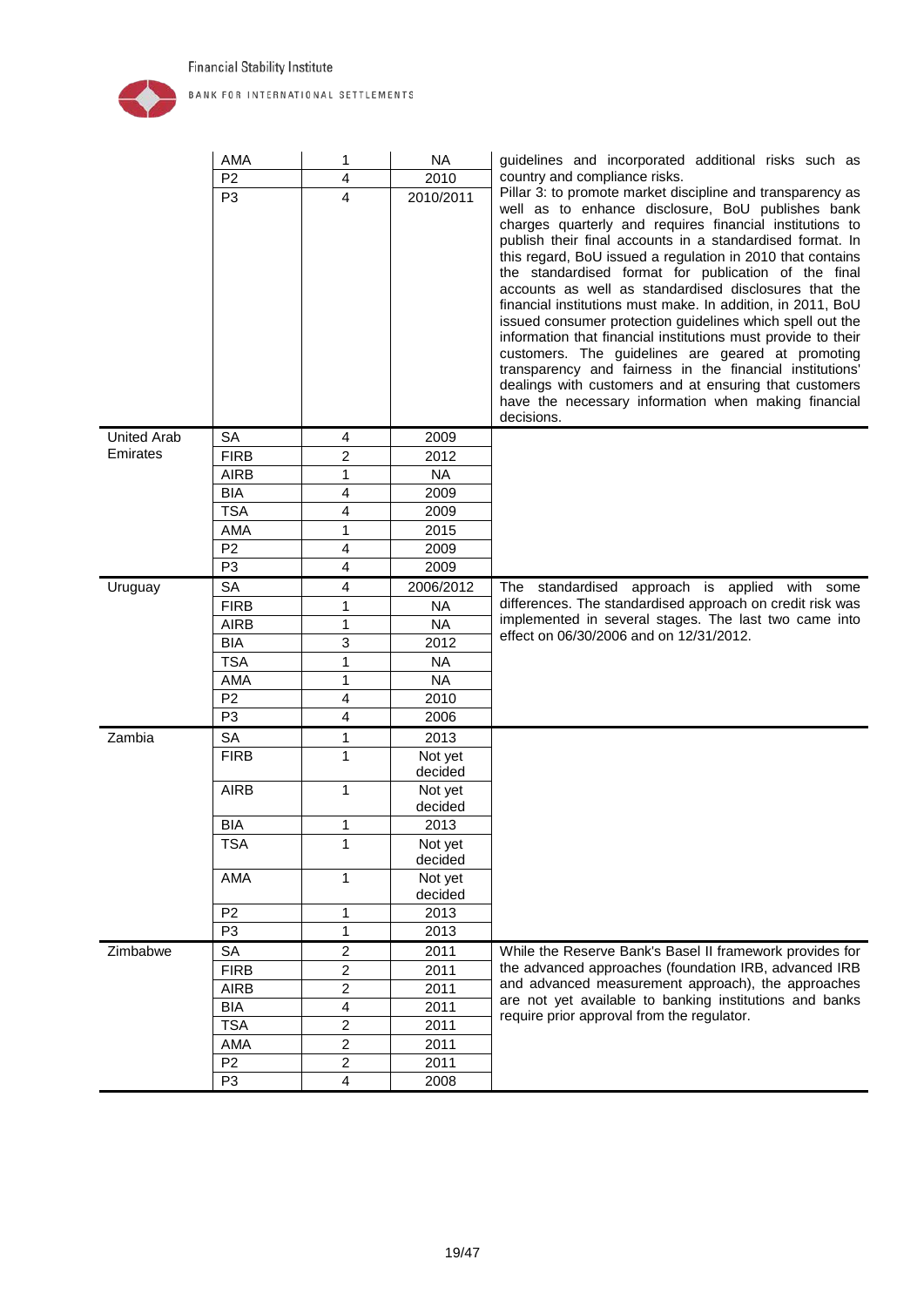-

| <b>Country</b>  | Elements <sup>1</sup> | Status <sup>2</sup> | Year <sup>3</sup> | <b>Remarks</b>                                                                                                                |
|-----------------|-----------------------|---------------------|-------------------|-------------------------------------------------------------------------------------------------------------------------------|
| Angola          | Rev P1                |                     |                   | Angola has not implemented Basel II. It is now preparing                                                                      |
|                 | Suppl P2              |                     |                   | regulations for discussion with the market.                                                                                   |
|                 | Rev <sub>P3</sub>     |                     |                   |                                                                                                                               |
|                 | Mkt risk              |                     |                   |                                                                                                                               |
| Armenia         | Rev <sub>P1</sub>     | 1                   | <b>NA</b>         |                                                                                                                               |
|                 | Suppl P2              | 1                   | <b>NA</b>         |                                                                                                                               |
|                 | Rev <sub>P3</sub>     | 1                   | <b>NA</b>         |                                                                                                                               |
|                 | Mkt risk              | 1                   | <b>NA</b>         |                                                                                                                               |
| <b>Bahamas</b>  | Rev <sub>P1</sub>     | 1                   | <b>NA</b>         |                                                                                                                               |
|                 | Suppl P2              | 1                   | <b>NA</b>         |                                                                                                                               |
|                 | Rev <sub>P3</sub>     | $\mathbf 1$         | <b>NA</b>         |                                                                                                                               |
|                 | Mkt risk              | 1                   | <b>NA</b>         |                                                                                                                               |
| Bahrain         | Rev P1                | 4                   | 2012              |                                                                                                                               |
|                 | Suppl P2              | 1                   | <b>NA</b>         |                                                                                                                               |
|                 | Rev <sub>P3</sub>     | 4                   | 2012              |                                                                                                                               |
|                 | Mkt risk              | 4                   | 2012              |                                                                                                                               |
| Bangladesh      | Rev P1                | 1                   | <b>NA</b>         |                                                                                                                               |
|                 | Suppl P <sub>2</sub>  | 1                   | <b>NA</b>         |                                                                                                                               |
|                 | Rev <sub>P3</sub>     | 1                   | <b>NA</b>         |                                                                                                                               |
|                 | Mkt risk              | 1                   | <b>NA</b>         |                                                                                                                               |
| <b>Barbados</b> | Rev <sub>P1</sub>     | 1                   | $\star$           | *Draft regulation is likely to be published in 2013. Final                                                                    |
|                 | Suppl P2              | 1                   | $**$              | rule will be published in 2014 and will come into force in                                                                    |
|                 | Rev <sub>P3</sub>     | $\mathbf{1}$        | $***$             | 2015.                                                                                                                         |
|                 | Mkt risk              | 2                   | $***$             | ** Draft regulations are likely to be published in 2014. Final<br>rules will be published in 2014. Final rules will come into |
|                 |                       |                     |                   | force in 2015.                                                                                                                |
|                 |                       |                     |                   | *** Final rule will be published in 2013. Final rule will come                                                                |
|                 |                       |                     |                   | into force in 2014.                                                                                                           |
| <b>Belarus</b>  | Rev P1                | 1                   | <b>NA</b>         |                                                                                                                               |
|                 | Suppl P2              | $\mathbf{1}$        | <b>NA</b>         |                                                                                                                               |
|                 | Rev <sub>P3</sub>     | 1                   | <b>NA</b>         |                                                                                                                               |
|                 | Mkt risk              | 1                   | <b>NA</b>         |                                                                                                                               |
| <b>Belize</b>   | Rev P1                |                     |                   | Belize is still using Basel I. Belize was about to                                                                            |
|                 | Suppl P2              |                     |                   | commence the implementation process of Basel II when                                                                          |
|                 | Rev <sub>P3</sub>     |                     |                   | Basel III was issued. Nevertheless, Belize is presently                                                                       |
|                 | Mkt risk              |                     |                   | working on revamping the supervisory legal framework<br>with the assistance of IMF/CARTAC. A new Banking Act                  |
|                 |                       |                     |                   | came into force on 1 January 2013.                                                                                            |
| Bermuda         | Rev <sub>P1</sub>     | <b>NA</b>           | <b>NA</b>         |                                                                                                                               |

# <span id="page-20-0"></span>**Section Two: Survey responses to Basel 2.5 implementation**

<span id="page-20-1"></span><sup>1</sup> The following abbreviations are used in the table to summarise the BCBS Enhancements to the Basel II framework: Rev P1 = Revisions to Pillar 1, Suppl P2 = Supplemental Pillar 2 guidance, Rev P3 = Revisions to Pillar 3; Revisions to the Basel II market risk framework: Mkt risk = Revisions to the Basel II market risk framework. Relevant references can be found in the Questionnaire in Annex 2.

<span id="page-20-2"></span><sup>&</sup>lt;sup>2</sup> Status indicators are as follows: 1 = Draft regulation not published, 2 = Draft regulation published, 3 = Final rule published,  $4 =$  Final rule in force,  $NA = Not$  applicable.

<span id="page-20-3"></span> $3$  This column denotes the year in which the draft or final rule was or is expected to be published or when the final rule was or will be in force. NA means that the jurisdiction is not planning to implement this component or is planning to implement the component but does not know the year in which it will be implemented. If you use this please carry it to the other Sections.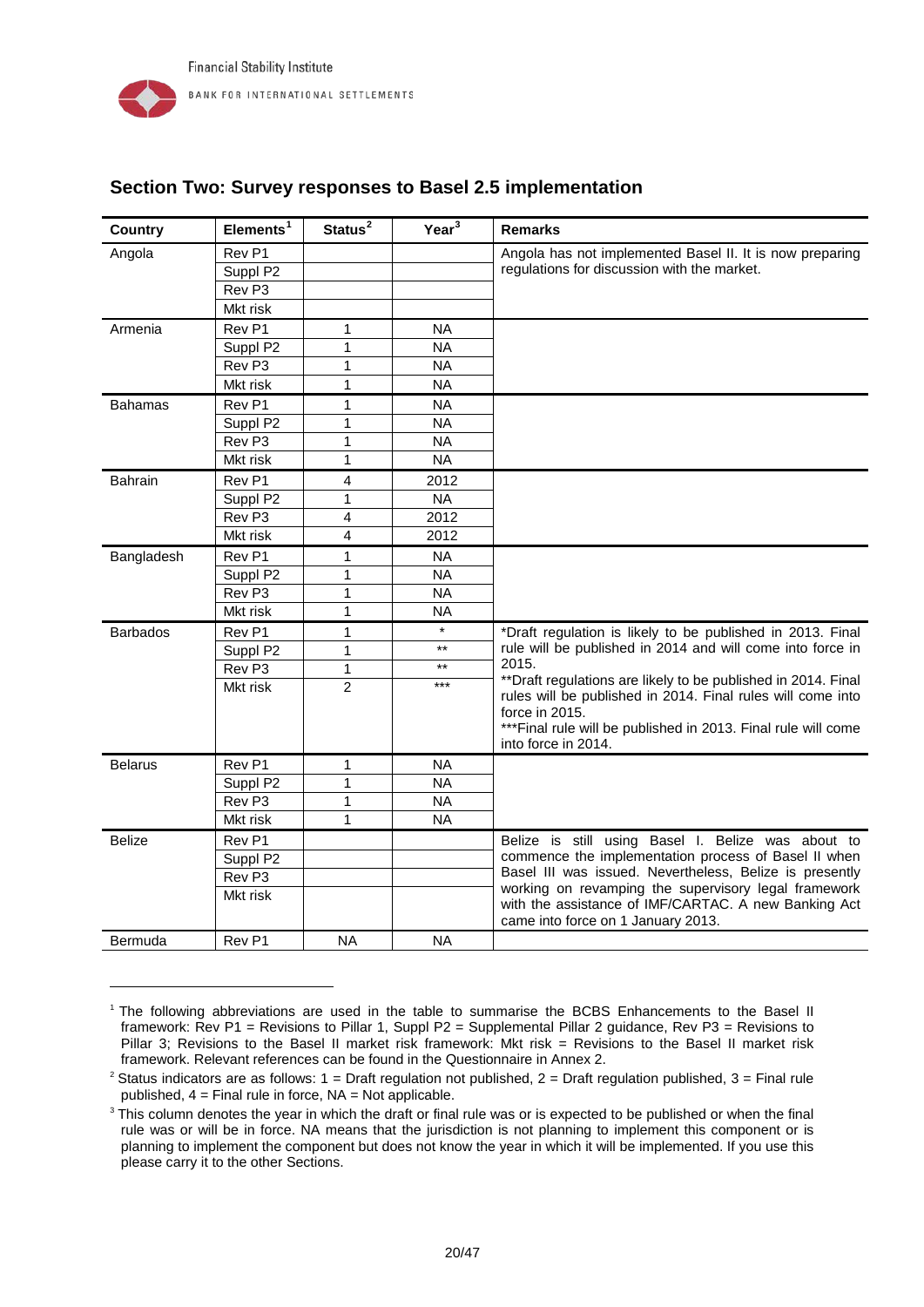

|                 | Suppl P2          | <b>NA</b>    | <b>NA</b> |                                                                                                                                                                                                                                                                                                                                                                                                                                                                                                                                                                                                                                          |
|-----------------|-------------------|--------------|-----------|------------------------------------------------------------------------------------------------------------------------------------------------------------------------------------------------------------------------------------------------------------------------------------------------------------------------------------------------------------------------------------------------------------------------------------------------------------------------------------------------------------------------------------------------------------------------------------------------------------------------------------------|
|                 | Rev P3            | <b>NA</b>    | <b>NA</b> |                                                                                                                                                                                                                                                                                                                                                                                                                                                                                                                                                                                                                                          |
|                 | Mkt risk          | <b>NA</b>    | <b>NA</b> |                                                                                                                                                                                                                                                                                                                                                                                                                                                                                                                                                                                                                                          |
| <b>Bhutan</b>   | Rev P1            | 1            | <b>NA</b> |                                                                                                                                                                                                                                                                                                                                                                                                                                                                                                                                                                                                                                          |
|                 | Suppl P2          | 1            | <b>NA</b> |                                                                                                                                                                                                                                                                                                                                                                                                                                                                                                                                                                                                                                          |
|                 | Rev <sub>P3</sub> | 1            | <b>NA</b> |                                                                                                                                                                                                                                                                                                                                                                                                                                                                                                                                                                                                                                          |
|                 | Mkt risk          | 1            | <b>NA</b> |                                                                                                                                                                                                                                                                                                                                                                                                                                                                                                                                                                                                                                          |
| <b>Bolivia</b>  | Rev <sub>P1</sub> | 1            |           | Si bien no está completo el Pilar I, se ha logrado avanzar                                                                                                                                                                                                                                                                                                                                                                                                                                                                                                                                                                               |
|                 | Suppl P2          | 1            |           | en el Pilar II, considerando que no es un prerrequisito el                                                                                                                                                                                                                                                                                                                                                                                                                                                                                                                                                                               |
|                 | Rev <sub>P3</sub> | 1            |           | primero.<br>Even though Pillar I implementation is not complete, we                                                                                                                                                                                                                                                                                                                                                                                                                                                                                                                                                                      |
|                 | Mkt risk          | 1            |           | are making progress in Pillar II, given that the former is<br>not a precondition for the latter.                                                                                                                                                                                                                                                                                                                                                                                                                                                                                                                                         |
| Bosnia and      | Rev P1            | 1            | 2016      | BiH is in the process of compliance with (i) the CRD                                                                                                                                                                                                                                                                                                                                                                                                                                                                                                                                                                                     |
| Herzegovina     | Suppl P2          | $\mathbf{1}$ | 2016      | directive 2010/76 regarding remuneration policies and                                                                                                                                                                                                                                                                                                                                                                                                                                                                                                                                                                                    |
|                 | Rev <sub>P3</sub> | 1            | 2016      | practice, assessment of the suitability of management<br>board, diligence of the management body of banks, and                                                                                                                                                                                                                                                                                                                                                                                                                                                                                                                           |
|                 | Mkt risk          | $\mathbf 1$  | 2016      | (ii) with the EBA guidelines.                                                                                                                                                                                                                                                                                                                                                                                                                                                                                                                                                                                                            |
| <b>Botswana</b> | Rev P1            | 1            | <b>NA</b> |                                                                                                                                                                                                                                                                                                                                                                                                                                                                                                                                                                                                                                          |
|                 | Suppl P2          | 1            | <b>NA</b> |                                                                                                                                                                                                                                                                                                                                                                                                                                                                                                                                                                                                                                          |
|                 | Rev <sub>P3</sub> | 1            | <b>NA</b> |                                                                                                                                                                                                                                                                                                                                                                                                                                                                                                                                                                                                                                          |
|                 | Mkt risk          | 1            | <b>NA</b> |                                                                                                                                                                                                                                                                                                                                                                                                                                                                                                                                                                                                                                          |
| Cayman          | Rev <sub>P1</sub> | 4            | 2011      |                                                                                                                                                                                                                                                                                                                                                                                                                                                                                                                                                                                                                                          |
| Islands         | Suppl P2          | 4            | 2012      |                                                                                                                                                                                                                                                                                                                                                                                                                                                                                                                                                                                                                                          |
|                 | Rev <sub>P3</sub> | 1            | 2013      |                                                                                                                                                                                                                                                                                                                                                                                                                                                                                                                                                                                                                                          |
|                 | Mkt risk          | 4            | 2011      |                                                                                                                                                                                                                                                                                                                                                                                                                                                                                                                                                                                                                                          |
| Chile           | Rev P1            | 1            | 2016      |                                                                                                                                                                                                                                                                                                                                                                                                                                                                                                                                                                                                                                          |
|                 | Suppl P2          | 1            | 2016      |                                                                                                                                                                                                                                                                                                                                                                                                                                                                                                                                                                                                                                          |
|                 | Rev <sub>P3</sub> | 1            | 2016      |                                                                                                                                                                                                                                                                                                                                                                                                                                                                                                                                                                                                                                          |
|                 | Mkt risk          | 1            | 2016      |                                                                                                                                                                                                                                                                                                                                                                                                                                                                                                                                                                                                                                          |
| Chinese Taipei  | Rev <sub>P1</sub> | 4            | 2012      |                                                                                                                                                                                                                                                                                                                                                                                                                                                                                                                                                                                                                                          |
|                 | Suppl P2          | 4            | 2012      |                                                                                                                                                                                                                                                                                                                                                                                                                                                                                                                                                                                                                                          |
|                 | Rev <sub>P3</sub> | 4            | 2011      |                                                                                                                                                                                                                                                                                                                                                                                                                                                                                                                                                                                                                                          |
|                 | Mkt risk          | 4            | 2012      |                                                                                                                                                                                                                                                                                                                                                                                                                                                                                                                                                                                                                                          |
| Colombia        | Rev P1            | 1            | <b>NA</b> | Colombian regulation permits the internal model-based                                                                                                                                                                                                                                                                                                                                                                                                                                                                                                                                                                                    |
|                 | Suppl P2          | 1            | <b>NA</b> | approach for market risk. However no institution has<br>implemented it yet. Regarding Pillar 2 changes, they do                                                                                                                                                                                                                                                                                                                                                                                                                                                                                                                          |
|                 | Rev <sub>P3</sub> | 1            | <b>NA</b> | not apply in Colombia, as every institution uses                                                                                                                                                                                                                                                                                                                                                                                                                                                                                                                                                                                         |
|                 | Mkt risk          | 1            | <b>NA</b> | standardised models for the assessment of different risks.                                                                                                                                                                                                                                                                                                                                                                                                                                                                                                                                                                               |
| Congo,          | Rev P1            |              |           | Central Bank of Congo plans to implement Basel 2.5 in                                                                                                                                                                                                                                                                                                                                                                                                                                                                                                                                                                                    |
| Democratic      | Suppl P2          |              |           | the medium term.                                                                                                                                                                                                                                                                                                                                                                                                                                                                                                                                                                                                                         |
| Republic of the | Rev <sub>P3</sub> |              |           |                                                                                                                                                                                                                                                                                                                                                                                                                                                                                                                                                                                                                                          |
|                 | Mkt risk          |              |           |                                                                                                                                                                                                                                                                                                                                                                                                                                                                                                                                                                                                                                          |
| Costa Rica      | Rev P1            | 1            | NA (1)    | (1) Financial sector entities have not been involved in                                                                                                                                                                                                                                                                                                                                                                                                                                                                                                                                                                                  |
|                 | Suppl P2          | 1            | NA(2)     | securitisation operations and, therefore, the relevant<br>standardised approach has not been adopted. This topic                                                                                                                                                                                                                                                                                                                                                                                                                                                                                                                         |
|                 | Rev <sub>P3</sub> | 1            | NA (3)    | may be addressed in the future, if such activities begin to                                                                                                                                                                                                                                                                                                                                                                                                                                                                                                                                                                              |
|                 | Mkt risk          | $\mathbf{1}$ | NA(4)     | be more frequent.<br>(2) While there are no securitisation activities at present,<br>issuance of prudential provisions has been considered so<br>that in the event that such activities did occur, financial<br>sector entities could take a more active role in<br><b>SUGEF</b><br>Resolution<br>securitisation<br>13.<br>processes.<br>Regulation on Securitisation and Trust Risk Management<br>was issued in October 2010.<br>(3) As securitisation activities become more frequent,<br>future improvements to the relevant transparency<br>framework will be assessed.<br>(4) Financial sector entities determine their market risk |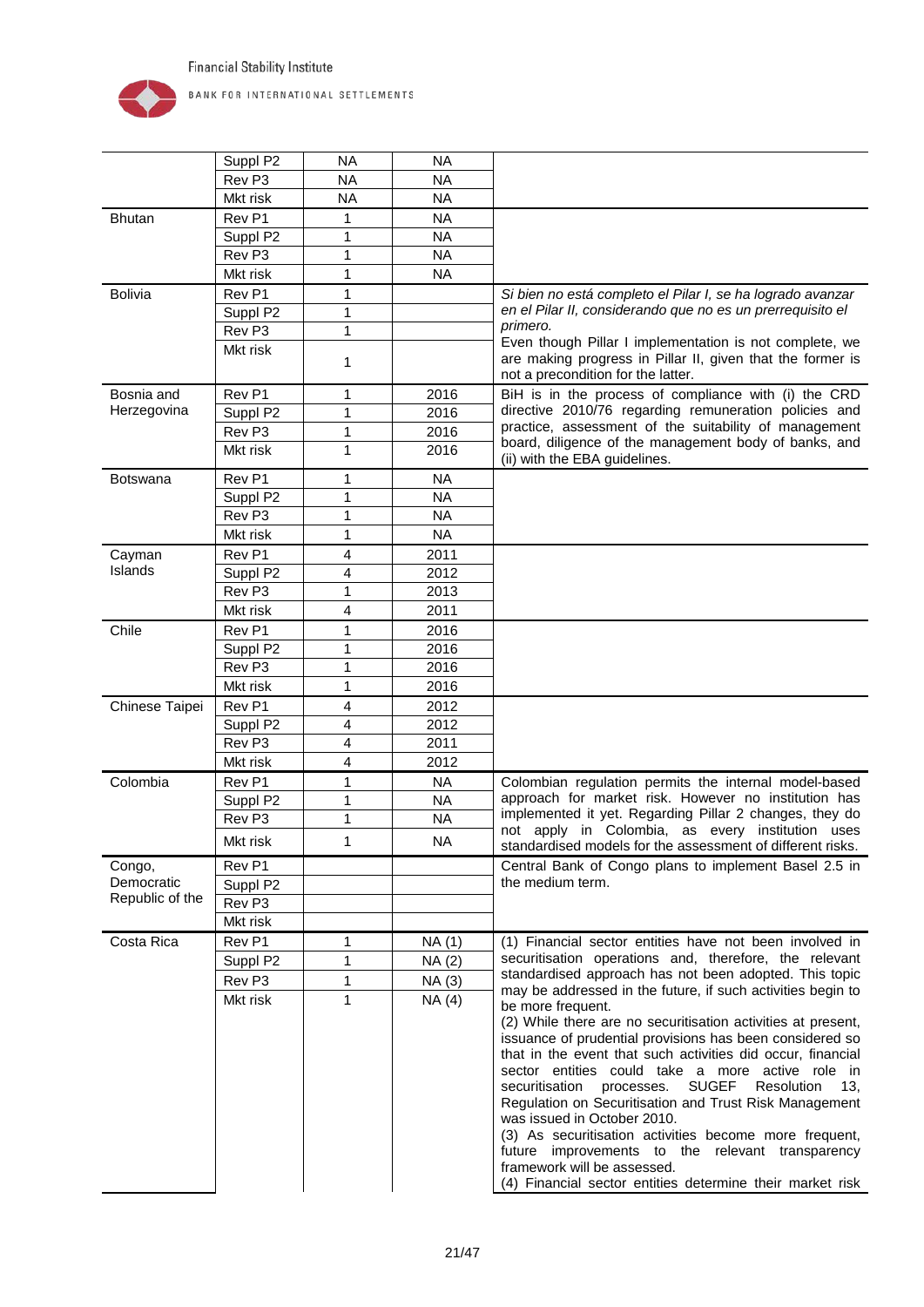

|                     |                   |                |           | capital charge based on a historical VaR model<br>developed by the supervisor. The Superintendency is<br>considering changing this approach, in order to allow the<br>use of internal models for market risk.                                                                                                                                                                                                                                                                                                                                                                                                                                                                                                                                                                                                                                                                                                                                                                                                                                                                                                                                                                                                                                                                                                                                                                                                                                                                                                                                                                                                                                                                                                                                                                                                                                                                                                         |
|---------------------|-------------------|----------------|-----------|-----------------------------------------------------------------------------------------------------------------------------------------------------------------------------------------------------------------------------------------------------------------------------------------------------------------------------------------------------------------------------------------------------------------------------------------------------------------------------------------------------------------------------------------------------------------------------------------------------------------------------------------------------------------------------------------------------------------------------------------------------------------------------------------------------------------------------------------------------------------------------------------------------------------------------------------------------------------------------------------------------------------------------------------------------------------------------------------------------------------------------------------------------------------------------------------------------------------------------------------------------------------------------------------------------------------------------------------------------------------------------------------------------------------------------------------------------------------------------------------------------------------------------------------------------------------------------------------------------------------------------------------------------------------------------------------------------------------------------------------------------------------------------------------------------------------------------------------------------------------------------------------------------------------------|
| Curaçao and         | Rev P1            | <b>NA</b>      | <b>NA</b> |                                                                                                                                                                                                                                                                                                                                                                                                                                                                                                                                                                                                                                                                                                                                                                                                                                                                                                                                                                                                                                                                                                                                                                                                                                                                                                                                                                                                                                                                                                                                                                                                                                                                                                                                                                                                                                                                                                                       |
| <b>Sint Maarten</b> | Suppl P2          | <b>NA</b>      | <b>NA</b> |                                                                                                                                                                                                                                                                                                                                                                                                                                                                                                                                                                                                                                                                                                                                                                                                                                                                                                                                                                                                                                                                                                                                                                                                                                                                                                                                                                                                                                                                                                                                                                                                                                                                                                                                                                                                                                                                                                                       |
|                     | Rev <sub>P3</sub> | <b>NA</b>      | <b>NA</b> |                                                                                                                                                                                                                                                                                                                                                                                                                                                                                                                                                                                                                                                                                                                                                                                                                                                                                                                                                                                                                                                                                                                                                                                                                                                                                                                                                                                                                                                                                                                                                                                                                                                                                                                                                                                                                                                                                                                       |
|                     | Mkt risk          | <b>NA</b>      | <b>NA</b> |                                                                                                                                                                                                                                                                                                                                                                                                                                                                                                                                                                                                                                                                                                                                                                                                                                                                                                                                                                                                                                                                                                                                                                                                                                                                                                                                                                                                                                                                                                                                                                                                                                                                                                                                                                                                                                                                                                                       |
| Dominican           | Rev P1            | 1              | <b>NA</b> | Basel 2.5 is considered as not relevant for implementation                                                                                                                                                                                                                                                                                                                                                                                                                                                                                                                                                                                                                                                                                                                                                                                                                                                                                                                                                                                                                                                                                                                                                                                                                                                                                                                                                                                                                                                                                                                                                                                                                                                                                                                                                                                                                                                            |
| Republic            | Suppl P2          | 1              | <b>NA</b> | in the Dominican Republic, as no bank has securitisation                                                                                                                                                                                                                                                                                                                                                                                                                                                                                                                                                                                                                                                                                                                                                                                                                                                                                                                                                                                                                                                                                                                                                                                                                                                                                                                                                                                                                                                                                                                                                                                                                                                                                                                                                                                                                                                              |
|                     | Rev P3            | 1              | <b>NA</b> | exposures. Moreover, no bank has adopted the internal<br>model-based approach for market risk capital change                                                                                                                                                                                                                                                                                                                                                                                                                                                                                                                                                                                                                                                                                                                                                                                                                                                                                                                                                                                                                                                                                                                                                                                                                                                                                                                                                                                                                                                                                                                                                                                                                                                                                                                                                                                                          |
|                     | Mkt risk          | 1              | <b>NA</b> | calculation.                                                                                                                                                                                                                                                                                                                                                                                                                                                                                                                                                                                                                                                                                                                                                                                                                                                                                                                                                                                                                                                                                                                                                                                                                                                                                                                                                                                                                                                                                                                                                                                                                                                                                                                                                                                                                                                                                                          |
| Egypt               | Rev P1            | 4              | 2012      | Revisions to Pillar $1$ – Credit Risk: the main critical                                                                                                                                                                                                                                                                                                                                                                                                                                                                                                                                                                                                                                                                                                                                                                                                                                                                                                                                                                                                                                                                                                                                                                                                                                                                                                                                                                                                                                                                                                                                                                                                                                                                                                                                                                                                                                                              |
|                     | Suppl P2          | $\overline{c}$ | 2011      | enhancement introduced in the Basel 2.5 framework was                                                                                                                                                                                                                                                                                                                                                                                                                                                                                                                                                                                                                                                                                                                                                                                                                                                                                                                                                                                                                                                                                                                                                                                                                                                                                                                                                                                                                                                                                                                                                                                                                                                                                                                                                                                                                                                                 |
|                     | Rev P3            | 4              | 2012      | eliminating the single "A" required for eligible guarantors                                                                                                                                                                                                                                                                                                                                                                                                                                                                                                                                                                                                                                                                                                                                                                                                                                                                                                                                                                                                                                                                                                                                                                                                                                                                                                                                                                                                                                                                                                                                                                                                                                                                                                                                                                                                                                                           |
|                     | Mkt risk          | $\overline{2}$ | 2010      | under Basel II framework, while requiring that a guarantor<br>- other than sovereigns, PSEs, banks, and securities<br>firms - be externally rated was not included in the Final<br>Rule in force, as CBE preferred to stick to the more<br>practice introduced<br>conservative<br>under Basel II<br>framework.<br>Revisions to Pillar 1 - Capital structure - Own Funds: all<br>regulatory adjustments that were introduced in Basel 2.5<br>were taken into consideration in the Final Rule in force<br>and according to the gradual implementation dates set by<br>the Basel committee.<br>Supplemental Pillar 2 guidance: the main issues covered<br>under this guidance are mainly to supplement Pillar 2<br>under Basel II with respect to banks' firm-wide risk<br>management and capital planning processes; those<br>issues are already taken into consideration in the Draft<br>Regulations published (Discussion Papers) related to<br>Pillar 2; whereby banks are required to have in place<br>and<br>approved<br>internal<br>appropriate<br>policies<br>and<br>procedures that identify their risk appetite and limits<br>regarding liquidity, concentration as well as interest rate<br>risks in the banking book, in addition to reliable systems<br>to measure, monitor and manage those risks and to apply<br>stress testing and contingency plans to address any worst<br>case scenarios in that regard.<br>Revisions to the Basel II market risk framework: most of<br>the revisions in Basel 2.5 framework were directly related<br>to the internal models approach. Such revisions were not<br>taken into consideration due to the CBE's strategy<br>according to which it was decided to postpone the<br>implementation of this approach (introduced in the draft<br>regulation published based on Basel II framework) until<br>the Egyptian banking sector digests the standardised<br>approach. |
| El Salvador         | Rev P1            | 1              | <b>NA</b> | characteristics<br>Given<br>its<br>market<br>and<br>because                                                                                                                                                                                                                                                                                                                                                                                                                                                                                                                                                                                                                                                                                                                                                                                                                                                                                                                                                                                                                                                                                                                                                                                                                                                                                                                                                                                                                                                                                                                                                                                                                                                                                                                                                                                                                                                           |
|                     | Suppl P2          | 1              | <b>NA</b> | securitisation is not sufficiently developed in the country,                                                                                                                                                                                                                                                                                                                                                                                                                                                                                                                                                                                                                                                                                                                                                                                                                                                                                                                                                                                                                                                                                                                                                                                                                                                                                                                                                                                                                                                                                                                                                                                                                                                                                                                                                                                                                                                          |
|                     | Rev <sub>P3</sub> | 1              | <b>NA</b> | El Salvador is not implementing these aspects of the                                                                                                                                                                                                                                                                                                                                                                                                                                                                                                                                                                                                                                                                                                                                                                                                                                                                                                                                                                                                                                                                                                                                                                                                                                                                                                                                                                                                                                                                                                                                                                                                                                                                                                                                                                                                                                                                  |
|                     | Mkt risk          | 1              | <b>NA</b> | framework.                                                                                                                                                                                                                                                                                                                                                                                                                                                                                                                                                                                                                                                                                                                                                                                                                                                                                                                                                                                                                                                                                                                                                                                                                                                                                                                                                                                                                                                                                                                                                                                                                                                                                                                                                                                                                                                                                                            |
| Fiji                | Rev P1            | 1              | <b>NA</b> | There are plans to put in place a Banking Supervision                                                                                                                                                                                                                                                                                                                                                                                                                                                                                                                                                                                                                                                                                                                                                                                                                                                                                                                                                                                                                                                                                                                                                                                                                                                                                                                                                                                                                                                                                                                                                                                                                                                                                                                                                                                                                                                                 |
|                     | Suppl P2          | 1              | <b>NA</b> | Policy Statement that addresses market risks in the short                                                                                                                                                                                                                                                                                                                                                                                                                                                                                                                                                                                                                                                                                                                                                                                                                                                                                                                                                                                                                                                                                                                                                                                                                                                                                                                                                                                                                                                                                                                                                                                                                                                                                                                                                                                                                                                             |
|                     | Rev <sub>P3</sub> | 1              | <b>NA</b> | to medium term. There are also plans to revise the capital                                                                                                                                                                                                                                                                                                                                                                                                                                                                                                                                                                                                                                                                                                                                                                                                                                                                                                                                                                                                                                                                                                                                                                                                                                                                                                                                                                                                                                                                                                                                                                                                                                                                                                                                                                                                                                                            |
|                     | Mkt risk          | 1              | <b>NA</b> | adequacy requirements in the medium term $-$ towards<br>Basel III.                                                                                                                                                                                                                                                                                                                                                                                                                                                                                                                                                                                                                                                                                                                                                                                                                                                                                                                                                                                                                                                                                                                                                                                                                                                                                                                                                                                                                                                                                                                                                                                                                                                                                                                                                                                                                                                    |
| Gambia              | Rev P1            | 1              | 2015      | Gambia is currently laying emphasis on improving                                                                                                                                                                                                                                                                                                                                                                                                                                                                                                                                                                                                                                                                                                                                                                                                                                                                                                                                                                                                                                                                                                                                                                                                                                                                                                                                                                                                                                                                                                                                                                                                                                                                                                                                                                                                                                                                      |
|                     | Suppl P2          | 1              | 2015      | compliance with the BCPs and the general regulatory                                                                                                                                                                                                                                                                                                                                                                                                                                                                                                                                                                                                                                                                                                                                                                                                                                                                                                                                                                                                                                                                                                                                                                                                                                                                                                                                                                                                                                                                                                                                                                                                                                                                                                                                                                                                                                                                   |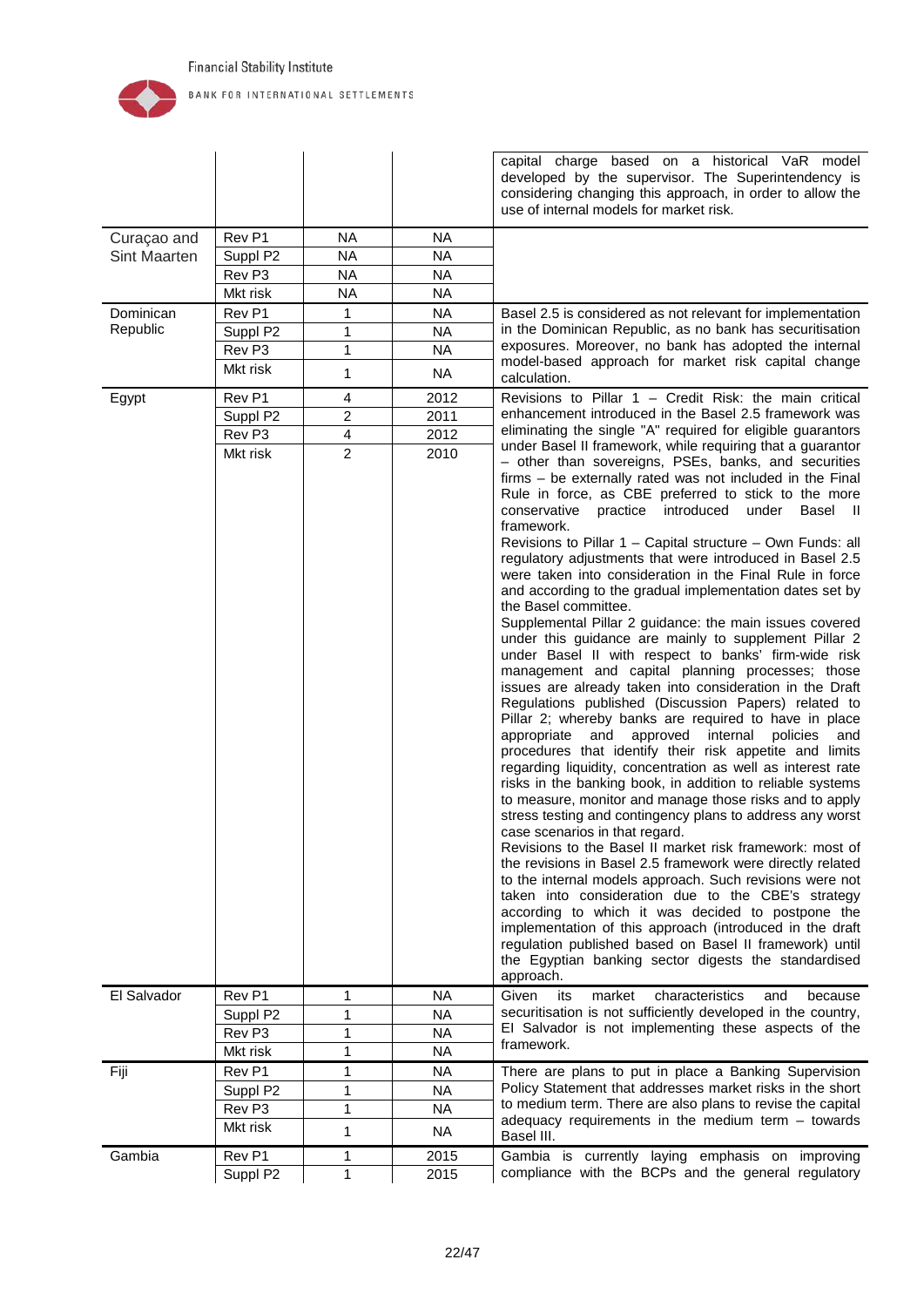

|             | Rev <sub>P3</sub> | 1                       | 2015       | framework towards the implementation of Basel II,                                                                                                                                                                         |
|-------------|-------------------|-------------------------|------------|---------------------------------------------------------------------------------------------------------------------------------------------------------------------------------------------------------------------------|
|             | Mkt risk          | 1                       | 2015       | particularly the qualitative aspects.                                                                                                                                                                                     |
| Georgia     | Rev <sub>P1</sub> |                         |            |                                                                                                                                                                                                                           |
|             | Suppl P2          |                         |            |                                                                                                                                                                                                                           |
|             | Rev <sub>P3</sub> |                         |            |                                                                                                                                                                                                                           |
|             | Mkt risk          |                         |            |                                                                                                                                                                                                                           |
| Gibraltar   | Rev <sub>P1</sub> | 4                       | 2011       | As part of the EU, Gibraltar transposes all EU directives                                                                                                                                                                 |
|             | Suppl P2          | 4                       | 2011       | including those dealing with Basel requirements ie the                                                                                                                                                                    |
|             | Rev <sub>P3</sub> | $\overline{\mathbf{4}}$ | 2011       | Capital Requirements Directive and Regulations.                                                                                                                                                                           |
|             | Mkt risk          | 4                       | 2011       |                                                                                                                                                                                                                           |
| Guatemala   | Rev <sub>P1</sub> | <b>NA</b>               | <b>NA</b>  |                                                                                                                                                                                                                           |
|             | Suppl P2          | 1                       | 2014       |                                                                                                                                                                                                                           |
|             | Rev <sub>P3</sub> | <b>NA</b>               | <b>NA</b>  |                                                                                                                                                                                                                           |
|             | Mkt risk          | <b>NA</b>               | <b>NA</b>  |                                                                                                                                                                                                                           |
| Guernsey    | Rev <sub>P1</sub> | 1                       | <b>NA</b>  | There is an absence of any material trading book or                                                                                                                                                                       |
|             | Suppl P2          | 1                       | <b>NA</b>  | securitisation activities in Guernsey and for this reason                                                                                                                                                                 |
|             | Rev <sub>P3</sub> | 1                       | <b>NA</b>  | Basel 2.5 has not been implemented.                                                                                                                                                                                       |
|             | Mkt risk          | 1                       | <b>NA</b>  |                                                                                                                                                                                                                           |
| Guyana      | Rev <sub>P1</sub> | 1                       | TBD        |                                                                                                                                                                                                                           |
|             | Suppl P2          | 1                       | <b>TBD</b> |                                                                                                                                                                                                                           |
|             | Rev <sub>P3</sub> | 1                       | <b>TBD</b> |                                                                                                                                                                                                                           |
|             | Mkt risk          | 1                       |            |                                                                                                                                                                                                                           |
| Haiti       | Rev <sub>P1</sub> | 1                       | <b>NA</b>  |                                                                                                                                                                                                                           |
|             | Suppl P2          | 1                       | <b>NA</b>  |                                                                                                                                                                                                                           |
|             | Rev <sub>P3</sub> | 1                       | <b>NA</b>  |                                                                                                                                                                                                                           |
|             | Mkt risk          | 1                       | <b>NA</b>  |                                                                                                                                                                                                                           |
| Honduras    | Rev <sub>P1</sub> | 1                       | <b>NA</b>  | The CNBS expects to issue the market risk rule in the                                                                                                                                                                     |
|             | Suppl P2          | 1                       | <b>NA</b>  | second half of 2013.                                                                                                                                                                                                      |
|             | Rev <sub>P3</sub> | 1                       | <b>NA</b>  |                                                                                                                                                                                                                           |
|             | Mkt risk          | $\mathbf{1}$            | 2013       |                                                                                                                                                                                                                           |
| Iceland     | Rev <sub>P1</sub> | 1                       | 2013       |                                                                                                                                                                                                                           |
|             | Suppl P2          | 1                       | 2013       |                                                                                                                                                                                                                           |
|             | Rev <sub>P3</sub> | 1                       | 2013       |                                                                                                                                                                                                                           |
|             | Mkt risk          | 3                       | 2012       |                                                                                                                                                                                                                           |
| Isle of Man | Rev <sub>P1</sub> | 1                       | 2014-2018  | Pillar 1 changes are to be considered in conjunction with                                                                                                                                                                 |
|             | Suppl P2          | 1                       | 2013-2014  | Basel III. Earliest estimated date for draft rule changes is                                                                                                                                                              |
|             | Rev P3            | 1                       | <b>NA</b>  | 2014 for consultation. Pillar 3 does not apply (not hosting<br>the consolidated level). Note that any changes relating to                                                                                                 |
|             | Mkt risk          | 1                       | 2014-2018  | the trading book (for market risk) will not apply in the Isle<br>of Man.                                                                                                                                                  |
| Jamaica     | Rev P1            | 1                       | 2016*      | *Draft regulation is likely to be published.                                                                                                                                                                              |
|             | Suppl P2          | 1                       | 2015*      |                                                                                                                                                                                                                           |
|             | Rev <sub>P3</sub> | 1                       | 2015*      |                                                                                                                                                                                                                           |
|             | Mkt risk          | 1                       |            |                                                                                                                                                                                                                           |
| Jersey      | Rev P1            | 1                       | <b>NA</b>  | Additional Pillar 2 guidance was issued in 2011 which                                                                                                                                                                     |
|             | Suppl P2          | $\overline{a}$          | 2013       | addressed the most relevant parts of the supplemental                                                                                                                                                                     |
|             | Rev <sub>P3</sub> | 1                       | <b>NA</b>  | guidance and draft guidance has been issued that<br>addresses most of the remaining matters. Further work is                                                                                                              |
|             | Mkt risk          | 1                       | <b>NA</b>  | planned in 2013, concluding work undertaken in 2012.<br>The Pillar 1 and market risk revisions are being<br>considered together with Basel III but drafts have not<br>been produced and no timeline has been established. |
| Jordan      | Rev P1            | 1                       | <b>NA</b>  |                                                                                                                                                                                                                           |
|             | Suppl P2          | 1                       | <b>NA</b>  |                                                                                                                                                                                                                           |
|             | Rev P3            | 1                       | <b>NA</b>  |                                                                                                                                                                                                                           |
|             | Mkt risk          | $\mathbf{1}$            | <b>NA</b>  |                                                                                                                                                                                                                           |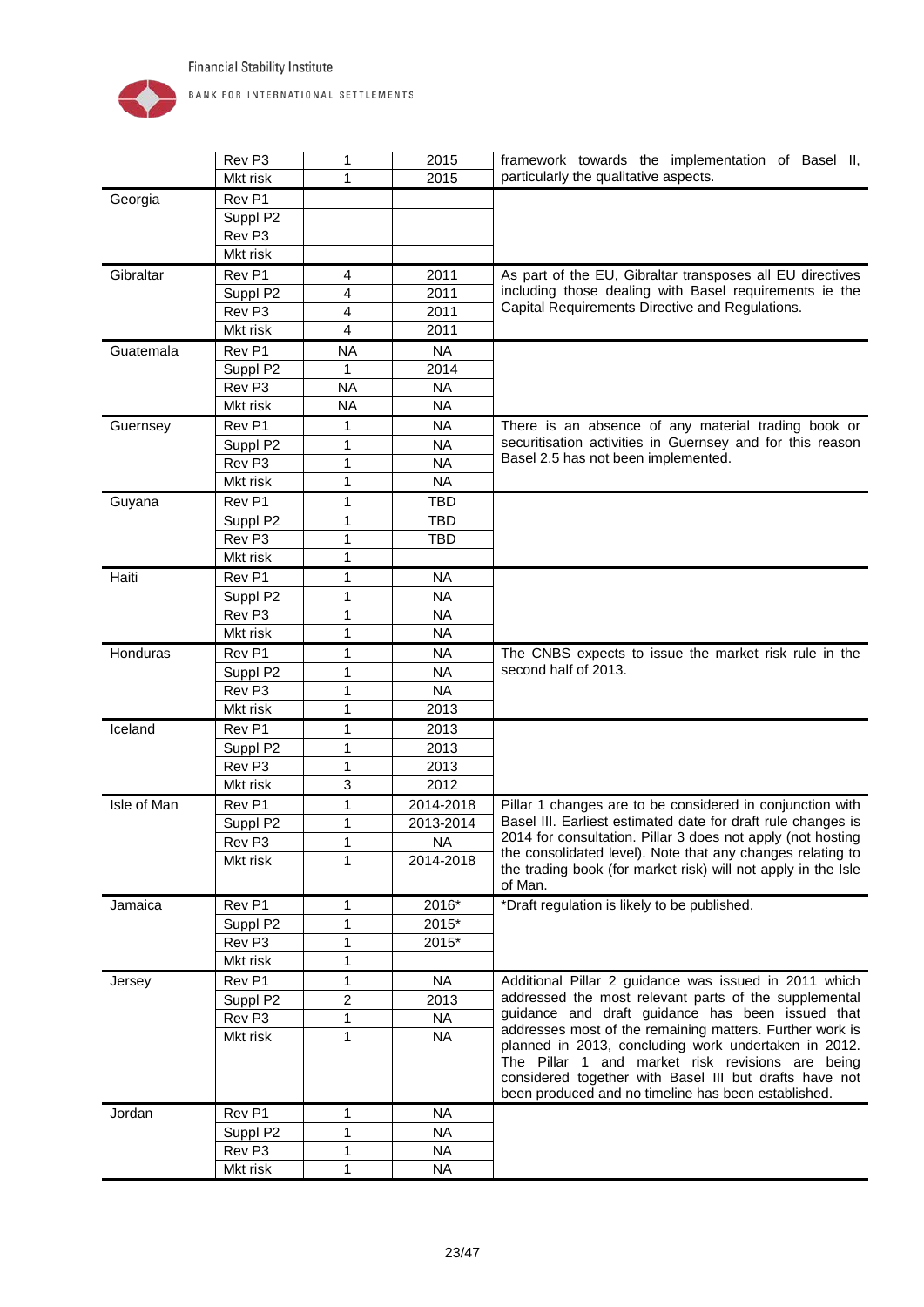

| Kosovo        | Rev <sub>P1</sub>  |                         |                        |                                                                                                                                                                                                                                                                                                                                                                                                                                                                                                                                                                                                                                                                                                                                                                                                                                                                                                                                                                                                                   |
|---------------|--------------------|-------------------------|------------------------|-------------------------------------------------------------------------------------------------------------------------------------------------------------------------------------------------------------------------------------------------------------------------------------------------------------------------------------------------------------------------------------------------------------------------------------------------------------------------------------------------------------------------------------------------------------------------------------------------------------------------------------------------------------------------------------------------------------------------------------------------------------------------------------------------------------------------------------------------------------------------------------------------------------------------------------------------------------------------------------------------------------------|
|               | Suppl P2           |                         |                        |                                                                                                                                                                                                                                                                                                                                                                                                                                                                                                                                                                                                                                                                                                                                                                                                                                                                                                                                                                                                                   |
|               | Rev <sub>P3</sub>  |                         |                        |                                                                                                                                                                                                                                                                                                                                                                                                                                                                                                                                                                                                                                                                                                                                                                                                                                                                                                                                                                                                                   |
|               | Mkt risk           |                         |                        |                                                                                                                                                                                                                                                                                                                                                                                                                                                                                                                                                                                                                                                                                                                                                                                                                                                                                                                                                                                                                   |
| Kuwait        | Rev P1             | 1                       | 2013                   |                                                                                                                                                                                                                                                                                                                                                                                                                                                                                                                                                                                                                                                                                                                                                                                                                                                                                                                                                                                                                   |
|               | Suppl P2           | 1                       | 2013                   |                                                                                                                                                                                                                                                                                                                                                                                                                                                                                                                                                                                                                                                                                                                                                                                                                                                                                                                                                                                                                   |
|               | Rev <sub>P3</sub>  | 1                       | 2013                   |                                                                                                                                                                                                                                                                                                                                                                                                                                                                                                                                                                                                                                                                                                                                                                                                                                                                                                                                                                                                                   |
|               | Mkt risk           | 1                       | 2013                   |                                                                                                                                                                                                                                                                                                                                                                                                                                                                                                                                                                                                                                                                                                                                                                                                                                                                                                                                                                                                                   |
| Kyrgyz        | Rev <sub>P1</sub>  | 1                       | <b>NA</b>              |                                                                                                                                                                                                                                                                                                                                                                                                                                                                                                                                                                                                                                                                                                                                                                                                                                                                                                                                                                                                                   |
| Republic      | Suppl P2           | 1                       | <b>NA</b>              |                                                                                                                                                                                                                                                                                                                                                                                                                                                                                                                                                                                                                                                                                                                                                                                                                                                                                                                                                                                                                   |
|               | Rev <sub>P3</sub>  | 1                       | <b>NA</b>              |                                                                                                                                                                                                                                                                                                                                                                                                                                                                                                                                                                                                                                                                                                                                                                                                                                                                                                                                                                                                                   |
|               | Mkt risk           | 1                       | <b>NA</b>              |                                                                                                                                                                                                                                                                                                                                                                                                                                                                                                                                                                                                                                                                                                                                                                                                                                                                                                                                                                                                                   |
| Lebanon       | Rev <sub>P1</sub>  | 4                       | 2011                   | In the light of the Supplemental Pillar 2 Enhancements                                                                                                                                                                                                                                                                                                                                                                                                                                                                                                                                                                                                                                                                                                                                                                                                                                                                                                                                                            |
|               | Suppl P2           | $\overline{\mathbf{4}}$ | 2010                   | issued by the BCBS in July 2009, the BCC took the                                                                                                                                                                                                                                                                                                                                                                                                                                                                                                                                                                                                                                                                                                                                                                                                                                                                                                                                                                 |
|               | Rev <sub>P3</sub>  | 1                       | 2014                   | following regulatory initiatives:                                                                                                                                                                                                                                                                                                                                                                                                                                                                                                                                                                                                                                                                                                                                                                                                                                                                                                                                                                                 |
|               | Mkt risk           | 1                       | <b>NA</b>              | asked banks to conduct several stress-testing                                                                                                                                                                                                                                                                                                                                                                                                                                                                                                                                                                                                                                                                                                                                                                                                                                                                                                                                                                     |
| Liechtenstein | Rev <sub>P1</sub>  | 4                       | 2011                   | exercises, one on interest rate risk, and several<br>others on credit risk (related to loans granted in<br>some unstable countries).<br>published a directive, in December 2009, on<br>enhancing risk management practices in banks<br>and other financial institutions.<br>The Central Bank of Lebanon (BDL) issued additional<br>guidelines on corporate governance, in April 2011,<br>requiring banks to establish: (1) a Board Risk Committee<br>with a minimum of three Board Members including a<br>Chairman for this committee who should be independent;<br>(2) a Board Audit Committee with a minimum of three<br>Non-Executive Board Members including a Chairman for<br>this committee who should be independent.<br>In December 2012, the Bank issued a regulation on credit<br>concentration limits including lending limits to borrowers<br>and groups of connected borrowers in Lebanon and<br>abroad and, in January 2013, it issued guidelines on the<br>principles for managing liquidity risk. |
|               | Suppl P2           | 4                       | 2011                   |                                                                                                                                                                                                                                                                                                                                                                                                                                                                                                                                                                                                                                                                                                                                                                                                                                                                                                                                                                                                                   |
|               | Rev <sub>P3</sub>  | 4                       | 2011                   |                                                                                                                                                                                                                                                                                                                                                                                                                                                                                                                                                                                                                                                                                                                                                                                                                                                                                                                                                                                                                   |
|               | Mkt risk           | 4                       | 2011                   |                                                                                                                                                                                                                                                                                                                                                                                                                                                                                                                                                                                                                                                                                                                                                                                                                                                                                                                                                                                                                   |
| Macao SAR,    | Rev P1             |                         | <b>NA</b>              | As banking business in Macao is rather traditional without                                                                                                                                                                                                                                                                                                                                                                                                                                                                                                                                                                                                                                                                                                                                                                                                                                                                                                                                                        |
| China         | Suppl P2           |                         | <b>NA</b>              | any securitisation or significant trading, there is not yet a                                                                                                                                                                                                                                                                                                                                                                                                                                                                                                                                                                                                                                                                                                                                                                                                                                                                                                                                                     |
|               | Rev <sub>P3</sub>  |                         | <b>NA</b>              | revision plan.                                                                                                                                                                                                                                                                                                                                                                                                                                                                                                                                                                                                                                                                                                                                                                                                                                                                                                                                                                                                    |
|               | Mkt risk           |                         | <b>NA</b>              |                                                                                                                                                                                                                                                                                                                                                                                                                                                                                                                                                                                                                                                                                                                                                                                                                                                                                                                                                                                                                   |
| Madagascar    | Rev P1             |                         | NA                     |                                                                                                                                                                                                                                                                                                                                                                                                                                                                                                                                                                                                                                                                                                                                                                                                                                                                                                                                                                                                                   |
|               | Suppl P2           |                         | <b>NA</b>              |                                                                                                                                                                                                                                                                                                                                                                                                                                                                                                                                                                                                                                                                                                                                                                                                                                                                                                                                                                                                                   |
|               | Rev P3             |                         | <b>NA</b>              |                                                                                                                                                                                                                                                                                                                                                                                                                                                                                                                                                                                                                                                                                                                                                                                                                                                                                                                                                                                                                   |
|               | Mkt risk           |                         | <b>NA</b>              |                                                                                                                                                                                                                                                                                                                                                                                                                                                                                                                                                                                                                                                                                                                                                                                                                                                                                                                                                                                                                   |
| Malawi        | Rev P1             | 3                       |                        | Malawi has taken a deliberate approach to start with                                                                                                                                                                                                                                                                                                                                                                                                                                                                                                                                                                                                                                                                                                                                                                                                                                                                                                                                                              |
|               | Suppl P2           | 3                       |                        | Basel II and then move to Basel 2.5. However, all                                                                                                                                                                                                                                                                                                                                                                                                                                                                                                                                                                                                                                                                                                                                                                                                                                                                                                                                                                 |
|               | Rev <sub>P3</sub>  | 3                       |                        | developments as regards Basel 2.5 are being noted.                                                                                                                                                                                                                                                                                                                                                                                                                                                                                                                                                                                                                                                                                                                                                                                                                                                                                                                                                                |
|               | Mkt risk           |                         |                        |                                                                                                                                                                                                                                                                                                                                                                                                                                                                                                                                                                                                                                                                                                                                                                                                                                                                                                                                                                                                                   |
|               | Rev P1             |                         | <b>NA</b>              |                                                                                                                                                                                                                                                                                                                                                                                                                                                                                                                                                                                                                                                                                                                                                                                                                                                                                                                                                                                                                   |
| Malaysia      |                    | 1<br>1                  | <b>NA</b>              | The Basel 2.5 enhancement package, which relates<br>mainly to strengthened capital requirements for trading                                                                                                                                                                                                                                                                                                                                                                                                                                                                                                                                                                                                                                                                                                                                                                                                                                                                                                       |
|               | Suppl P2           |                         |                        | book and complex securitisation exposures, has yet to be                                                                                                                                                                                                                                                                                                                                                                                                                                                                                                                                                                                                                                                                                                                                                                                                                                                                                                                                                          |
|               | Rev P3<br>Mkt risk | 1<br>1                  | <b>NA</b><br><b>NA</b> | fully implemented in Malaysia, and is not expected to be<br>an immediate priority for Malaysia. While the trading and<br>securitisation markets and activities have developed more<br>noticeably in Malaysia over recent years, such activities<br>remain less complex with risks remaining at manageable                                                                                                                                                                                                                                                                                                                                                                                                                                                                                                                                                                                                                                                                                                         |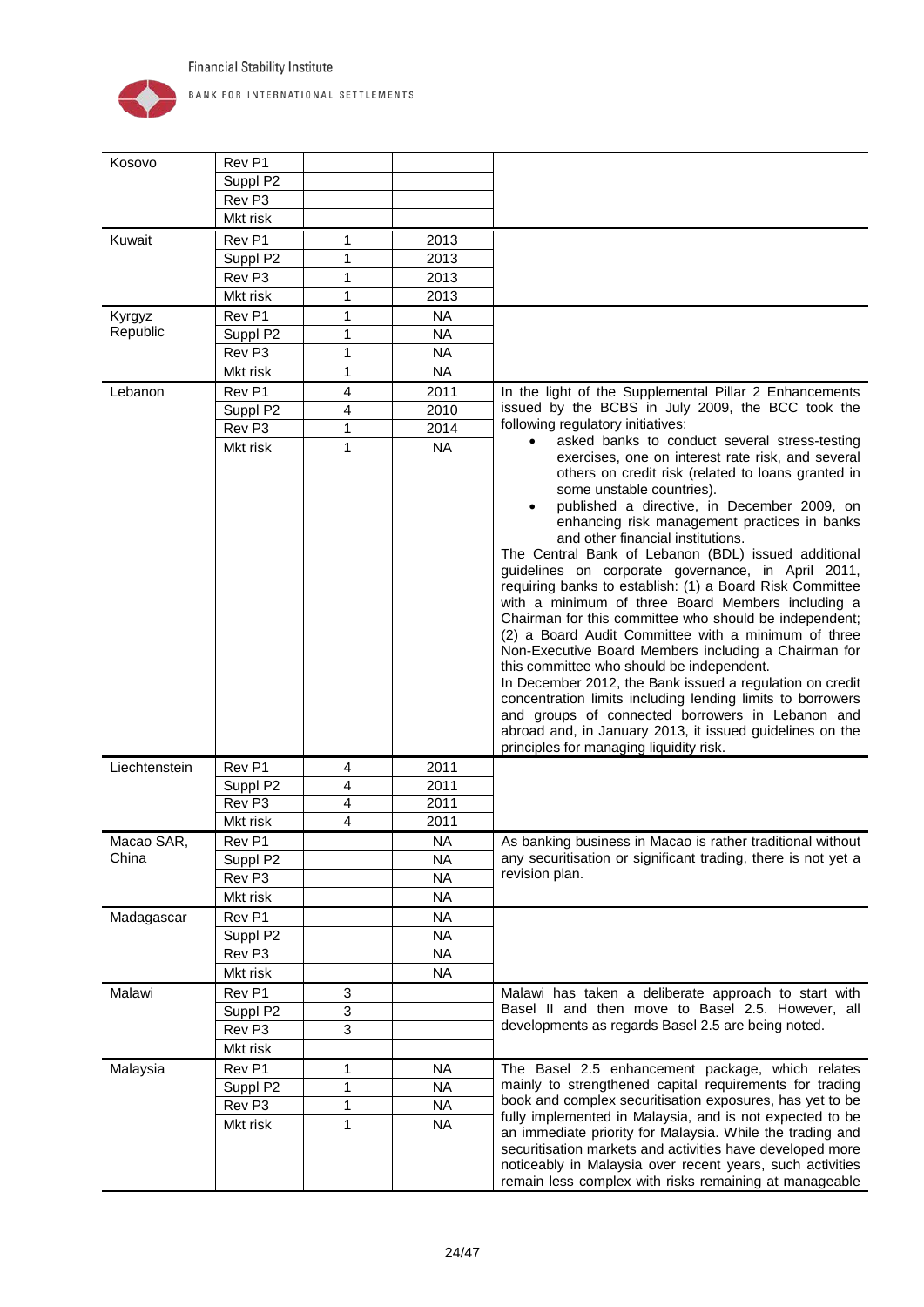

|                  |                               |                        |           | levels (eg there are no re-securitisation structures in<br>Malaysia). Nonetheless, the following elements of the<br>package have already been implemented: Pillar 1 -<br>requirement for banks to conduct more rigorous credit<br>analysis on externally rated securitisation exposures<br>(implemented in 2009); Pillar $2 -$ guidance to address<br>weaknesses in risk management process (the Bank<br>issued guidance on risk governance in 2013 that clarifies<br>expectations on the role of the board in the risk strategy<br>and risk appetite-setting process, as well as in firm-wide<br>risk management); and Pillar 3 - enhancements on<br>disclosures related to securitisation exposures held in the<br>banking book (implemented in 2010). |
|------------------|-------------------------------|------------------------|-----------|----------------------------------------------------------------------------------------------------------------------------------------------------------------------------------------------------------------------------------------------------------------------------------------------------------------------------------------------------------------------------------------------------------------------------------------------------------------------------------------------------------------------------------------------------------------------------------------------------------------------------------------------------------------------------------------------------------------------------------------------------------|
| <b>Mauritius</b> | Rev P1                        | 1                      | <b>NA</b> |                                                                                                                                                                                                                                                                                                                                                                                                                                                                                                                                                                                                                                                                                                                                                          |
|                  | Suppl P2                      | 1                      | <b>NA</b> |                                                                                                                                                                                                                                                                                                                                                                                                                                                                                                                                                                                                                                                                                                                                                          |
|                  | Rev <sub>P3</sub>             | 1                      | <b>NA</b> |                                                                                                                                                                                                                                                                                                                                                                                                                                                                                                                                                                                                                                                                                                                                                          |
|                  | Mkt risk                      | 1                      | <b>NA</b> |                                                                                                                                                                                                                                                                                                                                                                                                                                                                                                                                                                                                                                                                                                                                                          |
| Moldova          | Rev P1                        |                        |           | Currently, banks of the Republic of Moldova comply only                                                                                                                                                                                                                                                                                                                                                                                                                                                                                                                                                                                                                                                                                                  |
|                  | Suppl P2                      |                        |           | with Basel I. There are no regulations or draft regulations                                                                                                                                                                                                                                                                                                                                                                                                                                                                                                                                                                                                                                                                                              |
|                  | Rev <sub>P3</sub>             |                        |           | regarding Basel 2.5 implementation.                                                                                                                                                                                                                                                                                                                                                                                                                                                                                                                                                                                                                                                                                                                      |
|                  | Mkt risk                      |                        |           |                                                                                                                                                                                                                                                                                                                                                                                                                                                                                                                                                                                                                                                                                                                                                          |
| Montenegro       | Rev <sub>P1</sub>             | 1                      | <b>NA</b> | Banks in Montenegro do not have securitisation                                                                                                                                                                                                                                                                                                                                                                                                                                                                                                                                                                                                                                                                                                           |
|                  | Suppl P2                      | 1                      | <b>NA</b> | exposures in their portfolios and they do not use internal                                                                                                                                                                                                                                                                                                                                                                                                                                                                                                                                                                                                                                                                                               |
|                  | Rev <sub>P3</sub>             | 1                      | <b>NA</b> | model approach. It is likely that revisions to Pillar 1,                                                                                                                                                                                                                                                                                                                                                                                                                                                                                                                                                                                                                                                                                                 |
|                  | Mkt risk                      | 1                      | <b>NA</b> | supplemental Pillar 2 guidance, revisions to Pillar 3 and                                                                                                                                                                                                                                                                                                                                                                                                                                                                                                                                                                                                                                                                                                |
|                  |                               |                        |           | revisions to the Basel II market risk framework will be<br>implemented<br>with Basel III compliant<br>regulatory<br>framework.                                                                                                                                                                                                                                                                                                                                                                                                                                                                                                                                                                                                                           |
| Morocco          | Rev P1                        | 1                      | NA        | The Central Bank published in 2010 guidelines relating to                                                                                                                                                                                                                                                                                                                                                                                                                                                                                                                                                                                                                                                                                                |
|                  | Suppl P2                      | $\overline{4}$         | See       | stress tests practices for all banks. These guidelines were                                                                                                                                                                                                                                                                                                                                                                                                                                                                                                                                                                                                                                                                                              |
|                  |                               |                        | comments  | based on the 2009 BCBS principles. In 2010, the Central<br>Bank introduced stressed VAR requirements into market                                                                                                                                                                                                                                                                                                                                                                                                                                                                                                                                                                                                                                         |
|                  | Rev <sub>P3</sub>             | 1                      | <b>NA</b> | risk internal models.                                                                                                                                                                                                                                                                                                                                                                                                                                                                                                                                                                                                                                                                                                                                    |
|                  | Mkt risk                      | 3                      | See       |                                                                                                                                                                                                                                                                                                                                                                                                                                                                                                                                                                                                                                                                                                                                                          |
|                  |                               |                        | comments  |                                                                                                                                                                                                                                                                                                                                                                                                                                                                                                                                                                                                                                                                                                                                                          |
| Mozambique       | Rev P1                        | <b>NA</b>              | NA        |                                                                                                                                                                                                                                                                                                                                                                                                                                                                                                                                                                                                                                                                                                                                                          |
|                  | Suppl P2                      | <b>NA</b>              | <b>NA</b> |                                                                                                                                                                                                                                                                                                                                                                                                                                                                                                                                                                                                                                                                                                                                                          |
|                  | Rev <sub>P3</sub><br>Mkt risk | <b>NA</b><br><b>NA</b> | <b>NA</b> |                                                                                                                                                                                                                                                                                                                                                                                                                                                                                                                                                                                                                                                                                                                                                          |
|                  |                               |                        | <b>NA</b> |                                                                                                                                                                                                                                                                                                                                                                                                                                                                                                                                                                                                                                                                                                                                                          |
| Namibia          | Rev P1                        | 1                      |           |                                                                                                                                                                                                                                                                                                                                                                                                                                                                                                                                                                                                                                                                                                                                                          |
|                  | Suppl P2                      | $\mathbf{1}$           |           |                                                                                                                                                                                                                                                                                                                                                                                                                                                                                                                                                                                                                                                                                                                                                          |
|                  | Rev P3                        | 1                      |           |                                                                                                                                                                                                                                                                                                                                                                                                                                                                                                                                                                                                                                                                                                                                                          |
|                  | Mkt risk                      | 1                      |           |                                                                                                                                                                                                                                                                                                                                                                                                                                                                                                                                                                                                                                                                                                                                                          |
| Nepal            | Rev P1                        | 1                      | 2015      |                                                                                                                                                                                                                                                                                                                                                                                                                                                                                                                                                                                                                                                                                                                                                          |
|                  | Suppl P2                      | 2                      |           |                                                                                                                                                                                                                                                                                                                                                                                                                                                                                                                                                                                                                                                                                                                                                          |
|                  | Rev <sub>P3</sub>             | 1                      | 2015      |                                                                                                                                                                                                                                                                                                                                                                                                                                                                                                                                                                                                                                                                                                                                                          |
|                  | Mkt risk                      | 1                      | 2015      |                                                                                                                                                                                                                                                                                                                                                                                                                                                                                                                                                                                                                                                                                                                                                          |
| New Zealand      | Rev <sub>P1</sub>             | 1                      | <b>NA</b> | New Zealand has not ruled out adopting Basel 2.5 but it                                                                                                                                                                                                                                                                                                                                                                                                                                                                                                                                                                                                                                                                                                  |
|                  | Suppl P2                      | 1                      | <b>NA</b> | has not been a priority so far.                                                                                                                                                                                                                                                                                                                                                                                                                                                                                                                                                                                                                                                                                                                          |
|                  | Rev <sub>P3</sub>             | 1                      | <b>NA</b> |                                                                                                                                                                                                                                                                                                                                                                                                                                                                                                                                                                                                                                                                                                                                                          |
|                  | Mkt risk                      | 1                      | <b>NA</b> |                                                                                                                                                                                                                                                                                                                                                                                                                                                                                                                                                                                                                                                                                                                                                          |
| Norway           | Rev <sub>P1</sub>             | 4                      | 2011      | Basel 2.5 is implemented by transposing<br>directive                                                                                                                                                                                                                                                                                                                                                                                                                                                                                                                                                                                                                                                                                                     |
|                  | Suppl P2                      | 4                      | 2011      | 2010/76/EC (CRD III) into national legislation.                                                                                                                                                                                                                                                                                                                                                                                                                                                                                                                                                                                                                                                                                                          |
|                  | Rev <sub>P3</sub>             | 4                      | 2011      |                                                                                                                                                                                                                                                                                                                                                                                                                                                                                                                                                                                                                                                                                                                                                          |
|                  | Mkt risk                      | 4                      | 2011      |                                                                                                                                                                                                                                                                                                                                                                                                                                                                                                                                                                                                                                                                                                                                                          |
| Oman             | Rev P1                        | 1                      | <b>NA</b> |                                                                                                                                                                                                                                                                                                                                                                                                                                                                                                                                                                                                                                                                                                                                                          |
|                  | Suppl P2                      | 1                      | <b>NA</b> |                                                                                                                                                                                                                                                                                                                                                                                                                                                                                                                                                                                                                                                                                                                                                          |
|                  | Rev <sub>P3</sub>             | 1                      | <b>NA</b> |                                                                                                                                                                                                                                                                                                                                                                                                                                                                                                                                                                                                                                                                                                                                                          |
|                  | Mkt risk                      | 1                      | <b>NA</b> |                                                                                                                                                                                                                                                                                                                                                                                                                                                                                                                                                                                                                                                                                                                                                          |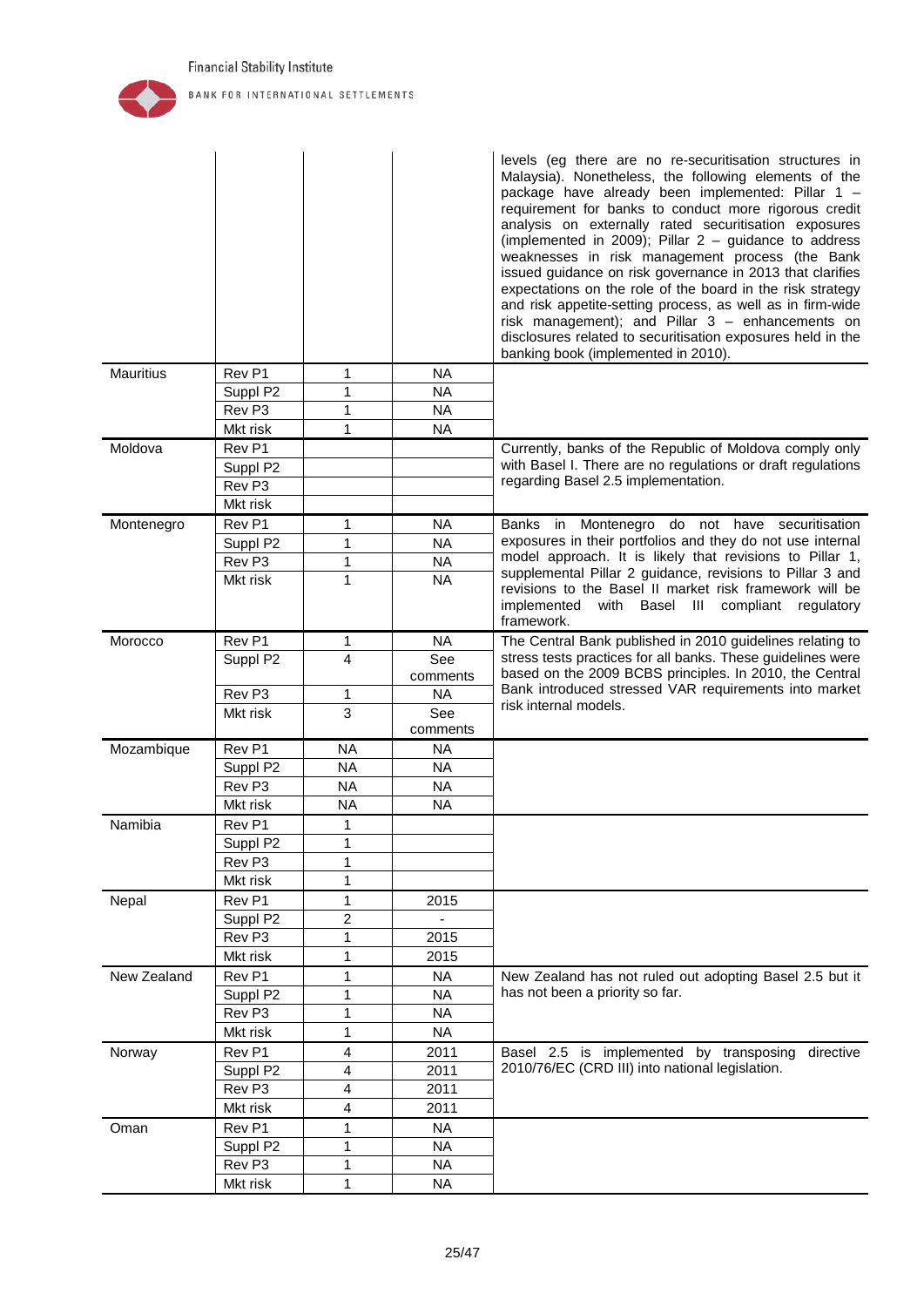

| Panama      | Rev P1            | 1            | 2015             | Panama will complete Basel II first and subsequently                                                                                                                                                                                                                                      |
|-------------|-------------------|--------------|------------------|-------------------------------------------------------------------------------------------------------------------------------------------------------------------------------------------------------------------------------------------------------------------------------------------|
|             | Suppl P2          | 1            | 2015             | undertake Basel 2.5.                                                                                                                                                                                                                                                                      |
|             | Rev <sub>P3</sub> | 1            | 2015             |                                                                                                                                                                                                                                                                                           |
|             | Mkt risk          | $\mathbf{1}$ | 2015             |                                                                                                                                                                                                                                                                                           |
| Paraguay    | Rev P1            |              |                  | características<br>del mercado<br>financiero<br>Dada<br>las                                                                                                                                                                                                                               |
|             | Suppl P2          |              |                  | Paraguayo, las modificaciones establecidas en Basilea                                                                                                                                                                                                                                     |
|             | Rev <sub>P3</sub> |              |                  | II.5 no fueron consideradas.                                                                                                                                                                                                                                                              |
|             | Mkt risk          |              |                  | Given the characteristics of the Paraguayan financial<br>system,<br>Basel 2.5<br>amendments<br>the<br>were<br>not<br>considered.                                                                                                                                                          |
| Peru        | Rev <sub>P1</sub> | 1            | 2013             | *The SBS is evaluating the document issued by the BIS                                                                                                                                                                                                                                     |
|             | Suppl P2          | 1            | 2013             | on May 2012.                                                                                                                                                                                                                                                                              |
|             | Rev <sub>P3</sub> | 1            | 2014             |                                                                                                                                                                                                                                                                                           |
|             | Mkt risk          | $\mathbf{1}$ | 2014*            |                                                                                                                                                                                                                                                                                           |
| Philippines | Rev <sub>P1</sub> | 1            | 2013             | All enhancements under Basel 2.5 will be covered under                                                                                                                                                                                                                                    |
|             | Suppl P2          | 1            | 2013             | the Basel III implementation.                                                                                                                                                                                                                                                             |
|             | Rev <sub>P3</sub> | 1            | 2013             |                                                                                                                                                                                                                                                                                           |
|             | Mkt risk          | 1            | 2013             |                                                                                                                                                                                                                                                                                           |
| Qatar       | Rev P1            |              |                  | QCB's<br>Please refer to<br>Basel<br>- 111<br>comments<br>on                                                                                                                                                                                                                              |
|             | Suppl P2          |              |                  | implementation.                                                                                                                                                                                                                                                                           |
|             | Rev <sub>P3</sub> |              |                  |                                                                                                                                                                                                                                                                                           |
|             | Mkt risk          |              |                  |                                                                                                                                                                                                                                                                                           |
| Republic of | Rev <sub>P1</sub> | 1            | <b>NA</b>        | The enhancements and the revisions of the Basel II                                                                                                                                                                                                                                        |
| Macedonia   | Suppl P2          | 1            | <b>NA</b>        | framework in 2009 and 2010 regarding market risk                                                                                                                                                                                                                                          |
|             | Rev <sub>P3</sub> | 1            | <b>NA</b>        | framework, securitisation and re-securitisation are not                                                                                                                                                                                                                                   |
|             | Mkt risk          | 1            | <b>NA</b>        | applicable in the banking system.                                                                                                                                                                                                                                                         |
| Serbia      | Rev <sub>P1</sub> | $\mathbf{1}$ | To be<br>defined | Basel 2.5 (as standards related mainly to market risk and<br>securitisation) is of less significance for Serbia than Basel                                                                                                                                                                |
|             | Suppl P2          | 1            | To be<br>defined | II and Basel III. Currently there is no law on securitisation<br>in Serbia and banks do not have securitisation exposures                                                                                                                                                                 |
|             | Rev <sub>P3</sub> | 1            | To be<br>defined | in their portfolios. Moreover, banks are not using the<br>Internal Model Approach - they still use the Standardised                                                                                                                                                                       |
|             | Mkt risk          | $\mathbf{1}$ | To be<br>defined | Approach and market risk is not a significant risk<br>(currently, in the banking sector in Serbia, only 1% of all<br>capital requirements are allocated against market risks).<br>Therefore, Basel 2.5 will be implemented together with<br>the Basel III-compliant regulatory framework. |
| Seychelles  | Rev <sub>P1</sub> | 1            | <b>NA</b>        |                                                                                                                                                                                                                                                                                           |
|             | Suppl P2          | 1            | <b>NA</b>        |                                                                                                                                                                                                                                                                                           |
|             | Rev <sub>P3</sub> | 1            | <b>NA</b>        |                                                                                                                                                                                                                                                                                           |
|             | Mkt risk          | 1            | <b>NA</b>        |                                                                                                                                                                                                                                                                                           |
| Sri Lanka   | Rev <sub>P1</sub> | 1            | <b>NA</b>        | Exposure to market risk is very low in Sri Lanka's banking                                                                                                                                                                                                                                |
|             | Suppl P2          | $\mathbf{1}$ | <b>NA</b>        | sector and securitisation exposures are not significant.                                                                                                                                                                                                                                  |
|             | Rev <sub>P3</sub> | $\mathbf{1}$ | <b>NA</b>        | The Central Bank of Sri Lanka (CBSL) has decided to                                                                                                                                                                                                                                       |
|             | Mkt risk          | 1            | <b>NA</b>        | implement the Basel III framework directly, after the<br>completion of Basel II implementation.                                                                                                                                                                                           |
| Tanzania    | Rev P1            | 1            |                  | Same as in Basel II.                                                                                                                                                                                                                                                                      |
|             | Suppl P2          | 1            |                  |                                                                                                                                                                                                                                                                                           |
|             | Rev <sub>P3</sub> | 1            |                  |                                                                                                                                                                                                                                                                                           |
|             | Mkt risk          | 1            |                  |                                                                                                                                                                                                                                                                                           |
| Thailand    | Rev P1            | 1            | $NA^*$           | *Basel 2.5 - Pillar 1 requirement is considered not to be                                                                                                                                                                                                                                 |
|             | Suppl P2          | 1            | <b>NA**</b>      | significantly relevant for implementation in the Thailand                                                                                                                                                                                                                                 |
|             | Rev P3            | 1            | NA*              | context as Thai banks do not have securitisation and re-                                                                                                                                                                                                                                  |
|             | Mkt risk          | 1            | $NA^*$           | securitisation exposures.<br>Moreover,<br>Thailand<br>has<br>insignificant market risk exposures using the internal<br>model approach (IMA). The Bank of Thailand (BOT) is<br>considering whether to incorporate some parts of Pillar 1                                                   |
|             |                   |              |                  |                                                                                                                                                                                                                                                                                           |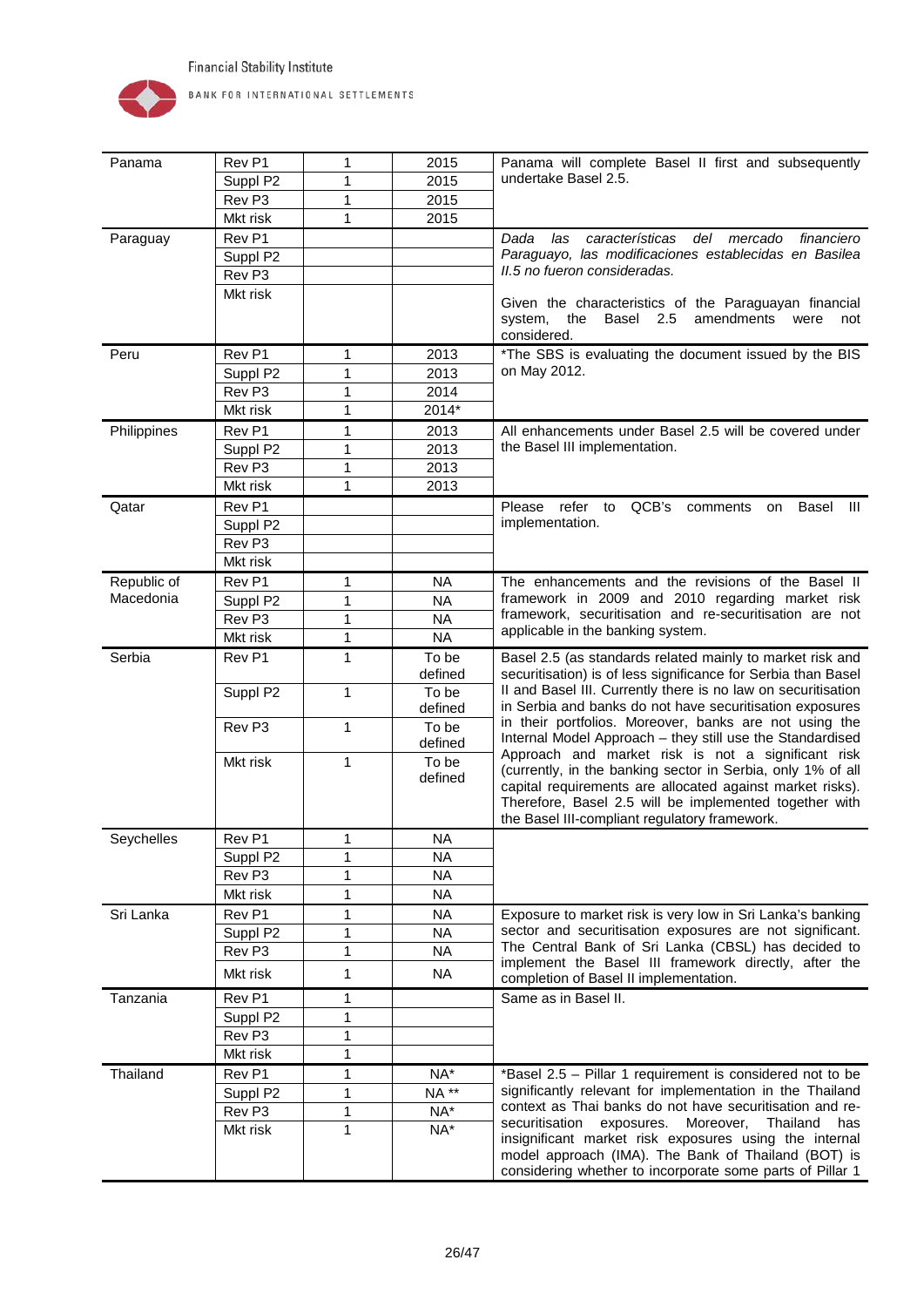

<span id="page-27-0"></span>

|                    |                   |                  |           | requirement into the current market risk framework.<br>** Given the principle-based nature of the BOT's Pillar 2<br>guideline, the material risks faced by banks operating in<br>Thailand, which are those mainly arising from lending<br>activities, and the current supervision framework adopted<br>by the BOT's Supervision Group, the BOT currently<br>deems that the issues raised in the supplemental Pillar 2<br>guideline can be sufficiently addressed under the current<br>Pillar 2 guideline and the examination practices without a<br>need to issue a supplemental Pillar 2 guideline. The BOT<br>may issue a guideline if there is a need to strengthen the<br>implementation. |
|--------------------|-------------------|------------------|-----------|-----------------------------------------------------------------------------------------------------------------------------------------------------------------------------------------------------------------------------------------------------------------------------------------------------------------------------------------------------------------------------------------------------------------------------------------------------------------------------------------------------------------------------------------------------------------------------------------------------------------------------------------------------------------------------------------------|
| Tunisia            | Rev P1            |                  | NA        |                                                                                                                                                                                                                                                                                                                                                                                                                                                                                                                                                                                                                                                                                               |
|                    | Suppl P2          |                  | <b>NA</b> |                                                                                                                                                                                                                                                                                                                                                                                                                                                                                                                                                                                                                                                                                               |
|                    | Rev <sub>P3</sub> |                  | <b>NA</b> |                                                                                                                                                                                                                                                                                                                                                                                                                                                                                                                                                                                                                                                                                               |
|                    | Mkt risk          |                  | <b>NA</b> |                                                                                                                                                                                                                                                                                                                                                                                                                                                                                                                                                                                                                                                                                               |
| Turks and          | Rev P1            |                  |           | No decision has been made for the implementation of                                                                                                                                                                                                                                                                                                                                                                                                                                                                                                                                                                                                                                           |
| Caicos Islands     | Suppl P2          |                  |           | Basel II in the TCI Jurisdiction. The IMF, through                                                                                                                                                                                                                                                                                                                                                                                                                                                                                                                                                                                                                                            |
|                    | Rev <sub>P3</sub> |                  |           | CARTAC's Technical Assistance<br>Programme,<br>has                                                                                                                                                                                                                                                                                                                                                                                                                                                                                                                                                                                                                                            |
|                    | Mkt risk          |                  |           | recently launched a training initiative across<br>the<br>Caribbean Region for the implementation of Basel II.                                                                                                                                                                                                                                                                                                                                                                                                                                                                                                                                                                                 |
| Uganda             | Rev <sub>P1</sub> | 1                | <b>NA</b> | Bank of Uganda has not yet implemented Basel II Pillar 1                                                                                                                                                                                                                                                                                                                                                                                                                                                                                                                                                                                                                                      |
|                    | Suppl P2          | 1                | <b>NA</b> | for credit risk and operational risk.                                                                                                                                                                                                                                                                                                                                                                                                                                                                                                                                                                                                                                                         |
|                    | Rev <sub>P3</sub> | $\mathbf{1}$     | <b>NA</b> | A draft market risk regulation was presented to the<br>Minister of Finance, Planning and Economic Development                                                                                                                                                                                                                                                                                                                                                                                                                                                                                                                                                                                 |
|                    | Mkt risk          | $\overline{2}$   | 2010      | for approval/gazetting.                                                                                                                                                                                                                                                                                                                                                                                                                                                                                                                                                                                                                                                                       |
| <b>United Arab</b> | Rev <sub>P1</sub> | 1                | <b>NA</b> | Securitisation exposures are considered immaterial in                                                                                                                                                                                                                                                                                                                                                                                                                                                                                                                                                                                                                                         |
| Emirates           | Suppl P2          | $\overline{c}$   | 2012      | UAE banks' portfolios. Market risk exposures are                                                                                                                                                                                                                                                                                                                                                                                                                                                                                                                                                                                                                                              |
|                    | Rev <sub>P3</sub> | $\boldsymbol{2}$ | 2012      | insignificant and internal models are currently not used for<br>that reason. The Central Bank of UAE (CBUAE) will work                                                                                                                                                                                                                                                                                                                                                                                                                                                                                                                                                                        |
|                    | Mkt risk          | $\mathbf{1}$     | <b>NA</b> | on new market risk regulations once the BCBS has<br>released the final set of rules on the fundamental review<br>of the trading book. However, banks in the UAE are<br>implicitly<br>expected<br>abide<br>the<br>Basel<br>to<br>by<br>recommendations in the absence of local regulations.                                                                                                                                                                                                                                                                                                                                                                                                    |
| Uruguay            | Rev P1            | 1                | <b>NA</b> | The changes introduced by Basel 2.5 were implemented                                                                                                                                                                                                                                                                                                                                                                                                                                                                                                                                                                                                                                          |
|                    | Suppl P2          | 1                | <b>NA</b> | during the financial crisis and are due for review.                                                                                                                                                                                                                                                                                                                                                                                                                                                                                                                                                                                                                                           |
|                    | Rev <sub>P3</sub> | 1                | <b>NA</b> |                                                                                                                                                                                                                                                                                                                                                                                                                                                                                                                                                                                                                                                                                               |
|                    | Mkt risk          | 1                | <b>NA</b> |                                                                                                                                                                                                                                                                                                                                                                                                                                                                                                                                                                                                                                                                                               |
| Zambia             | Rev <sub>P1</sub> | 1                | 2013      | The draft regulations for Pillar 1 have already been                                                                                                                                                                                                                                                                                                                                                                                                                                                                                                                                                                                                                                          |
|                    | Suppl P2          | 1                | 2013      | finalised; hence, revisions to include Basel 2.5 for Pillar 1                                                                                                                                                                                                                                                                                                                                                                                                                                                                                                                                                                                                                                 |
|                    | Rev <sub>P3</sub> | 1                | 2013      | will be done later. Revisions for Pillar 2 and 3 that are<br>relevant for the jurisdiction will be incorporated.                                                                                                                                                                                                                                                                                                                                                                                                                                                                                                                                                                              |
|                    | Mkt risk          | 1                | 2013      |                                                                                                                                                                                                                                                                                                                                                                                                                                                                                                                                                                                                                                                                                               |
| Zimbabwe           | Rev P1            | 1                | 2013      |                                                                                                                                                                                                                                                                                                                                                                                                                                                                                                                                                                                                                                                                                               |
|                    | Suppl P2          | 1                | 2013      |                                                                                                                                                                                                                                                                                                                                                                                                                                                                                                                                                                                                                                                                                               |
|                    | Rev <sub>P3</sub> | 1                | 2013      |                                                                                                                                                                                                                                                                                                                                                                                                                                                                                                                                                                                                                                                                                               |
|                    | Mkt risk          | $\mathbf{1}$     | 2013      |                                                                                                                                                                                                                                                                                                                                                                                                                                                                                                                                                                                                                                                                                               |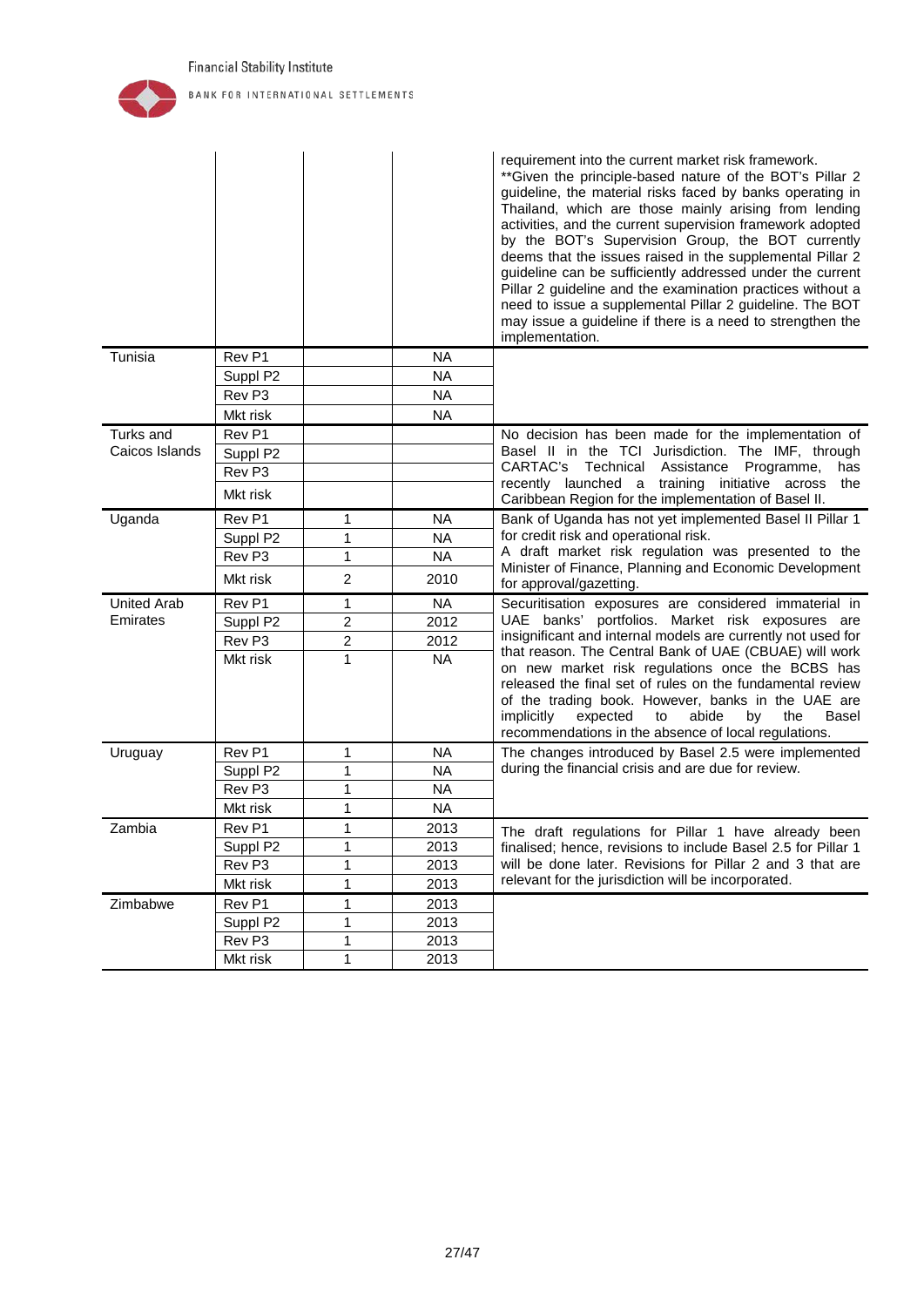-

| <b>Country</b>      | Elements <sup>1</sup>                                  | Status <sup>2</sup> | Year <sup>3</sup> | <b>Remarks</b>                                                                                           |
|---------------------|--------------------------------------------------------|---------------------|-------------------|----------------------------------------------------------------------------------------------------------|
| Angola              | Liq (LCR)                                              |                     |                   | Angola has not implemented Basel III. It is now                                                          |
|                     | Def cap                                                |                     |                   | preparing the regulations for discussion with the                                                        |
|                     | Risk cov                                               |                     |                   | market.                                                                                                  |
|                     | Conserv                                                |                     |                   |                                                                                                          |
|                     | C-cycl                                                 |                     |                   |                                                                                                          |
|                     | <b>LR</b>                                              |                     |                   |                                                                                                          |
|                     | D-SIBs                                                 |                     |                   |                                                                                                          |
|                     | G-SIBs                                                 |                     |                   |                                                                                                          |
| Armenia             | Liq (LCR)                                              | 1                   | 2014              | The Board of the Central Bank of Armenia (CBA)                                                           |
|                     | Def cap                                                | 1                   | 2013              | approved in April 2012 a concept paper for Basel III                                                     |
|                     | Risk cov                                               | 1                   | NA.               | implementation in Armenia. According to the concept<br>paper, in order to implement capital conservation |
|                     | Conserv                                                | 1                   | <b>NA</b>         | buffer, countercyclical capital buffer and leverage ratio                                                |
|                     | C-cycl                                                 | $\mathbf{1}$        | N <sub>A</sub>    | requirements, respective legislative changes would be                                                    |
|                     | <b>LR</b>                                              | 1                   | <b>NA</b>         | necessary. The required amendments have already                                                          |
| D-SIBs<br>2014<br>1 | been drafted and are currently in circulation. For LCR |                     |                   |                                                                                                          |
|                     | G-SIBs                                                 | <b>NA</b>           | <b>NA</b>         | implementation, a thorough analysis is planned to be                                                     |
|                     |                                                        |                     |                   | made during 2013 in order to evaluate differences<br>between liquidity standards in place and the new    |
|                     |                                                        |                     |                   | standards suggested by BCBS.                                                                             |
| <b>Bahamas</b>      | Liq (LCR)                                              | 1                   | 2015              | The Central Bank will implement the new definition of                                                    |
|                     | Def cap                                                | $\mathbf 1$         | 2013              | capital by 2013 and will amend the Capital Adequacy                                                      |
|                     | Risk cov                                               | 1                   | <b>NA</b>         | Guidelines. The capital conservation buffer will be                                                      |
|                     | Conserv                                                | $\mathbf{1}$        | 2016              | introduced in 2016 in 0.625% increments.                                                                 |
|                     | C-cycl                                                 | 1                   | <b>NA</b>         |                                                                                                          |
|                     | <b>LR</b>                                              | 1                   | <b>NA</b>         |                                                                                                          |
|                     | D-SIBs                                                 | 1                   | <b>NA</b>         |                                                                                                          |
|                     | G-SIBs                                                 | 1                   | <b>NA</b>         |                                                                                                          |
| <b>Bahrain</b>      | Liq (LCR)                                              | 1                   | 2014/2015         |                                                                                                          |
|                     | Def cap                                                | 1                   | 2013/2014         |                                                                                                          |
|                     | Risk cov                                               | 1                   | 2014              |                                                                                                          |
|                     | Conserv                                                | 1                   | 2014              |                                                                                                          |
|                     | C-cycl                                                 | 1                   | 2014              |                                                                                                          |
|                     | <b>LR</b>                                              | 1                   | 2013              |                                                                                                          |
|                     | D-SIBs                                                 | 1                   | 2013              |                                                                                                          |
|                     | G-SIBs                                                 | <b>NA</b>           | <b>NA</b>         |                                                                                                          |
| Bangladesh          | Liq (LCR)                                              | 1                   | 2014              |                                                                                                          |
|                     | Def cap                                                | $\mathbf{1}$        | 2014              |                                                                                                          |
|                     | Risk cov                                               | 1                   | <b>NA</b>         |                                                                                                          |
|                     | Conserv                                                | 1                   | <b>NA</b>         |                                                                                                          |

# **Section Three: Survey responses to Basel III implementation**

<span id="page-28-0"></span><sup>1</sup> The following abbreviations are used in the table: Liq = Liquidity standard, Def cap = Definition of capital, Risk  $cov = Risk \csc$  Coverage, Conserv = Capital conservation buffer, C-cycl = Countercyclical capital buffer, LR = Leverage ratio.

<span id="page-28-1"></span><sup>&</sup>lt;sup>2</sup> Status indicators are as follows:  $1 =$  Draft regulation not published,  $2 =$  Draft regulation published,  $3 =$  Final rule published,  $4 =$  Final rule in force,  $NA = Not$  applicable.

<span id="page-28-2"></span><sup>&</sup>lt;sup>3</sup> This column denotes the year in which the draft or final rule was or is expected to be published or when the final rule was or will be in force. NA means that the jurisdiction is not planning to implement this component or is planning to implement the component but does not know the year in which it will be implemented. If you use this please carry it to the other Sections.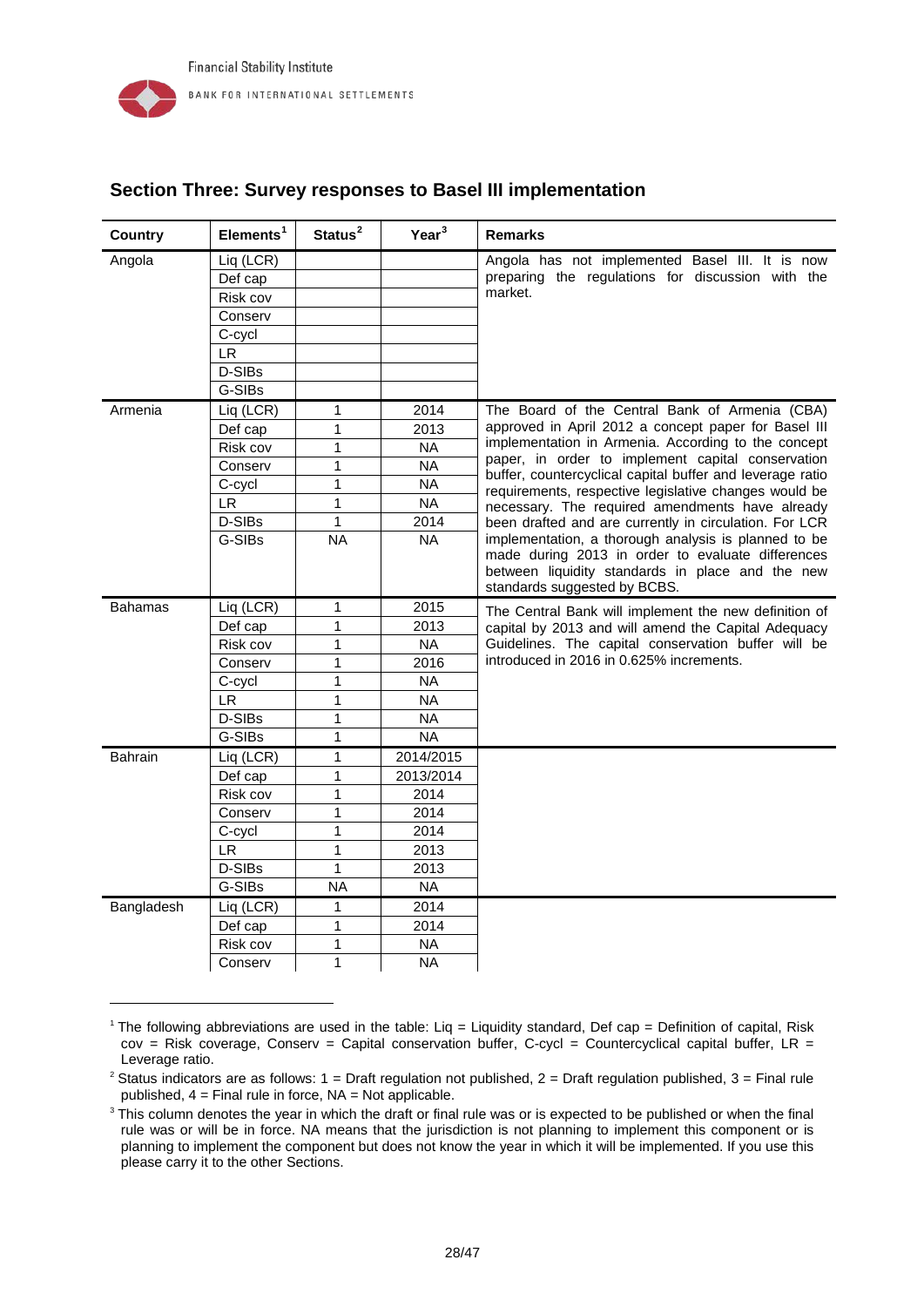

|                 | C-cycl              | 1         | <b>NA</b>    |                                                                                                                                                                   |
|-----------------|---------------------|-----------|--------------|-------------------------------------------------------------------------------------------------------------------------------------------------------------------|
|                 | LR.                 | 1         | 2014         |                                                                                                                                                                   |
|                 | D-SIBs              | 1         | <b>NA</b>    |                                                                                                                                                                   |
|                 | G-SIBs              | 1         | <b>NA</b>    |                                                                                                                                                                   |
| <b>Barbados</b> | Liq (LCR)           | 1         | 2015         |                                                                                                                                                                   |
|                 | Def cap             | 1         | 2014         |                                                                                                                                                                   |
|                 | Risk cov            | 1         | 2015         |                                                                                                                                                                   |
|                 | Conserv             | 1         | 2015         |                                                                                                                                                                   |
|                 | C-cycl              | 1         | 2015         |                                                                                                                                                                   |
|                 | LR.                 | 1         | 2014         |                                                                                                                                                                   |
|                 | D-SIBs              | 1         | 2015         |                                                                                                                                                                   |
|                 | G-SIBs              | 1         |              |                                                                                                                                                                   |
| <b>Belarus</b>  | Liq (LCR)           | 3         | 2012         |                                                                                                                                                                   |
|                 | Def cap             | 3         | 2012         |                                                                                                                                                                   |
|                 | Risk cov            | <b>NA</b> | <b>NA</b>    |                                                                                                                                                                   |
|                 | Conserv             | <b>NA</b> | <b>NA</b>    |                                                                                                                                                                   |
|                 | C-cycl              | <b>NA</b> | <b>NA</b>    |                                                                                                                                                                   |
|                 | <b>LR</b>           | 3         | 2012         |                                                                                                                                                                   |
|                 | D-SIBs              | <b>NA</b> | <b>NA</b>    |                                                                                                                                                                   |
|                 | G-SIBs              | <b>NA</b> | <b>NA</b>    |                                                                                                                                                                   |
| <b>Belize</b>   | Liq (LCR)           |           |              | Belize is still using Basel I. Belize was about to                                                                                                                |
|                 | Def cap             |           |              | commence the implementation process of Basel II                                                                                                                   |
|                 | Risk cov            |           |              | when Basel III was issued. Nevertheless, Belize is                                                                                                                |
|                 | Conserv             |           |              | currently revamping the supervisory legal framework                                                                                                               |
|                 | C-cycl              |           |              | with the assistance of IMF/CARTAC. A new Banking                                                                                                                  |
|                 | <b>LR</b>           |           |              | Act came into force on 1 January 2013.                                                                                                                            |
|                 | D-SIBs              |           |              |                                                                                                                                                                   |
|                 | G-SIBs              |           |              |                                                                                                                                                                   |
| Bermuda         | Liq (LCR)           | 1         | 2014         | A Consultation Paper on Basel III implementation is                                                                                                               |
|                 |                     |           |              |                                                                                                                                                                   |
|                 |                     |           | 2014         | scheduled to be issued in Q3 2013 and during 2013                                                                                                                 |
|                 | Def cap<br>Risk cov | 1         | 2014         | the Authority will carrying out a QIS in relation to                                                                                                              |
|                 |                     | 1<br>1    |              | capital and liquidity.                                                                                                                                            |
|                 | Conserv             | 1         | 2014<br>2014 |                                                                                                                                                                   |
|                 | C-cycl<br><b>LR</b> | 1         |              |                                                                                                                                                                   |
|                 |                     | 1         | 2014         |                                                                                                                                                                   |
|                 | D-SIBs              |           | 2014         |                                                                                                                                                                   |
|                 | G-SIBs              |           | <b>NA</b>    |                                                                                                                                                                   |
| <b>Bhutan</b>   | Liq (LCR)           | 1         | <b>NA</b>    |                                                                                                                                                                   |
|                 | Def cap             | 1<br>1    | <b>NA</b>    |                                                                                                                                                                   |
|                 | Risk cov            |           | <b>NA</b>    |                                                                                                                                                                   |
|                 | Conserv             | 1         | <b>NA</b>    |                                                                                                                                                                   |
|                 | C-cycl              | 1<br>1    | <b>NA</b>    |                                                                                                                                                                   |
|                 | LR                  | 1         | <b>NA</b>    |                                                                                                                                                                   |
|                 | D-SIBs<br>G-SIBs    | 1         | <b>NA</b>    |                                                                                                                                                                   |
|                 |                     |           | <b>NA</b>    |                                                                                                                                                                   |
| Bolivia         | Liq (LCR)           | 1         | 2015         | La definición de capital contemplada en la Ley de<br>Bancos y Entidades Financiera, se refiere que la                                                             |
|                 | Def cap             | 4         |              | conformación de capital debe ser en efectivo, no                                                                                                                  |
|                 | Risk cov            | 1<br>1    |              | aceptándose otras modalidades.                                                                                                                                    |
|                 | Conserv             |           | 2015         | Está en proyecto de aprobación durante gestión 2013                                                                                                               |
|                 | C-cycl              | 4<br>1    | 2008         | una nueva "Ley de Servicios Financieros", que                                                                                                                     |
|                 | <b>LR</b>           | 1         |              | reemplazará a la "Ley de Bancos y Entidades                                                                                                                       |
|                 | D-SIBs              |           | 2015         | Financieras", e incorporará las definiciones de Basilea                                                                                                           |
|                 | G-SIBs              |           |              | III, respecto al capital.<br>Desde 2008 está vigente un esquema de previsiones<br>cíclicas, con una finalidad semejante al colchón<br>anticíclico de Basilea III. |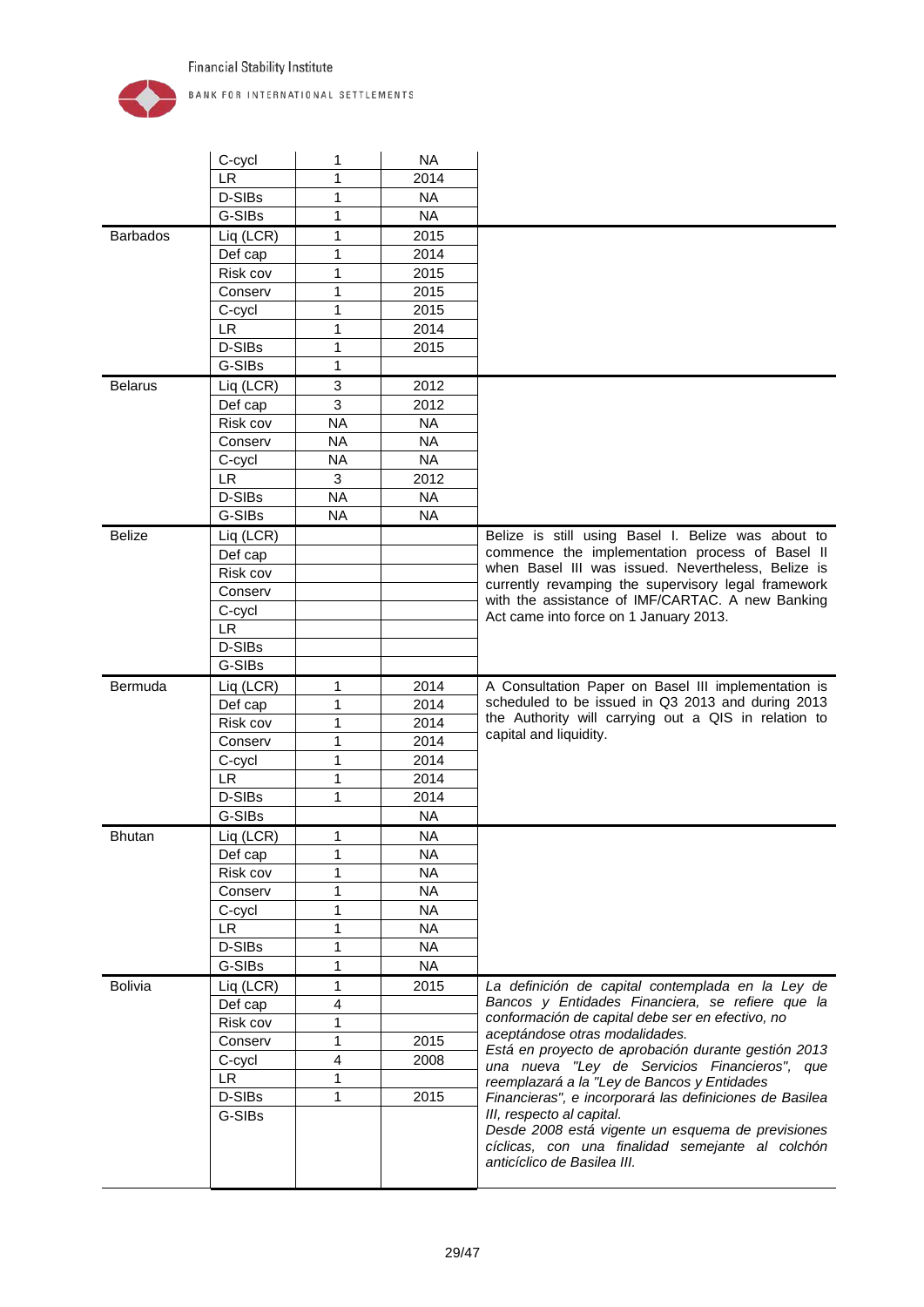

| Bosnia and<br>Herzegovina | Liq (LCR)<br>Def cap<br>Risk cov<br>Conserv<br>C-cycl<br><b>LR</b><br>D-SIBs<br>G-SIBs | 1<br>1<br>1<br>1<br>1<br>$\mathbf{1}$<br>$\mathbf{1}$<br><b>NA</b> | 2016<br>2016<br>2016<br>2016<br>2016<br>2016<br>2016<br><b>NA</b> | The Banking Law specifies that the capital contribution<br>must be paid out in cash; any other kind of capital is<br>not accepted.<br>A new Financial Services Law is now in draft form and<br>should be enacted in 2013. It will replace the current<br>Banking Law and will include definitions of Basel III in<br>relation to capital.<br>A regulation has been in force since 2008 on<br>countercyclical provisioning, with the same objectives<br>as those of the Basel III buffers.<br>The Standing Committee for Financial Stability of the<br>Central Bank of BiH has proposed and established a<br>list of systemically important banks in BiH. The<br>proposal<br>based<br>the<br>guidelines<br>is<br>on<br>and<br>recommendations of international institutions in terms<br>of criteria used in determining systemically important<br>banks. The need for a list of systemically important<br>banks emerged from recommendations and conclusion<br>from IMF technical assistance missions to BiH (May |
|---------------------------|----------------------------------------------------------------------------------------|--------------------------------------------------------------------|-------------------------------------------------------------------|------------------------------------------------------------------------------------------------------------------------------------------------------------------------------------------------------------------------------------------------------------------------------------------------------------------------------------------------------------------------------------------------------------------------------------------------------------------------------------------------------------------------------------------------------------------------------------------------------------------------------------------------------------------------------------------------------------------------------------------------------------------------------------------------------------------------------------------------------------------------------------------------------------------------------------------------------------------------------------------------------------------|
|                           |                                                                                        |                                                                    |                                                                   | 2012).                                                                                                                                                                                                                                                                                                                                                                                                                                                                                                                                                                                                                                                                                                                                                                                                                                                                                                                                                                                                           |
| <b>Botswana</b>           | Liq (LCR)                                                                              | 1                                                                  | Dec 2013                                                          | The new draft incorporated the new Basel III standards<br>but other elements have been omitted to avoid market                                                                                                                                                                                                                                                                                                                                                                                                                                                                                                                                                                                                                                                                                                                                                                                                                                                                                                   |
|                           | Def cap<br>Risk cov                                                                    | $\mathbf{1}$<br>$\mathbf{1}$                                       | Dec 2013<br><b>NA</b>                                             | disruption.                                                                                                                                                                                                                                                                                                                                                                                                                                                                                                                                                                                                                                                                                                                                                                                                                                                                                                                                                                                                      |
|                           | Conserv                                                                                | 1                                                                  | Dec 2013                                                          |                                                                                                                                                                                                                                                                                                                                                                                                                                                                                                                                                                                                                                                                                                                                                                                                                                                                                                                                                                                                                  |
|                           | C-cycl                                                                                 | 1                                                                  | Dec 2013                                                          |                                                                                                                                                                                                                                                                                                                                                                                                                                                                                                                                                                                                                                                                                                                                                                                                                                                                                                                                                                                                                  |
|                           | LR.                                                                                    | 1                                                                  | <b>NA</b>                                                         |                                                                                                                                                                                                                                                                                                                                                                                                                                                                                                                                                                                                                                                                                                                                                                                                                                                                                                                                                                                                                  |
|                           | D-SIBs                                                                                 | 1                                                                  | <b>NA</b>                                                         |                                                                                                                                                                                                                                                                                                                                                                                                                                                                                                                                                                                                                                                                                                                                                                                                                                                                                                                                                                                                                  |
|                           | G-SIBs                                                                                 | $\mathbf{1}$                                                       | <b>NA</b>                                                         |                                                                                                                                                                                                                                                                                                                                                                                                                                                                                                                                                                                                                                                                                                                                                                                                                                                                                                                                                                                                                  |
| Cayman                    | Liq (LCR)                                                                              | 1                                                                  | 2013                                                              |                                                                                                                                                                                                                                                                                                                                                                                                                                                                                                                                                                                                                                                                                                                                                                                                                                                                                                                                                                                                                  |
| Islands                   | Def cap                                                                                | 1                                                                  | 2013                                                              |                                                                                                                                                                                                                                                                                                                                                                                                                                                                                                                                                                                                                                                                                                                                                                                                                                                                                                                                                                                                                  |
|                           | Risk cov                                                                               | 1                                                                  | 2013                                                              |                                                                                                                                                                                                                                                                                                                                                                                                                                                                                                                                                                                                                                                                                                                                                                                                                                                                                                                                                                                                                  |
|                           | Conserv                                                                                | 1                                                                  | 2013                                                              |                                                                                                                                                                                                                                                                                                                                                                                                                                                                                                                                                                                                                                                                                                                                                                                                                                                                                                                                                                                                                  |
|                           | C-cycl                                                                                 | 1                                                                  | 2013                                                              |                                                                                                                                                                                                                                                                                                                                                                                                                                                                                                                                                                                                                                                                                                                                                                                                                                                                                                                                                                                                                  |
|                           | <b>LR</b>                                                                              | 1                                                                  | 2013                                                              |                                                                                                                                                                                                                                                                                                                                                                                                                                                                                                                                                                                                                                                                                                                                                                                                                                                                                                                                                                                                                  |
|                           | D-SIBs                                                                                 | 1                                                                  | 2013                                                              |                                                                                                                                                                                                                                                                                                                                                                                                                                                                                                                                                                                                                                                                                                                                                                                                                                                                                                                                                                                                                  |
|                           | G-SIBs                                                                                 | 1                                                                  | 2013                                                              |                                                                                                                                                                                                                                                                                                                                                                                                                                                                                                                                                                                                                                                                                                                                                                                                                                                                                                                                                                                                                  |
| Chile                     | Liq (LCR)                                                                              | 1                                                                  | 2016                                                              | These are only estimations since the approval from the                                                                                                                                                                                                                                                                                                                                                                                                                                                                                                                                                                                                                                                                                                                                                                                                                                                                                                                                                           |
|                           | Def cap                                                                                | 1                                                                  | 2016                                                              | Congress is required before implementation.                                                                                                                                                                                                                                                                                                                                                                                                                                                                                                                                                                                                                                                                                                                                                                                                                                                                                                                                                                      |
|                           | Risk cov                                                                               | 1                                                                  | 2016                                                              |                                                                                                                                                                                                                                                                                                                                                                                                                                                                                                                                                                                                                                                                                                                                                                                                                                                                                                                                                                                                                  |
|                           | Conserv                                                                                | 1                                                                  | 2016                                                              |                                                                                                                                                                                                                                                                                                                                                                                                                                                                                                                                                                                                                                                                                                                                                                                                                                                                                                                                                                                                                  |
|                           | C-cycl<br>LR.                                                                          | 1                                                                  | 2016                                                              |                                                                                                                                                                                                                                                                                                                                                                                                                                                                                                                                                                                                                                                                                                                                                                                                                                                                                                                                                                                                                  |
|                           | D-SIBs                                                                                 | 1<br>1                                                             | 2016<br>2016                                                      |                                                                                                                                                                                                                                                                                                                                                                                                                                                                                                                                                                                                                                                                                                                                                                                                                                                                                                                                                                                                                  |
|                           | G-SIBs                                                                                 | $\mathbf{1}$                                                       |                                                                   |                                                                                                                                                                                                                                                                                                                                                                                                                                                                                                                                                                                                                                                                                                                                                                                                                                                                                                                                                                                                                  |
| Chinese                   | Liq (LCR)                                                                              | 1                                                                  | 2014                                                              | *All banks are deemed systemically important in the                                                                                                                                                                                                                                                                                                                                                                                                                                                                                                                                                                                                                                                                                                                                                                                                                                                                                                                                                              |
| Taipei                    | Def cap                                                                                | $\overline{4}$                                                     | 2013                                                              | local banking market.                                                                                                                                                                                                                                                                                                                                                                                                                                                                                                                                                                                                                                                                                                                                                                                                                                                                                                                                                                                            |
|                           | Risk cov                                                                               | 4                                                                  | 2013                                                              |                                                                                                                                                                                                                                                                                                                                                                                                                                                                                                                                                                                                                                                                                                                                                                                                                                                                                                                                                                                                                  |
|                           | Conserv                                                                                | $\overline{\mathbf{4}}$                                            | 2013                                                              |                                                                                                                                                                                                                                                                                                                                                                                                                                                                                                                                                                                                                                                                                                                                                                                                                                                                                                                                                                                                                  |
|                           | C-cycl                                                                                 | $\overline{4}$                                                     | 2013                                                              |                                                                                                                                                                                                                                                                                                                                                                                                                                                                                                                                                                                                                                                                                                                                                                                                                                                                                                                                                                                                                  |
|                           | <b>LR</b>                                                                              | $\overline{4}$                                                     | 2013                                                              |                                                                                                                                                                                                                                                                                                                                                                                                                                                                                                                                                                                                                                                                                                                                                                                                                                                                                                                                                                                                                  |
|                           | D-SIBs                                                                                 | <b>NA</b>                                                          | $\star$                                                           |                                                                                                                                                                                                                                                                                                                                                                                                                                                                                                                                                                                                                                                                                                                                                                                                                                                                                                                                                                                                                  |
|                           | G-SIBs                                                                                 | <b>NA</b>                                                          | <b>NA</b>                                                         |                                                                                                                                                                                                                                                                                                                                                                                                                                                                                                                                                                                                                                                                                                                                                                                                                                                                                                                                                                                                                  |
| Colombia                  | Liq (LCR)                                                                              | 4                                                                  | 2012                                                              | The LCR has been in force since January 2012. The                                                                                                                                                                                                                                                                                                                                                                                                                                                                                                                                                                                                                                                                                                                                                                                                                                                                                                                                                                |
|                           | Def cap                                                                                | 3                                                                  | 2013                                                              | NSFR however has not been implemented yet,                                                                                                                                                                                                                                                                                                                                                                                                                                                                                                                                                                                                                                                                                                                                                                                                                                                                                                                                                                       |
|                           | Risk cov                                                                               | $\mathbf{1}$                                                       | <b>NA</b>                                                         | although preliminary documents on this matter (and the<br>impact on entities) have been drafted. The final rule on                                                                                                                                                                                                                                                                                                                                                                                                                                                                                                                                                                                                                                                                                                                                                                                                                                                                                               |
|                           | Conserv                                                                                | <b>NA</b>                                                          | <b>NA</b>                                                         | the definition of capital has been published (Decree                                                                                                                                                                                                                                                                                                                                                                                                                                                                                                                                                                                                                                                                                                                                                                                                                                                                                                                                                             |
|                           | C-cycl                                                                                 | <b>NA</b>                                                          | <b>NA</b>                                                         | 1771 of 2012). This rule will come into force starting on                                                                                                                                                                                                                                                                                                                                                                                                                                                                                                                                                                                                                                                                                                                                                                                                                                                                                                                                                        |
|                           | <b>LR</b>                                                                              | <b>NA</b>                                                          | <b>NA</b>                                                         |                                                                                                                                                                                                                                                                                                                                                                                                                                                                                                                                                                                                                                                                                                                                                                                                                                                                                                                                                                                                                  |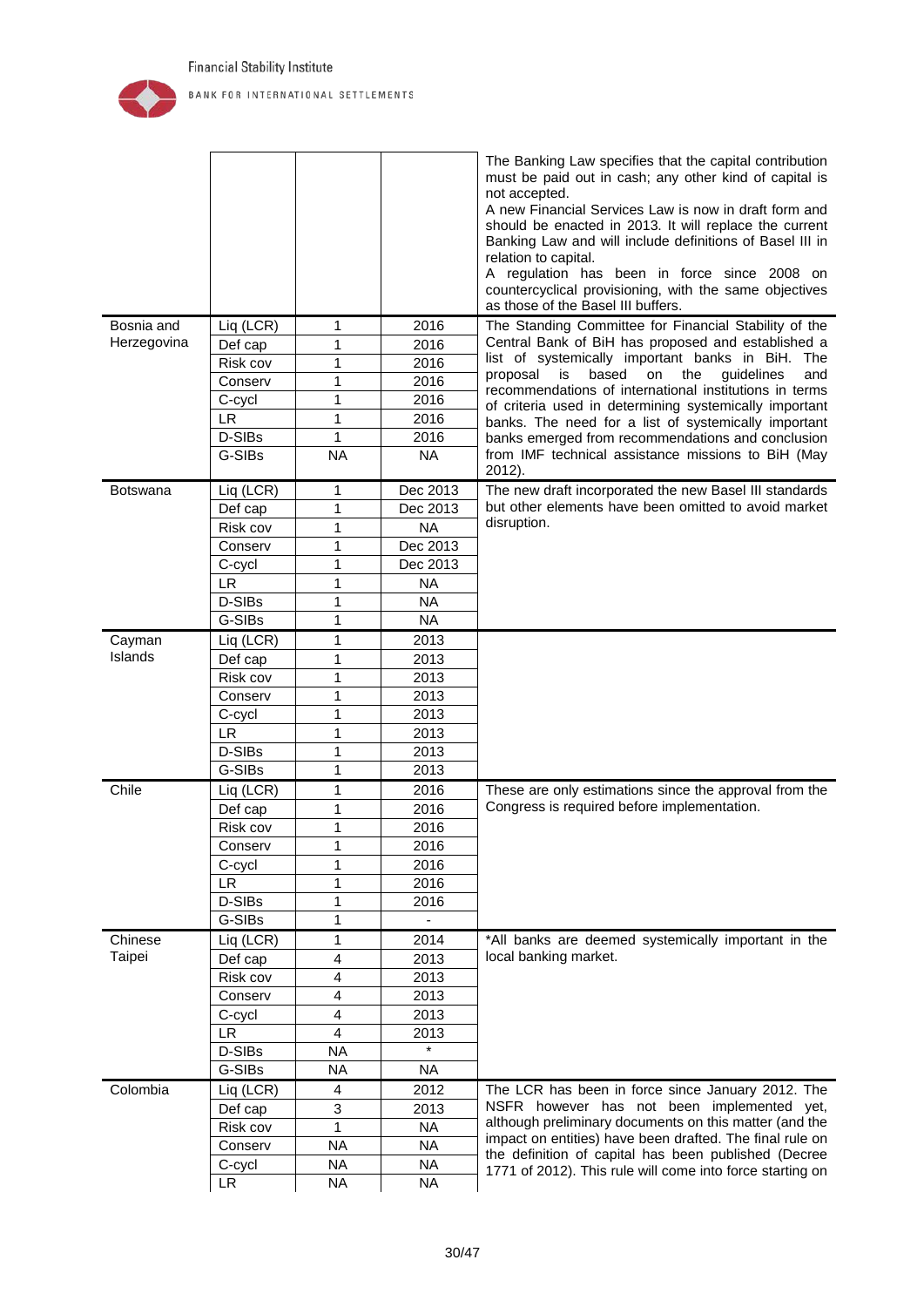

| <b>NA</b><br>G-SIBs<br><b>NA</b><br>assessment includes a countercyclical provision which<br>has been in force since 2002.<br>Central Bank of Congo plans to implement Basel III in<br>Liq (LCR)<br>Congo,<br>Democratic<br>the medium term.<br>Def cap<br>Republic of<br>Risk cov<br>the<br>Conserv<br>C-cycl<br><b>LR</b><br>D-SIBs<br>G-SIBs<br>Costa Rica<br>Liq (LCR)<br>2<br>2019<br>(1) In general, commercial banks have capitalisation<br>(final rule in<br>and internal capital composition levels that allow them<br>force)<br>to comply with Basel standards.<br>(2) Risk classifications from agencies are not used for<br>1<br>$\overline{2}016(1)$<br>Def cap<br>computing capital in loan portfolio, so most borrowers<br>(final rule in<br>are weighted under 100%. Regarding investment<br>force<br>portfolios, the amount of foreign sovereign issuers or<br>Risk cov<br>1<br>NA(2)<br>other foreign issuers is insignificant. Foreign currency<br>$\mathbf{1}$<br>Conserv<br>2019(3)<br>instruments from the Central Bank of Costa Rica and<br>(draft<br>the Government of Costa Rica are currently weighted<br>regulation<br>under 75%, following the Weights Table, for an<br>published)<br>international country risk classification of BB. These<br>1<br>C-cycl<br>2016(4)<br>instruments in domestic currency are weighted as 0%.<br>(final rule in<br>(3) Effective implementation of the capital conservation<br>force)<br>buffer requires legal changes; ie the power to restrict<br><b>LR</b><br>1<br>NA (5)<br>distribution of profits has to be established.<br>D-SIBs<br>1<br>NA<br>(4) Establishment of dynamic provisions is currently<br>under analysis. So far, incorporation of countercyclical<br>G-SIBs<br>$\mathbf{1}$<br><b>NA</b><br>measures via capital is not envisaged.<br>(5) At current capitalisation levels, financial entities'<br>leverage levels are lower than those suggested by<br>BCBS.<br>Liq (LCR)<br><b>NA</b><br><b>NA</b><br>Curaçao and<br><b>NA</b><br><b>NA</b><br><b>Sint Maarten</b><br>Def cap<br><b>NA</b><br><b>NA</b><br>Risk cov<br><b>NA</b><br><b>NA</b><br>Conserv<br><b>NA</b><br><b>NA</b><br>C-cycl<br><b>NA</b><br><b>LR</b><br><b>NA</b><br>D-SIBs<br><b>NA</b><br><b>NA</b><br>G-SIBs<br><b>NA</b><br><b>NA</b><br>Liq (LCR)<br>Dominican<br>1<br>2013<br>Republic<br>Def cap<br>1<br><b>NA</b><br>1<br><b>NA</b><br>Risk cov<br>1<br><b>NA</b><br>Conserv<br>1<br><b>NA</b><br>C-cycl<br>LR.<br>1<br><b>NA</b><br>D-SIBs<br>1<br><b>NA</b><br>G-SIBs<br><b>NA</b><br>1 | D-SIBs | <b>NA</b> | <b>NA</b> | August 2013. Although the countercyclical capital |
|----------------------------------------------------------------------------------------------------------------------------------------------------------------------------------------------------------------------------------------------------------------------------------------------------------------------------------------------------------------------------------------------------------------------------------------------------------------------------------------------------------------------------------------------------------------------------------------------------------------------------------------------------------------------------------------------------------------------------------------------------------------------------------------------------------------------------------------------------------------------------------------------------------------------------------------------------------------------------------------------------------------------------------------------------------------------------------------------------------------------------------------------------------------------------------------------------------------------------------------------------------------------------------------------------------------------------------------------------------------------------------------------------------------------------------------------------------------------------------------------------------------------------------------------------------------------------------------------------------------------------------------------------------------------------------------------------------------------------------------------------------------------------------------------------------------------------------------------------------------------------------------------------------------------------------------------------------------------------------------------------------------------------------------------------------------------------------------------------------------------------------------------------------------------------------------------------------------------------------------------------------------------------------------------------------------------------------------------------------------------------------------------------------------------------------------------------------------------------------------------------------------------------------------------------------|--------|-----------|-----------|---------------------------------------------------|
|                                                                                                                                                                                                                                                                                                                                                                                                                                                                                                                                                                                                                                                                                                                                                                                                                                                                                                                                                                                                                                                                                                                                                                                                                                                                                                                                                                                                                                                                                                                                                                                                                                                                                                                                                                                                                                                                                                                                                                                                                                                                                                                                                                                                                                                                                                                                                                                                                                                                                                                                                          |        |           |           | buffer has not been implemented, the credit risk  |
|                                                                                                                                                                                                                                                                                                                                                                                                                                                                                                                                                                                                                                                                                                                                                                                                                                                                                                                                                                                                                                                                                                                                                                                                                                                                                                                                                                                                                                                                                                                                                                                                                                                                                                                                                                                                                                                                                                                                                                                                                                                                                                                                                                                                                                                                                                                                                                                                                                                                                                                                                          |        |           |           |                                                   |
|                                                                                                                                                                                                                                                                                                                                                                                                                                                                                                                                                                                                                                                                                                                                                                                                                                                                                                                                                                                                                                                                                                                                                                                                                                                                                                                                                                                                                                                                                                                                                                                                                                                                                                                                                                                                                                                                                                                                                                                                                                                                                                                                                                                                                                                                                                                                                                                                                                                                                                                                                          |        |           |           |                                                   |
|                                                                                                                                                                                                                                                                                                                                                                                                                                                                                                                                                                                                                                                                                                                                                                                                                                                                                                                                                                                                                                                                                                                                                                                                                                                                                                                                                                                                                                                                                                                                                                                                                                                                                                                                                                                                                                                                                                                                                                                                                                                                                                                                                                                                                                                                                                                                                                                                                                                                                                                                                          |        |           |           |                                                   |
|                                                                                                                                                                                                                                                                                                                                                                                                                                                                                                                                                                                                                                                                                                                                                                                                                                                                                                                                                                                                                                                                                                                                                                                                                                                                                                                                                                                                                                                                                                                                                                                                                                                                                                                                                                                                                                                                                                                                                                                                                                                                                                                                                                                                                                                                                                                                                                                                                                                                                                                                                          |        |           |           |                                                   |
|                                                                                                                                                                                                                                                                                                                                                                                                                                                                                                                                                                                                                                                                                                                                                                                                                                                                                                                                                                                                                                                                                                                                                                                                                                                                                                                                                                                                                                                                                                                                                                                                                                                                                                                                                                                                                                                                                                                                                                                                                                                                                                                                                                                                                                                                                                                                                                                                                                                                                                                                                          |        |           |           |                                                   |
|                                                                                                                                                                                                                                                                                                                                                                                                                                                                                                                                                                                                                                                                                                                                                                                                                                                                                                                                                                                                                                                                                                                                                                                                                                                                                                                                                                                                                                                                                                                                                                                                                                                                                                                                                                                                                                                                                                                                                                                                                                                                                                                                                                                                                                                                                                                                                                                                                                                                                                                                                          |        |           |           |                                                   |
|                                                                                                                                                                                                                                                                                                                                                                                                                                                                                                                                                                                                                                                                                                                                                                                                                                                                                                                                                                                                                                                                                                                                                                                                                                                                                                                                                                                                                                                                                                                                                                                                                                                                                                                                                                                                                                                                                                                                                                                                                                                                                                                                                                                                                                                                                                                                                                                                                                                                                                                                                          |        |           |           |                                                   |
|                                                                                                                                                                                                                                                                                                                                                                                                                                                                                                                                                                                                                                                                                                                                                                                                                                                                                                                                                                                                                                                                                                                                                                                                                                                                                                                                                                                                                                                                                                                                                                                                                                                                                                                                                                                                                                                                                                                                                                                                                                                                                                                                                                                                                                                                                                                                                                                                                                                                                                                                                          |        |           |           |                                                   |
|                                                                                                                                                                                                                                                                                                                                                                                                                                                                                                                                                                                                                                                                                                                                                                                                                                                                                                                                                                                                                                                                                                                                                                                                                                                                                                                                                                                                                                                                                                                                                                                                                                                                                                                                                                                                                                                                                                                                                                                                                                                                                                                                                                                                                                                                                                                                                                                                                                                                                                                                                          |        |           |           |                                                   |
|                                                                                                                                                                                                                                                                                                                                                                                                                                                                                                                                                                                                                                                                                                                                                                                                                                                                                                                                                                                                                                                                                                                                                                                                                                                                                                                                                                                                                                                                                                                                                                                                                                                                                                                                                                                                                                                                                                                                                                                                                                                                                                                                                                                                                                                                                                                                                                                                                                                                                                                                                          |        |           |           |                                                   |
|                                                                                                                                                                                                                                                                                                                                                                                                                                                                                                                                                                                                                                                                                                                                                                                                                                                                                                                                                                                                                                                                                                                                                                                                                                                                                                                                                                                                                                                                                                                                                                                                                                                                                                                                                                                                                                                                                                                                                                                                                                                                                                                                                                                                                                                                                                                                                                                                                                                                                                                                                          |        |           |           |                                                   |
|                                                                                                                                                                                                                                                                                                                                                                                                                                                                                                                                                                                                                                                                                                                                                                                                                                                                                                                                                                                                                                                                                                                                                                                                                                                                                                                                                                                                                                                                                                                                                                                                                                                                                                                                                                                                                                                                                                                                                                                                                                                                                                                                                                                                                                                                                                                                                                                                                                                                                                                                                          |        |           |           |                                                   |
|                                                                                                                                                                                                                                                                                                                                                                                                                                                                                                                                                                                                                                                                                                                                                                                                                                                                                                                                                                                                                                                                                                                                                                                                                                                                                                                                                                                                                                                                                                                                                                                                                                                                                                                                                                                                                                                                                                                                                                                                                                                                                                                                                                                                                                                                                                                                                                                                                                                                                                                                                          |        |           |           |                                                   |
|                                                                                                                                                                                                                                                                                                                                                                                                                                                                                                                                                                                                                                                                                                                                                                                                                                                                                                                                                                                                                                                                                                                                                                                                                                                                                                                                                                                                                                                                                                                                                                                                                                                                                                                                                                                                                                                                                                                                                                                                                                                                                                                                                                                                                                                                                                                                                                                                                                                                                                                                                          |        |           |           |                                                   |
|                                                                                                                                                                                                                                                                                                                                                                                                                                                                                                                                                                                                                                                                                                                                                                                                                                                                                                                                                                                                                                                                                                                                                                                                                                                                                                                                                                                                                                                                                                                                                                                                                                                                                                                                                                                                                                                                                                                                                                                                                                                                                                                                                                                                                                                                                                                                                                                                                                                                                                                                                          |        |           |           |                                                   |
|                                                                                                                                                                                                                                                                                                                                                                                                                                                                                                                                                                                                                                                                                                                                                                                                                                                                                                                                                                                                                                                                                                                                                                                                                                                                                                                                                                                                                                                                                                                                                                                                                                                                                                                                                                                                                                                                                                                                                                                                                                                                                                                                                                                                                                                                                                                                                                                                                                                                                                                                                          |        |           |           |                                                   |
|                                                                                                                                                                                                                                                                                                                                                                                                                                                                                                                                                                                                                                                                                                                                                                                                                                                                                                                                                                                                                                                                                                                                                                                                                                                                                                                                                                                                                                                                                                                                                                                                                                                                                                                                                                                                                                                                                                                                                                                                                                                                                                                                                                                                                                                                                                                                                                                                                                                                                                                                                          |        |           |           |                                                   |
|                                                                                                                                                                                                                                                                                                                                                                                                                                                                                                                                                                                                                                                                                                                                                                                                                                                                                                                                                                                                                                                                                                                                                                                                                                                                                                                                                                                                                                                                                                                                                                                                                                                                                                                                                                                                                                                                                                                                                                                                                                                                                                                                                                                                                                                                                                                                                                                                                                                                                                                                                          |        |           |           |                                                   |
|                                                                                                                                                                                                                                                                                                                                                                                                                                                                                                                                                                                                                                                                                                                                                                                                                                                                                                                                                                                                                                                                                                                                                                                                                                                                                                                                                                                                                                                                                                                                                                                                                                                                                                                                                                                                                                                                                                                                                                                                                                                                                                                                                                                                                                                                                                                                                                                                                                                                                                                                                          |        |           |           |                                                   |
|                                                                                                                                                                                                                                                                                                                                                                                                                                                                                                                                                                                                                                                                                                                                                                                                                                                                                                                                                                                                                                                                                                                                                                                                                                                                                                                                                                                                                                                                                                                                                                                                                                                                                                                                                                                                                                                                                                                                                                                                                                                                                                                                                                                                                                                                                                                                                                                                                                                                                                                                                          |        |           |           |                                                   |
|                                                                                                                                                                                                                                                                                                                                                                                                                                                                                                                                                                                                                                                                                                                                                                                                                                                                                                                                                                                                                                                                                                                                                                                                                                                                                                                                                                                                                                                                                                                                                                                                                                                                                                                                                                                                                                                                                                                                                                                                                                                                                                                                                                                                                                                                                                                                                                                                                                                                                                                                                          |        |           |           |                                                   |
|                                                                                                                                                                                                                                                                                                                                                                                                                                                                                                                                                                                                                                                                                                                                                                                                                                                                                                                                                                                                                                                                                                                                                                                                                                                                                                                                                                                                                                                                                                                                                                                                                                                                                                                                                                                                                                                                                                                                                                                                                                                                                                                                                                                                                                                                                                                                                                                                                                                                                                                                                          |        |           |           |                                                   |
|                                                                                                                                                                                                                                                                                                                                                                                                                                                                                                                                                                                                                                                                                                                                                                                                                                                                                                                                                                                                                                                                                                                                                                                                                                                                                                                                                                                                                                                                                                                                                                                                                                                                                                                                                                                                                                                                                                                                                                                                                                                                                                                                                                                                                                                                                                                                                                                                                                                                                                                                                          |        |           |           |                                                   |
|                                                                                                                                                                                                                                                                                                                                                                                                                                                                                                                                                                                                                                                                                                                                                                                                                                                                                                                                                                                                                                                                                                                                                                                                                                                                                                                                                                                                                                                                                                                                                                                                                                                                                                                                                                                                                                                                                                                                                                                                                                                                                                                                                                                                                                                                                                                                                                                                                                                                                                                                                          |        |           |           |                                                   |
|                                                                                                                                                                                                                                                                                                                                                                                                                                                                                                                                                                                                                                                                                                                                                                                                                                                                                                                                                                                                                                                                                                                                                                                                                                                                                                                                                                                                                                                                                                                                                                                                                                                                                                                                                                                                                                                                                                                                                                                                                                                                                                                                                                                                                                                                                                                                                                                                                                                                                                                                                          |        |           |           |                                                   |
|                                                                                                                                                                                                                                                                                                                                                                                                                                                                                                                                                                                                                                                                                                                                                                                                                                                                                                                                                                                                                                                                                                                                                                                                                                                                                                                                                                                                                                                                                                                                                                                                                                                                                                                                                                                                                                                                                                                                                                                                                                                                                                                                                                                                                                                                                                                                                                                                                                                                                                                                                          |        |           |           |                                                   |
|                                                                                                                                                                                                                                                                                                                                                                                                                                                                                                                                                                                                                                                                                                                                                                                                                                                                                                                                                                                                                                                                                                                                                                                                                                                                                                                                                                                                                                                                                                                                                                                                                                                                                                                                                                                                                                                                                                                                                                                                                                                                                                                                                                                                                                                                                                                                                                                                                                                                                                                                                          |        |           |           |                                                   |
|                                                                                                                                                                                                                                                                                                                                                                                                                                                                                                                                                                                                                                                                                                                                                                                                                                                                                                                                                                                                                                                                                                                                                                                                                                                                                                                                                                                                                                                                                                                                                                                                                                                                                                                                                                                                                                                                                                                                                                                                                                                                                                                                                                                                                                                                                                                                                                                                                                                                                                                                                          |        |           |           |                                                   |
|                                                                                                                                                                                                                                                                                                                                                                                                                                                                                                                                                                                                                                                                                                                                                                                                                                                                                                                                                                                                                                                                                                                                                                                                                                                                                                                                                                                                                                                                                                                                                                                                                                                                                                                                                                                                                                                                                                                                                                                                                                                                                                                                                                                                                                                                                                                                                                                                                                                                                                                                                          |        |           |           |                                                   |
|                                                                                                                                                                                                                                                                                                                                                                                                                                                                                                                                                                                                                                                                                                                                                                                                                                                                                                                                                                                                                                                                                                                                                                                                                                                                                                                                                                                                                                                                                                                                                                                                                                                                                                                                                                                                                                                                                                                                                                                                                                                                                                                                                                                                                                                                                                                                                                                                                                                                                                                                                          |        |           |           |                                                   |
|                                                                                                                                                                                                                                                                                                                                                                                                                                                                                                                                                                                                                                                                                                                                                                                                                                                                                                                                                                                                                                                                                                                                                                                                                                                                                                                                                                                                                                                                                                                                                                                                                                                                                                                                                                                                                                                                                                                                                                                                                                                                                                                                                                                                                                                                                                                                                                                                                                                                                                                                                          |        |           |           |                                                   |
|                                                                                                                                                                                                                                                                                                                                                                                                                                                                                                                                                                                                                                                                                                                                                                                                                                                                                                                                                                                                                                                                                                                                                                                                                                                                                                                                                                                                                                                                                                                                                                                                                                                                                                                                                                                                                                                                                                                                                                                                                                                                                                                                                                                                                                                                                                                                                                                                                                                                                                                                                          |        |           |           |                                                   |
|                                                                                                                                                                                                                                                                                                                                                                                                                                                                                                                                                                                                                                                                                                                                                                                                                                                                                                                                                                                                                                                                                                                                                                                                                                                                                                                                                                                                                                                                                                                                                                                                                                                                                                                                                                                                                                                                                                                                                                                                                                                                                                                                                                                                                                                                                                                                                                                                                                                                                                                                                          |        |           |           |                                                   |
|                                                                                                                                                                                                                                                                                                                                                                                                                                                                                                                                                                                                                                                                                                                                                                                                                                                                                                                                                                                                                                                                                                                                                                                                                                                                                                                                                                                                                                                                                                                                                                                                                                                                                                                                                                                                                                                                                                                                                                                                                                                                                                                                                                                                                                                                                                                                                                                                                                                                                                                                                          |        |           |           |                                                   |
|                                                                                                                                                                                                                                                                                                                                                                                                                                                                                                                                                                                                                                                                                                                                                                                                                                                                                                                                                                                                                                                                                                                                                                                                                                                                                                                                                                                                                                                                                                                                                                                                                                                                                                                                                                                                                                                                                                                                                                                                                                                                                                                                                                                                                                                                                                                                                                                                                                                                                                                                                          |        |           |           |                                                   |
|                                                                                                                                                                                                                                                                                                                                                                                                                                                                                                                                                                                                                                                                                                                                                                                                                                                                                                                                                                                                                                                                                                                                                                                                                                                                                                                                                                                                                                                                                                                                                                                                                                                                                                                                                                                                                                                                                                                                                                                                                                                                                                                                                                                                                                                                                                                                                                                                                                                                                                                                                          |        |           |           |                                                   |
|                                                                                                                                                                                                                                                                                                                                                                                                                                                                                                                                                                                                                                                                                                                                                                                                                                                                                                                                                                                                                                                                                                                                                                                                                                                                                                                                                                                                                                                                                                                                                                                                                                                                                                                                                                                                                                                                                                                                                                                                                                                                                                                                                                                                                                                                                                                                                                                                                                                                                                                                                          |        |           |           |                                                   |
|                                                                                                                                                                                                                                                                                                                                                                                                                                                                                                                                                                                                                                                                                                                                                                                                                                                                                                                                                                                                                                                                                                                                                                                                                                                                                                                                                                                                                                                                                                                                                                                                                                                                                                                                                                                                                                                                                                                                                                                                                                                                                                                                                                                                                                                                                                                                                                                                                                                                                                                                                          |        |           |           |                                                   |
|                                                                                                                                                                                                                                                                                                                                                                                                                                                                                                                                                                                                                                                                                                                                                                                                                                                                                                                                                                                                                                                                                                                                                                                                                                                                                                                                                                                                                                                                                                                                                                                                                                                                                                                                                                                                                                                                                                                                                                                                                                                                                                                                                                                                                                                                                                                                                                                                                                                                                                                                                          |        |           |           |                                                   |
|                                                                                                                                                                                                                                                                                                                                                                                                                                                                                                                                                                                                                                                                                                                                                                                                                                                                                                                                                                                                                                                                                                                                                                                                                                                                                                                                                                                                                                                                                                                                                                                                                                                                                                                                                                                                                                                                                                                                                                                                                                                                                                                                                                                                                                                                                                                                                                                                                                                                                                                                                          |        |           |           |                                                   |
|                                                                                                                                                                                                                                                                                                                                                                                                                                                                                                                                                                                                                                                                                                                                                                                                                                                                                                                                                                                                                                                                                                                                                                                                                                                                                                                                                                                                                                                                                                                                                                                                                                                                                                                                                                                                                                                                                                                                                                                                                                                                                                                                                                                                                                                                                                                                                                                                                                                                                                                                                          |        |           |           |                                                   |
|                                                                                                                                                                                                                                                                                                                                                                                                                                                                                                                                                                                                                                                                                                                                                                                                                                                                                                                                                                                                                                                                                                                                                                                                                                                                                                                                                                                                                                                                                                                                                                                                                                                                                                                                                                                                                                                                                                                                                                                                                                                                                                                                                                                                                                                                                                                                                                                                                                                                                                                                                          |        |           |           |                                                   |
|                                                                                                                                                                                                                                                                                                                                                                                                                                                                                                                                                                                                                                                                                                                                                                                                                                                                                                                                                                                                                                                                                                                                                                                                                                                                                                                                                                                                                                                                                                                                                                                                                                                                                                                                                                                                                                                                                                                                                                                                                                                                                                                                                                                                                                                                                                                                                                                                                                                                                                                                                          |        |           |           |                                                   |
|                                                                                                                                                                                                                                                                                                                                                                                                                                                                                                                                                                                                                                                                                                                                                                                                                                                                                                                                                                                                                                                                                                                                                                                                                                                                                                                                                                                                                                                                                                                                                                                                                                                                                                                                                                                                                                                                                                                                                                                                                                                                                                                                                                                                                                                                                                                                                                                                                                                                                                                                                          |        |           |           |                                                   |
|                                                                                                                                                                                                                                                                                                                                                                                                                                                                                                                                                                                                                                                                                                                                                                                                                                                                                                                                                                                                                                                                                                                                                                                                                                                                                                                                                                                                                                                                                                                                                                                                                                                                                                                                                                                                                                                                                                                                                                                                                                                                                                                                                                                                                                                                                                                                                                                                                                                                                                                                                          |        |           |           |                                                   |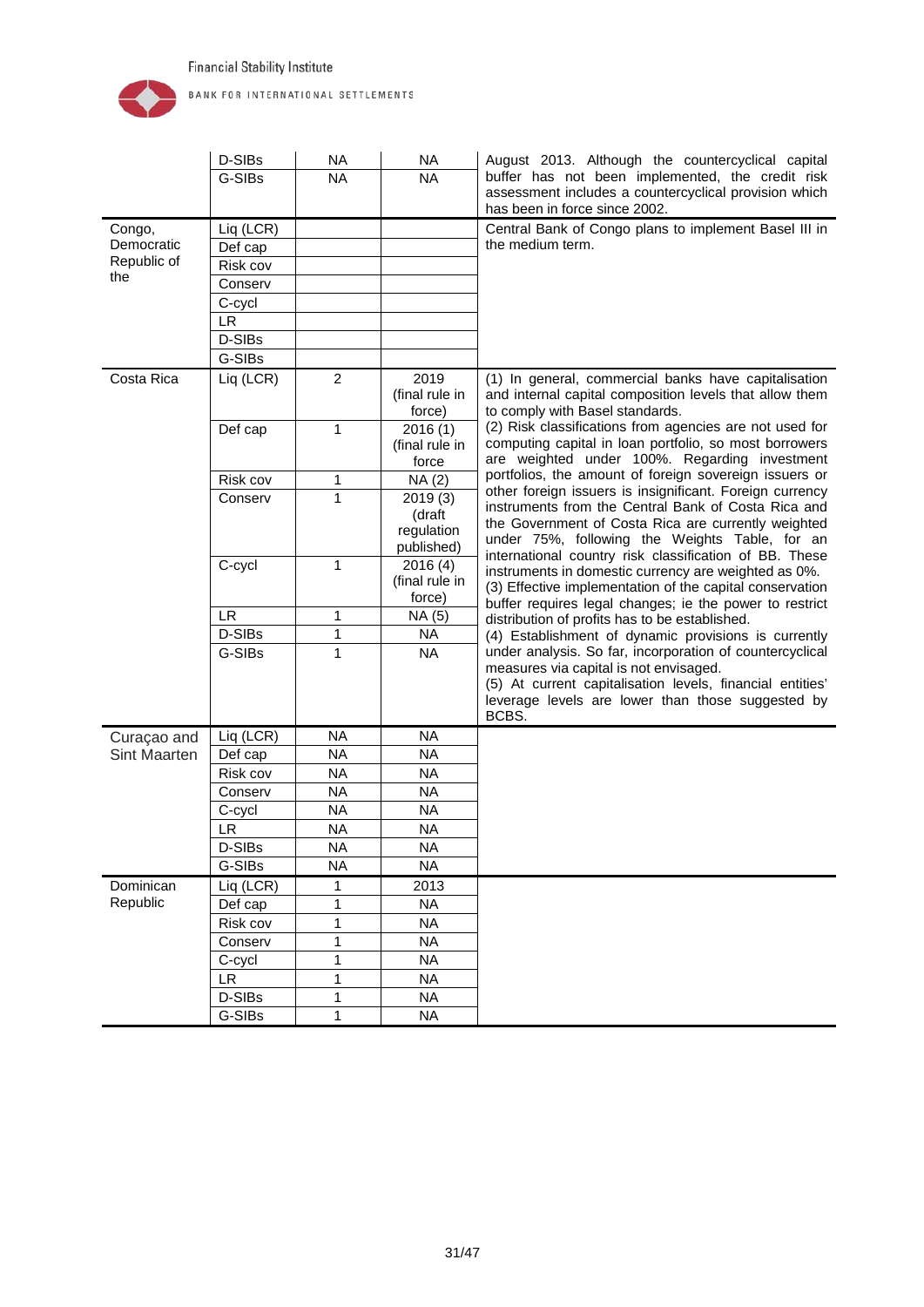

| Egypt       | Liq (LCR) | 2              | 2011             | Liquidity standard (LCR): Draft regulation (discussion                                                      |
|-------------|-----------|----------------|------------------|-------------------------------------------------------------------------------------------------------------|
|             | Def cap   | <b>NA</b>      | 2012             | paper) on liquidity risk was published in 2011. This                                                        |
|             | Risk cov  | 1              | <b>NA</b>        | regulation introduced both the LCR and the NSFR.                                                            |
|             | Conserv   | <b>NA</b>      | 2016             | Publishing the final rule is postponed until the Egyptian                                                   |
|             | C-cycl    | <b>NA</b>      | 2016             | banking sector digests the new Pillar 1 framework. The                                                      |
|             | <b>LR</b> | 1              | 2015             | final rule will take into consideration Basel III                                                           |
|             | D-SIBs    | $\mathbf{1}$   | 2016             | amendments dated Jan 2013.                                                                                  |
|             | G-SIBs    | $\mathbf{1}$   | <b>NA</b>        | Risk Coverage (Counterparty Credit Risk (CCR)):<br>Basel III mainly focuses on very advanced approaches     |
|             |           |                |                  | such as the Effective EPE metric, which is calculated                                                       |
|             |           |                |                  | on data that include a stress period and VaR models to                                                      |
|             |           |                |                  | capture CCR for complicated derivative transactions                                                         |
|             |           |                |                  | that currently are not in keeping with the nature of                                                        |
|             |           |                |                  | Egyptian market. Therefore, the CBE has decided to<br>apply a highly simplified mark-to-market approach for |
|             |           |                |                  | CCR as illustrated under Basel II. However, the CBE                                                         |
|             |           |                |                  | will consider these enhancements when the internal                                                          |
|             |           |                |                  | models approach is applied in the future.                                                                   |
| El Salvador | Liq (LCR) | 1              | 2017             | El Salvador expects to have a plan to implement                                                             |
|             | Def cap   | $\mathbf{1}$   | December         | international standards in 2015.                                                                            |
|             |           |                | 2017             |                                                                                                             |
|             | Risk cov  | 1              | December         |                                                                                                             |
|             |           |                | 2017             |                                                                                                             |
|             | Conserv   | 1              | December<br>2017 |                                                                                                             |
|             | C-cycl    | 1              | December         |                                                                                                             |
|             |           |                | 2017             |                                                                                                             |
|             | <b>LR</b> | $\mathbf{1}$   | December         |                                                                                                             |
|             |           |                | 2017             |                                                                                                             |
|             | D-SIBs    |                |                  |                                                                                                             |
|             | G-SIBs    |                |                  |                                                                                                             |
| Fiji        | Liq (LCR) | 1              | <b>NA</b>        | The Banking Supervision Policy Statement (BSPS) on                                                          |
|             | Def cap   | 1              | <b>NA</b>        | capital adequacy requirements sets a minimum total<br>capital ratio of 12% for banks and 15% for credit     |
|             | Risk cov  | 1              | <b>NA</b>        | institutions. Prior to 2010, these levels were required at                                                  |
|             | Conserv   | 1              | <b>NA</b>        | 8% for banks and 10% for credit institutions. The                                                           |
|             | C-cycl    | 1              | <b>NA</b>        | increase was made to institute a capital buffer above                                                       |
|             | <b>LR</b> | 1              | <b>NA</b>        | the required level of capital.                                                                              |
|             | D-SIBs    | 1              | <b>NA</b>        | There are plans for measures to address market risks                                                        |
|             | G-SIBs    | 1              | <b>NA</b>        | in the short to medium term. There are also plans to                                                        |
|             |           |                |                  | revise the capital adequacy requirements in the<br>medium term - towards Basel III.                         |
| Gambia      | Liq (LCR) | 1              | 2015             | The Gambia has all along maintained liquidity ratio,                                                        |
|             | Def cap   | 1              | 2015             | leverage ratio and minimum capital standards. The                                                           |
|             | Risk cov  | $\mathbf{1}$   | 2015             | revision of regulatory guidelines towards meeting                                                           |
|             | Conserv   | 1              | 2015             | Basel III standards is yet to be effected and is to be                                                      |
|             | C-cycl    | $\mathbf{1}$   | 2015             | incorporated with a 2015 target date.                                                                       |
|             | <b>LR</b> | 1              | 2015             |                                                                                                             |
|             | D-SIBs    |                |                  |                                                                                                             |
|             | G-SIBs    |                |                  |                                                                                                             |
| Georgia     | Liq (LCR) | 1              | 2013             | Given the significantly lower leverage (ie high level of                                                    |
|             | Def cap   | $\overline{2}$ | 2012             | capital to assets) at local banks, elaborating specific                                                     |
|             | Risk cov  |                | <b>NA</b>        | requirements is not considered necessary at this stage.                                                     |
|             | Conserv   | 1              | 2013             | It should also be mentioned that, although the draft                                                        |
|             | C-cycl    | 1              | 2013             | regulation on LCR has not yet been published, it is                                                         |
|             | <b>LR</b> |                | <b>NA</b>        | used for monitoring. Commercial banks have been                                                             |
|             | D-SIBs    | 1              | 2013             | submitting LCR reports to National Bank of Georgia                                                          |
|             | G-SIBs    |                |                  | (NBG) since 2012.                                                                                           |
|             |           |                | NA               |                                                                                                             |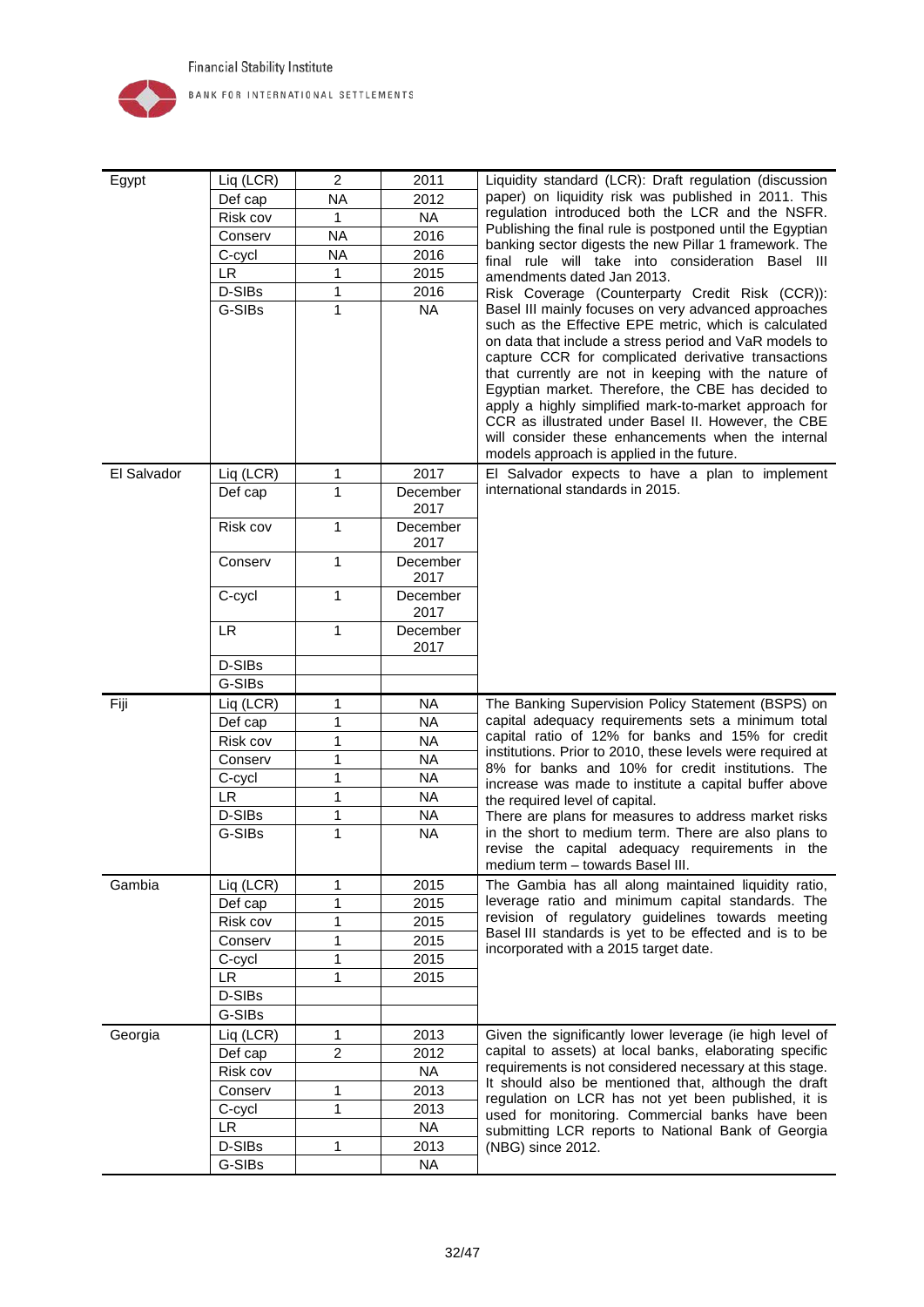

| Gibraltar | Liq (LCR) | $\overline{2}$          | 2013             | Gibraltar is part of the EU and therefore transposes all  |
|-----------|-----------|-------------------------|------------------|-----------------------------------------------------------|
|           |           |                         |                  | directives. The Directive<br>EU.<br>and<br>Regulations    |
|           | Def cap   | $\overline{\mathbf{c}}$ | 2013             | implementing Basel III have not yet been finalised and    |
|           | Risk cov  | $\overline{c}$          | 2013             | therefore the timing of the Gibraltar legislation is      |
|           | Conserv   | $\overline{c}$          | 2013             | dependent and will be determined by the timing of the     |
|           | C-cycl    | $\overline{c}$          | 2013             | final publication of CRD IV and the Implementing          |
|           | LR.       | $\overline{c}$          | 2013             | technical standards to be issued by the EBA               |
|           | D-SIBs    | $\overline{2}$          | 2013             | (European Banking Authority).                             |
|           | G-SIBs    | $\overline{c}$          | 2013             |                                                           |
| Guatemala | Liq (LCR) | 1                       | to be<br>defined |                                                           |
|           | Def cap   | 1                       | to be<br>defined |                                                           |
|           | Risk cov  | $\mathbf{1}$            | to be<br>defined |                                                           |
|           | Conserv   | 1                       | to be            |                                                           |
|           |           |                         | defined          |                                                           |
|           | C-cycl    | 1                       | to be<br>defined |                                                           |
|           | <b>LR</b> | 1                       | to be<br>defined |                                                           |
|           | D-SIBs    | 1                       | to be            |                                                           |
|           |           |                         | defined          |                                                           |
|           | G-SIBs    | <b>NA</b>               | <b>NA</b>        |                                                           |
| Guernsey  | Liq (LCR) | 1                       | <b>NA</b>        | Guernsey published a high-level paper in 2012, in         |
|           | Def cap   | 1                       | <b>NA</b>        | conjunction with the Jersey and Isle of Man               |
|           | Risk cov  | 1                       | <b>NA</b>        | supervisors, on the extent to which Basel III might be    |
|           | Conserv   | 1                       | <b>NA</b>        | implemented in the Crown Dependencies. The project        |
|           |           | 1                       | <b>NA</b>        | to consider Basel III is therefore under way but no       |
|           | C-cycl    |                         |                  | timelines for adoption have been decided.                 |
|           | <b>LR</b> | 1                       | <b>NA</b>        |                                                           |
|           | D-SIBs    | 1                       | <b>NA</b>        |                                                           |
|           | G-SIBs    | <b>NA</b>               | <b>NA</b>        |                                                           |
| Guyana    | Liq (LCR) | 1                       | <b>NA</b>        |                                                           |
|           | Def cap   | 1                       | <b>NA</b>        |                                                           |
|           | Risk cov  | 1                       | <b>NA</b>        |                                                           |
|           | Conserv   | 1                       | <b>NA</b>        |                                                           |
|           | C-cycl    | 1                       | <b>NA</b>        |                                                           |
|           | <b>LR</b> | 1                       | <b>NA</b>        |                                                           |
|           | D-SIBs    | 1                       | <b>NA</b>        |                                                           |
|           | G-SIBs    | 1                       | <b>NA</b>        |                                                           |
| Haiti     | Liq (LCR) | 1                       | <b>NA</b>        | Although Haiti is not in the process of implementing      |
|           | Def cap   | 1                       | <b>NA</b>        | Basel III, it has had in place a leverage ratio (total of |
|           | Risk cov  | 1                       | <b>NA</b>        | on- and off-balance sheet assets/capital) alongside the   |
|           | Conserv   | 1                       | <b>NA</b>        | capital adequacy ratio since the end of the 1990s.        |
|           | C-cycl    | 1                       | <b>NA</b>        |                                                           |
|           | <b>LR</b> | 1                       | <b>NA</b>        |                                                           |
|           | D-SIBs    | 1                       | <b>NA</b>        |                                                           |
|           | G-SIBs    | 1                       | <b>NA</b>        |                                                           |
| Honduras  | Liq (LCR) | 1                       | <b>NA</b>        |                                                           |
|           |           |                         | <b>NA</b>        |                                                           |
|           | Def cap   | 1                       |                  |                                                           |
|           | Risk cov  | 1                       | <b>NA</b>        |                                                           |
|           | Conserv   | 1                       | <b>NA</b>        |                                                           |
|           | C-cycl    | 1                       | <b>NA</b>        |                                                           |
|           | LR.       | 1                       | <b>NA</b>        |                                                           |
|           | D-SIBs    | 1                       | <b>NA</b>        |                                                           |
|           | G-SIBs    | 1                       | <b>NA</b>        |                                                           |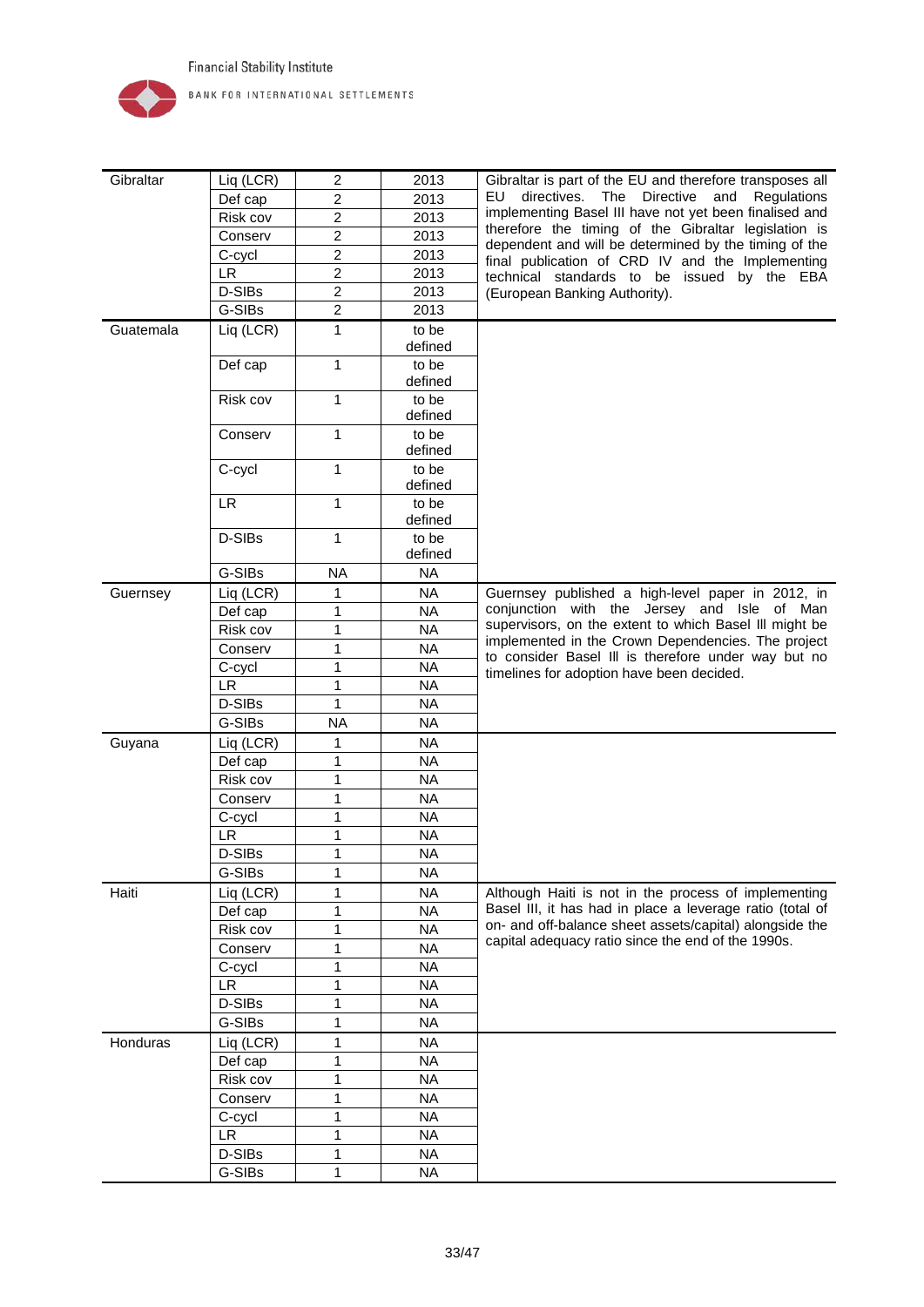

| Iceland     | Liq (LCR)           | 1            | 2013         |                                                                                                                      |
|-------------|---------------------|--------------|--------------|----------------------------------------------------------------------------------------------------------------------|
|             | Def cap             | 1            | 2014         |                                                                                                                      |
|             | Risk cov            | 1            | 2014         |                                                                                                                      |
|             | Conserv             | 1            | 2014         |                                                                                                                      |
|             | C-cycl              | 1            | 2014         |                                                                                                                      |
|             | <b>LR</b>           | 1            | 2014         |                                                                                                                      |
|             | D-SIBs              | 1            | 2014         |                                                                                                                      |
|             | G-SIBs              | 1            | <b>NA</b>    |                                                                                                                      |
| Isle of Man | Liq (LCR)           | 1            | 2014-2018    | The Isle of Man published a high-level discussion                                                                    |
|             | Def cap             | 1            | 2014-2018    | paper in 2012 on how Basel III might be implemented.                                                                 |
|             | Risk cov            | 1            | 2014-2018    | The results are being considered to help develop a                                                                   |
|             | Conserv             | 1            | 2014-2018    | plan and consultation on implementing elements of the                                                                |
|             | C-cycl              | 1            | 2014-2018    | However, draft regulations are<br>framework.<br>not                                                                  |
|             | <b>LR</b>           | 1            | 2014-2018    | expected to be prepared until 2014 at the earliest.                                                                  |
|             | D-SIBs              |              |              |                                                                                                                      |
|             | G-SIBs              |              |              |                                                                                                                      |
| Jamaica     | Liq (LCR)           | 1            | 2014*        | *Draft regulation is likely to be published.                                                                         |
|             | Def cap             | 1            | 2015*        | **Currently in place with minimum 6% ratio - Definition                                                              |
|             | Risk cov            | 1            | 2015*        | of capital (now more conservative than current Basel                                                                 |
|             | Conserv             | 1            | 2015*        | definition Basel) to be synchronised with Basel III by                                                               |
|             | C-cycl              | 1            | 2015*        | 2015.                                                                                                                |
|             | <b>LR</b>           | 1            | $\star\star$ |                                                                                                                      |
|             | D-SIBs              | 1            | 2015*        |                                                                                                                      |
|             | G-SIBs              | $\mathbf{1}$ | 2015*        |                                                                                                                      |
|             |                     | <b>NA</b>    | <b>NA</b>    |                                                                                                                      |
| Jersey      | Liq (LCR)           | <b>NA</b>    | <b>NA</b>    | The scope of Basel III states that it should be applied<br>at consolidated level to internationally active banks. As |
|             | Def cap<br>Risk cov | <b>NA</b>    | <b>NA</b>    | such, it is not applicable to any bank in Jersey and the                                                             |
|             | Conserv             | <b>NA</b>    | <b>NA</b>    | Commission's bank licensing policy makes it likely that                                                              |
|             |                     | <b>NA</b>    | <b>NA</b>    | this will remain the case. However, aspects of Basel III                                                             |
|             | C-cycl<br><b>LR</b> | <b>NA</b>    | <b>NA</b>    | are being considered, where relevant to Jersey banks,                                                                |
|             | D-SIBs              | <b>NA</b>    | <b>NA</b>    | including those parts that modify elements of Basel II                                                               |
|             | G-SIBs              | <b>NA</b>    | <b>NA</b>    | that have been adopted in Jersey. A Discussion Paper<br>was issued in September 2012, jointly with the               |
|             |                     |              |              | counterparts in Guernsey and the Isle of Man, and                                                                    |
|             |                     |              |              | responses from industry are being considered at this                                                                 |
|             |                     |              |              | time.                                                                                                                |
| Jordan      | Liq (LCR)           | 1            | End of 2014  | The Central Bank of Jordan (CBJ) issued instructions                                                                 |
|             | Def cap             | 1            | End of 2013  | that required banks to provide the CBJ with an impact                                                                |
|             | Risk cov            | $\mathbf 1$  | End of 2013  | study at the end of June 2012 based on 31 December                                                                   |
|             | Conserv             | 1            | End of 2013  | 2011 data. Accordingly, the CBJ is in the process of                                                                 |
|             | C-cycl              | 1            | End of 2013  | drafting regulations regarding capital at the end of<br>2013. As for liquidity and based on national discretion,     |
|             | LR                  | 1            | End of 2013  | the regulations will be drafted by the end of 2014.                                                                  |
|             | D-SIBs              | $\mathbf{1}$ | End of 2014  |                                                                                                                      |
|             | G-SIBs              | <b>NA</b>    |              |                                                                                                                      |
| Kosovo      | Liq (LCR)           | 2/4          | $2013+$      | With the new Regulation on Management of Liquidity                                                                   |
|             | Def cap             |              | $2013+$      | Risk, Kosovo has introduced two new liquidity ratios                                                                 |
|             | Risk cov            |              |              | which are in force and applicable from 2013. However                                                                 |
|             | Conserv             |              |              | these are not the same as the Basel III Liquidity Ratios                                                             |
|             | C-cycl              |              |              | in terms of their calculation.<br>Also the definition of capital has been amended but it is                          |
|             | LR                  | 2/4          | $2013+$      | not completely harmonised with Basel II or III                                                                       |
|             | D-SIBs              |              |              | standards, although Kosovo moved from Basel I and                                                                    |
|             | G-SIBs              |              |              | added some additional Basel II features. With the New                                                                |
|             |                     |              |              | Regulation on Capital Adequacy, Kosovo has                                                                           |
|             |                     |              |              | introduced a Leverage Ratio, which is calculated                                                                     |
|             |                     |              |              | differently from that of Basel III. Under this regulation,                                                           |
|             |                     |              |              | the leverage ratio requires the total equity to total                                                                |
|             |                     |              |              | assets ratio to be not less than 7%.                                                                                 |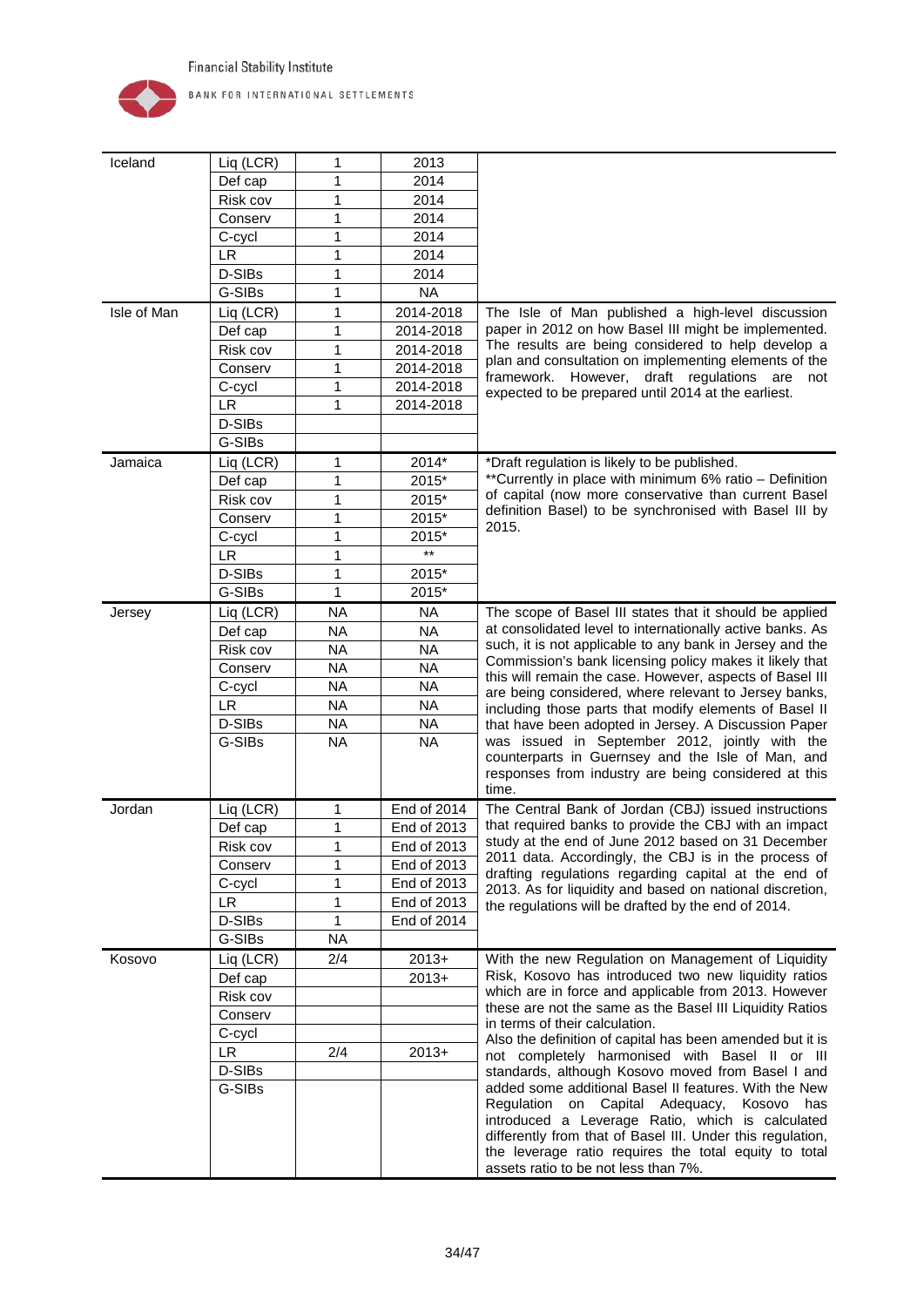

| Kuwait        | Liq (LCR) | 1                       | 2013      |                                                                                                   |
|---------------|-----------|-------------------------|-----------|---------------------------------------------------------------------------------------------------|
|               | Def cap   | 1                       | 2013      |                                                                                                   |
|               | Risk cov  | 1                       | 2013      |                                                                                                   |
|               | Conserv   | 1                       | 2013      |                                                                                                   |
|               | C-cycl    | 1                       | 2013      |                                                                                                   |
|               | <b>LR</b> |                         |           |                                                                                                   |
|               | D-SIBs    | 1                       | 2013      |                                                                                                   |
|               | G-SIBs    |                         |           |                                                                                                   |
| Kyrgyz        | Liq (LCR) | 1                       | <b>NA</b> |                                                                                                   |
| Republic      | Def cap   | 1                       | <b>NA</b> |                                                                                                   |
|               | Risk cov  | 1                       | <b>NA</b> |                                                                                                   |
|               | Conserv   | 1                       | <b>NA</b> |                                                                                                   |
|               | C-cycl    | 1                       | <b>NA</b> |                                                                                                   |
|               | <b>LR</b> | 1                       | <b>NA</b> |                                                                                                   |
|               | D-SIBs    | 1                       | <b>NA</b> |                                                                                                   |
|               | G-SIBs    | 1                       | <b>NA</b> |                                                                                                   |
| Lebanon       | Liq (LCR) | $\mathbf{1}$            | 2013      | After conducting a comprehensive Quantitative Impact                                              |
|               | Def cap   | $\overline{\mathbf{4}}$ | 2011      | Study (QIS) in the first half of 2011, the Central Bank                                           |
|               | Risk cov  | <b>NA</b>               | <b>NA</b> | and the BCC have concluded a phase-in arrangement                                                 |
|               | Conserv   | 3                       | 2014      | for the implementation of Basel III in Lebanon. This                                              |
|               | C-cycl    | 1                       | 2015      | arrangement was published in December 2011.<br>Banks in Lebanon have to reach a new set of target |
|               | <b>LR</b> | 1                       | 2014      | capital ratios (including conservation buffer), 8% for the                                        |
|               | D-SIBs    | 1                       | 2015      | Common Equity Tier 1 (CET1), 10% for the Tier 1                                                   |
|               | G-SIBs    | <b>NA</b>               | <b>NA</b> | Capital (T1) and 12% for the Total Capital (TC). Banks                                            |
|               |           |                         |           | must become compliant with these minimum ratios in a                                              |
|               |           |                         |           | gradual process starting from the end of 2012 and                                                 |
|               |           |                         |           | concluding at the end of 2015.<br>A Quantitative Impact study on Liquidity (LCR) will be          |
|               |           |                         |           | sent to banks for submission during 2013.                                                         |
| Liechtenstein | Liq (LCR) | 1                       | 2013      | Due to the fact that there is as yet no final version of                                          |
|               | Def cap   | 1                       | 2013      | the CRD/CRR, Liechtenstein has not implemented                                                    |
|               | Risk cov  | 1                       | 2013      | anything so far.                                                                                  |
|               | Conserv   | 1                       | 2013      |                                                                                                   |
|               | C-cycl    | 1                       | 2013      |                                                                                                   |
|               | <b>LR</b> | 1                       | 2013      |                                                                                                   |
|               | D-SIBs    |                         |           |                                                                                                   |
|               | G-SIBs    |                         |           |                                                                                                   |
| Macao SAR,    | Liq (LCR) | $\mathbf{1}$            | 2015      | The Monetary Authority of Macao has embarked on the                                               |
| China         | Def cap   | 1                       | 2018      | preparation for implementation of Basel III, and will                                             |
|               | Risk cov  | 1                       | 2018      | adopt the new measures properly and effectively,                                                  |
|               | Conserv   | 1                       | 2018      | taking into account the actual situation of the Macao                                             |
|               | C-cycl    | 1                       | 2018      | SAR, but the relevant regulations have not been                                                   |
|               | <b>LR</b> | 1                       | 2018      | drafted.                                                                                          |
|               | D-SIBs    | 1                       | 2018      |                                                                                                   |
|               | G-SIBs    | <b>NA</b>               | <b>NA</b> |                                                                                                   |
| Madagascar    | Liq (LCR) |                         | <b>NA</b> |                                                                                                   |
|               | Def cap   |                         | <b>NA</b> |                                                                                                   |
|               | Risk cov  |                         | <b>NA</b> |                                                                                                   |
|               | Conserv   |                         | <b>NA</b> |                                                                                                   |
|               | C-cycl    |                         | <b>NA</b> |                                                                                                   |
|               | <b>LR</b> |                         | <b>NA</b> |                                                                                                   |
|               | D-SIBs    |                         | <b>NA</b> |                                                                                                   |
|               | G-SIBs    |                         | <b>NA</b> |                                                                                                   |
| Malawi        | Liq (LCR) |                         |           | Same as with Basel 2.5. Notably the liquidity coverage                                            |
|               | Def cap   |                         |           | ratio (LCR) and leverage ratio have been included as                                              |
|               | Risk cov  |                         |           | required reporting ratios for banks. This is for                                                  |
|               |           |                         |           |                                                                                                   |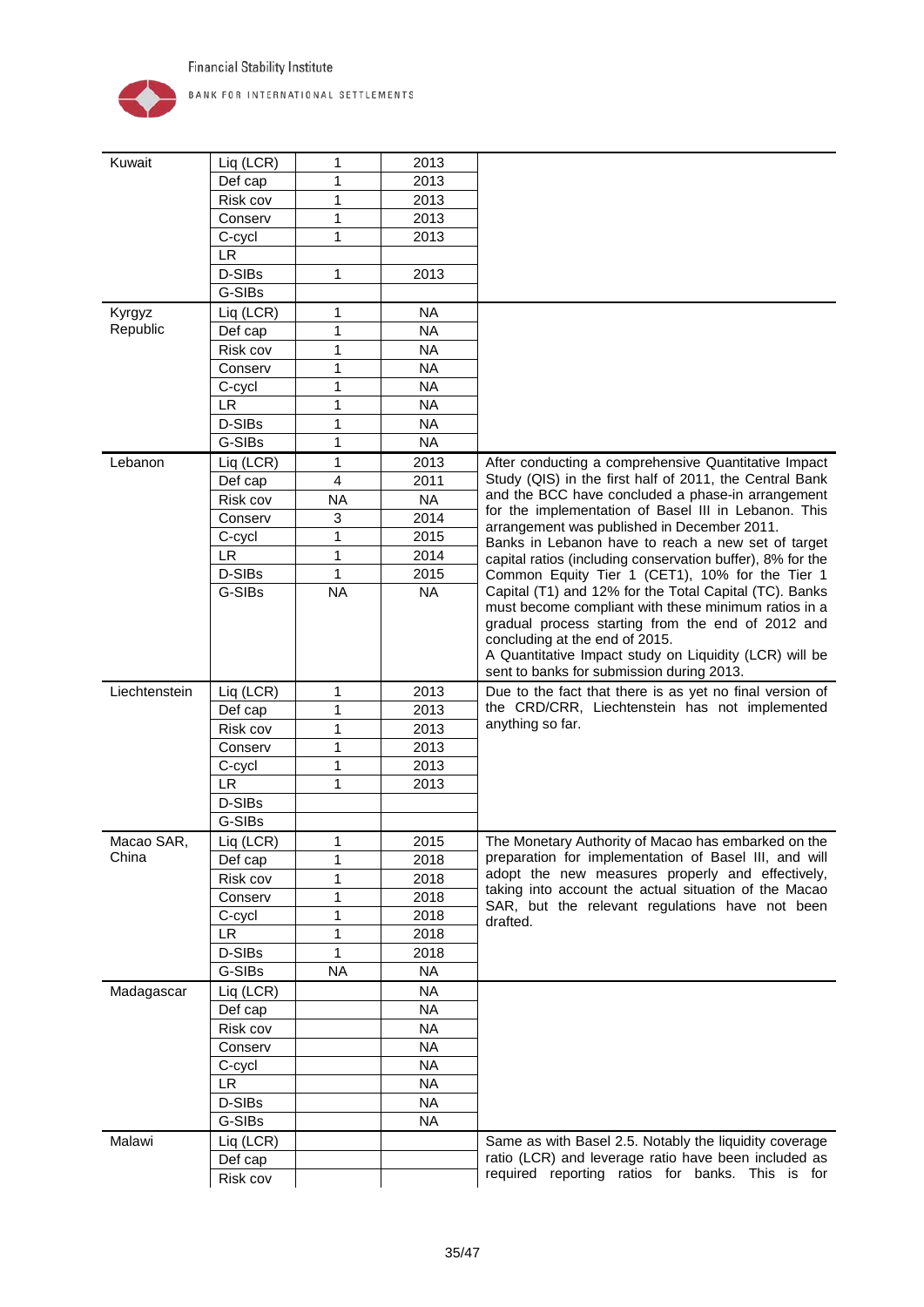

|                  | Conserv             |                |                   | monitoring purposes and to gain familiarity.                                                                                                                                                                                                                                                                                                                                                                                                                                                                                                                                                                                                                                                                                                                                                                                                                                                                                                              |
|------------------|---------------------|----------------|-------------------|-----------------------------------------------------------------------------------------------------------------------------------------------------------------------------------------------------------------------------------------------------------------------------------------------------------------------------------------------------------------------------------------------------------------------------------------------------------------------------------------------------------------------------------------------------------------------------------------------------------------------------------------------------------------------------------------------------------------------------------------------------------------------------------------------------------------------------------------------------------------------------------------------------------------------------------------------------------|
|                  | C-cycl              |                |                   |                                                                                                                                                                                                                                                                                                                                                                                                                                                                                                                                                                                                                                                                                                                                                                                                                                                                                                                                                           |
|                  | <b>LR</b>           |                |                   |                                                                                                                                                                                                                                                                                                                                                                                                                                                                                                                                                                                                                                                                                                                                                                                                                                                                                                                                                           |
|                  | D-SIBs              |                |                   |                                                                                                                                                                                                                                                                                                                                                                                                                                                                                                                                                                                                                                                                                                                                                                                                                                                                                                                                                           |
|                  | G-SIBs              |                |                   |                                                                                                                                                                                                                                                                                                                                                                                                                                                                                                                                                                                                                                                                                                                                                                                                                                                                                                                                                           |
| Malaysia         | Liq (LCR)           | 1              | 2014              | The detailed plan for the implementation of the Basel                                                                                                                                                                                                                                                                                                                                                                                                                                                                                                                                                                                                                                                                                                                                                                                                                                                                                                     |
|                  | Def cap             | 4              | 2013              | III reform package in Malaysia is set out in a                                                                                                                                                                                                                                                                                                                                                                                                                                                                                                                                                                                                                                                                                                                                                                                                                                                                                                            |
|                  | Risk cov            | 1              | <b>NA</b>         | communication to industry dated 16 December 2011,                                                                                                                                                                                                                                                                                                                                                                                                                                                                                                                                                                                                                                                                                                                                                                                                                                                                                                         |
|                  | Conserv             | 1              | 2014              | and is available on the Bank's website.<br>The Bank finalised the definition of capital rules in                                                                                                                                                                                                                                                                                                                                                                                                                                                                                                                                                                                                                                                                                                                                                                                                                                                          |
|                  | C-cycl              | 1              | 2014              | November 2012 and the rules have been effective                                                                                                                                                                                                                                                                                                                                                                                                                                                                                                                                                                                                                                                                                                                                                                                                                                                                                                           |
|                  | <b>LR</b>           | 1              | 2016              | since 1 January 2013. The Bank has also commenced                                                                                                                                                                                                                                                                                                                                                                                                                                                                                                                                                                                                                                                                                                                                                                                                                                                                                                         |
|                  | D-SIBs              | 1              | <b>NA</b>         | the "observation period" reporting requirement in 2012                                                                                                                                                                                                                                                                                                                                                                                                                                                                                                                                                                                                                                                                                                                                                                                                                                                                                                    |
| <b>Mauritius</b> | G-SIBs<br>Liq (LCR) | 1<br>1         | <b>NA</b><br>2015 | for the leverage ratio and liquidity standards. The focus<br>for the year 2013 will be on analysing the LCR data<br>submitted and assessing any need to re-calibrate the<br>parameters before issuance of a concept paper in<br>2014. The Bank does not expect to implement the risk<br>coverage enhancements as the current requirements<br>are sufficient to capture the nature and complexity of<br>derivative activities conducted by banking institutions<br>(note: the Internal Models Method for counterparty<br>credit risk is currently not offered in Malaysia). The<br>Bank is currently assessing the need to adopt the D-<br>SIB rules in Malaysia, taking into account existing<br>safeguards and measures to deal with systemically<br>important institutions and the extent to which domestic<br>banking institutions have evolved into larger and<br>complex financial groups.<br>The Bank is in the process of setting up a supervisory |
|                  | Def cap             | 1              | 2013              | college.                                                                                                                                                                                                                                                                                                                                                                                                                                                                                                                                                                                                                                                                                                                                                                                                                                                                                                                                                  |
|                  | Risk cov            | 1              | 2014              |                                                                                                                                                                                                                                                                                                                                                                                                                                                                                                                                                                                                                                                                                                                                                                                                                                                                                                                                                           |
|                  | Conserv             | 1              | 2013              |                                                                                                                                                                                                                                                                                                                                                                                                                                                                                                                                                                                                                                                                                                                                                                                                                                                                                                                                                           |
|                  | C-cycl              | 1              | 2014              |                                                                                                                                                                                                                                                                                                                                                                                                                                                                                                                                                                                                                                                                                                                                                                                                                                                                                                                                                           |
|                  | LR.                 | 1              | 2014              |                                                                                                                                                                                                                                                                                                                                                                                                                                                                                                                                                                                                                                                                                                                                                                                                                                                                                                                                                           |
|                  | D-SIBs              | 1              | 2013              |                                                                                                                                                                                                                                                                                                                                                                                                                                                                                                                                                                                                                                                                                                                                                                                                                                                                                                                                                           |
|                  | G-SIBs              | 1              | <b>NA</b>         |                                                                                                                                                                                                                                                                                                                                                                                                                                                                                                                                                                                                                                                                                                                                                                                                                                                                                                                                                           |
| Moldova          | Liq (LCR)           |                |                   | Currently, banks of the Republic of Moldova comply                                                                                                                                                                                                                                                                                                                                                                                                                                                                                                                                                                                                                                                                                                                                                                                                                                                                                                        |
|                  | Def cap             |                |                   | only with Basel I. There are no regulations or draft                                                                                                                                                                                                                                                                                                                                                                                                                                                                                                                                                                                                                                                                                                                                                                                                                                                                                                      |
|                  | Risk cov            |                |                   | regulations regarding Basel III implementation.                                                                                                                                                                                                                                                                                                                                                                                                                                                                                                                                                                                                                                                                                                                                                                                                                                                                                                           |
|                  | Conserv             |                |                   |                                                                                                                                                                                                                                                                                                                                                                                                                                                                                                                                                                                                                                                                                                                                                                                                                                                                                                                                                           |
|                  | C-cycl              |                |                   |                                                                                                                                                                                                                                                                                                                                                                                                                                                                                                                                                                                                                                                                                                                                                                                                                                                                                                                                                           |
|                  | <b>LR</b>           |                |                   |                                                                                                                                                                                                                                                                                                                                                                                                                                                                                                                                                                                                                                                                                                                                                                                                                                                                                                                                                           |
|                  | D-SIBs              |                |                   |                                                                                                                                                                                                                                                                                                                                                                                                                                                                                                                                                                                                                                                                                                                                                                                                                                                                                                                                                           |
|                  | G-SIBs              |                |                   |                                                                                                                                                                                                                                                                                                                                                                                                                                                                                                                                                                                                                                                                                                                                                                                                                                                                                                                                                           |
| Montenegro       | Liq (LCR)           | 1              | <b>NA</b>         | The European Union officially launched the accession                                                                                                                                                                                                                                                                                                                                                                                                                                                                                                                                                                                                                                                                                                                                                                                                                                                                                                      |
|                  | Def cap             | 1              | <b>NA</b>         | talks with Montenegro in June 2012 after the European                                                                                                                                                                                                                                                                                                                                                                                                                                                                                                                                                                                                                                                                                                                                                                                                                                                                                                     |
|                  | Risk cov            | 1              | <b>NA</b>         | Council endorsed the decision to start negotiations. It                                                                                                                                                                                                                                                                                                                                                                                                                                                                                                                                                                                                                                                                                                                                                                                                                                                                                                   |
|                  | Conserv             | 1              | <b>NA</b>         | is expected to open negotiations in the area of financial                                                                                                                                                                                                                                                                                                                                                                                                                                                                                                                                                                                                                                                                                                                                                                                                                                                                                                 |
|                  | C-cycl              | 1              | <b>NA</b>         | services covered by Chapter 9 in 2013. Montenegro<br>will prepare draft regulation with Basel III rules as part                                                                                                                                                                                                                                                                                                                                                                                                                                                                                                                                                                                                                                                                                                                                                                                                                                           |
|                  | <b>LR</b>           | 1              | <b>NA</b>         | of CRR/CRD4 EU regulatory package during the                                                                                                                                                                                                                                                                                                                                                                                                                                                                                                                                                                                                                                                                                                                                                                                                                                                                                                              |
|                  | D-SIBs              | 1              | <b>NA</b>         | negotiation process with the EU.                                                                                                                                                                                                                                                                                                                                                                                                                                                                                                                                                                                                                                                                                                                                                                                                                                                                                                                          |
|                  | G-SIBs              | 1              | <b>NA</b>         |                                                                                                                                                                                                                                                                                                                                                                                                                                                                                                                                                                                                                                                                                                                                                                                                                                                                                                                                                           |
| Morocco          | Liq (LCR)           | $\overline{c}$ | 2013              | In order to prepare banks for the implementation of                                                                                                                                                                                                                                                                                                                                                                                                                                                                                                                                                                                                                                                                                                                                                                                                                                                                                                       |
|                  | Def cap             | $\overline{c}$ | 2013              | Basel III requirements, the Central Bank decided to                                                                                                                                                                                                                                                                                                                                                                                                                                                                                                                                                                                                                                                                                                                                                                                                                                                                                                       |
|                  | Risk cov            | <b>NA</b>      | <b>NA</b>         | increase the minimum capital requirements from 10%                                                                                                                                                                                                                                                                                                                                                                                                                                                                                                                                                                                                                                                                                                                                                                                                                                                                                                        |
|                  | Conserv             | $\overline{c}$ | 2013              | to 12%, including an increase in the minimum core                                                                                                                                                                                                                                                                                                                                                                                                                                                                                                                                                                                                                                                                                                                                                                                                                                                                                                         |
|                  | C-cycl              | 1              | 2013              | equity capital ratio to 9%. In the first instance, the Bank                                                                                                                                                                                                                                                                                                                                                                                                                                                                                                                                                                                                                                                                                                                                                                                                                                                                                               |
|                  | <b>LR</b>           | 1              | 2013              | will consider the redefinition of regulatory capital,                                                                                                                                                                                                                                                                                                                                                                                                                                                                                                                                                                                                                                                                                                                                                                                                                                                                                                     |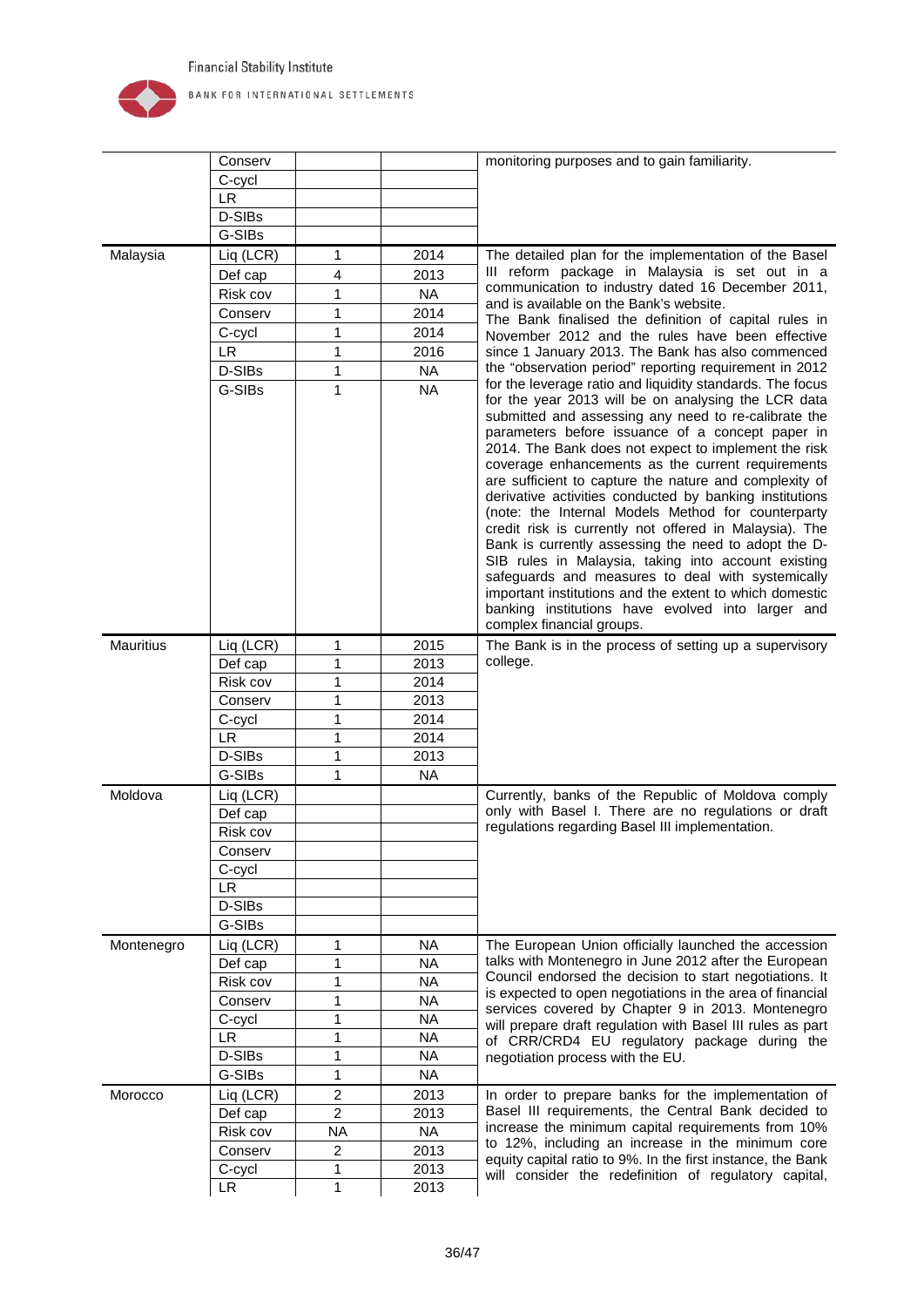

|             | D-SIBs              | 1                       | En cours<br>ongoing | capital conservation buffer and liquidity requirements<br>under Basel III. During the first half of 2013, Bank Al                                                                                                                                                                                                       |
|-------------|---------------------|-------------------------|---------------------|-------------------------------------------------------------------------------------------------------------------------------------------------------------------------------------------------------------------------------------------------------------------------------------------------------------------------|
|             | G-SIBs              | 1                       | <b>NA</b>           | Maghrid conducted an assessment and impact study,<br>regarding Basel III capital, capital conservation buffer<br>and LCR with participation of major banks. Based on<br>the results of the first impact study, the implementation<br>of the capital, capital conservation buffer and LCR of<br>Basel III was confirmed. |
| Mozambique  | Liq (LCR)           | NA.                     | <b>NA</b>           |                                                                                                                                                                                                                                                                                                                         |
|             | Def cap             | <b>NA</b>               | <b>NA</b>           |                                                                                                                                                                                                                                                                                                                         |
|             | Risk cov            | <b>NA</b>               | <b>NA</b>           |                                                                                                                                                                                                                                                                                                                         |
|             | Conserv             | <b>NA</b>               | <b>NA</b>           |                                                                                                                                                                                                                                                                                                                         |
|             | C-cycl              | <b>NA</b>               | <b>NA</b>           |                                                                                                                                                                                                                                                                                                                         |
|             | <b>LR</b>           | <b>NA</b>               | <b>NA</b>           |                                                                                                                                                                                                                                                                                                                         |
|             | D-SIBs              | <b>NA</b>               | <b>NA</b>           |                                                                                                                                                                                                                                                                                                                         |
|             | G-SIBs              | <b>NA</b>               | <b>NA</b>           |                                                                                                                                                                                                                                                                                                                         |
| Namibia     | Liq (LCR)           | 1                       |                     | The Bank of Namibia is in process of finalising the                                                                                                                                                                                                                                                                     |
|             | Def cap             | 1                       |                     | Basel III enhancements and implementation roadmap.                                                                                                                                                                                                                                                                      |
|             | Risk cov            | 1                       |                     |                                                                                                                                                                                                                                                                                                                         |
|             | Conserv             | 1                       |                     |                                                                                                                                                                                                                                                                                                                         |
|             | C-cycl              | 1                       |                     |                                                                                                                                                                                                                                                                                                                         |
|             | <b>LR</b>           | 4                       | 2007                |                                                                                                                                                                                                                                                                                                                         |
|             | D-SIBs              | 1                       |                     |                                                                                                                                                                                                                                                                                                                         |
|             | G-SIBs              |                         |                     |                                                                                                                                                                                                                                                                                                                         |
| Nepal       | Liq (LCR)           | 2                       | 2013                |                                                                                                                                                                                                                                                                                                                         |
|             | Def cap             | 1                       | 2015                |                                                                                                                                                                                                                                                                                                                         |
|             | Risk cov            | 1                       | 2015                |                                                                                                                                                                                                                                                                                                                         |
|             | Conserv             | 1                       | 2016                |                                                                                                                                                                                                                                                                                                                         |
|             | C-cycl              | 1                       | 2015<br>2015        |                                                                                                                                                                                                                                                                                                                         |
|             | <b>LR</b><br>D-SIBs | 1<br>1                  | 2015                |                                                                                                                                                                                                                                                                                                                         |
|             | G-SIBs              | $\blacksquare$          |                     |                                                                                                                                                                                                                                                                                                                         |
| New Zealand | Liq (LCR)           | <b>NA</b>               | <b>NA</b>           | Reserve Bank of New Zealand does not plan to adopt                                                                                                                                                                                                                                                                      |
|             | Def cap             | 4                       | 2013                | the leverage ratio. New Zealand also does not propose                                                                                                                                                                                                                                                                   |
|             | Risk cov            | $\overline{\mathbf{4}}$ | 2013                | to adopt the liquidity standards at this stage as New                                                                                                                                                                                                                                                                   |
|             | Conserv             | 3                       | 2013                | Zealand already has a liquidity standard in place that is                                                                                                                                                                                                                                                               |
|             | C-cycl              | 3                       | 2013                | broadly similar to the LCR. Rules for the buffers are in                                                                                                                                                                                                                                                                |
|             | <b>LR</b>           | <b>NA</b>               | <b>NA</b>           | place but do not take effect until 2014 (and for the<br>countercyclical buffer only if circumstances justify it).                                                                                                                                                                                                       |
|             | D-SIBs              | <b>NA</b>               | <b>NA</b>           |                                                                                                                                                                                                                                                                                                                         |
|             | G-SIBs              | <b>NA</b>               | <b>NA</b>           |                                                                                                                                                                                                                                                                                                                         |
| Norway      | Liq (LCR)           | 1                       | 2013                | The Ministry of Finance has proposed changes to the                                                                                                                                                                                                                                                                     |
|             | Def cap             | 1                       | 2013                | primary legislation to provide the basis for Basel III /                                                                                                                                                                                                                                                                |
|             | Risk cov            | 1                       | 2013                | CRD IV. Changes to the secondary legislation                                                                                                                                                                                                                                                                            |
|             | Conserv             | $\overline{2}$          | 2013                | (regulations) will be published later in 2013.                                                                                                                                                                                                                                                                          |
|             | C-cycl              | 2                       | 2013                |                                                                                                                                                                                                                                                                                                                         |
|             | <b>LR</b>           | 1                       | 2013                |                                                                                                                                                                                                                                                                                                                         |
|             | D-SIBs              | 2                       | 2013                |                                                                                                                                                                                                                                                                                                                         |
|             | G-SIBs              | 1                       | 2013                |                                                                                                                                                                                                                                                                                                                         |
| Oman        | Liq (LCR)           | 1                       | 2013                | Final roadmap for implementation of Basel III was                                                                                                                                                                                                                                                                       |
|             | Def cap             | 1                       | 2013                | issued in August 2012.                                                                                                                                                                                                                                                                                                  |
|             | Risk cov            | 1                       | <b>NA</b>           |                                                                                                                                                                                                                                                                                                                         |
|             | Conserv             | 1                       | 2014                |                                                                                                                                                                                                                                                                                                                         |
|             | C-cycl              | 1                       | 2014                |                                                                                                                                                                                                                                                                                                                         |
|             | <b>LR</b>           | 1                       | 2018                |                                                                                                                                                                                                                                                                                                                         |
|             | D-SIBs              | 1                       | <b>NA</b>           |                                                                                                                                                                                                                                                                                                                         |
|             | G-SIBs              | 1                       | <b>NA</b>           |                                                                                                                                                                                                                                                                                                                         |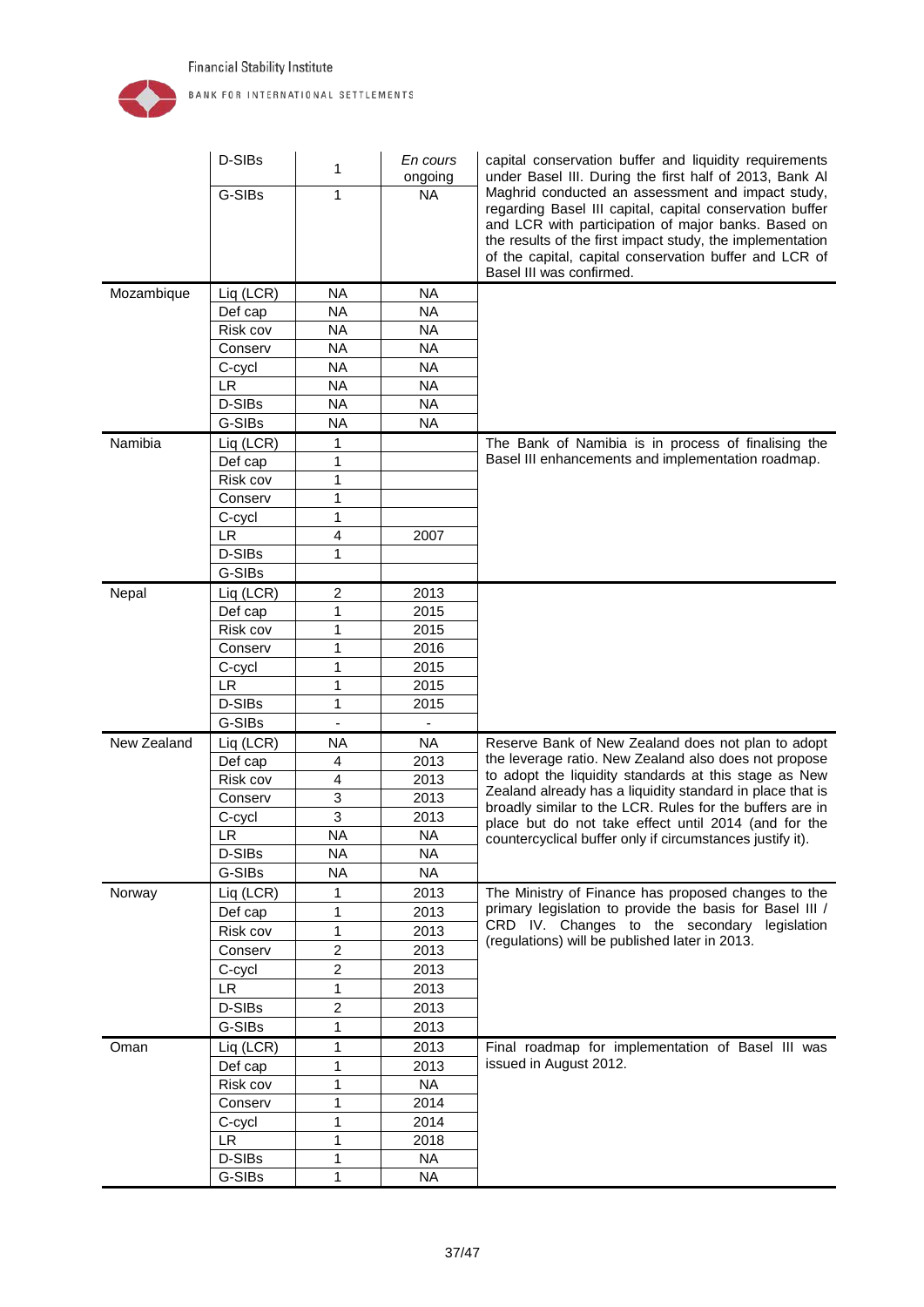

| Panama      | Liq (LCR)           | 1                 | 2014                | During 2013, the Superintendency of Banks of Panama                                                                     |
|-------------|---------------------|-------------------|---------------------|-------------------------------------------------------------------------------------------------------------------------|
|             | Def cap             | 1                 | 2014                | will do impact studies on the banking system that will                                                                  |
|             | Risk cov            | 1                 | 2014                | be the basis for completing Basel III implementation.                                                                   |
|             | Conserv             | 1                 | 2014                |                                                                                                                         |
|             | C-cycl              | 1                 | 2014                |                                                                                                                         |
|             | <b>LR</b>           | 1                 | 2014                |                                                                                                                         |
|             | D-SIBs              | 1                 | 2014                |                                                                                                                         |
|             | G-SIBs              | $\mathbf{1}$      | 2014                |                                                                                                                         |
| Paraguay    | Liq (LCR)           |                   |                     | Nuestra normativa prevé la definición de capital en dos                                                                 |
|             | Def cap             |                   |                     | niveles pero su composición no recoge exactamente lo                                                                    |
|             | Risk cov            |                   |                     | establecido por Basilea III. Cabe señalar que la rigidez                                                                |
|             | Conserv             |                   |                     | de nuestra legislación, en lo que hace al capital                                                                       |
|             | C-cycl              |                   |                     | regulatorio, nos impide aplicar las recomendaciones de                                                                  |
|             | LR.                 |                   |                     | manera taxativa. No obstante, la legislación prevé la<br>figura de "Reserva Legal" como un elemento adicional           |
|             | D-SIBs              |                   |                     | al capital integrado que tiene la capacidad de absorber                                                                 |
|             | G-SIBs              |                   |                     | perdidas. Las entidades bancarias están obligadas a                                                                     |
|             |                     |                   |                     | destinar el 20% de sus utilidades anuales, hasta                                                                        |
|             |                     |                   |                     | completar un equivalente al 100% del capital mínimo                                                                     |
|             |                     |                   |                     | exigido.                                                                                                                |
|             |                     |                   |                     |                                                                                                                         |
|             |                     |                   |                     | The regulation defines regulatory capital in two levels<br>but the structure (tiers) does not exactly follow Basel      |
|             |                     |                   |                     | III. The rules on regulatory capital are rigid, which                                                                   |
|             |                     |                   |                     | makes it difficult to follow the Basel recommendations                                                                  |
|             |                     |                   |                     | explicitly. Nevertheless, the legislation calls for a legal                                                             |
|             |                     |                   |                     | reserve as an additional element to capital that has a                                                                  |
|             |                     |                   |                     | loss absorbency characteristic. Banks must allocate                                                                     |
|             |                     |                   |                     | 20% of annual profits to this reserve, until 100% of                                                                    |
| Peru        | Liq (LCR)           |                   | 2012                | minimum regulatory capital is reached.                                                                                  |
|             |                     | 3<br>$\mathbf{1}$ | 2013*               | *Changing the definition of capital is still in evaluation<br>as it is necessary for Congress to approve any change     |
|             | Def cap<br>Risk cov | <b>NA</b>         | <b>NA</b>           | in the General Banking Law.                                                                                             |
|             | Conserv             | 4                 | 2012**              | ** The SBS has issued rules to require capital above                                                                    |
|             | C-cycl              | 4                 | 2012**              | the minimum established in the General Banking Law.                                                                     |
|             | <b>LR</b>           | <b>NA</b>         | <b>NA</b>           | The regulation set up cyclical and non-cyclical buffers                                                                 |
|             | D-SIBs              | 4                 | 2012**              | according to the risk profile of financial institutions, and<br>further buffers for the major banks in Peru. Rules have |
|             | G-SIBs              | <b>NA</b>         | <b>NA</b>           | been in force since July 2012.                                                                                          |
| Philippines |                     |                   | 2013                |                                                                                                                         |
|             | Liq (LCR)           | 1<br>3            | 2013                | The BSP released in January 2013 the final rules on<br>the Basel III implementation on Minimum Capital                  |
|             | Def cap<br>Risk cov |                   | 2013                | Requirements. This included the adoption of the capital                                                                 |
|             | Conserv             | 2<br>3            | 2013                | conservation buffer and loss absorbency requirements.                                                                   |
|             | C-cycl              | 1                 | NA*                 | The Basel III framework will be applicable to all                                                                       |
|             | LR                  | 1                 | 2013                | universal/commercial banks as well as their subsidiary                                                                  |
|             | D-SIBs              | $\overline{c}$    | 2013                | banks/quasi-banks.<br>*The<br>does<br>envision<br>BSP<br>not                                                            |
|             | G-SIBs              | $\mathbf{1}$      | <b>NA</b>           | adopting<br>the<br>countercyclical capital buffer at this time but will study                                           |
|             |                     |                   |                     | the matter further.                                                                                                     |
|             |                     |                   |                     |                                                                                                                         |
| Qatar       | Liq (LCR)           | 2(1)              | 2013                | Currently QCB, together with some conventional and                                                                      |
|             | Def cap             | 1(2)              | 2013                | Islamic Banks (Steering Committee for Basel III                                                                         |
|             | Risk cov            | 1(2)              | 2013                | Implementation) and external experts, is drafting Basel                                                                 |
|             | Conserv             | 1(2)              | 2013                | implementation guidelines incorporating the<br>Ш                                                                        |
|             |                     | 1(2)              | 2013                | enhancements made to Basel II and Basel III<br>requirements. The whole Basel III draft will comprise all                |
|             | C-cycl<br>LR.       |                   | 2013                | the enhancements.                                                                                                       |
|             | D-SIBs              | 2(3)              |                     | (1) Draft regulation and templates for LCR were                                                                         |
|             |                     |                   | To be               | published and sent to all banks for supervisory                                                                         |
|             |                     | 1                 | considered<br>after | observation based on the December 2010 BCBS                                                                             |
|             |                     |                   | implementati        | document. The Steering Committee of QCB & Banks is                                                                      |
|             |                     |                   |                     |                                                                                                                         |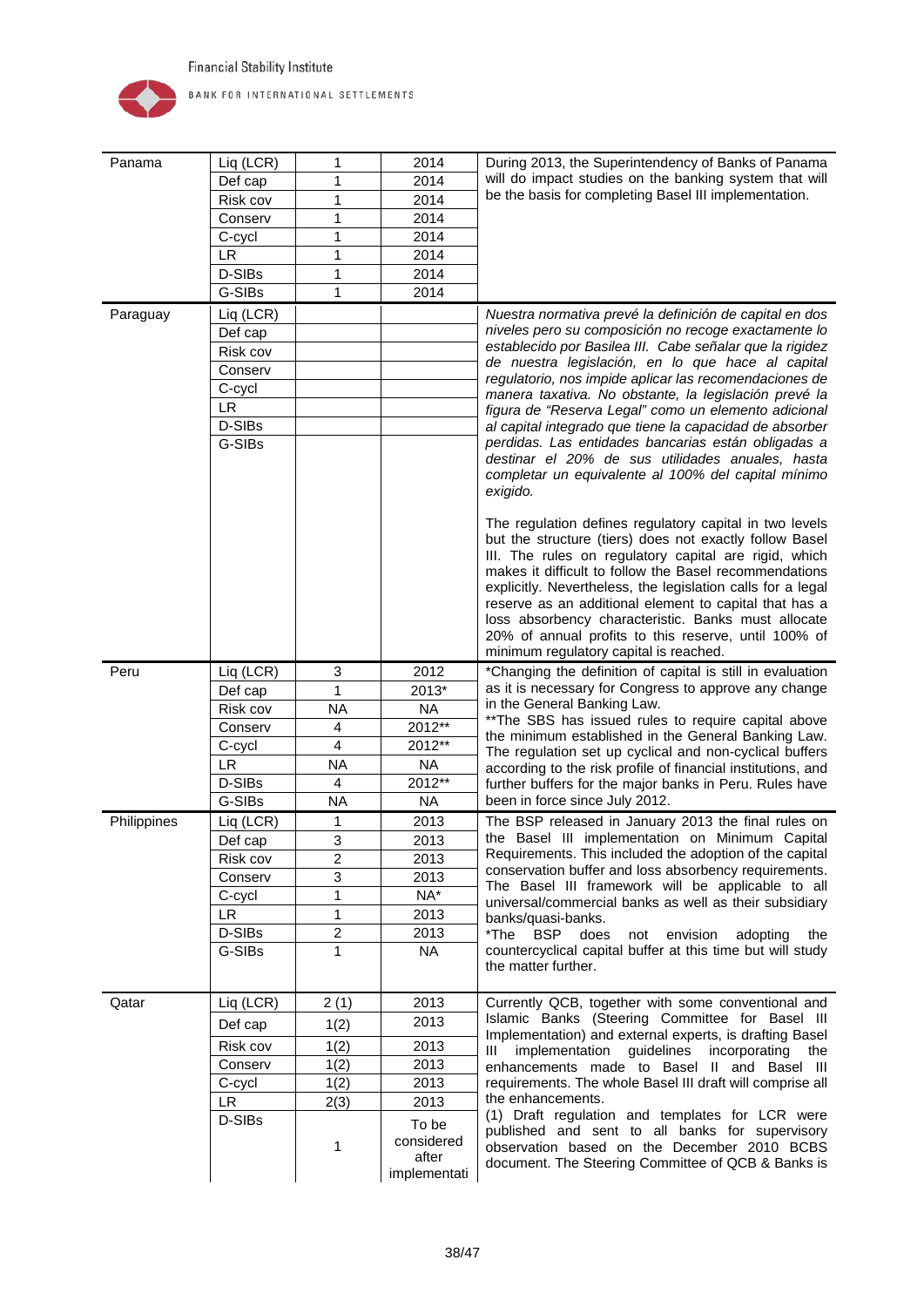

|                          |                     |                   | on of Basel<br>III. | in the process of finalising draft regulation based on                                                                |
|--------------------------|---------------------|-------------------|---------------------|-----------------------------------------------------------------------------------------------------------------------|
|                          |                     |                   |                     | the January 2013 BCBS document.<br>(2) Draft regulation is being finalised by the Steering                            |
|                          | G-SIBs              |                   |                     | Committee and external experts.                                                                                       |
|                          |                     |                   |                     | (3) Same as above under LCR. A separate template                                                                      |
|                          |                     |                   |                     | has been also sent to banks as an observation                                                                         |
|                          |                     |                   |                     | template.<br>The consultative LCR guidelines together with                                                            |
|                          |                     |                   |                     | amended Template as per the requirements of the                                                                       |
|                          |                     |                   |                     | January 2013 Basel document, "Basel III: The LCR                                                                      |
|                          |                     |                   |                     | and liquidity risk monitoring tools", will be issued in the                                                           |
|                          |                     |                   |                     | first week of June 2013. Banks in Qatar are required to<br>provide their comments and Quantitative Impact Study       |
|                          |                     |                   |                     | on the LCR and also the implementation schedules as                                                                   |
|                          |                     |                   |                     | given in the consultative circular within a period of one                                                             |
|                          |                     |                   |                     | month.                                                                                                                |
| Republic of<br>Macedonia | Liq (LCR)           | 4                 | 2009                | LCR: The liquidity ratios defined with the National Bank                                                              |
|                          | Def cap             | 4                 | 2012                | of the Republic of Macedonia (NBRM)'s regulations are<br>not fully in line with the Basel III requirements, but       |
|                          | Risk cov<br>Conserv | 1<br>1            | 2014<br>2014        | represent a good starting base for further compliance.                                                                |
|                          | C-cycl              | 1                 | 2014                | Definition of capital: the Macedonian capital adequacy                                                                |
|                          | <b>LR</b>           | 1                 | 2014                | framework is quite conservative regarding the definition<br>of capital and this was always the case. As a result, the |
|                          | D-SIBs              | 1                 | 2013                | framework has never allowed any kind of innovative                                                                    |
|                          | G-SIBs              | 1                 | <b>NA</b>           | instruments as part of the banks' own funds. The                                                                      |
|                          |                     |                   |                     | definition of Tier 1 capital is equal to the definition of                                                            |
|                          |                     |                   |                     | CET, as defined in Basel III. In 2012, NBRM has<br>additionally strengthened the definition of capital, in            |
|                          |                     |                   |                     | line with the Basel III requirements.                                                                                 |
|                          |                     |                   |                     | D-SIB: NBRM has developed a draft methodology for                                                                     |
|                          |                     |                   |                     | defining D-SIBs, but this methodology is not published,                                                               |
|                          |                     |                   |                     | yet. NBRM plans to test the methodology internally,<br>before making it publicly available.                           |
|                          |                     |                   |                     |                                                                                                                       |
| Serbia                   |                     | $\mathbf{1}$      | to be               |                                                                                                                       |
|                          | Liq (LCR)           |                   | defined             | The National Bank of Serbia is currently analysing the<br>most suitable manner and timetable for Basel III            |
|                          | Def cap             | 1                 | to be               | implementation,<br>and<br>formalise<br>is<br>set<br>to<br>an                                                          |
|                          |                     |                   | defined             | implementation strategy in 2013. The strategy will                                                                    |
|                          | Risk cov            | 1                 | to be               | cover all relevant issues of the new set of standards<br>and will put forward a timetable for adoption of             |
|                          |                     |                   | defined             | particular requirements regarding capital and liquidity                                                               |
|                          | Conserv<br>C-cycl   | 4<br>$\mathbf{1}$ | 31.12.2011<br>to be | standards, which will follow EU process for Basel III                                                                 |
|                          |                     |                   | defined             | implementation. In addition, some elements of Basel III                                                               |
|                          | <b>LR</b>           | 1                 | to be               | have already been introduced by the regulation based<br>on Basel II, such as: (a) exclusion of Tier 3 capital from    |
|                          |                     |                   | defined             | the total regulatory capital; and b) introduction of                                                                  |
|                          | D-SIBs              | 1                 | to be               | capital conservation buffer which effectively disallows                                                               |
|                          |                     | 1                 | defined             | banks with CAR of below 14.5% (or banks that would                                                                    |
|                          | G-SIBs              |                   | to be<br>defined    | fall below CAR of 14.5% if dividends were to be paid)<br>to pay out dividends.                                        |
| Seychelles               | Liq (LCR)           | 1                 | <b>NA</b>           | The Central Bank of Seychelles currently prescribes a                                                                 |
|                          | Def cap             | 1                 | <b>NA</b>           | minimum leverage ratio (assets less liabilities divide by                                                             |
|                          | Risk cov            | 1                 | <b>NA</b>           | unweighted tangible assets) beyond which a bank is                                                                    |
|                          | Conserv             | 1                 | <b>NA</b>           | deemed insolvent. This is currently set at 1.5%.                                                                      |
|                          | C-cycl              | 1                 | <b>NA</b>           |                                                                                                                       |
|                          | <b>LR</b>           | 1                 | NA                  |                                                                                                                       |
|                          | D-SIBs              | 1                 | <b>NA</b>           |                                                                                                                       |
|                          | G-SIBs              | 1                 | <b>NA</b>           |                                                                                                                       |
| Sri Lanka                | Liq (LCR)           | 1                 | 2013                | A preliminary assessment was undertaken to evaluate<br>the impact on the banking industry under Basel III             |
|                          | Def cap<br>Risk cov | 1<br>1            | 2013<br>2013        | requirements. It was revealed that the adoption of the                                                                |
|                          | Conserv             | 1                 | 2014                | new capital standards will not have a material impact<br>on Sri Lankan banks.                                         |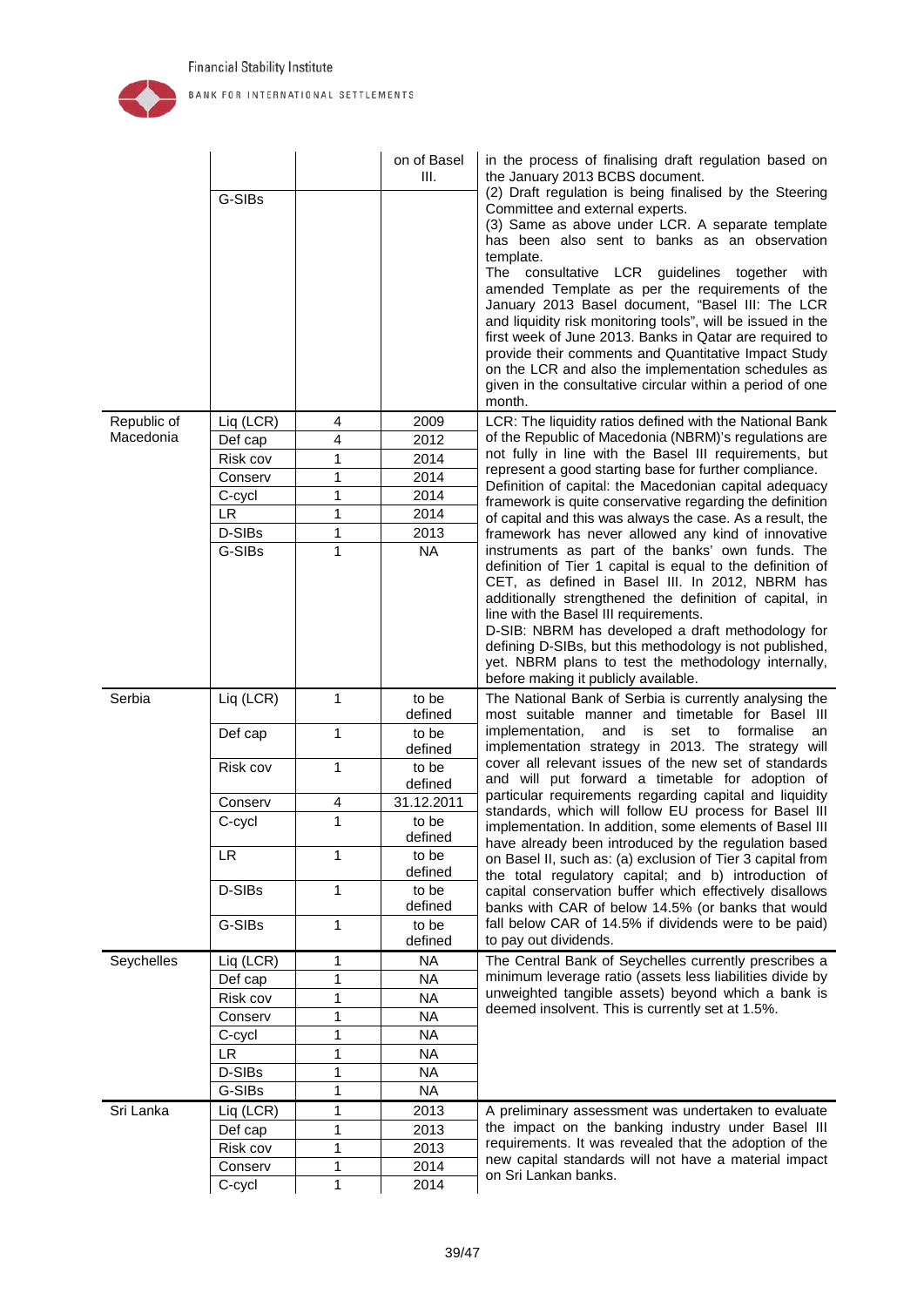

|                | <b>LR</b> | 1              | 2013                                                             |                                                                                                                                                                                                                                                                                                                                                                        |
|----------------|-----------|----------------|------------------------------------------------------------------|------------------------------------------------------------------------------------------------------------------------------------------------------------------------------------------------------------------------------------------------------------------------------------------------------------------------------------------------------------------------|
|                | D-SIBs    | 1              | 2014                                                             |                                                                                                                                                                                                                                                                                                                                                                        |
|                | G-SIBs    | 1              | <b>NA</b>                                                        |                                                                                                                                                                                                                                                                                                                                                                        |
| Tanzania       | Liq (LCR) | 1              |                                                                  | Same as in Basel II.                                                                                                                                                                                                                                                                                                                                                   |
|                | Def cap   | 1              |                                                                  |                                                                                                                                                                                                                                                                                                                                                                        |
|                | Risk cov  | 1              |                                                                  |                                                                                                                                                                                                                                                                                                                                                                        |
|                | Conserv   | 1              |                                                                  |                                                                                                                                                                                                                                                                                                                                                                        |
|                | C-cycl    | 1              |                                                                  |                                                                                                                                                                                                                                                                                                                                                                        |
|                | <b>LR</b> | 1              |                                                                  |                                                                                                                                                                                                                                                                                                                                                                        |
|                | D-SIBs    | 1              |                                                                  |                                                                                                                                                                                                                                                                                                                                                                        |
|                | G-SIBs    | $\mathbf{1}$   |                                                                  |                                                                                                                                                                                                                                                                                                                                                                        |
| Thailand       | Liq (LCR) | 1              | Expected to<br>be the same<br>timeline as<br>BCBS's<br>Proposal* | * The BOT launched the adjusted QIS Template to<br>better represent local environment in Jan 2013.<br>** All Basel III's capital rules including risk coverage<br>frameworks have been in force since January 1, 2013,<br>except the CVA risk charge, where the draft regulation                                                                                       |
|                | Def cap   | 4              | 2013                                                             | has been published but the enforcement is still                                                                                                                                                                                                                                                                                                                        |
|                | Risk cov  | $\overline{4}$ | 2013 (except<br>for CVA.<br>under<br>consideration<br>**)        | pending. The BOT is conducting the QIS to assess<br>changes in capital as a result of CVA implementation<br>and the decision whether to incorporate CVA into the<br>counterparty credit risk framework will be made within<br>2013.                                                                                                                                    |
|                | Conserv   | 3              | 2012***                                                          | The rules regarding capital conservation buffer and                                                                                                                                                                                                                                                                                                                    |
|                | C-cycl    | 3              | 2012***                                                          | countercyclical buffer have been published since<br>November 2012 which is in line with BCBS timeline.                                                                                                                                                                                                                                                                 |
|                | LR.       | 1              | Expected to<br>be the same<br>timeline as<br>BCBS's<br>Proposal  | **** BOT is in the process of studying the final rules for<br>D-SIBs published in October 2012. The implementation<br>will be decided taking into account Thailand's local<br>financial system and banking practices.                                                                                                                                                  |
|                | D-SIBs    | 1              | under<br>consideration<br>****                                   |                                                                                                                                                                                                                                                                                                                                                                        |
|                | G-SIBs    | <b>NA</b>      | <b>NA</b>                                                        |                                                                                                                                                                                                                                                                                                                                                                        |
| Tunisia        | Liq (LCR) | 1              | 2014                                                             | Regulatory solvency ratio requirements and limits on                                                                                                                                                                                                                                                                                                                   |
|                | Def cap   | 1              | <b>NA</b>                                                        | banks exposures have been reviewed in July 2012 as                                                                                                                                                                                                                                                                                                                     |
|                | Risk cov  |                | <b>NA</b>                                                        | follows: (1) Capital adequacy ratio is increased from                                                                                                                                                                                                                                                                                                                  |
|                | Conserv   |                | <b>NA</b>                                                        | 8% to 9% as of end 2013 and to 10% as of end 2014.                                                                                                                                                                                                                                                                                                                     |
|                | C-cycl    |                | <b>NA</b>                                                        | (2) A Tier 1 capital Ratio of 6% as of end 2013 and of<br>7% as of end 2014 was also instituted. (3) Collective                                                                                                                                                                                                                                                        |
|                | LR.       |                | <b>NA</b>                                                        | provisions requirements have been introduced to cover                                                                                                                                                                                                                                                                                                                  |
|                | D-SIBs    |                | <b>NA</b>                                                        | hidden risks on current commitments<br>and                                                                                                                                                                                                                                                                                                                             |
|                | G-SIBs    |                | <b>NA</b>                                                        | commitments requiring a particular follow up (category<br>1). These provisions which are retained from earnings<br>are included among Tier 2 capital in the maximum limit<br>of 1.25% of incurred risks. (4) Concentration risk limits<br>have been tightened.<br>Liquidity risk requirements are being reviewed in light<br>of the Basel III international framework. |
| Turks and      | Liq (LCR) |                |                                                                  | No decision has been made for the implementation of                                                                                                                                                                                                                                                                                                                    |
| Caicos Islands | Def cap   |                |                                                                  | Basel III in the TCI Jurisdiction. Please note however                                                                                                                                                                                                                                                                                                                 |
|                | Risk cov  |                |                                                                  | that with regards to capital conservation buffer the risk                                                                                                                                                                                                                                                                                                              |
|                | Conserv   |                |                                                                  | weighted capital adequacy requirement in the Turks<br>and Caicos Islands has always been above the 8%                                                                                                                                                                                                                                                                  |
|                | C-cycl    |                |                                                                  | international minimum requirement. The current                                                                                                                                                                                                                                                                                                                         |
|                | LR.       |                |                                                                  | requirement in the Banking Ordinance (2009) and the                                                                                                                                                                                                                                                                                                                    |
|                | D-SIBs    |                |                                                                  | Capital Regulations (2003) is for banks to have an 11%                                                                                                                                                                                                                                                                                                                 |
|                | G-SIBs    |                |                                                                  | Capital Adequacy Ratio in place.                                                                                                                                                                                                                                                                                                                                       |
| Uganda         | Liq (LCR) | 1              | 2013                                                             | Bank of Uganda recently concluded a pilot phase of                                                                                                                                                                                                                                                                                                                     |
|                | Def cap   | 4              | 2005                                                             | the Liquidity Coverage Ratio which is one of the                                                                                                                                                                                                                                                                                                                       |
|                | Risk cov  | 1              | <b>NA</b>                                                        | liquidity standards.                                                                                                                                                                                                                                                                                                                                                   |
|                |           |                |                                                                  | Bank of Uganda hopes to roll out the Liquidity                                                                                                                                                                                                                                                                                                                         |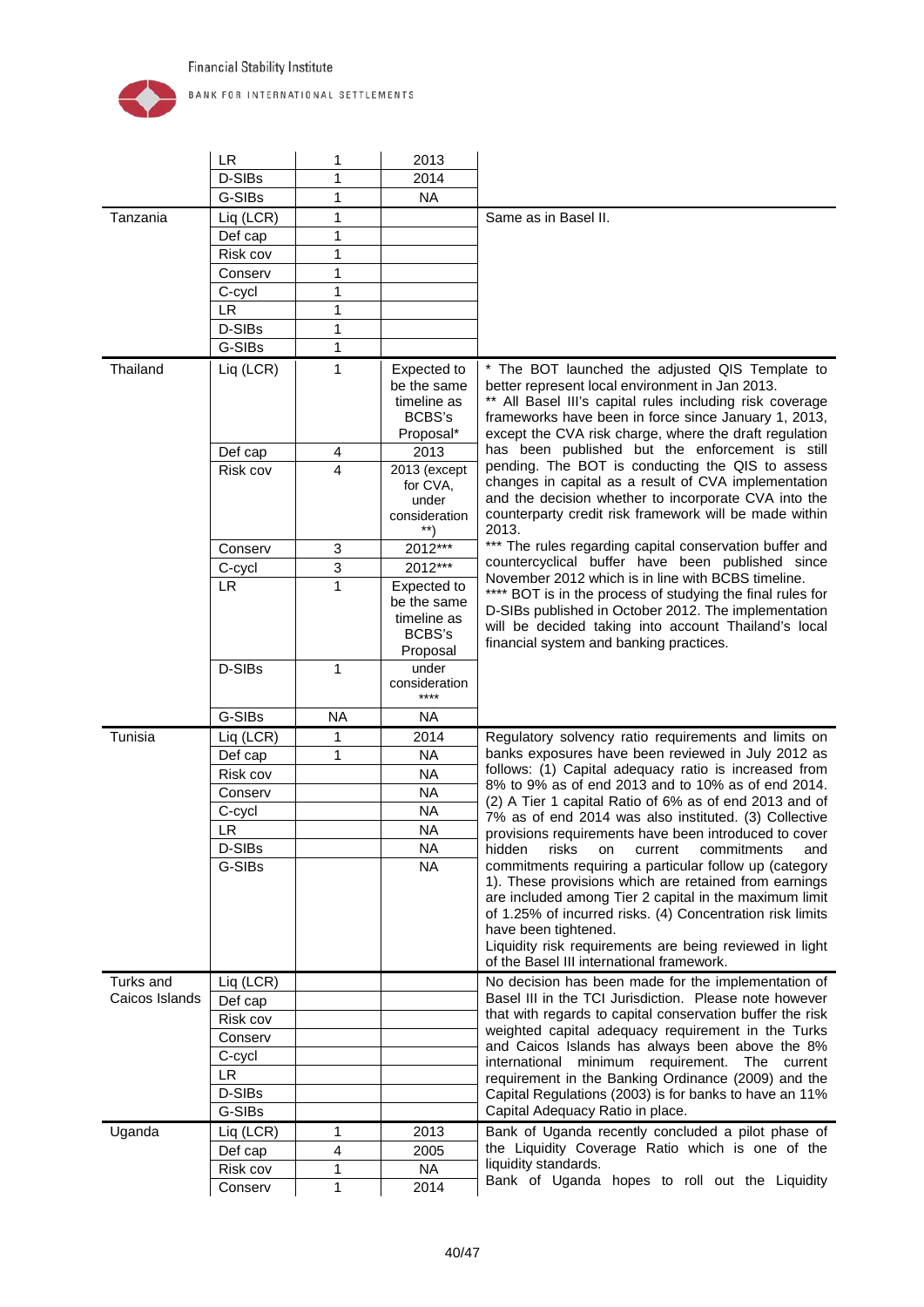

|                    | C-cycl    | 1                       | 2014      | Coverage Ratio to all other commercial banks during       |  |  |  |
|--------------------|-----------|-------------------------|-----------|-----------------------------------------------------------|--|--|--|
|                    | LR.       | 1                       | 2014      | the course of this year.                                  |  |  |  |
|                    | D-SIBs    | 1                       | 2014      |                                                           |  |  |  |
|                    | G-SIBs    | $\mathbf{1}$            | <b>NA</b> |                                                           |  |  |  |
| <b>United Arab</b> | Liq (LCR) | 3                       | 2012      | New liquidity rules were published in 2012 with initial   |  |  |  |
| Emirates           | Def cap   | 1                       | 2013      | interim measures to transition to the Basel III liquidity |  |  |  |
|                    | Risk cov  | $\mathbf{1}$            | 2013      | framework. Due to recent changes of the latter,           |  |  |  |
|                    | Conserv   | 1                       | 2013      | CBUAE is currently in the process of further              |  |  |  |
|                    | C-cycl    | 1                       | 2014      | consultation with the industry.                           |  |  |  |
|                    | <b>LR</b> | $\mathbf{1}$            | 2013      |                                                           |  |  |  |
|                    | D-SIBs    | $\mathbf{1}$            | <b>NA</b> |                                                           |  |  |  |
|                    | G-SIBs    | <b>NA</b>               | <b>NA</b> |                                                           |  |  |  |
| Uruguay            | Liq (LCR) | <b>NA</b>               | <b>NA</b> |                                                           |  |  |  |
|                    | Def cap   | $\overline{4}$          | 2012      |                                                           |  |  |  |
|                    | Risk cov  | <b>NA</b>               | <b>NA</b> |                                                           |  |  |  |
|                    | Conserv   | <b>NA</b>               | <b>NA</b> |                                                           |  |  |  |
|                    | C-cycl    | <b>NA</b>               | <b>NA</b> |                                                           |  |  |  |
|                    | <b>LR</b> | $\overline{4}$          | 1991      |                                                           |  |  |  |
|                    | D-SIBs    | <b>NA</b>               | <b>NA</b> |                                                           |  |  |  |
|                    | G-SIBs    | <b>NA</b>               | <b>NA</b> |                                                           |  |  |  |
| Zambia             | Liq (LCR) | 1                       | 2014      | Provision for Basel III has been included in the draft    |  |  |  |
|                    | Def cap   | $\mathbf{1}$            | 2014      | Banking and Financial<br>Services Act.<br>Detailed        |  |  |  |
|                    | Risk cov  | 1                       | 2014      | regulations<br>however will only<br>be worked<br>on       |  |  |  |
|                    | Conserv   | $\mathbf{1}$            | 2014      | commencing in 2014.                                       |  |  |  |
|                    | C-cycl    | 1                       | 2014      |                                                           |  |  |  |
|                    | <b>LR</b> | 1                       | 2014      |                                                           |  |  |  |
|                    | D-SIBs    | $\mathbf{1}$            | Not yet   |                                                           |  |  |  |
|                    |           |                         | decided   |                                                           |  |  |  |
|                    | G-SIBs    | $\mathbf{1}$            | Not yet   |                                                           |  |  |  |
|                    |           |                         | decided   |                                                           |  |  |  |
| Zimbabwe           | Liq (LCR) | $\mathbf{1}$            | 2013      |                                                           |  |  |  |
|                    | Def cap   | $\overline{\mathbf{4}}$ | 2011      |                                                           |  |  |  |
|                    | Risk cov  | 1                       | 2013      |                                                           |  |  |  |
|                    | Conserv   | 1                       | 2013      |                                                           |  |  |  |
|                    | C-cycl    | 1                       | 2013      |                                                           |  |  |  |
|                    | LR.       | $\overline{4}$          | 2000      |                                                           |  |  |  |
|                    | D-SIBs    | $\mathbf{1}$            | 2013      |                                                           |  |  |  |
|                    | G-SIBs    | <b>NA</b>               | 2013      |                                                           |  |  |  |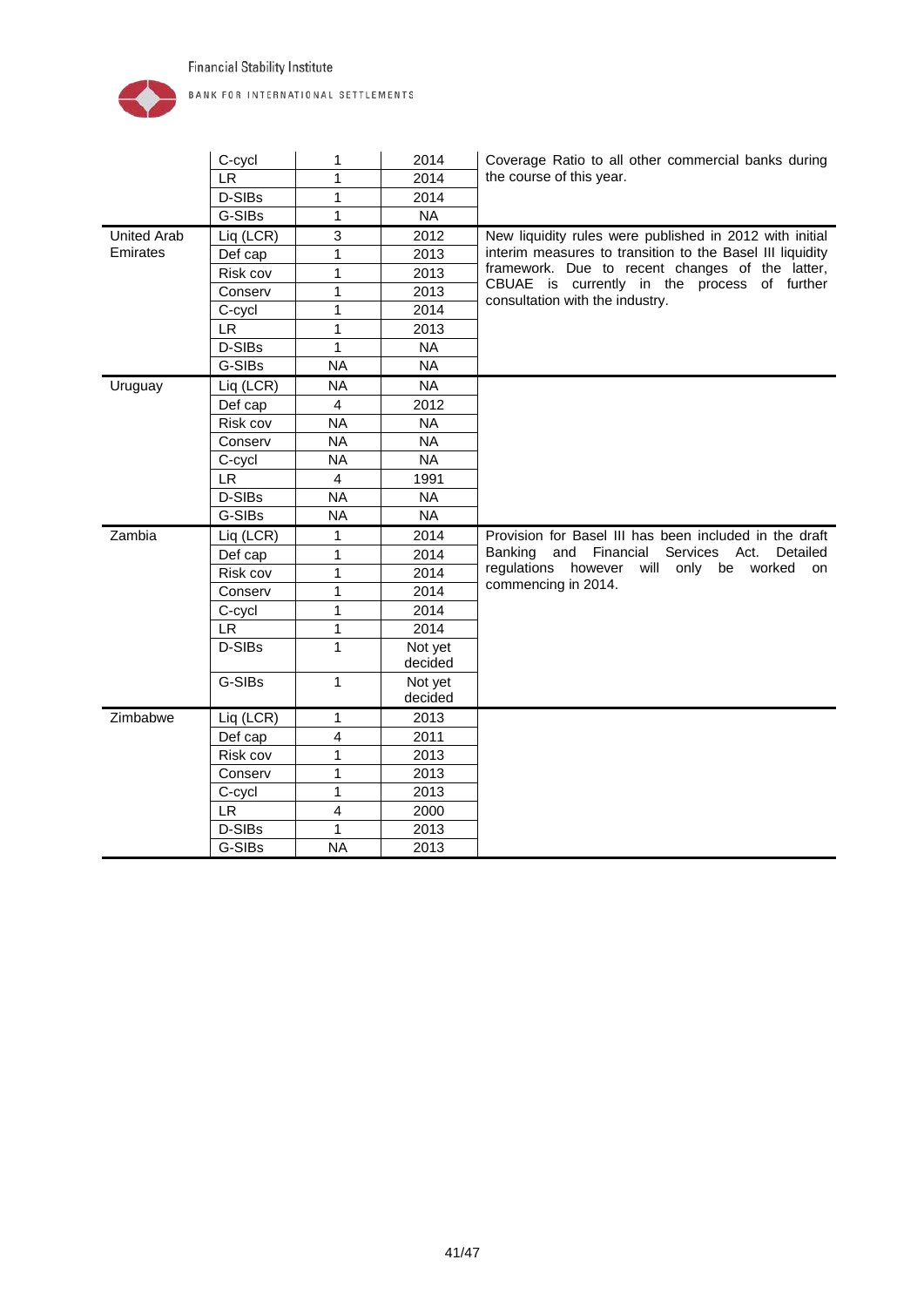

# <span id="page-42-0"></span>**Annex 1: Email sent to jurisdictions**

Dear Sir/Madam

As you are aware, the Financial Stability Institute (FSI) has conducted surveys in the past on subjects of supervisory interest and shared the findings with the supervisory community. In 2004, we carried out a survey on Basel II implementation, followed by updates in 2006, 2008 and 2010.

In 2012 we carried out a new survey in order to ascertain the status/plans of individual jurisdictions with regard to the implementation of Basel II, 2.5 and III using a methodology similar to the one adopted by the Basel Committee on Banking Supervision (BCBS). In line with the Basel Committee's approach, the FSI published the results of its 2012 survey by disclosing all information provided by individual countries. [\(http://www.bis.org/fsi/fsiop2012.htm\)](http://www.bis.org/fsi/fsiop2012.htm).

The FSI will be updating the results of this survey every year from March 2013 so that jurisdictions (that are not members of the BCBS and/or the European Union) can provide upto-date information regarding the status of their implementation of Basel II, 2.5 and III. Similar to the 2012 survey, countries' individual responses will be published on our website.

We would like to ask your agency to kindly participate in the survey. Please forward this email to a member of your staff to complete the questionnaire on your behalf.

We also enclose an illustrative version of the electronic questionnaire that may be useful for collecting relevant information as input for the online survey.

We would appreciate receiving your response by 2 April 2013. Any questions regarding the survey can be directed to Roland Raskopf (roland.raskopf@bis.org).

Many thanks in advance for completing the survey.

Yours sincerely

Josef Tosovsky Chairman Financial Stability Institute Bank for International Settlements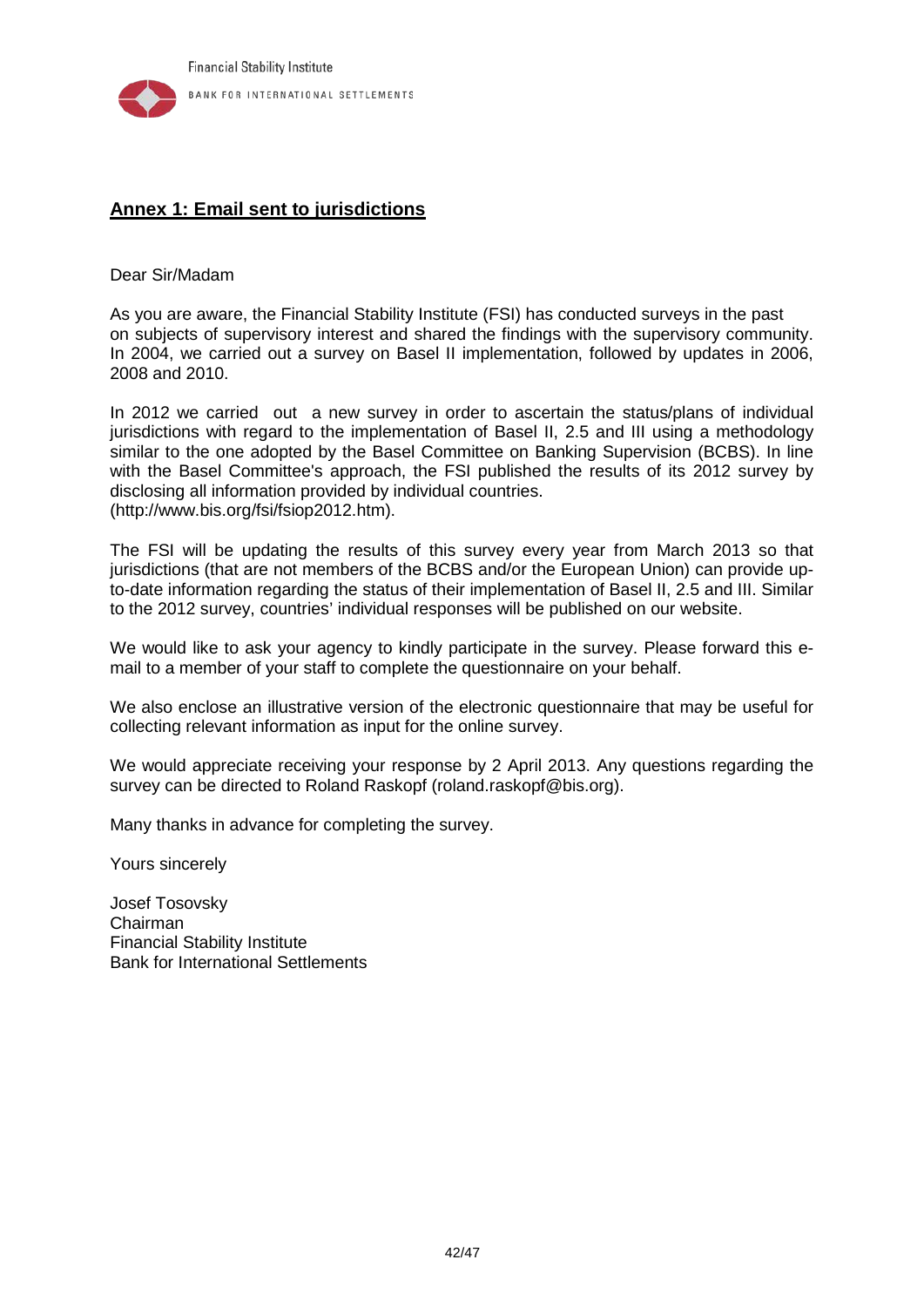

#### **Annex 2: Survey questionnaire**

# **Survey on Basel II, 2.5 and Basel III implementation**

We would be grateful if you could complete the questionnaire on the current status of your agency's implementation of Basel II, 2.5 and III. The survey consists of three sections and should take approximately 10 minutes to complete. You can save your responses and come back to them at any time prior to submitting the survey.

**This survey uses the same definitions as used by the Basel Committee in its "Progress report on Basel III implementation" published in October 2012. These are:** 

**1. "Draft regulation not published": this status corresponds to cases where no draft law, regulation, or other official document has been made public to detail the planned content of the domestic regulatory rules. This status includes cases where a jurisdiction has communicated high-level information about its implementation plans but not detailed rules.** 

**2. "Draft regulation published": this status corresponds to cases where a draft law, regulation or other official document is already publicly available, for example for public consultation or legislative deliberations. The content of the document has to be specific enough to be implemented when adopted.** 

**3. "Final rule published": this status corresponds to cases where the domestic legal or regulatory framework has been finalised and approved but is still not applicable to banks.** 

<span id="page-43-0"></span>**4. "Final rule in force": This status corresponds to cases where the domestic legal and regulatory framework is already applied to banks.** 

### **1. Contact information**

**Supervisory authority** \_\_\_\_\_\_\_\_\_\_\_\_\_\_\_\_\_\_\_\_\_\_\_\_\_\_\_\_\_\_\_\_\_\_\_\_\_\_\_\_

**Country** \_\_\_\_\_\_\_\_\_\_\_\_\_\_\_\_\_\_\_\_\_\_\_\_\_\_\_\_\_\_\_\_\_\_\_\_\_\_\_\_\_\_\_\_\_\_\_\_\_\_

| Contact person |  |
|----------------|--|
|----------------|--|

| <b>Telephone</b> |  |
|------------------|--|
|                  |  |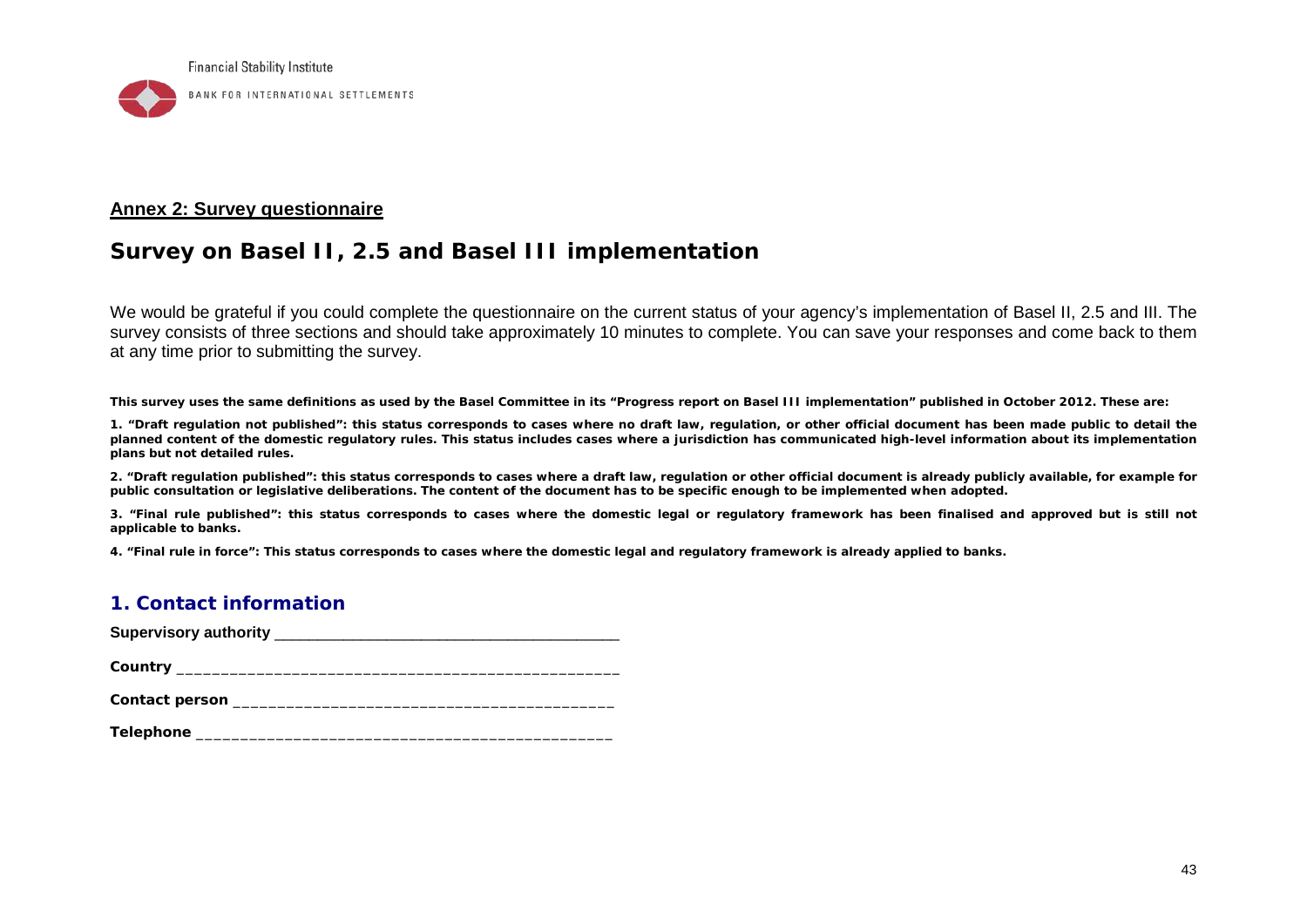

# **2. Basel II Implementation**

# **Please indicate the status of Basel II implementation in your jurisdiction:**

| Reference:<br>Basel II: International convergence of capital measurement          | <b>1.Draft Regulation</b><br><b>Not Published</b> | 2. Draft Regulation<br>Published            | <b>3.Final Rule Published</b>               | 4. Final Rule In<br>Force                   |
|-----------------------------------------------------------------------------------|---------------------------------------------------|---------------------------------------------|---------------------------------------------|---------------------------------------------|
| and capital standards: A revised framework - comprehensive<br>version (June 2006) | Please tick $(\checkmark)$ if<br>applicable       | Please tick $(\checkmark)$ if<br>applicable | Please tick $(\checkmark)$ if<br>applicable | Please tick $(\checkmark)$ if<br>applicable |
| Pillar 1 – Credit risk                                                            |                                                   |                                             |                                             |                                             |
| <b>Standardised approach</b>                                                      |                                                   |                                             |                                             |                                             |
| Foundation internal ratings-based<br>approach                                     |                                                   |                                             |                                             |                                             |
| Advanced internal ratings-based<br>approach                                       |                                                   |                                             |                                             |                                             |
| Pillar 1 - Operational risk                                                       |                                                   |                                             |                                             |                                             |
| <b>Basic indicator approach</b>                                                   |                                                   |                                             |                                             |                                             |
| Standardised / alternative<br>standardised approach                               |                                                   |                                             |                                             |                                             |
| Advanced measurement approaches                                                   |                                                   |                                             |                                             |                                             |
| Pillar <sub>2</sub>                                                               |                                                   |                                             |                                             |                                             |
| Pillar <sub>3</sub>                                                               |                                                   |                                             |                                             |                                             |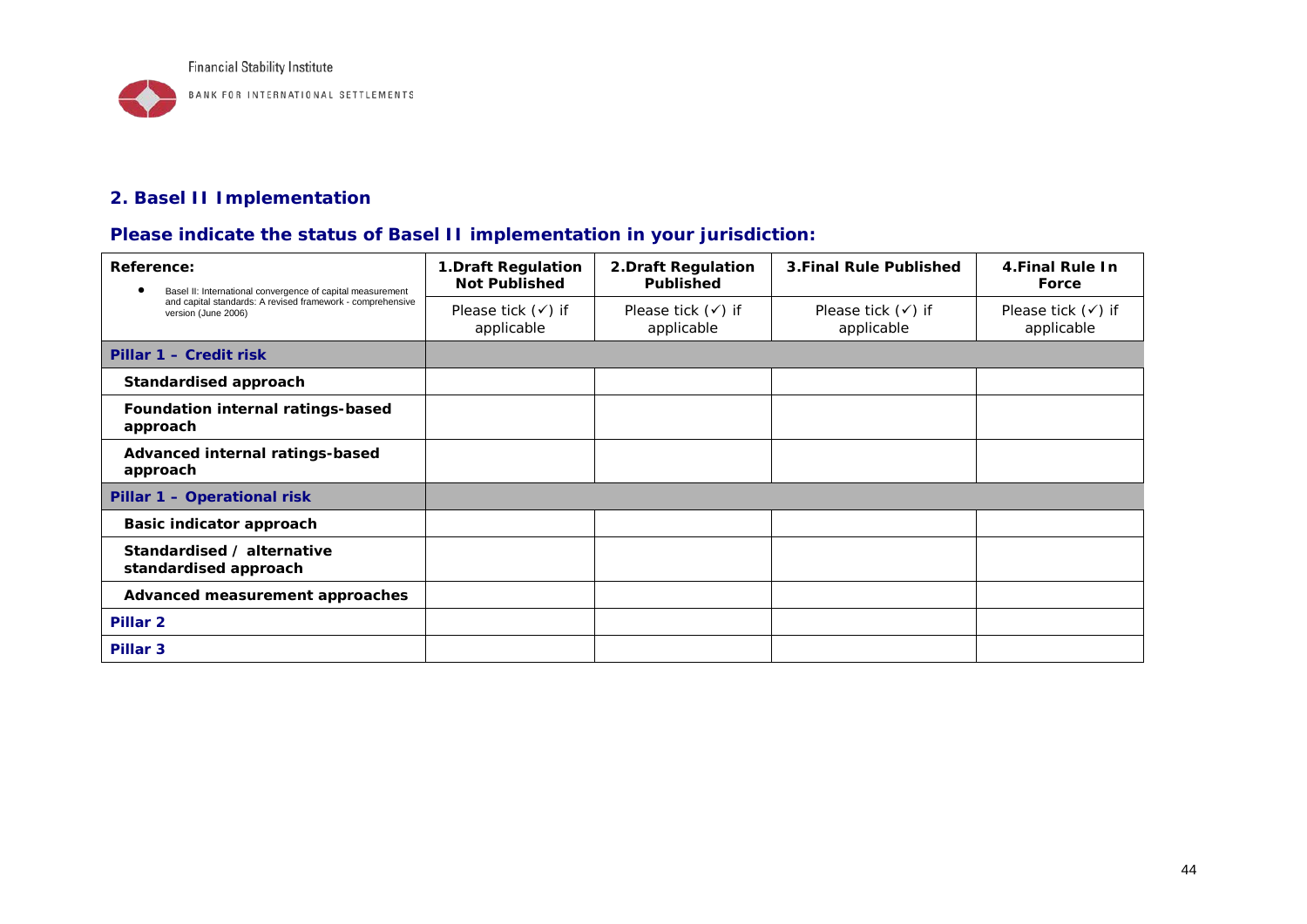

### **2. Basel II Implementation (contd.)**

**With reference to your responses above, please indicate the year in which 1.draft regulation is likely to be published/2.draft regulation published/3.final rule published/4.final rule in force (NA - if not applicable)**

**\_\_\_\_\_\_\_\_\_\_\_\_\_\_\_\_\_\_\_\_\_\_\_\_\_\_\_\_\_\_\_\_\_\_\_\_\_\_\_\_\_\_\_\_\_\_\_\_\_\_\_\_\_\_\_\_\_\_\_\_\_\_\_\_\_\_\_\_\_\_\_\_\_\_\_\_\_\_\_\_\_\_\_\_\_\_\_\_\_ \_\_\_\_\_\_\_\_\_\_\_\_\_\_\_\_\_\_\_\_\_\_\_\_\_\_\_\_\_\_\_\_\_\_\_\_\_\_\_\_\_\_\_\_\_\_\_\_\_\_\_\_\_\_\_\_\_\_\_\_\_\_\_\_\_\_\_\_\_\_\_\_\_\_\_\_\_\_\_\_\_\_\_\_\_\_\_\_\_ \_\_\_\_\_\_\_\_\_\_\_\_\_\_\_\_\_\_\_\_\_\_\_\_\_\_\_\_\_\_\_\_\_\_\_\_\_\_\_\_\_\_\_\_\_\_\_\_\_\_\_\_\_\_\_\_\_\_\_\_\_\_\_\_\_\_\_\_\_\_\_\_\_\_\_\_\_\_\_\_\_\_\_\_\_\_\_\_\_ \_\_\_\_\_\_\_\_\_\_\_\_\_\_\_\_\_\_\_\_\_\_\_\_\_\_\_\_\_\_\_\_\_\_\_\_\_\_\_\_\_\_\_\_\_\_\_\_\_\_\_\_\_\_\_\_\_\_\_\_\_\_\_\_\_\_\_\_\_\_\_\_\_\_\_\_\_\_\_\_\_\_\_\_\_\_\_\_\_**

|                                                  | Year |
|--------------------------------------------------|------|
| Pillar 1 - Credit risk                           |      |
| Standardised approach                            |      |
| Foundation internal ratings-based approach       |      |
| Advanced internal ratings-based approach         |      |
| Pillar 1 - Operational risk                      |      |
| Basic indicator approach                         |      |
| Standardised / alternative standardised approach |      |
| Advanced measurement approaches                  |      |
| Pillar <sub>2</sub>                              |      |
| Pillar <sub>3</sub>                              |      |

**Please provide additional comments, if any, on Basel II implementation:**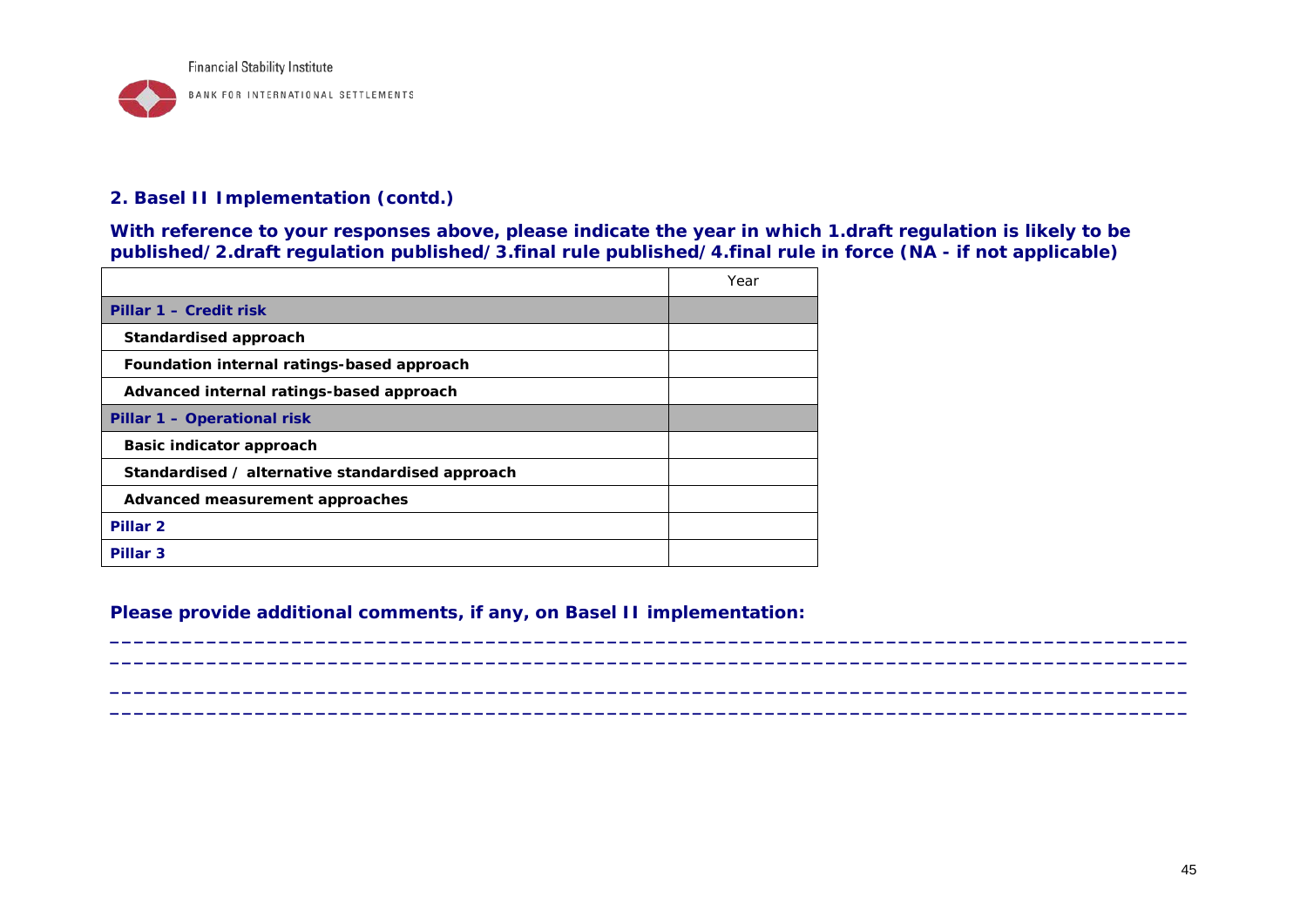

BANK FOR INTERNATIONAL SETTLEMENTS

# **3. Basel 2.5 Implementation**

#### **Please indicate the status of Basel 2.5 implementation in your jurisdiction:**

| <b>References:</b><br>Enhancements to the Basel II framework (July 2009)<br>Revisions to the Basel II market risk framework - updated as of 31 December | <b>1.Draft Regulation</b><br><b>Not Published</b> | 2. Draft Regulation<br>Published            | 3. Final Rule<br><b>Published</b>           | 4. Final Rule In<br>Force                   |
|---------------------------------------------------------------------------------------------------------------------------------------------------------|---------------------------------------------------|---------------------------------------------|---------------------------------------------|---------------------------------------------|
| 2010 (Feb 2011)<br>Guidelines for computing capital for incremental risk in the trading book (July<br>2009)                                             | Please tick $(\checkmark)$ if<br>applicable       | Please tick $(\checkmark)$ if<br>applicable | Please tick $(\checkmark)$ if<br>applicable | Please tick $(\checkmark)$ if<br>applicable |
| <b>Enhancements to the Basel II framework</b>                                                                                                           |                                                   |                                             |                                             |                                             |
| <b>Revisions to Pillar 1</b>                                                                                                                            |                                                   |                                             |                                             |                                             |
| <b>Supplemental Pillar 2 Guidance</b>                                                                                                                   |                                                   |                                             |                                             |                                             |
| <b>Revisions to Pillar 3</b>                                                                                                                            |                                                   |                                             |                                             |                                             |
| Revisions to the Basel II market risk framework                                                                                                         |                                                   |                                             |                                             |                                             |

### **With reference to your responses above, please indicate the year in which 1. draft regulation is likely to be published/2.draft regulation published/3.final rule published/4.final rule in force (NA - if not applicable)**

**\_\_\_\_\_\_\_\_\_\_\_\_\_\_\_\_\_\_\_\_\_\_\_\_\_\_\_\_\_\_\_\_\_\_\_\_\_\_\_\_\_\_\_\_\_\_\_\_\_\_\_\_\_\_\_\_\_\_\_\_\_\_\_\_\_\_\_\_\_\_\_\_\_\_\_\_\_\_\_\_\_\_\_\_\_\_\_\_\_ \_\_\_\_\_\_\_\_\_\_\_\_\_\_\_\_\_\_\_\_\_\_\_\_\_\_\_\_\_\_\_\_\_\_\_\_\_\_\_\_\_\_\_\_\_\_\_\_\_\_\_\_\_\_\_\_\_\_\_\_\_\_\_\_\_\_\_\_\_\_\_\_\_\_\_\_\_\_\_\_\_\_\_\_\_\_\_\_\_ \_\_\_\_\_\_\_\_\_\_\_\_\_\_\_\_\_\_\_\_\_\_\_\_\_\_\_\_\_\_\_\_\_\_\_\_\_\_\_\_\_\_\_\_\_\_\_\_\_\_\_\_\_\_\_\_\_\_\_\_\_\_\_\_\_\_\_\_\_\_\_\_\_\_\_\_\_\_\_\_\_\_\_\_\_\_\_\_\_ \_\_\_\_\_\_\_\_\_\_\_\_\_\_\_\_\_\_\_\_\_\_\_\_\_\_\_\_\_\_\_\_\_\_\_\_\_\_\_\_\_\_\_\_\_\_\_\_\_\_\_\_\_\_\_\_\_\_\_\_\_\_\_\_\_\_\_\_\_\_\_\_\_\_\_\_\_\_\_\_\_\_\_\_\_\_\_\_\_** 

|                                                        | Year |
|--------------------------------------------------------|------|
| <b>Enhancements to the Basel II framework</b>          |      |
| <b>Revisions to Pillar 1</b>                           |      |
| <b>Supplemental Pillar 2 Guidance</b>                  |      |
| <b>Revisions to Pillar 3</b>                           |      |
| <b>Revisions to the Basel II market risk framework</b> |      |

**Please provide additional comments, if any, on Basel 2.5 implementation:**